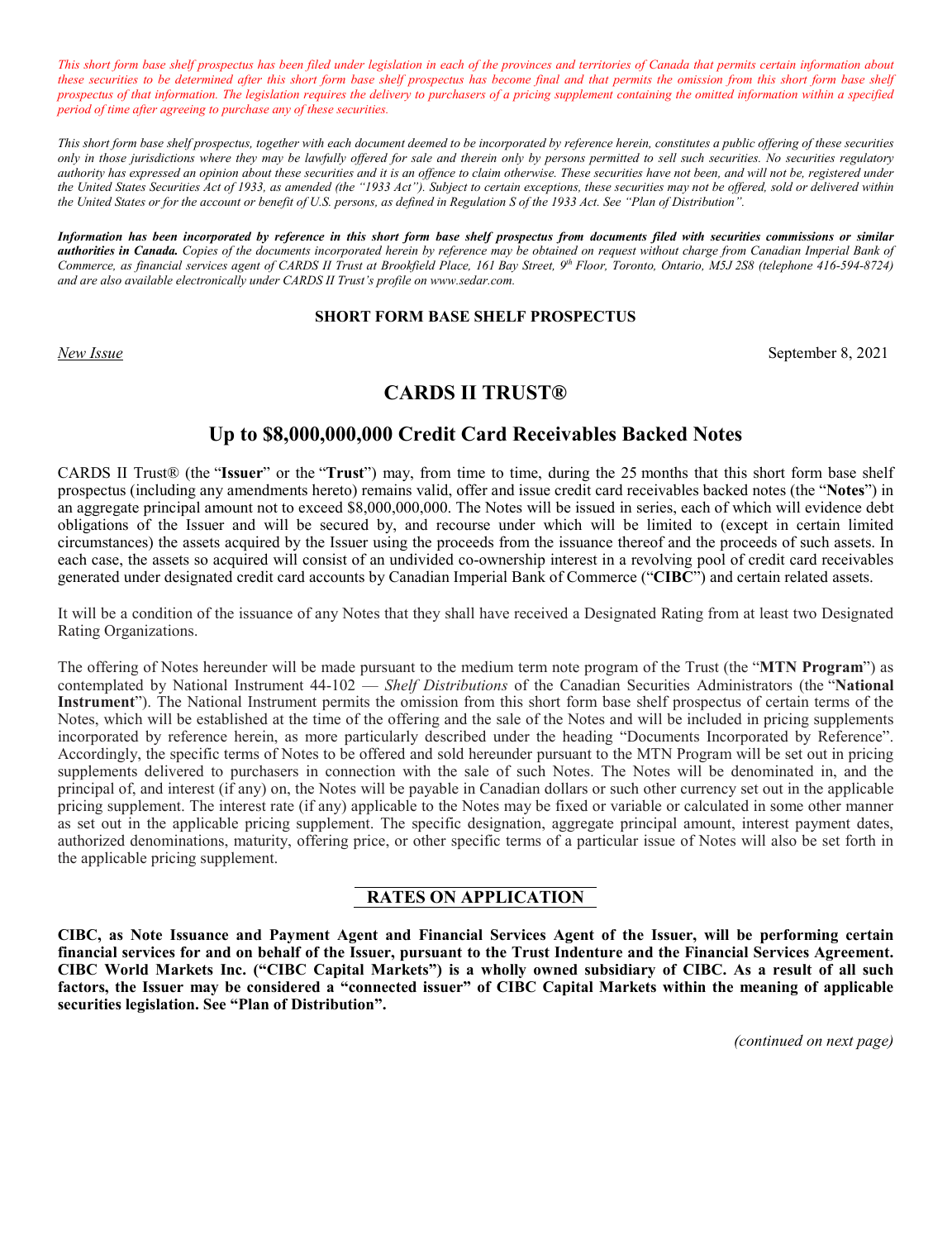#### *(continued from cover)*

The Issuer's head and registered office is located at 100 University Avenue, 8<sup>th</sup> Floor, Toronto, Ontario M5J 2Y1.

The Notes will be offered severally by one or more of CIBC Capital Markets and such other dealers as may be appointed from time to time by the Issuer (collectively, the "**Dealers**"), as agents of the Issuer or as principals, subject to confirmation by the Issuer pursuant to the dealer agreement referred to under the heading "**Plan of Distribution**". The rate of commission payable in connection with sales of the Notes by the Dealers will be as determined from time to time by mutual agreement. The Notes may be purchased from time to time by any of the Dealers, as principal, at such prices as may be agreed to between the Issuer and such Dealer, for resale to the public at prices to be negotiated with purchasers. Such resale prices may vary during the period of distribution and from purchaser to purchaser. Commissions may be paid in connection with such purchases and the Dealer's compensation will be increased or decreased by the amount by which the aggregate price paid for the Notes by purchasers exceeds or is less than the aggregate price paid by such Dealer to the Issuer. The Issuer may also offer the Notes directly to the public from time to time pursuant to any applicable statutory registration exemptions at such prices and upon such terms as may be agreed upon by the Issuer and the purchaser. The commission payable, if any, will be set forth in the applicable pricing supplement. The Issuer and, if applicable, the Dealers reserve the right to reject any offer to purchase Notes in whole or in part. The Issuer also reserves the right to withdraw, cancel or modify an offering of Notes under this short form base shelf prospectus without notice. The offering of Notes is subject to approval of legal matters on behalf of the Trust and CIBC by McCarthy Tétrault LLP and on behalf of the Dealers by Osler, Hoskin & Harcourt LLP.

**The Notes are being offered on a continuous basis by the Issuer through the Dealers. The Notes will not be listed on any securities exchange. There is no market through which the Notes may be sold and purchasers may not be able to resell Notes purchased under this short form base shelf prospectus. This may affect the pricing of the securities in the secondary market, the transparency and availability of trading prices, the liquidity of the securities and the extent of issuer regulation. Each Dealer expects, but is not obligated, to make a market in the Notes in respect of which it is a Dealer. If such a market develops, there is no assurance that it will continue. See "Investment Considerations — It May Not be Possible to Find a Purchaser for Notes".**

There are risks pertaining to an investment in the Notes. See "**Investment Considerations**".

CIBC's permitted use of the Visa trademark in this short form base shelf prospectus does not constitute and should not be taken as a Visa International or Visa Canada warranty, guarantee or other endorsement of any kind, of the securities offered by the Trust in association with Visa related receivables.

CIBC's permitted use of the Mastercard trademark in this short form base shelf prospectus does not constitute and should not be taken as a Mastercard International warranty, guarantee or other endorsement of any kind, of the securities offered by the Trust in association with Mastercard related receivables.

**THE NOTES WILL NOT REPRESENT INTERESTS IN, OR OBLIGATIONS OF, OR BE GUARANTEED BY, THE SELLER, THE SERVICER, THE ISSUER TRUSTEE (OTHER THAN IN ITS CAPACITY AS SUCH), THE FINANCIAL SERVICES AGENT, THE NOTE ISSUANCE AND PAYMENT AGENT, THE INDENTURE TRUSTEE, THE DEALERS, THE BENEFICIARIES OF THE ISSUER OR ANY OF THEIR RESPECTIVE AFFILIATES OR ANY OF THEIR RESPECTIVE SHAREHOLDERS, AGENTS, OFFICERS, DIRECTORS, EMPLOYEES, SUCCESSORS OR ASSIGNS. NONE OF THESE PERSONS, INCLUDING, WITHOUT LIMITATION THE ISSUER, HAS REPRESENTED OR UNDERTAKEN THAT THE RECEIVABLES WILL REALIZE THEIR FACE VALUE OR ANY PART THEREOF AND, ACCORDINGLY, NONE OF THE ISSUER, THE NOTEHOLDERS OR ANY OTHER CREDITORS OF THE ISSUER WILL HAVE ANY CLAIM AGAINST ANY OF THESE PERSONS FOR ANY DEFICIENCY ARISING IN THE REALIZATION OF THE RECEIVABLES. THE NOTES ARE NOT "DEPOSITS" WITHIN THE MEANING OF THE CANADA DEPOSIT INSURANCE CORPORATION ACT (CANADA) AND NONE OF THE OWNERSHIP INTERESTS, THE NOTES OR THE RECEIVABLES IS INSURED OR GUARANTEED BY THE CANADA DEPOSIT INSURANCE CORPORATION OR ANY OTHER GOVERNMENTAL AGENCY OR INSTRUMENTALITY.**

®CARDS II Trust is a registered trademark of Canadian Imperial Bank of Commerce.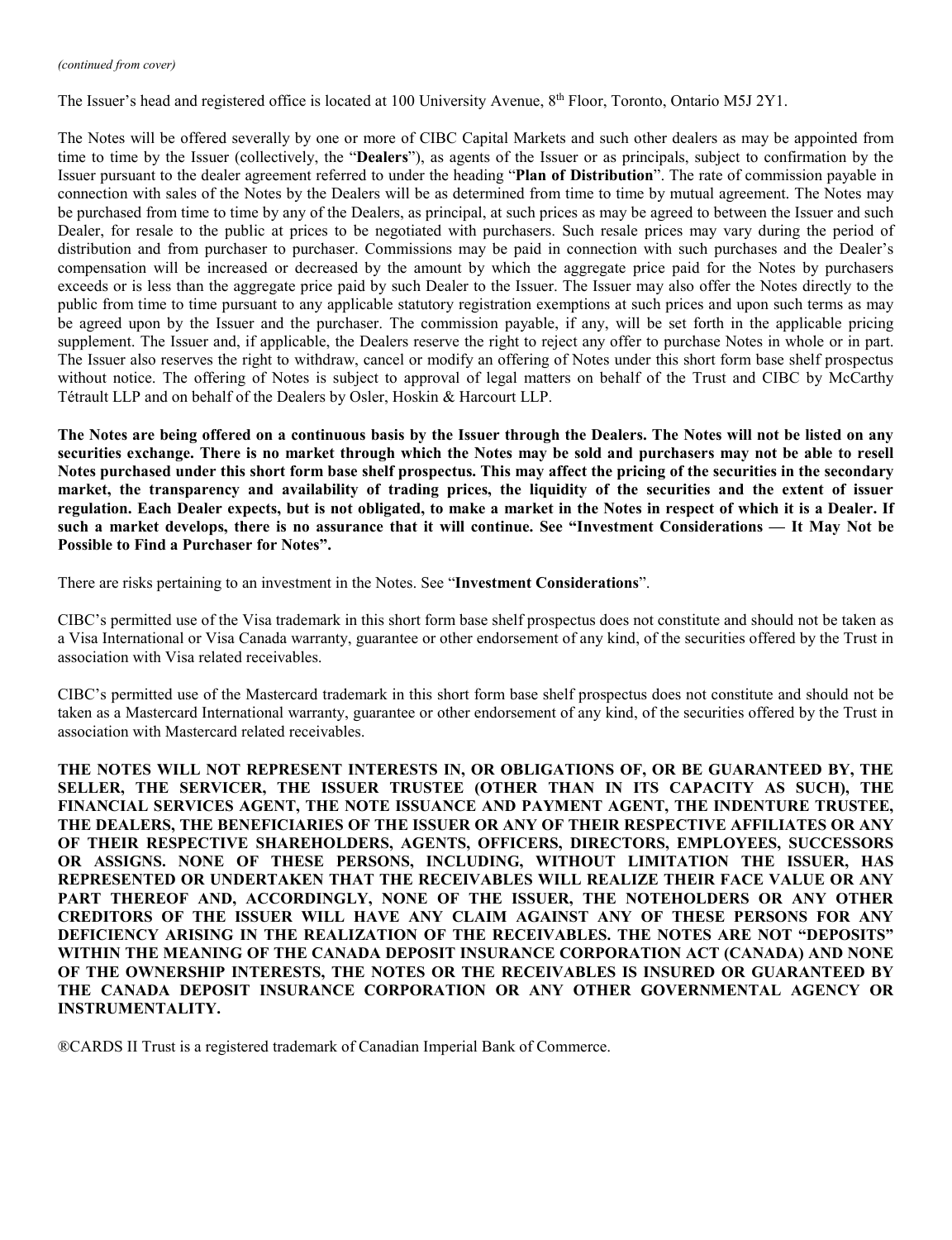# **TABLE OF CONTENTS**

# [DOCUMENTS INCORPORATED BY](#page-4-0)

| ELIGIBILITY FOR INVESTMENT2                                                  |
|------------------------------------------------------------------------------|
| TRANSACTION STRUCTURE OVERVIEW 3                                             |
|                                                                              |
|                                                                              |
|                                                                              |
|                                                                              |
|                                                                              |
| Small Business Credit Card Accounts4                                         |
| Non-Small Business Credit Card Accounts 5                                    |
| Collections and Distributions under the Pooling                              |
|                                                                              |
|                                                                              |
|                                                                              |
|                                                                              |
|                                                                              |
| CREDIT CARD BUSINESS OF CANADIAN<br>IMPERIAL BANK OF COMMERCE10              |
|                                                                              |
| Information Regarding the Policies and<br>Procedures of the Seller11         |
| Credit Granting Procedures11                                                 |
| Client Account Management Procedures12                                       |
|                                                                              |
|                                                                              |
|                                                                              |
|                                                                              |
|                                                                              |
| Deposit of Account Assets with the Custodian 15                              |
|                                                                              |
|                                                                              |
|                                                                              |
|                                                                              |
|                                                                              |
|                                                                              |
|                                                                              |
|                                                                              |
| Restrictions on Amendments to the Terms and<br>Conditions of the Accounts 19 |
|                                                                              |
|                                                                              |
| Purchase of Ownership Interests20                                            |
|                                                                              |
|                                                                              |

| Clean-up Repurchase Option 21                                                     |  |
|-----------------------------------------------------------------------------------|--|
|                                                                                   |  |
| CREDIT CARD PORTFOLIO 21                                                          |  |
|                                                                                   |  |
|                                                                                   |  |
|                                                                                   |  |
| Reinvestment of Excess Collections 23                                             |  |
|                                                                                   |  |
|                                                                                   |  |
|                                                                                   |  |
|                                                                                   |  |
| Required Remittance Amount24                                                      |  |
|                                                                                   |  |
|                                                                                   |  |
|                                                                                   |  |
|                                                                                   |  |
|                                                                                   |  |
|                                                                                   |  |
|                                                                                   |  |
| Pre-Accumulation Reserve Period 29                                                |  |
|                                                                                   |  |
|                                                                                   |  |
| Servicing of the Receivables30                                                    |  |
|                                                                                   |  |
| Servicing Compensation and Payment of                                             |  |
| Servicer Termination Events31                                                     |  |
|                                                                                   |  |
| AMENDMENTS TO THE POOLING AND<br>SERVICING AGREEMENT33                            |  |
|                                                                                   |  |
| General                                                                           |  |
|                                                                                   |  |
| Security and Limited Recourse 34                                                  |  |
|                                                                                   |  |
| Related Events of Possession35                                                    |  |
| Waiver of Related Events of Possession35                                          |  |
| Payments and Ranking Upon Related Event of                                        |  |
| Amendments to the Trust Indenture36                                               |  |
|                                                                                   |  |
| Powers Exercisable by Extraordinary                                               |  |
|                                                                                   |  |
| Powers Exercisable by Extraordinary<br>Resolution by Holders of Series of Notes38 |  |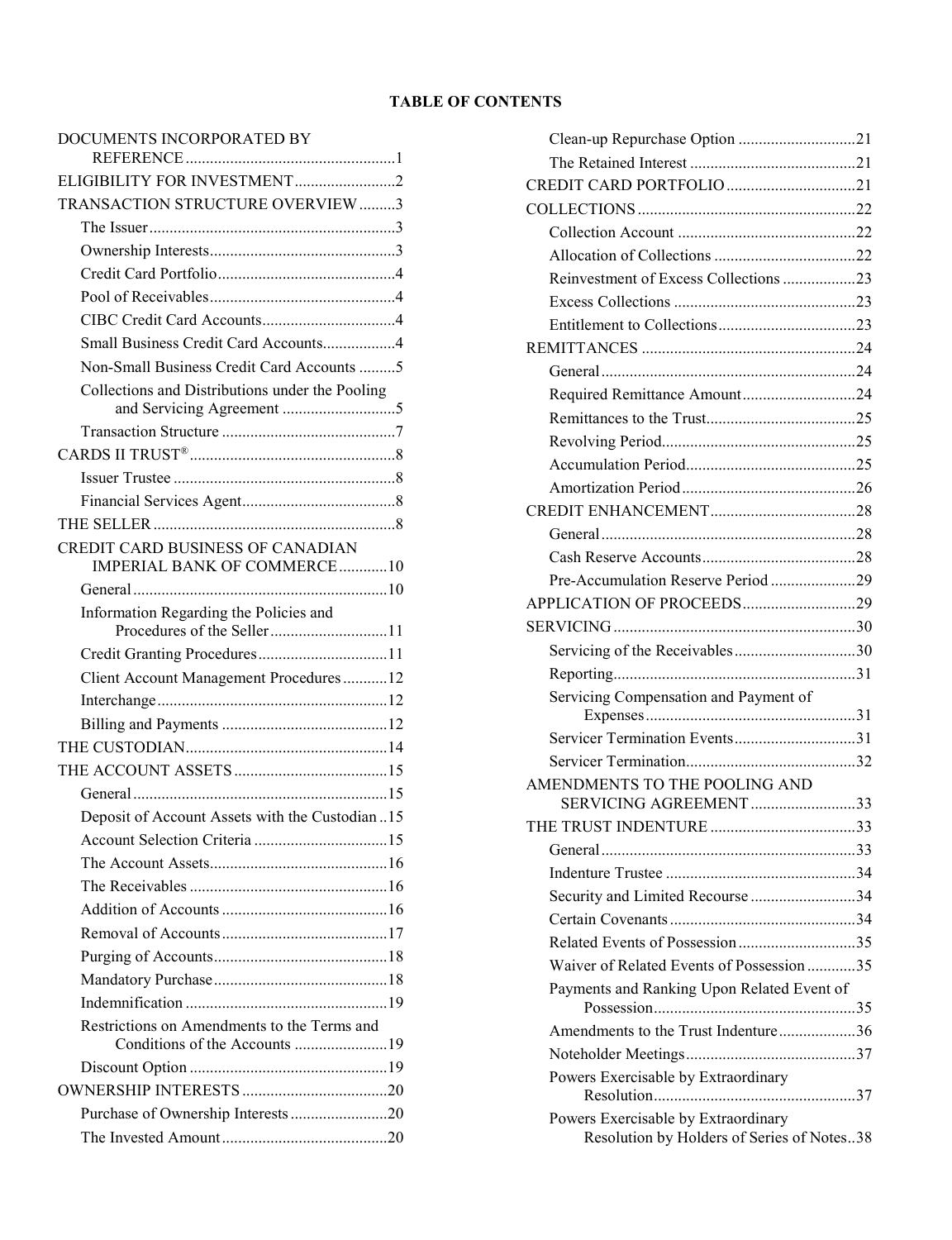| DETAILS OF THE OFFERINGS 38                                                          |
|--------------------------------------------------------------------------------------|
|                                                                                      |
| Repayment of Principal on the Senior Notes 39                                        |
| Repayment of Principal on the Subordinated                                           |
|                                                                                      |
|                                                                                      |
| BOOK ENTRY REGISTRATION41                                                            |
|                                                                                      |
|                                                                                      |
| <b>INVESTMENT CONSIDERATIONS 42</b>                                                  |
| It May Not be Possible to Find a Purchaser for                                       |
| Recessionary Economic Conditions and Loss                                            |
| and Delinquency Experience 42                                                        |
|                                                                                      |
|                                                                                      |
| Subordination of Payments on the Notes to<br>Certain Additional Funding Expenses and |
|                                                                                      |
| Social, Legal, Economic and Other Factors 46                                         |
|                                                                                      |
| Competition in the Credit Card Industry47                                            |
| The Ability of the Seller to Change Terms of                                         |
|                                                                                      |
|                                                                                      |
| Consumer Protection Laws and Legislative                                             |
|                                                                                      |
| Additional Ownership Interests50                                                     |
| Repayment on Targeted Principal Distribution                                         |
| Changes or Uncertainty in Respect of CDOR or<br>CORRA May Adversely Affect the Value |

| Potential Rating Agency Conflict of Interest<br>and Regulatory Scrutiny 56                                                      |  |
|---------------------------------------------------------------------------------------------------------------------------------|--|
|                                                                                                                                 |  |
| Recharacterization of Principal Receivables<br>Would Reduce Principal Receivables and<br>May Require the Addition of Additional |  |
| International Information Reporting 57                                                                                          |  |
| Technology, Information and Cyber Security                                                                                      |  |
| The Notes Are Not Suitable Investments For                                                                                      |  |
|                                                                                                                                 |  |
| CERTAIN CANADIAN FEDERAL INCOME                                                                                                 |  |
|                                                                                                                                 |  |
|                                                                                                                                 |  |
|                                                                                                                                 |  |
|                                                                                                                                 |  |
|                                                                                                                                 |  |
| SELLER'S REPRESENTATION AND                                                                                                     |  |
|                                                                                                                                 |  |
|                                                                                                                                 |  |
|                                                                                                                                 |  |
|                                                                                                                                 |  |
|                                                                                                                                 |  |
|                                                                                                                                 |  |
| PURCHASERS' STATUTORY RIGHTS OF                                                                                                 |  |
| <b>GLOSSARY OF DEFINED CAPITALIZED</b>                                                                                          |  |
| CERTIFICATE OF THE ISSUER AND                                                                                                   |  |
|                                                                                                                                 |  |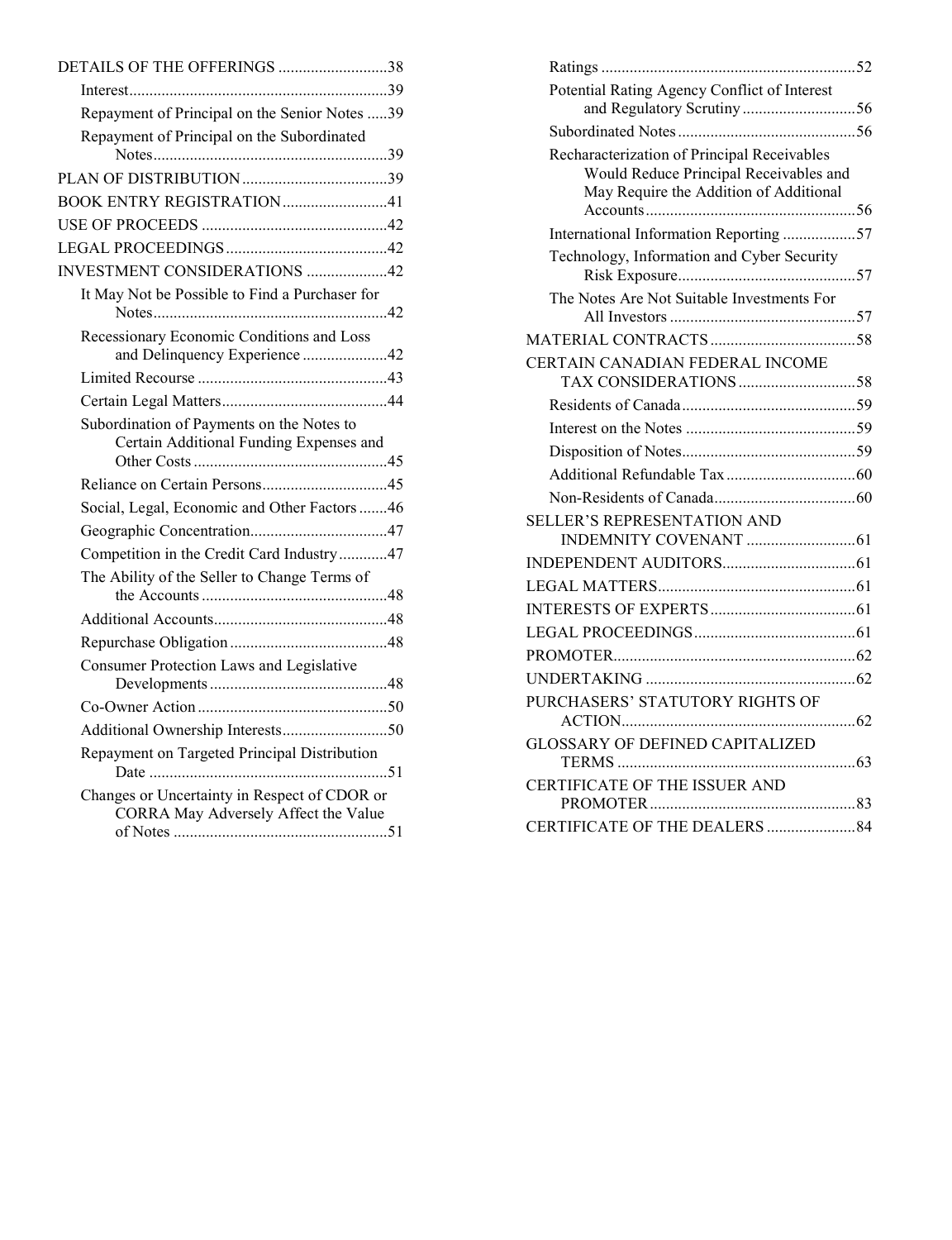# **DOCUMENTS INCORPORATED BY REFERENCE**

<span id="page-4-0"></span>Copies of the documents incorporated herein by reference may be obtained on request without charge from Canadian Imperial Bank of Commerce, as financial services agent of CARDS II Trust (the "**Financial Services**  Agent") at Brookfield Place, 161 Bay Street, 9<sup>th</sup> Floor, Toronto, Ontario, M5J 2S8 (telephone 416-594-8724) and are also available electronically under the Issuer's profile on [www.sedar.com.](http://www.sedar.com/)

The following documents filed with the securities commissions or similar authorities in each of the provinces and territories of Canada are specifically incorporated by reference into this short form base shelf prospectus:

- (a) the Issuer's comparative audited financial statements as at May 31, 2020 and for the year ended May 31, 2020, together with the report of the auditors thereon and management's discussion and analysis of financial condition and results of operations for the year ended May 31, 2020;
- (b) the Issuer's comparative unaudited interim financial statements for the three and nine months ended February 28, 2021, including management's discussion and analysis of financial condition and results of operations for the three and nine months ended February 28, 2021;
- (c) the Issuer's annual information form dated September 22, 2020; and
- (d) portfolio information as at May 31, 2021 pertaining to the Account Assets related to the Accounts in which the Issuer maintains undivided co-ownership interests through ownership of Ownership Interests filed on July 6, 2021.

Any documents of the type referred to above (excluding confidential material change reports) and any other disclosure document filed pursuant to an undertaking to a provincial or territorial securities regulatory authority filed by the Issuer with the securities regulatory authorities in each of the provinces and territories of Canada subsequent to the date of this short form base shelf prospectus and prior to the termination of the offering shall be deemed to be incorporated by reference into this short form base shelf prospectus. All shelf information omitted from this short form base shelf prospectus will be contained in one or more pricing supplements that will be delivered to purchasers together with this short form base shelf prospectus. A pricing supplement containing the specific terms in respect of an offering of Notes will be delivered to purchasers of such Notes together with this short form base shelf prospectus and will be deemed to be incorporated by reference into this short form base shelf prospectus for purposes of securities legislation as of the date of such pricing supplement, but only for purposes of the offering of such Notes (unless otherwise expressly provided therein). Upon a new annual information form and the related annual financial statements being filed by the Issuer with, and where required, accepted by, the applicable securities regulatory authorities during the currency of this short form base shelf prospectus, the previous annual information form, the previous annual financial statements and all interim financial reports, material change reports and information circulars filed prior to the commencement of the Issuer's financial year in which the new annual information form was filed shall be deemed no longer to be incorporated into this short form base shelf prospectus for purposes of future offers and sales of Notes hereunder.

Any "template version" of any "marketing materials" (as such terms are defined in National Instrument 41-101 — *General Prospectus Requirements* of the Canadian Securities Administrators) that are utilized by the Dealers in connection with a distribution of Notes will be filed under the Issuer's profile on [www.sedar.com.](http://www.sedar.com/) In the event that such marketing materials are filed after the date of the applicable pricing supplement pertaining to the distribution of Notes to which such marketing materials relate but prior to the termination of such distribution, such filed versions of the marketing materials will be deemed to be incorporated by reference into the applicable pricing supplement for the purposes of the distribution of the Notes to which the pricing supplement pertains.

The Financial Services Agent will post under the Issuer's profile on [www.sedar.com](http://www.sedar.com/) on a quarterly basis certain information pertaining to the Account Assets in which the Issuer maintains undivided co-ownership interests through ownership of Ownership Interests. Any such information will be incorporated by reference into this short form base shelf prospectus for purposes of securities legislation as at the date of such posting. Upon new quarterly portfolio information being posted by the Financial Services Agent the previously posted quarterly portfolio information shall be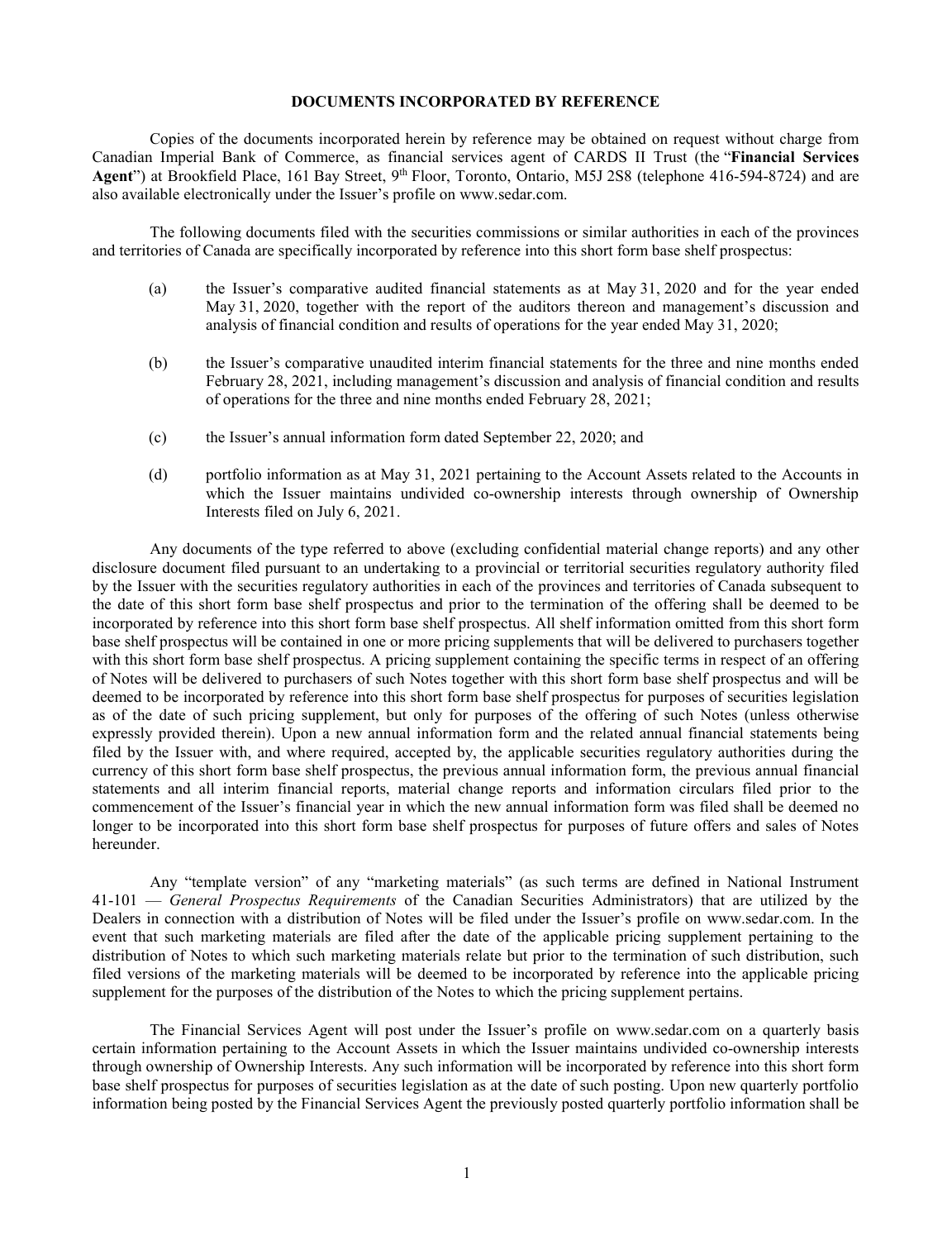deemed no longer incorporated into this short form base shelf prospectus for purposes of future offers and sales of Notes hereunder.

Except as referenced above, no other document or information is incorporated by reference in or forms part of this short form base shelf prospectus.

**Any statement contained in a document incorporated or deemed to be incorporated by reference herein shall be deemed to be modified or superseded for the purposes of this short form base shelf prospectus to the extent that a statement contained herein or in any other subsequently filed document that also is or is deemed to be incorporated by reference herein modifies or supersedes such statement. The modifying or superseding statement need not state that it has modified or superseded a prior statement or include any other information set forth in the document that it modifies or supersedes. The making of a modifying or superseding statement shall not be deemed an admission for any purposes that the modified or superseded statement, when made, constituted a misrepresentation, an untrue statement of a material fact or an omission to state a material fact that is required to be stated or that is necessary to make a statement not misleading in light of the circumstances in which it was made. Any statement so modified or superseded shall not be deemed, except as so modified or superseded, to constitute a part of this short form base shelf prospectus.**

# **ELIGIBILITY FOR INVESTMENT**

<span id="page-5-0"></span>In the opinion of McCarthy Tétrault LLP and Osler, Hoskin & Harcourt LLP, the Notes, if acquired on the date hereof and if they (i) have an investment grade rating with a prescribed credit rating agency for the purposes of the *Income Tax Act* (Canada) and the regulations thereunder (the "Tax Act") (including DBRS Limited, Fitch, Inc., Moody's Investors Service, Inc. and Standard & Poor's Financial Services LLC) and (ii) are issued as part of a single issue of debt of at least \$25,000,000, will, unless otherwise specified in a pricing supplement, be qualified investments under the Tax Act for trusts governed by registered retirement savings plans ("**RRSPs**"), registered retirement income funds ("**RRIFs**"), registered education savings plans ("**RESPs**"), deferred profit sharing plans, registered disability savings plans ("**RDSPs**") and tax-free savings accounts ("**TFSAs**"), each as defined in the Tax Act. The Notes will not be a prohibited investment under the Tax Act for a trust governed by an RRSP, RRIF, RESP, RDSP or TFSA on the date hereof provided that, for purposes of the Tax Act, the annuitant of the RRSP or RRIF, the subscriber of the RESP or the holder of the RDSP or TFSA, as the case may be, deals at arm's length with the Trust for the purposes of the Tax Act and does not have a "significant interest" (as defined in the Tax Act for the purposes of the prohibited investment rules) in the Trust.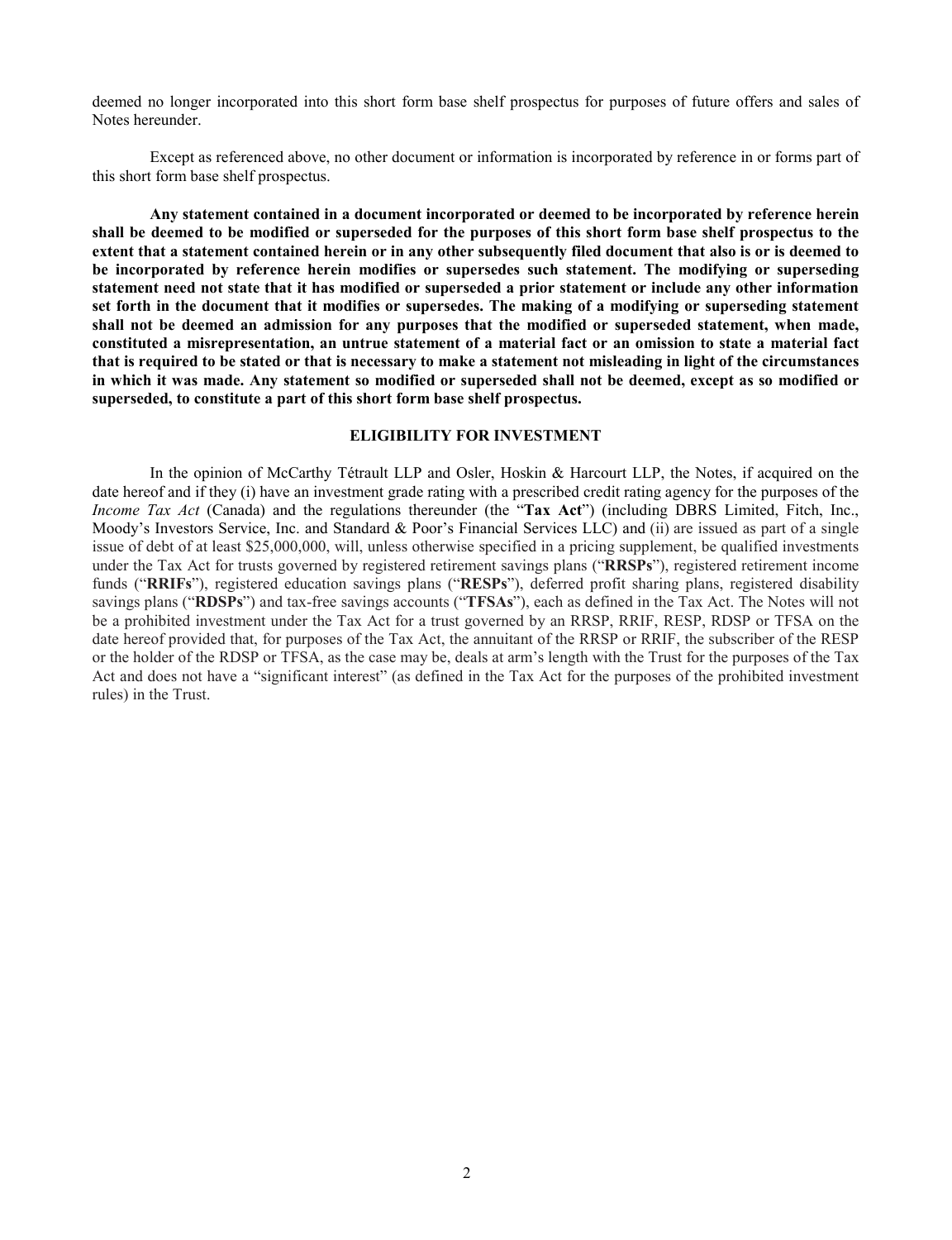# **TRANSACTION STRUCTURE OVERVIEW**

# <span id="page-6-0"></span>**Reference is made to the Glossary of Defined Capitalized Terms for detailed definitions of defined terms used in this short form base shelf prospectus.**

The following is a brief overview of the transaction structure and is qualified by and should be read together with the more detailed information contained in this short form base shelf prospectus.

### <span id="page-6-1"></span>**The Issuer**

The Issuer was established pursuant to a declaration of trust dated as of August 30, 2004 (as amended by an amended and restated declaration of trust dated as of September 16, 2004, the "**Amended and Restated Declaration of Trust**"), for the purpose of purchasing interests in credit card receivables and related assets generated by the Seller. Pursuant to a first supplemental to the Amended and Restated Declaration of Trust made as of January 22, 2008 (together with the Amended and Restated Declaration of Trust, a second supplemental to the Amended and Restated Declaration of Trust made as of April 15, 2010 and a third supplemental to the Amended and Restated Declaration of Trust made as of January 23, 2015, and as the Amended and Restated Declaration of Trust may be further amended, restated, supplemented or modified from time to time, the "**Declaration of Trust**"), the Issuer Trustee was appointed successor issuer trustee of the Trust. The activities of the Issuer are the purchase, acquisition and administration of assets that the Trust purchases or otherwise acquires from time to time for the purpose of producing income therefrom, together with all such activities as may be reasonably incidental or necessary in connection with the performance by the Issuer of its obligations under the Programme Agreements. The purchase or acquisition is funded through the issuance of Notes from time to time pursuant to the terms of a trust indenture dated as of September 16, 2004 among the Issuer, the Indenture Trustee and the Note Issuance and Payment Agent (as amended by a first general supplemental indenture dated as of February 8, 2008, a second general supplemental indenture dated as of April 15, 2010, a third general supplemental indenture made as of January 10, 2011, a fourth general supplemental indenture made as of May 24, 2011 and a fifth general supplemental indenture made as of January 23, 2015, and as such trust indenture may be further amended, restated, supplemented or modified from time to time, collectively, the "**Trust Indenture**"), all in accordance with and subject to the terms and conditions of the Programme Agreements.

The Issuer Trustee has delegated its responsibility for the day-to-day administration of the Issuer to CIBC in its capacity as Financial Services Agent.

#### <span id="page-6-2"></span>**Ownership Interests**

The Issuer will use the proceeds from any particular issuance of Notes to acquire an Ownership Interest in the Account Assets. The Notes will evidence debt obligations of the Issuer secured by, and with recourse limited to (except in certain limited circumstances), the Ownership Interest financed thereby and the proceeds thereof. Payments on the Notes will be funded by the Issuer in accordance with the terms specified in the related Series Purchase Agreement. The ability of the Issuer to make payments on the Notes is expected to depend primarily on the performance of the Account Assets. See "**Ownership Interests — Purchase of Ownership Interests**" and "**Remittances**".

The Seller will from time to time sell Ownership Interests to Co-Owners, including the Issuer. An "**Ownership Interest**" consists of an undivided co-ownership interest in and to the Account Assets (which include, among other things, the Receivables), an interest in any Credit Enhancement relating to the purchased Ownership Interest and an interest in funds on deposit in certain accounts relating to the purchased Ownership Interest.

The residual undivided ownership interest in the Account Assets which is not sold by the Seller is referred to in this short form base shelf prospectus as the "**Retained Interest**". The Retained Interest is not an Ownership Interest and may not be transferred by the Seller except in connection with a reorganization or otherwise if the Rating Agency Condition has been satisfied.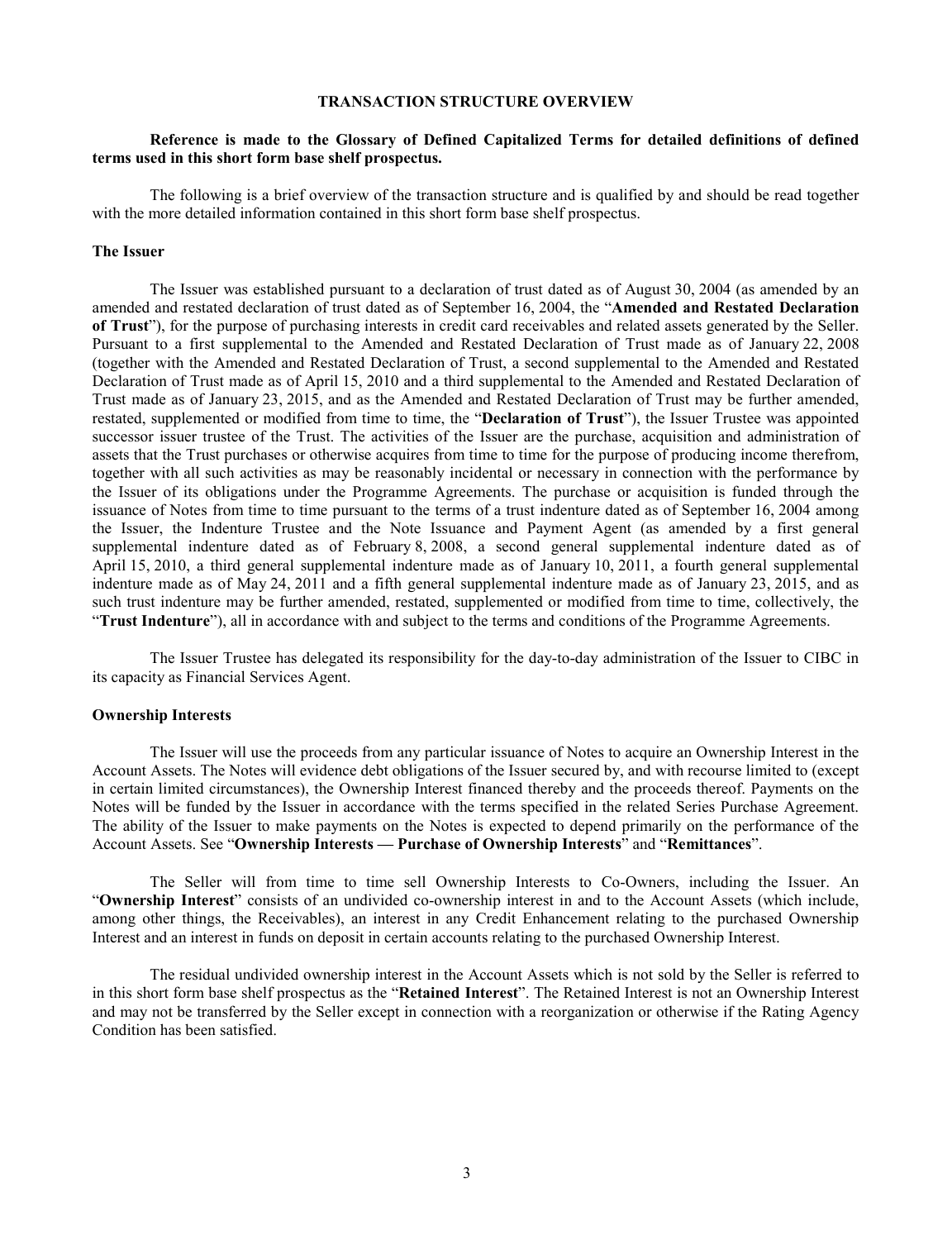#### <span id="page-7-0"></span>**Credit Card Portfolio**

Each quarter the Financial Services Agent will post under the Trust's profile on [www.sedar.com](http://www.sedar.com/) certain information pertaining to the Account Assets related to the Accounts in which the Trust maintains undivided coownership interests through ownership of Ownership Interests. See "**Credit Card Portfolio**".

#### <span id="page-7-1"></span>**Pool of Receivables**

The relationship among the Co-Owners and the Seller is governed, in part, by the third amended and restated pooling and servicing agreement made as of July 27, 2020 between the Seller and the Custodian (as such third amended and restated pooling and servicing agreement may be further amended, restated, supplemented or modified from time to time, the "**Pooling and Servicing Agreement**"), pursuant to which the Custodian has agreed to hold the Account Assets as agent, nominee and bare trustee for the benefit of the Seller and each of the Co-Owners to whom the Seller sells an Ownership Interest. The Pooling and Servicing Agreement also sets out the responsibilities of the entity (the "**Servicer**") which services the Accounts and the related Account Assets. CIBC was appointed as the Servicer pursuant to the Pooling and Servicing Agreement.

Subject to certain limitations and restrictions, the Seller may add, remove or purge Accounts as described in this short form base shelf prospectus under "**The Account Assets — Addition of Accounts**", "**The Account Assets — Removal of Accounts**" and "**The Account Assets — Purging of Accounts**".

### <span id="page-7-2"></span>**CIBC Credit Card Accounts**

The Seller owns a portfolio of Visa credit card accounts (the "**Visa accounts**") and a portfolio of Mastercard credit card accounts (the "**Mastercard accounts**"). Currently, the Accounts only include Visa accounts and do not include Mastercard accounts. However, Mastercard accounts may be added to the Accounts in the future in the sole discretion of the Seller in accordance with the Programme Agreements. In this short form base shelf prospectus, the primary cardholders on the Accounts and Persons, such as guarantors, who are liable for amounts due under the Accounts are referred to as "**Obligors**".

When an Obligor makes a purchase of goods or services or receives a cash advance using a Visa credit card issued by the Seller, or a Mastercard credit card issued by the Seller if Mastercard accounts are included in the Accounts, the Obligor is obligated to pay the Seller the full cost of the goods or services purchased or the amount advanced, which in turn creates a Receivable.

## <span id="page-7-3"></span>**Small Business Credit Card Accounts**

For small business Obligors resident in Québec in any of the CIBC bizline Visa Accounts, the CIBC Aeroplan Reward Visa Accounts and the CIBC Aventura Visa Accounts, no interest will be payable on Receivables if such Obligors pay the entire amount of Receivables (other than amounts attributable to cash advances, balance transfers and convenience cheques) within the permitted grace period. Such Obligors will not be charged interest on purchases on their statement if they pay the full amount due shown on that statement by the payment due date. If such Obligors do not pay the full amount due, then interest charges on these purchases will be shown on the next statement and interest will be charged retroactively on each purchase from the transaction date until CIBC receives a payment which covers the purchase.

For small business Obligors not resident in Québec in any of the CIBC bizline Visa Accounts, the CIBC Aeroplan Reward Visa Accounts and the CIBC Aventura Visa Accounts, no interest will be payable on Receivables provided that such Obligors have paid the entire amount of Receivables (other than amounts attributable to cash advances, balance transfers and convenience cheques) from the immediately preceding month by the end of the permitted grace period. Such Obligors will not be charged interest on purchases on their statement if they pay the full amount due that is shown on that statement and the full amount due on their statement in the previous month by the payment due date. If such Obligors do not pay the full amount due, then interest charges on these purchases will be shown on the next statement and interest will be charged retroactively on each purchase from the transaction date until CIBC receives a payment which covers the purchase.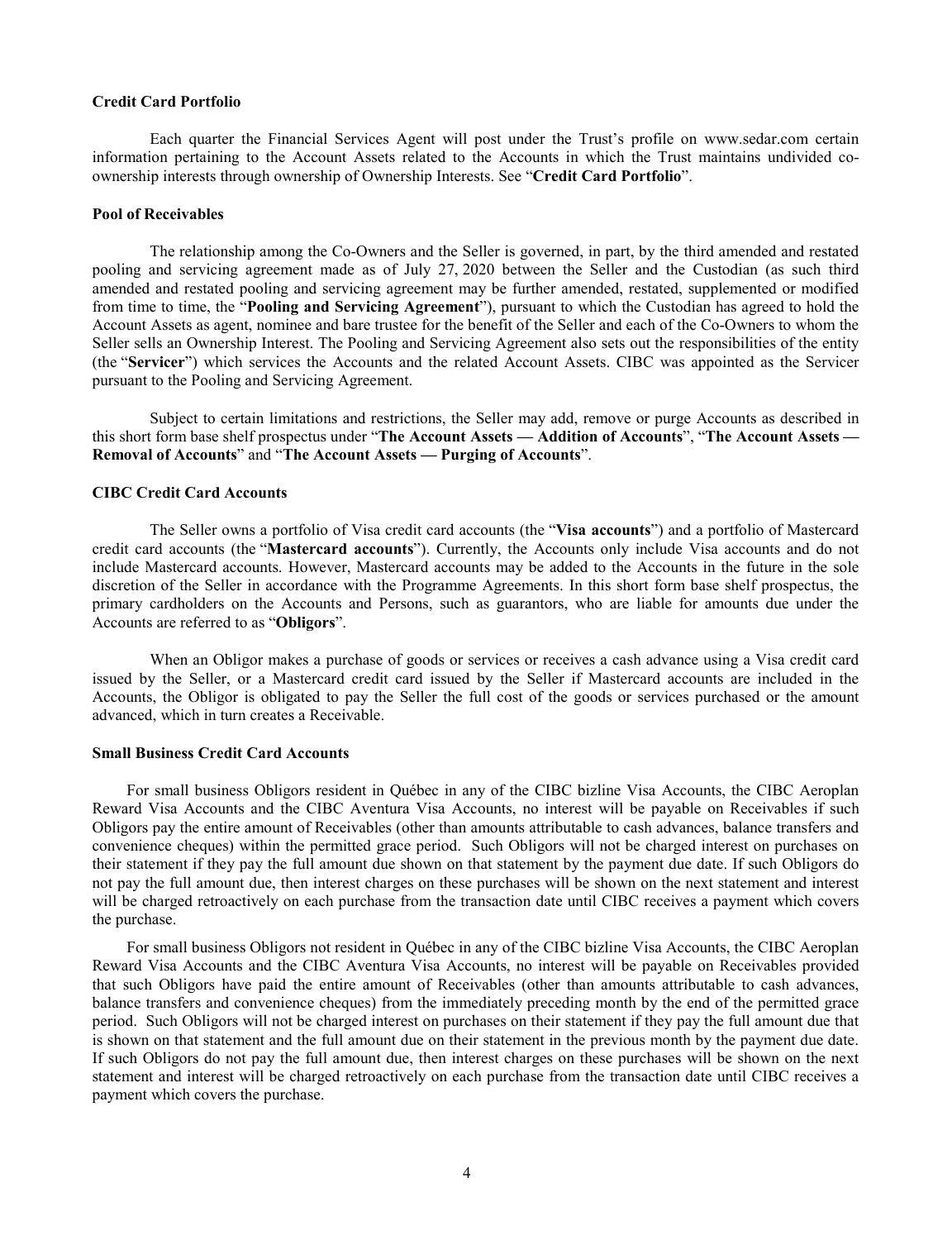For a small business Obligor, whether resident in or not resident in Québec, in any of the CIBC bizline Visa Accounts, the CIBC Aeroplan Reward Visa Accounts and the CIBC Aventura Visa Accounts, interest is calculated as follows:

- (a) CIBC adds such Obligor's balances together each day and divides that total by the number of days in such Obligor's statement period. This is such Obligor's "average daily balance";
- (b) CIBC divides such Obligor's annual interest rate by the number of days in the year. This is such Obligor's "daily interest rate"; and
- (c) CIBC multiplies such Obligor's average daily balance by its daily interest rate and multiplies this total by the number of days in such Obligor's statement period.

If such Obligor has balances on its account at different annual interest rates (such as purchases, cash advances and balance transfers), CIBC calculates interest using the average daily balance and daily interest rate for each balance. Interest is added to such Obligor's account at the end of each statement period. CIBC does not charge interest on interest.

# <span id="page-8-0"></span>**Non-Small Business Credit Card Accounts**

If Obligors in any of the Accounts (other than small business Obligors in any of the CIBC bizline Visa Accounts, the CIBC Aeroplan Reward Visa Accounts and the CIBC Aventura Visa Accounts) pay the entire amount of Receivables (other than amounts attributable to cash advances, balance transfers and convenience cheques) arising in a month within the permitted grace period, no interest will be payable on such Receivables by such Obligors. Such Obligors will not be charged interest on purchases appearing on their statement if they pay the full amount due shown on that statement by the payment due date. If such Obligors do not pay the full amount due, then interest charges on these purchases will be shown on the next statement and interest will be charged retroactively on each purchase from the transaction date until CIBC receives a payment which covers the purchase.

For an Obligor in any of the Accounts (other than small business Obligors in any of the CIBC bizline Visa Accounts, the CIBC Aeroplan Reward Visa Accounts and the CIBC Aventura Visa Accounts), interest is calculated as follows:

- (a) CIBC adds such Obligor's balances together each day and divides that total by the number of days in such Obligor's statement period. This is such Obligor's "average daily balance";
- (b) CIBC divides such Obligor's annual interest rate by the number of days in the year. This is such Obligor's "daily interest rate"; and
- (c) CIBC multiplies such Obligor's average daily balance by such Obligor's daily interest rate and multiplies this total by the number of days in such Obligor's statement period.

If such Obligor has balances on his or her account at different annual interest rates (such as purchases, cash advances, Installment Plans and balance transfers), CIBC calculates interest using the average daily balance and daily interest rate for each balance. Interest is added to such Obligor's account at the end of each statement period. CIBC does not charge interest on interest.

Interest payable in respect of Receivables is included in what is referred to in this short form base shelf prospectus as "**Finance Charge Receivables**". In addition, Obligors may be required to pay other fees and charges, including a fee to obtain or retain their credit cards. These fees and charges are also included in Finance Charge Receivables.

# <span id="page-8-1"></span>**Collections and Distributions under the Pooling and Servicing Agreement**

Pursuant to the Pooling and Servicing Agreement, the Seller, as Servicer, is required, among other things, to service and administer the Account Assets, collect all payments in respect of the Account Assets and make all required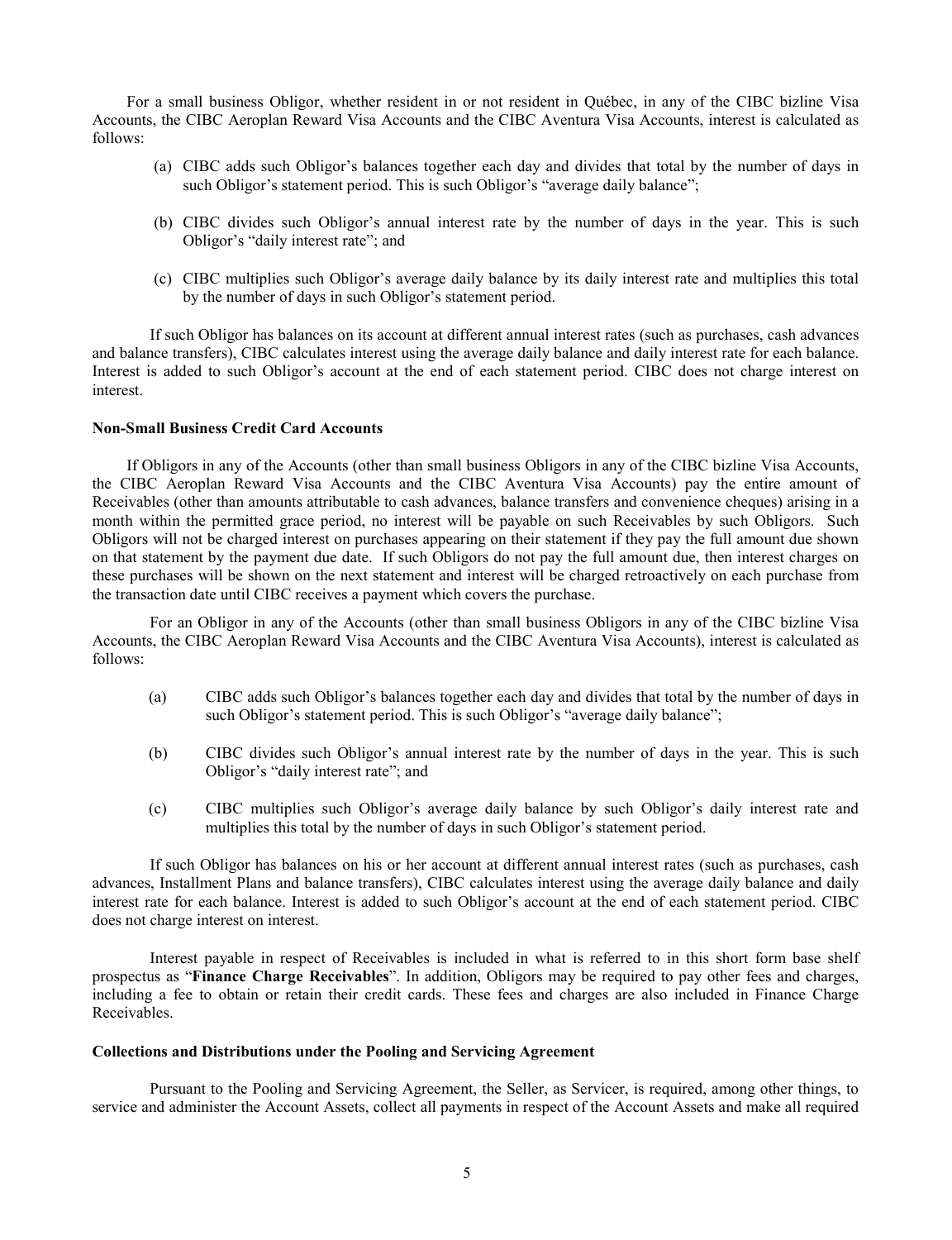remittances, deposits, withdrawals and transfers with respect to the Accounts and the related Receivables. In certain circumstances, the Co-Owners may replace the Seller as Servicer. See "**Servicing — Servicer Termination**".

Except in certain circumstances set out under "**Collections — Collection Account**", the Servicer will not be required to deposit Collections to the Collection Account until the day when such funds are required to be distributed to the Co-Owners.

During the Revolving Period for each Series, the related Co-Owner will receive only sufficient distributions to satisfy its interest payment obligations and certain of its expenses and other obligations specified in the related Series Purchase Agreement. The purpose of any Accumulation Period which may be applicable to a particular Series is to accumulate enough funds to ensure payment in full of the related Notes on the Targeted Principal Distribution Date for such Series. If an Amortization Period commences in respect of a particular Series, all amounts allocable to the Series will be paid to the Co-Owner until the related Notes have been paid in full. See "**Remittances**".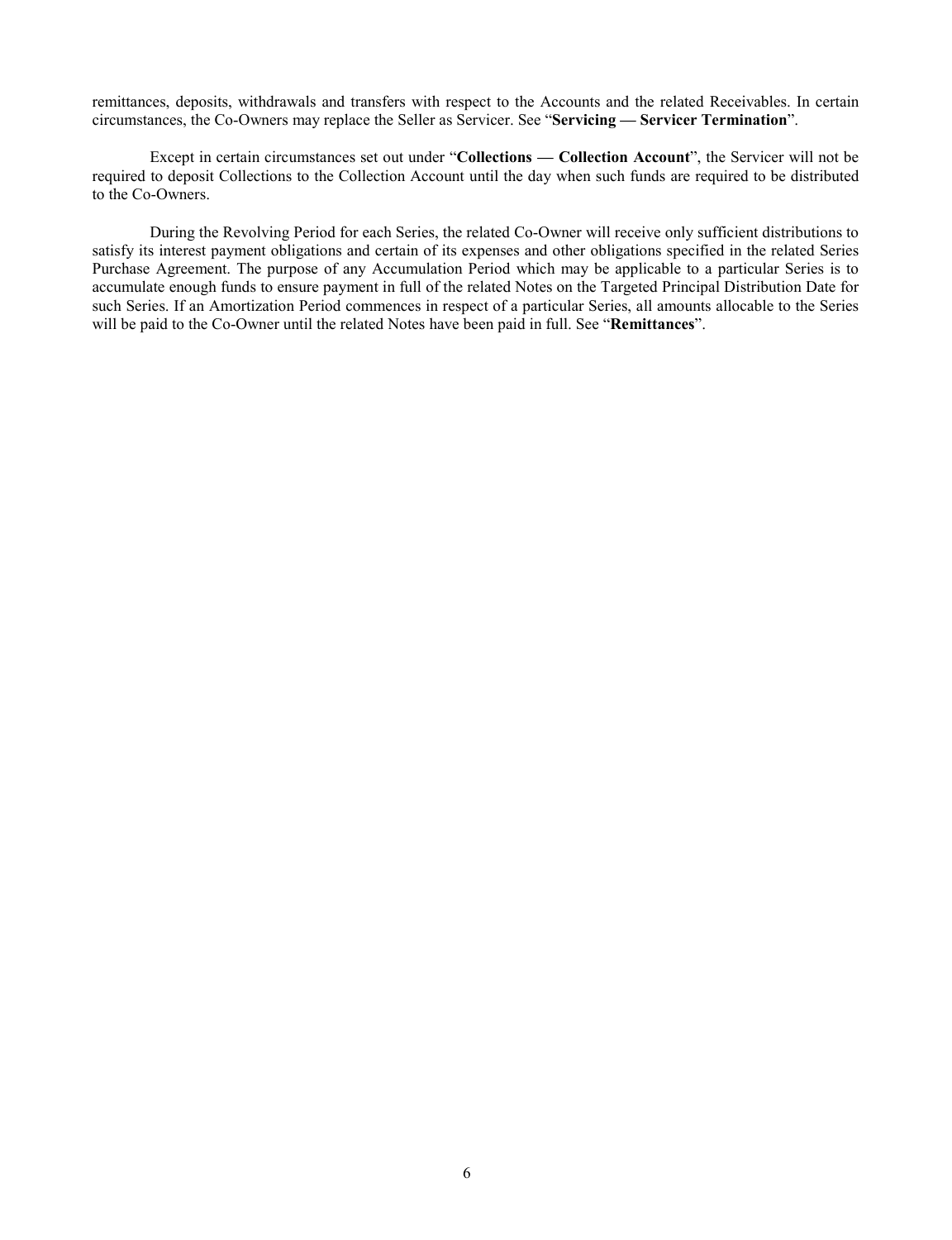# <span id="page-10-0"></span>**Transaction Structure**

The following diagram illustrates the transaction structure.



If any of the Notes are denominated in a currency other than Canadian dollars, the Trust may enter into a currency swap in order to hedge the currency risk. The Trust may also enter into an interest rate swap in order to hedge any interest rate risk.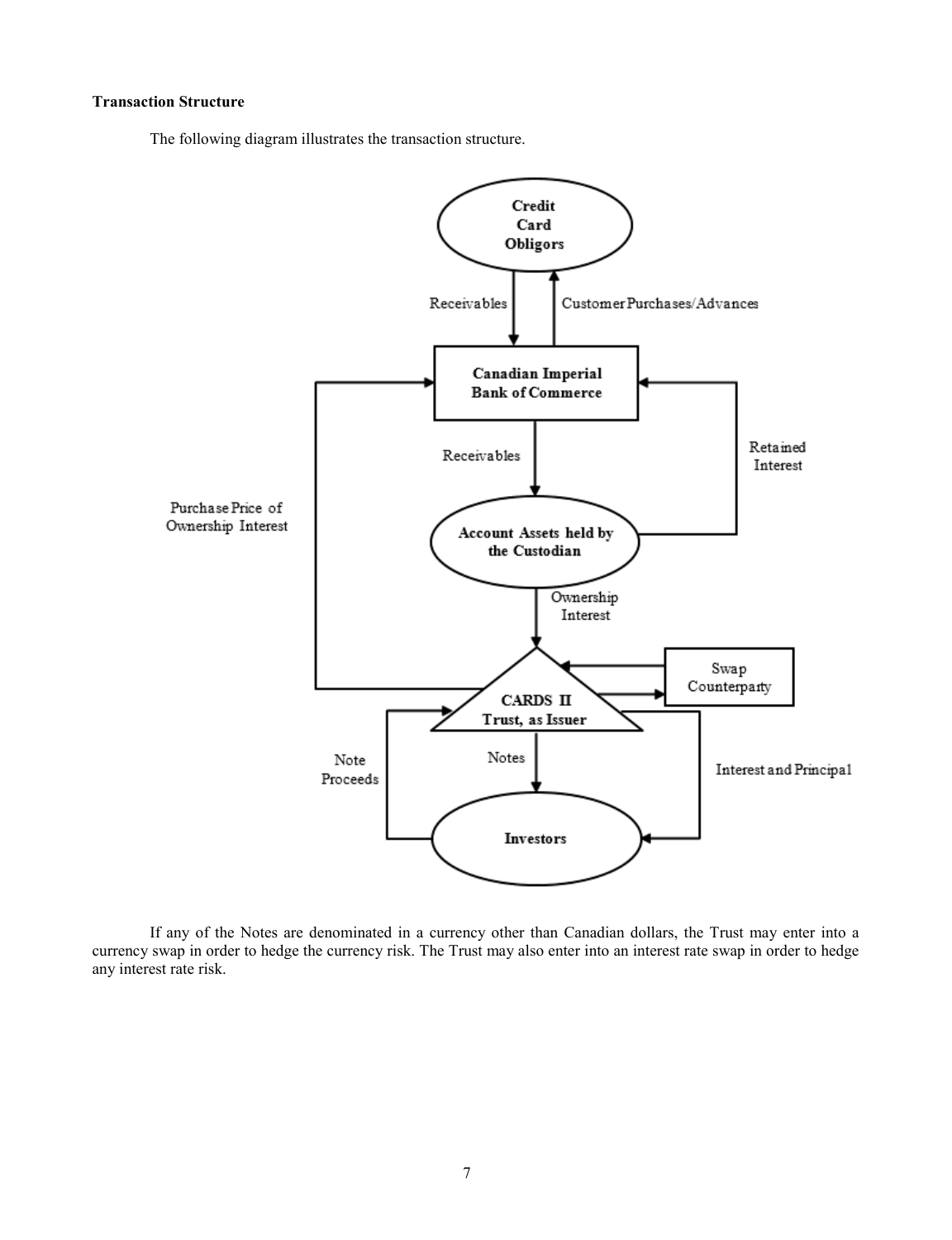### **CARDS II TRUST®**

# <span id="page-11-1"></span><span id="page-11-0"></span>**Issuer Trustee**

The Trust was established pursuant to the Declaration of Trust and is governed by the laws of the Province of Ontario. The Issuer Trustee is licensed to carry on business as a trustee in all provinces and territories of Canada. The Issuer Trustee's corporate trust office is located at 100 University Avenue, 8th Floor, Toronto, Ontario, M5J 2Y1.

The Issuer Trustee may at any time change the head office and location of the administration of the Issuer to another location within Canada or have such other offices or places of administration within Canada as the Issuer Trustee may from time to time determine are necessary or advisable.

The Issuer Trustee may resign after giving 60 days' notice in writing (or such shorter period as the Indenture Trustee and the Financial Services Agent may accept as sufficient and satisfies the Rating Agency Condition) to the Indenture Trustee, the Financial Services Agent and the Rating Agencies, but no such voluntary resignation will be effective until a replacement Issuer Trustee acceptable to the Indenture Trustee and the Financial Services Agent has been appointed and has executed a written agreement agreeing to assume the obligations of the Issuer Trustee pursuant to the Declaration of Trust and all other contracts binding on the Issuer Trustee. The Issuer Trustee will also be required to resign if a material conflict of interest in its role as trustee pursuant to the Declaration of Trust arises and persists for a period of 90 days after the Issuer Trustee becomes aware of such conflict. If the Issuer Trustee does not resign after becoming aware of such a material conflict, any interested party may apply to court for an order that the Issuer Trustee be replaced. In the event that the Issuer Trustee resigns, is removed, is dissolved, becomes bankrupt, goes into liquidation or otherwise becomes incapable of acting under the Declaration of Trust, the Financial Services Agent shall remain in office and may forthwith appoint a replacement Issuer Trustee, failing which the retiring Issuer Trustee or certain creditors of the Issuer (including Noteholders) may apply to the applicable court of the Province of Ontario for the appointment of a replacement Issuer Trustee.

#### <span id="page-11-2"></span>**Financial Services Agent**

Pursuant to an agreement made as of September 16, 2004 between The Canada Trust Company and CIBC and assumed by the Issuer Trustee as of January 22, 2008 (as amended and restated by an amended and restated financial services agreement made as of February 8, 2008, and as such amended and restated financial services agreement may be further amended, restated, supplemented or modified from time to time, the "**Financial Services Agreement**"), the Financial Services Agent has agreed to manage and administer, on behalf of the Issuer Trustee, the purchase, acquisition, creation and administration of assets purchased by the Trust. See "**Material Contracts**". The offices of the Financial Services Agent are located at Brookfield Place, 161 Bay Street, 9th Floor, Toronto, Ontario, M5J 2S8.

The Financial Services Agreement may be terminated by either party by delivery of written notice to the other party at least 20 Business Days prior to the last Business Day of a month, which will result in the Financial Services Agreement terminating on the last Business Day of the month following the month in which the notice was received. However, the Financial Services Agent may not resign until a replacement Financial Services Agent has been appointed and has entered into a financial services agreement and has agreed to assume the obligations of the Financial Services Agent to be replaced.

### **THE SELLER**

<span id="page-11-3"></span>CIBC is a diversified financial institution governed by the *Bank Act* (Canada). CIBC's registered and head office is located in Commerce Court, Toronto, Ontario, M5L 1A2. CIBC was formed in 1961 through the amalgamation of The Canadian Bank of Commerce (originally incorporated in 1858) and Imperial Bank of Canada (originally incorporated in 1875).

CIBC serves its clients through four strategic business units: Canadian Personal and Business Banking, Canadian Commercial Banking and Wealth Management, U.S. Commercial Banking and Wealth Management, and Capital Markets. Canadian Personal and Business Banking provides personal and business clients across Canada with financial advice, products and services through banking centers and digital, mobile and remote channels. Canadian Commercial Banking and Wealth Management provides high-touch, relationship-oriented banking and wealth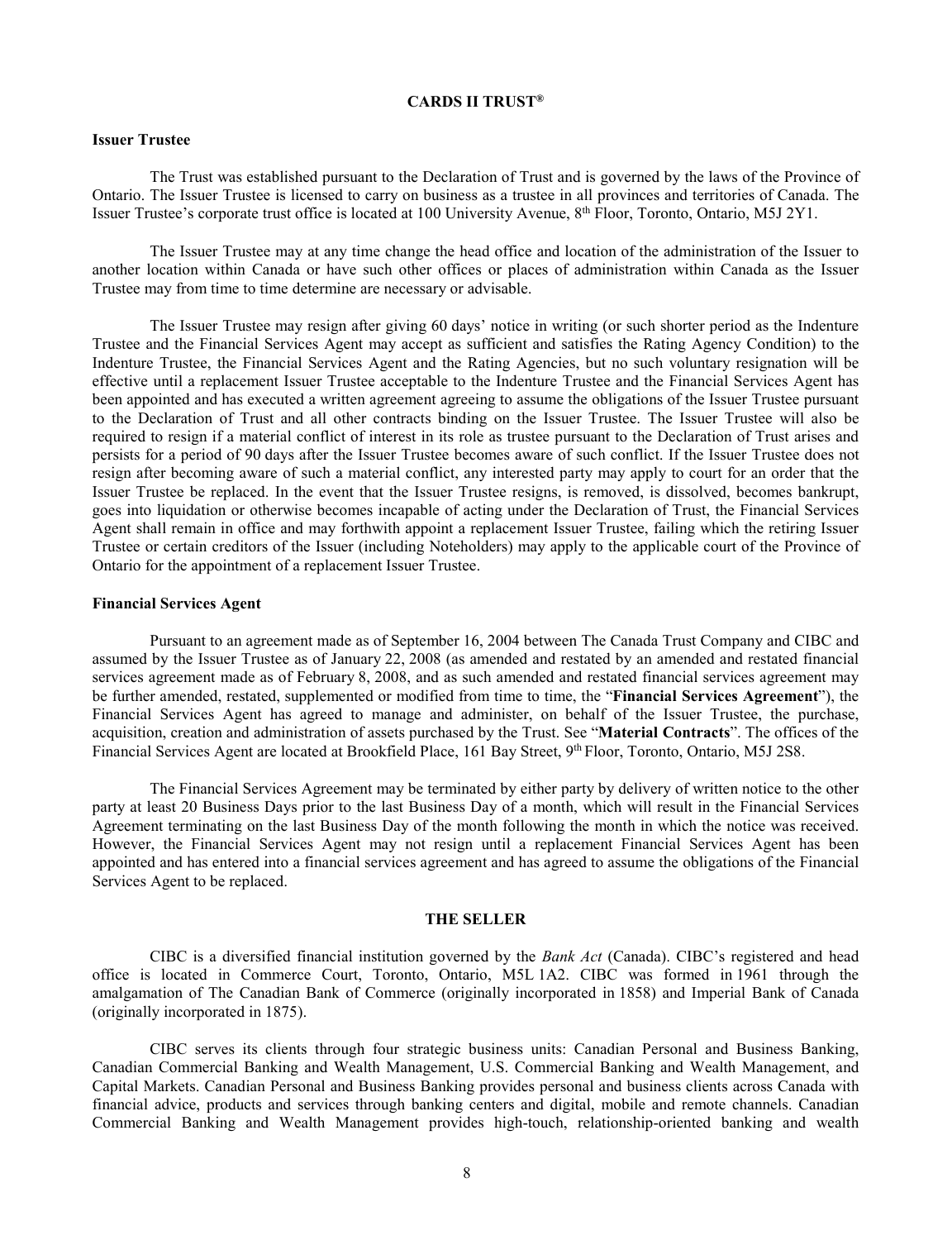management services to middle-market companies, entrepreneurs, high-net-worth individuals and families across Canada, as well as asset management services to institutional investors. U.S. Commercial Banking and Wealth Management delivers commercial banking and private wealth services across the U.S., as well as personal and small business banking services in four U.S. Midwestern markets and focuses on middle-market and mid-corporate and highnet worth families. Capital Markets provides integrated global markets products and services, investment banking advisory and execution, corporate banking solutions and research to clients around the world, including Direct Financial Services which focuses on expanding CIBC's digitally enabled capabilities to provide a cohesive set of direct banking, direct investing and innovative multi-currency solutions for CIBC's clients.

CIBC had total assets as at July 31, 2021 of approximately \$806.1 billion.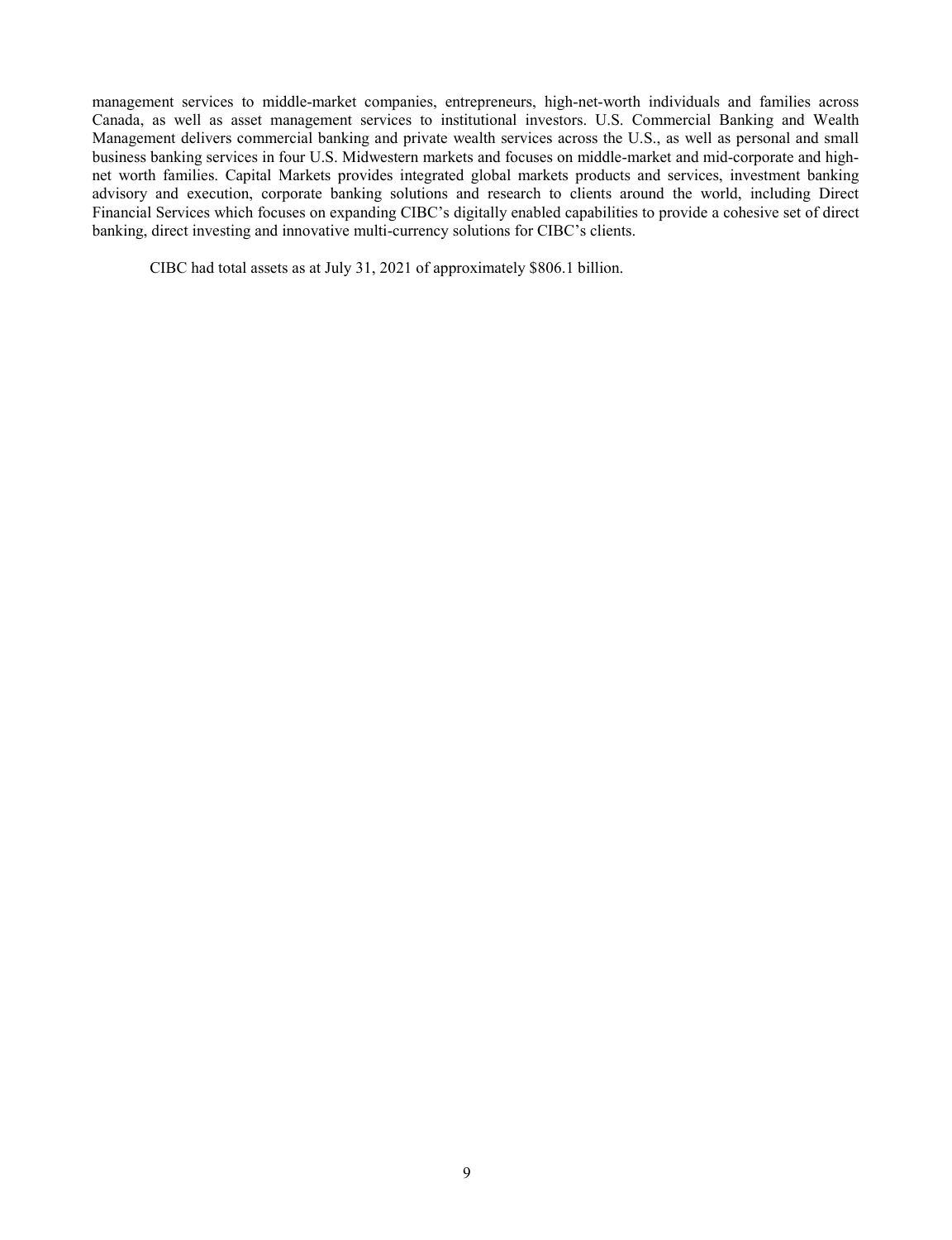### **CREDIT CARD BUSINESS OF CANADIAN IMPERIAL BANK OF COMMERCE**

### <span id="page-13-1"></span><span id="page-13-0"></span>**General**

The Account Assets in which the Seller will transfer undivided co-ownership interests to the Trust will be generated from transactions made by Obligors under the Accounts. CIBC will, as Servicer, service the Accounts at its facilities in Toronto and Montreal.

The following discussion describes certain terms and characteristics of the consumer, small business, corporate and other Visa accounts comprising the Accounts. As of the date hereof, (i) all of the Accounts are Visa accounts and (ii) the Account Assets do not represent all of the consumer, small business, corporate and other Visa accounts of CIBC.

The Visa credit cards relating to the Accounts are issued as part of the worldwide Visa International payment network, and transactions creating Receivables through the use of these credit cards are processed through the Visa International payment network. The right of CIBC to participate in the Visa International payment network is governed by the Visa Service and License Agreements.

In the event that any of the Accounts consist of Mastercard accounts, they will be issued as part of the worldwide Mastercard International payment network, and transactions creating Receivables through the use of the credit cards relating to such Mastercard accounts will be processed through the Mastercard International payment network. CIBC is a member of Mastercard and a customer of Mastercard International. The right of CIBC to participate in the Mastercard International payment network is governed by the Mastercard Service and License Agreements.

Should the right of the Seller to participate in the credit card program operated by any entity or organization under whose regulations any credit cards were issued in connection with the Accounts, including pursuant to the Visa Service and License Agreements or the Mastercard Service and License Agreements, be terminated while any of the Accounts are regulated thereby, an Amortization Event would occur, and delays in payments on the Account Assets and possible reductions in the amounts thereof could also occur. The co-ownership interests in the Account Assets which will be transferred to the Trust will arise from the Accounts. The Accounts have different billing and payment structures, including different interest rates and fees.

Total System Services, Inc. currently provides the credit card processing services for the Seller's credit card business.

Thales DIS Canada, Inc. currently provides credit card manufacturing and embossing, personal identification number (PIN) and card mailing and related services for the Seller's credit card business.

The Accounts may be used to purchase merchandise and services and to obtain cash advances. A cash advance is made when an Account is used to obtain cash from a financial institution or automated banking machine or when funds are transferred from an Account using internet or telephone banking. Receivables arising as a result of purchases and cash advances will be included in the Account Assets. See "**Account Assets — The Account Assets**".

The Accounts were principally created through (i) applications made available to prospective cardholders at the banking facilities of CIBC, the premises of CIBC's co-branded credit card partners, at retail outlets and on-line at CIBC's website; (ii) applications mailed directly to prospective cardholders; (iii) telephone solicitations; and (iv) inperson solicitations conducted by third parties retained by CIBC at airports and other public places. In certain cases, CIBC also pre-approved applicants who met specific criteria set by CIBC based on the approved product.

In terms of CIBC's co-branded loyalty reward credit cards, the CIBC Aeroplan Reward Visa Cards are the only co-branded loyalty reward credit cards in the Accounts. The CIBC Aeroplan Reward Visa Cards and the CIBC Aventura Visa Cards are the only Credit Card Accounts in the Accounts that contain CIBC travel reward credit cards. The Aventura loyalty reward program is CIBC's proprietary loyalty reward program.

On January 10, 2019, Air Canada announced the closing of its purchase of Aimia Canada Inc., the owner and operator of the Aeroplan loyalty business, from Aimia Inc.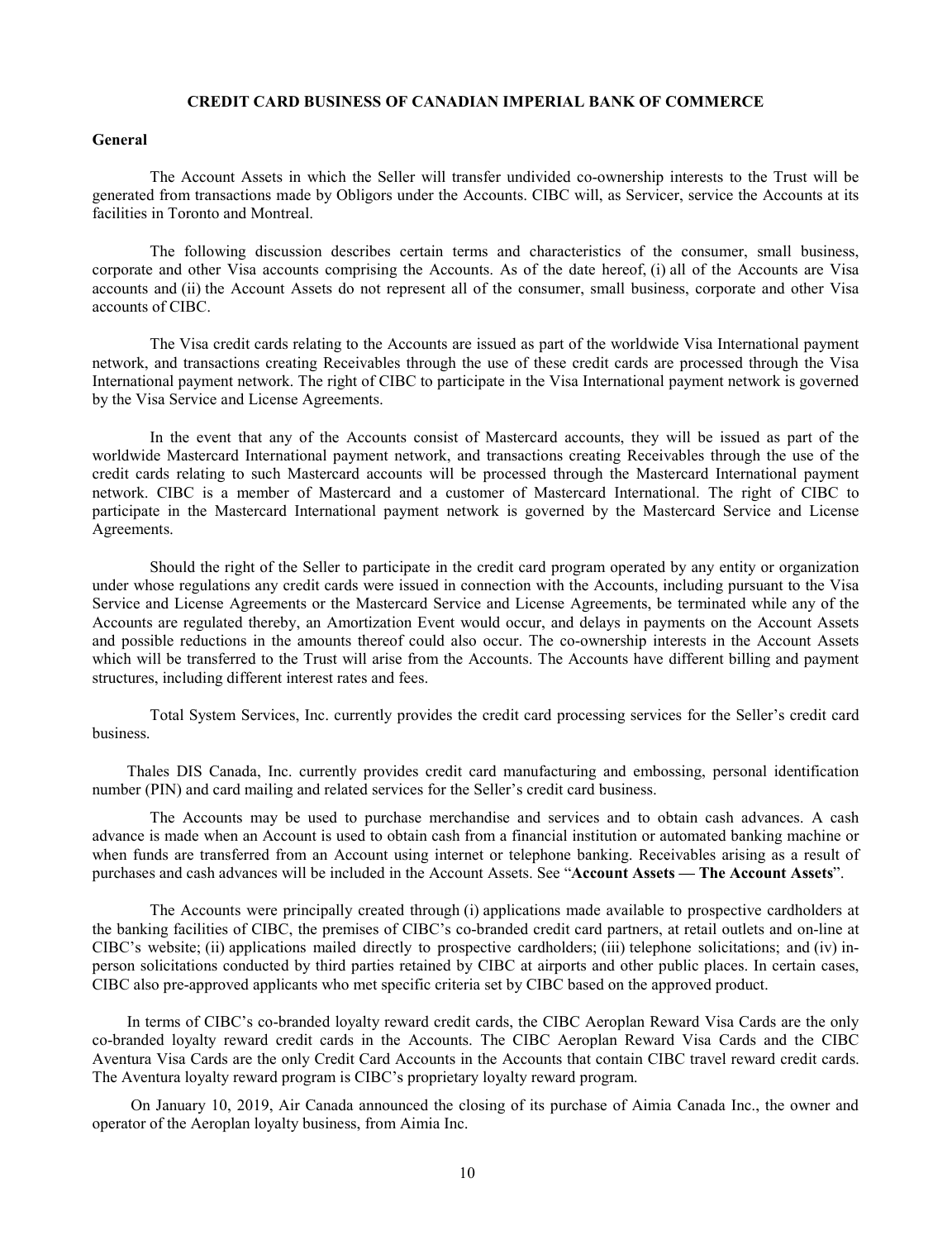Subsequent to such acquisition, CIBC amended the terms of its co-branding arrangement with Aeroplan Inc. (previously Aimia Canada Inc.) which allows holders of CIBC Aeroplan Reward Visa Cards to earn loyalty points that may be redeemed with Aeroplan.

On August 11, 2020, Air Canada announced the details of its transformed Aeroplan loyalty program, outlining the program attributes and credit card benefits members can enjoy when the new program is launched. On August 11, 2020, CIBC also announced it will be enhancing the CIBC Aeroplan Reward Visa Cards through its partnership with Air Canada's transformed loyalty program, allowing holders of CIBC Aeroplan Reward Visa Cards to transition to the transformed Aeroplan program.

On November 8, 2020, Air Canada launched its new Aeroplan loyalty program and Aeroplan accounts were seamlessly transitioned to the new program. Under the new program, Aeroplan miles are now known as "Aeroplan points" with existing balances of miles honoured on a one-to-one basis, and Aeroplan credit cards, such as the CIBC Aeroplan Reward Visa Cards, continue to earn Aeroplan points. On November 10, 2020, CIBC announced that its enhanced suite of CIBC Aeroplan Reward Visa Cards became available through its partnership with Air Canada's transformed Aeroplan loyalty program.

# <span id="page-14-0"></span>**Information Regarding the Policies and Procedures of the Seller**

The Seller has internal policies and procedures in relation to its credit card business, including with respect to the granting of credit, administration of credit-risk bearing portfolios and risk mitigation. The policies and procedures of the Seller in this regard broadly include the following:

- (a) criteria for the granting of credit, and the process for approving and amending credits, in each case in relation to the Seller's credit card business, as to which please see the information set out under "**Credit Granting Procedures**";
- (b) systems in place to administer and monitor the various credit-risk bearing portfolios and exposures in relation to the Seller's credit card business, as to which we note that the Servicer will service the Account Assets using substantially the same servicing procedures, offices and employees as it uses in connection with servicing its other consumer credit card receivables, as to which please see the information set out under "**Client Account Management Procedures**" and "**Billing and Payments**";
- (c) diversification of credit portfolios taking into account the Seller's target market and overall credit strategy in relation to the Seller's credit card business, as to which, in relation to the Account Assets, please see the information set out under "**The Account Assets**" and "**Credit Card Portfolio**"; and
- (d) policies and procedures in relation to risk mitigation techniques in relation to the Seller's credit card business, as to which please see the information set out under "**Credit Granting Procedures**" and "**Client Account Management Procedures**".

## <span id="page-14-1"></span>**Credit Granting Procedures**

When CIBC receives an application for a Visa account or a Mastercard account, it reviews each application for completeness and creditworthiness. In addition, CIBC generally obtains a credit report issued by an independent credit reporting agency with respect to the applicant. In some cases, however, CIBC will approve applicants who have limited or no credit histories. In many cases, however, CIBC also verifies certain of the applicant's information, including employment history and government tax forms. CIBC generally evaluates the ability of a credit card applicant to repay credit card balances by applying a credit scoring system using models developed jointly with an independent firm with extensive experience in developing credit scoring models and which incorporates CIBC's credit policy. Credit scoring evaluates a potential cardholder's credit profile to arrive at an estimate of the associated credit risk. Models for credit scoring are developed using statistics to evaluate certain selected criteria and their correlation with credit risk. The credit scoring model used to evaluate a particular applicant is based on a variety of factors, including past credit performance and the manner in which the applicant was identified. From time to time, the credit scoring models used by CIBC are reviewed and, if necessary, updated to reflect current economic trends and their impact on credit risk. Once an application to open a Visa account or a Mastercard account is approved, an initial credit limit is established for the account based on, among other things, the applicant's credit score and ability to pay. Some cardholders may be permitted to exceed their stated credit limits on a temporary basis based on their risk profile.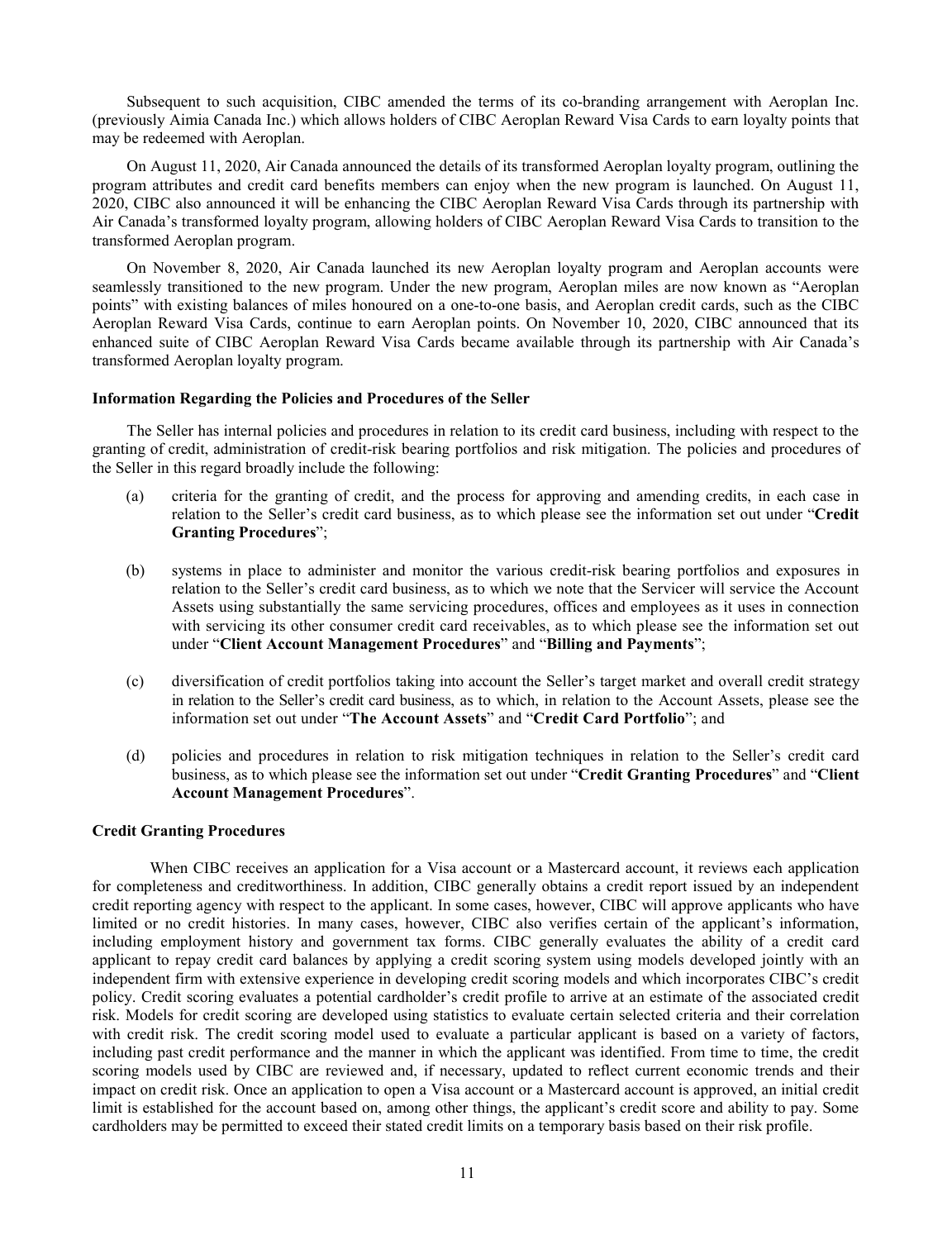Each cardholder is subject to a Cardholder Agreement pursuant to which the Seller reserves the right to change or terminate any terms, conditions, services or features of the Account (including increasing or decreasing interest rates, fees and other charges or minimum payments), subject to the terms and conditions of the Pooling and Servicing Agreement. Credit limits may be adjusted periodically based upon an evaluation of the cardholder's performance. Any credit limit increases require the express consent of the primary cardholder.

#### <span id="page-15-0"></span>**Client Account Management Procedures**

The Seller generally considers an Account eligible for collection activity if a minimum payment due thereunder is not received by the Seller within one day of the due date indicated on the cardholder's statement. Efforts to collect payments on delinquent Accounts are made by the personnel of the Seller supplemented by collection agencies and counsel retained by the Seller.

Under current practice, the Seller includes a request for payment of overdue amounts on all billing statements issued after the Account becomes delinquent. Client account management personnel initiate contact with cardholders through a variety of means based upon their risk profiles. Accounts considered to be higher risk will be contacted by telephone or through other channels, such as short messaging services (SMS), e-mail, targeted messages through online banking, mobile banking and automated banking machines, and voice broadcast messaging (such other channels, "**Alternate Communications**") early in the delinquency cycle with more frequency while Accounts with a lower risk profile could also receive a collection letter or an Alternate Communication attempt in early delinquency stages. In the event that initial contact attempts fail to resolve the delinquency, the Seller continues to attempt contact with the cardholder by telephone, mail and Alternate Communications. Accounts are blocked from further use depending upon the risk profile and delinquency age. A block on purchases and cash transactions can be assessed as early as 30 days from the date of delinquency, and all accounts will be blocked by 90 days delinquent. The Seller may also, at its discretion, enter into arrangements with delinquent cardholders to extend or otherwise change billing cycles to allow for more suitable payment schedules. The current policy of the Seller is to charge off an Account when that Account becomes a Defaulted Account, provided that if the Seller receives notice that a cardholder has filed for bankruptcy or a consumer proposal under bankruptcy legislation or a credit counselling proposal, the Seller charges off such Account when a proof of claims is filed, the consumer proposal has been accepted by a majority of creditors, or the credit counselling proposal has been accepted by the Seller. The credit evaluation, servicing and charge off policies and collection practices of the Seller may change over time in accordance with the business judgment of the Seller, applicable law and guidelines established by applicable regulatory authorities.

#### <span id="page-15-1"></span>**Interchange**

CIBC receives Interchange Fees from the entities that clear the transactions for merchants in connection with cardholder charges for merchandise and services as partial compensation for taking credit risk, absorbing fraud losses and funding receivables for a limited period prior to initial billing. Interchange Fees are calculated as a percentage of the principal amount of the related purchases which generate Receivables. On each Business Day, CIBC is required to transfer to the Servicer an amount in respect of Interchange Fees attributed to the Accounts which is payable to CIBC equal to the Pool Interchange Amount.

#### <span id="page-15-2"></span>**Billing and Payments**

The Seller may charge an annual fee that varies depending on the features of the Account. Accounts may be subject to additional fees and charges, including a cash advance fee, a dishonoured cheque or payment fee, a balance transfer fee, a foreign currency conversion fee, an account maintenance fee, an over-limit fee and a statement copy fee. The Seller charges an Installment Plan set-up fee based on the amount of each transaction that is converted to an Installment Plan. The Installment Plan set-up fee applies to all Accounts other than CIBC bizline Visa Accounts for small business Obligors, CIBC Aeroplan Reward Visa Accounts for small business Obligors and CIBC Aventura Visa Accounts for small business Obligors. Quebec resident cardholders are not subject to any over-limit fee.

A monthly billing statement is sent by the Seller to cardholders of a Visa credit card at the end of the billing period covered by such monthly billing statement.

Except for Quebec residents, each month the Obligor must make a minimum payment by a specific date equal to \$10 plus (a) any interest (excluding Installment Plan interest in the case of all Accounts other than CIBC bizline Visa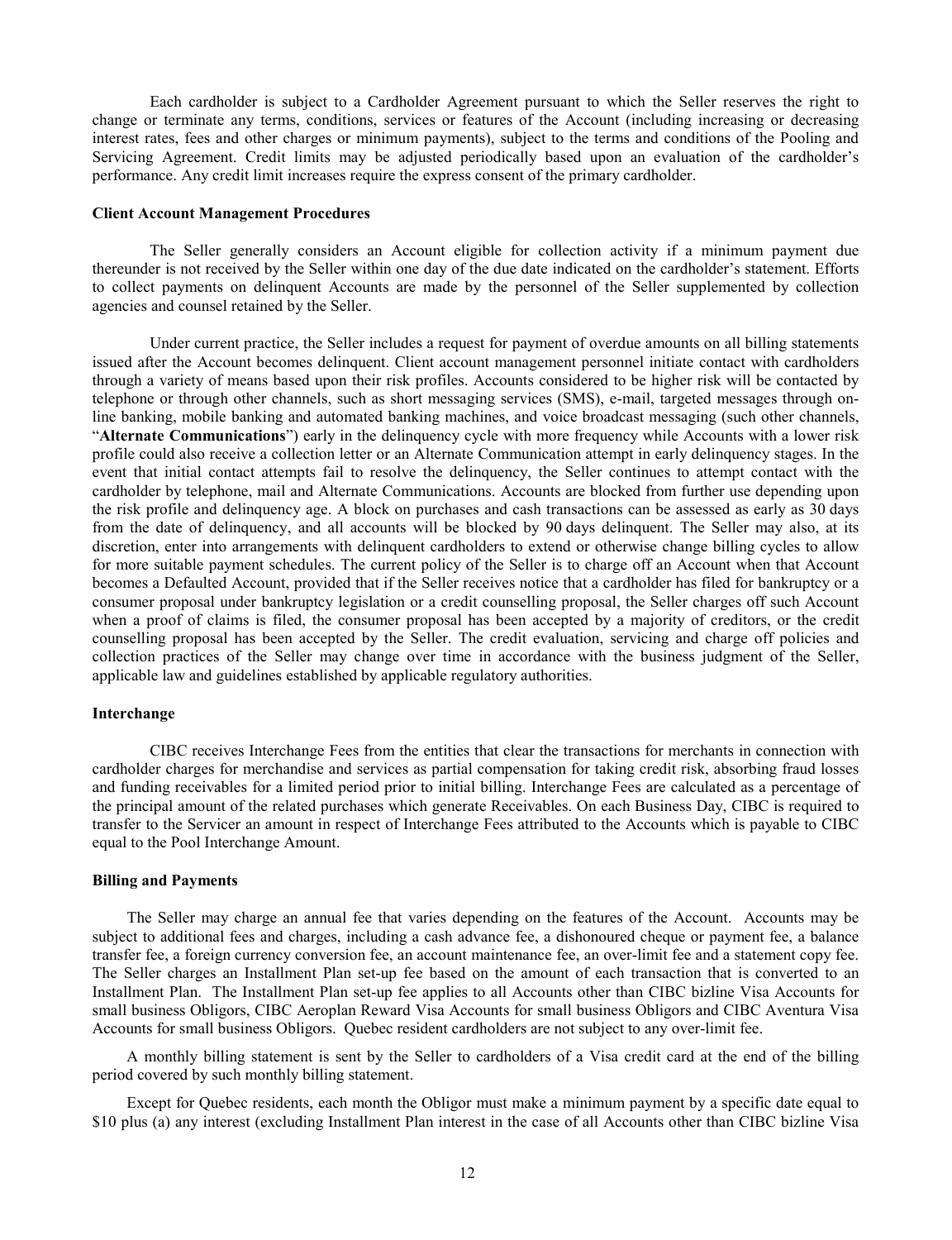Accounts for small business Obligors, CIBC Aeroplan Reward Visa Accounts for small business Obligors and CIBC Aventura Visa Accounts for small business Obligors) and fees (not including any annual fee), plus (b) in the case of all Accounts other than CIBC bizline Visa Accounts for small business Obligors, CIBC Aeroplan Reward Visa Accounts for small business Obligors and CIBC Aventura Visa Accounts for small business Obligors, the sum of any Installment Plan payments (which includes interest) due, plus (c) the greater of (i) any past due amount; or (ii) any indebtedness in excess of the Account's credit limit (the "**Over-Limit Amount**"). If the amount due is under \$10, that amount is the minimum payment.

For Quebec residents, the minimum payment is the percent of the amount due plus the greater of (i) any amount that exceeds the Obligor's credit limit or (ii) any past due amount. For Quebec residents with new Accounts, the percent of the amount due means 5% of the Obligor's amount due. For Quebec residents with existing Accounts, the percent of amount due means:

- (i) 2.5% of the Obligor's amount due starting August 1, 2020;
- (ii) 3% of the Obligor's amount due starting August 1, 2021;
- (iii) 3.5% of the Obligor's amount due starting August 1, 2022;
- (iv) 4% of the Obligor's amount due starting August 1, 2023;
- (v) 4.5% of the Obligor's amount due starting August 1, 2024; and
- (vi) 5% of the Obligor's amount due starting August 1, 2025.

If the amount due is under \$10, that amount is the Obligor's minimum payment.

Payments by cardholders to the Servicer on the Accounts (other than CIBC bizline Visa Accounts for small business Obligors, CIBC Aeroplan Reward Visa Accounts for small business Obligors and CIBC Aventura Visa Accounts for small business Obligors) are processed and applied to the balance in an Account in the following order:

- (a) first, to the cardholder's minimum payment in the following order:
	- (i) billed interest (excluding interest for an Installment Plan);
	- (ii) Installment Plan payments (including interest) due;
	- (iii) billed fees;
	- (iv) billed transactions (with a "transaction" being any debit or credit on a cardholder's account, and may include purchases, fees, interest charges, credits, adjustments, payments, cash advances, convenience cheques and balance transfers);
	- (v) unbilled fees; and
	- (vi) unbilled transactions;
- (b) if more than the cardholder's minimum payment is received, the rest of the payment is applied to the remaining amount due as follows:
	- (i) first, the rest of the amount due is divided into different groups. All items within a group will have the same interest rate (for example, all purchases at 19.99% interest will be put in one group, and all balance transfers at 0% interest will be put in a different group); and
	- (ii) second, the rest of the payment is allocated to each group based on the percentage that each group makes up of the remaining amount due (for example, if 80% of the remaining amount due is made up of purchases at 19.99%, 80% of the rest of the payment is allocated to this group);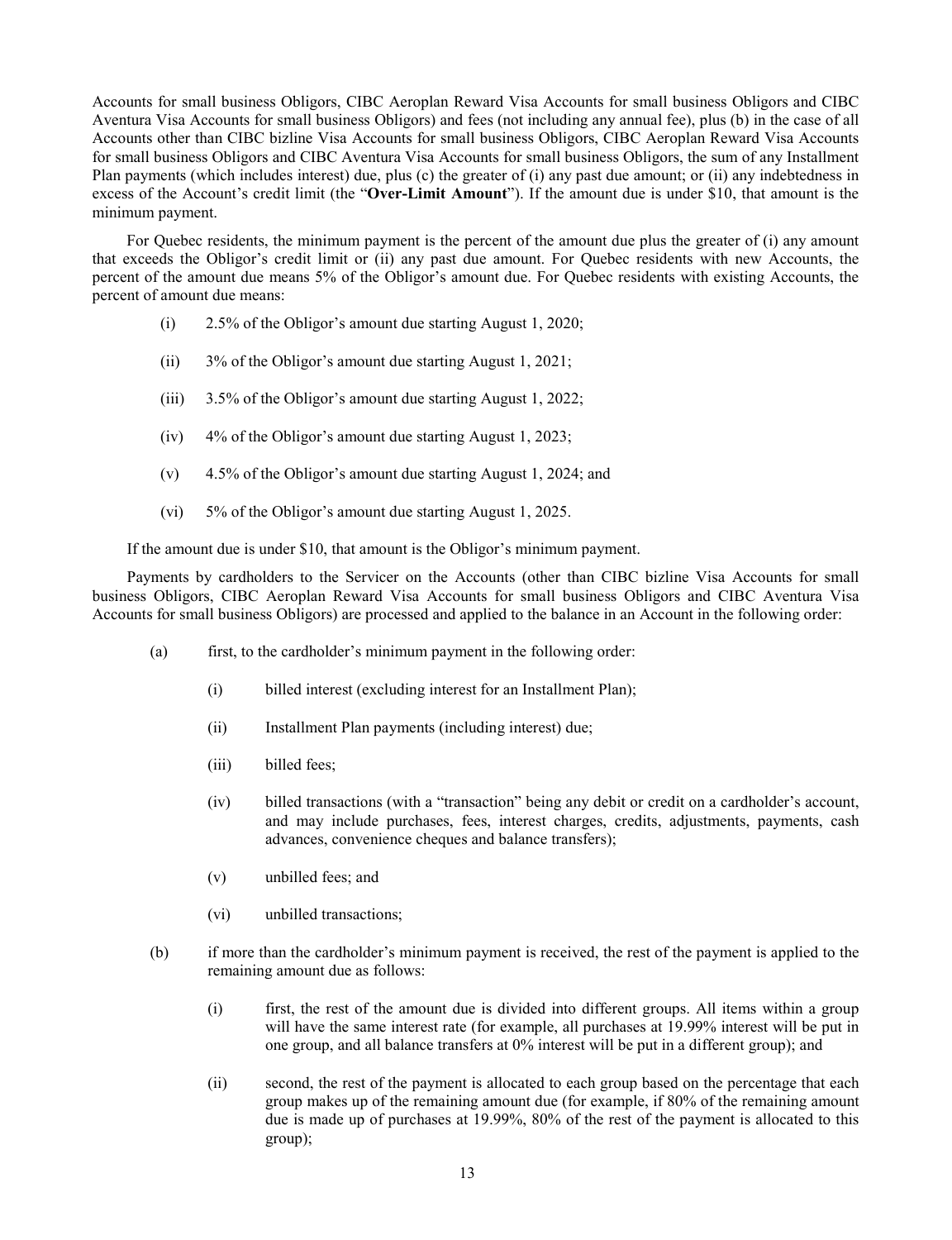- (c) if a payment is received that is more than the amount due, the rest of the payment is applied in the following order:
	- (i) unbilled transactions, using a method consistent with clause (b) above;
	- (ii) Installment Plan payments that are not yet due, using a method consistent with clause (b) above; and
	- (iii) if there is a credit balance on the Account, credit balances are applied to unbilled items in the order they are posted to the Account.

Payments by cardholders to the Servicer on the CIBC bizline Visa Accounts for small business Obligors, CIBC Aeroplan Reward Visa Accounts for small business Obligors and CIBC Aventura Visa Accounts for small business Obligors are processed and applied to the balance in an Account in the following order:

- (a) first, to interest;
- (b) second, to fees;
- (c) third, to previously billed transactions (consistent with the description thereof provided above), in the order of interest rate, from lowest interest rate transaction to the highest interest rate transaction;
- (d) fourth, to transactions on the current monthly statement in the same order as previously billed transactions; and
- (e) last, if there is a credit balance on the Account, to unbilled items in the order in which they are posted to the Account.

There can be no assurance that interest rates, fees and other charges will remain at current levels.

# **THE CUSTODIAN**

<span id="page-17-0"></span>Computershare Trust Company of Canada, successor in interest to Montreal Trust Company of Canada, is the Custodian appointed under the Pooling and Servicing Agreement. The head office of the Custodian is located at 100 University Avenue, 8th Floor, Toronto, Ontario, M5J 2Y1. Under the Pooling and Servicing Agreement, the Custodian, as agent, nominee and bare trustee for the Trust and the Seller, is required to hold the Account Assets and to perform the duties which are specifically set out in the Pooling and Servicing Agreement, including reviewing reports and certificates required to be delivered by the Servicer to ensure that they substantially conform in form to the requirements of the Pooling and Servicing Agreement and notifying the Seller, the Servicer, any Agent for a Series, each Entitled Party, the Trust, each Rating Agency and any other Person specified in any Series Purchase Agreement as being entitled to receive such notice if an Amortization Event occurs.

The Pooling and Servicing Agreement sets out eligibility requirements relating to the Custodian to be satisfied on an ongoing basis. These eligibility requirements provide that the Custodian must at all times be a Schedule I chartered bank or a trust company or insurance company organized and doing business under the laws of Canada or any province or territory thereof and, in each case, authorized under applicable law to exercise corporate trust powers, and (i) have a combined capital and surplus of at least \$50,000,000 and an investment grade rating from each of the Rating Agencies and be subject to supervision or examination by federal, provincial or territorial authorities; or (ii) satisfies the Rating Agency Condition. The Pooling and Servicing Agreement provides that the Seller, as the owner of the Retained Interest, the Servicer and the Co-Owners may remove the Custodian and promptly appoint a successor Custodian if, among other things, the Custodian ceases to be eligible in accordance with the provisions of the Pooling and Servicing Agreement and fails to resign voluntarily. The Custodian may also resign at any time, in which event the Seller, as the owner of the Retained Interest, and the Co-Owners will be obligated to appoint a successor Custodian. If they do not, the Servicer may apply to the applicable court for the appointment of a successor Custodian. Any resignation or removal of the Custodian and appointment of a successor Custodian does not become effective until the acceptance of the appointment by the successor Custodian.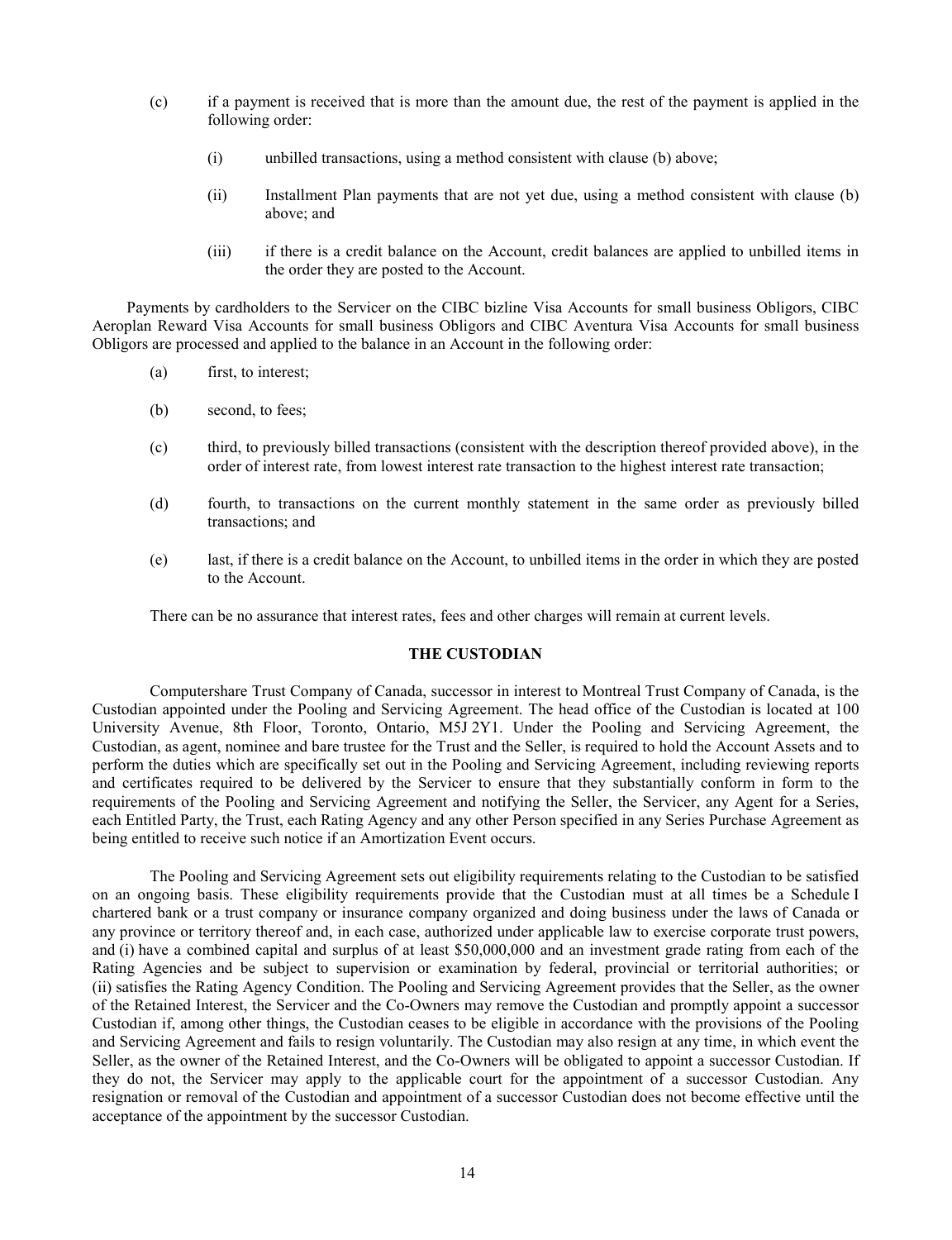The custodial arrangement pursuant to the Pooling and Servicing Agreement will terminate on the earlier of (i) the day following the Calculation Day on which the sum of the Unadjusted Invested Amounts for all Ownership Interests is zero and no other amounts are distributable to the Trust in respect of any Ownership Interest pursuant to any Series Purchase Agreement or with respect to any obligation relating to any related Additional Property Agreement and the Seller notifies the Custodian that no further Ownership Interests are intended to be created and sold pursuant to the Pooling and Servicing Agreement; and (ii) following the occurrence of all Series Termination Dates and, in each case, at such time as the Seller notifies the Custodian and each Agent that no further Ownership Interests are intended to be created and transferred. Upon the termination of the custodial arrangement, all right, title and interest in the Account Assets and all funds held by the Custodian in the Collection Account or otherwise related to Accounts included by the Seller will be delivered to the Seller in respect of the Retained Interest.

The Pooling and Servicing Agreement provides that the Co-Owners and the Seller, as the owner of the Retained Interest, will pay the Custodian reasonable compensation for all services rendered by the Custodian and will reimburse the Custodian for all reasonable expenses disbursements and advances incurred in the exercise and performance of its duties under the Pooling and Servicing Agreement.

# **THE ACCOUNT ASSETS**

# <span id="page-18-1"></span><span id="page-18-0"></span>**General**

Pursuant to the Pooling and Servicing Agreement, CIBC may, from time to time, sell Ownership Interests to Co-Owners pursuant to a related Series Purchase Agreement. The discussion in this short form base shelf prospectus of certain provisions of the Pooling and Servicing Agreement and of the sale of Ownership Interests pursuant to Series Purchase Agreements does not purport to be complete and is qualified in its entirety by reference to all the provisions of the Pooling and Servicing Agreement and the related Series Purchase Agreements.

### <span id="page-18-2"></span>**Deposit of Account Assets with the Custodian**

The Seller will transfer, pursuant to the terms of the related Series Purchase Agreement, without recourse (except as expressly provided in the Pooling and Servicing Agreement or the related Series Purchase Agreement) and on a fully serviced basis, to the Custodian, as agent, nominee and bare trustee of the Seller and the Co-Owners an undivided co-ownership interest in all of the Seller's right, title and interest in, to and under the Account Assets on and after the applicable Closing Date. The Seller has delivered to the Custodian, at its own expense, through an encrypted channel, within 15 Business Days after the Cut-Off Date, a computer file containing a true and complete list of all Initial Accounts by account number or other account indicator and the names and addresses of all related Obligors, in each case, as of the Cut-Off Date, and the amount of Receivables owing under each of the Initial Accounts as of the end of the month in which the Cut-Off Date occurred. The Seller is required to deliver to the Custodian, at its own expense, through an encrypted channel, by no later than the  $15<sup>th</sup>$  Business Day of each month, an updated computer file containing a true and complete list of all Accounts specifying for each Account the Addition Cut-Off Date, if applicable, its account number or other account indicator and the names and addresses of all related Obligors.

The Seller will represent and warrant that it has, and has covenanted that it will file financing statements and all other applicable registration documentation in accordance with applicable provincial laws to perfect the purchase by each Co-Owner of the related Ownership Interest.

#### <span id="page-18-3"></span>**Account Selection Criteria**

Pursuant to the Pooling and Servicing Agreement, an "**Account**" means, as of a specified date and without duplication, (i) each Initial Account; (ii) each Additional Account; (iii) each Related Account; (iv) each Substituted Account; and (v) an Eligible Credit Card Account originated as a replacement of an Account in connection with the amendment of the terms of such Account (provided that such replacement account can be traced and identified by reference to, or by way of, the Account Records and satisfies the Account Eligibility Criteria), but cannot be a Removed Account or a Purged Account. See "**Removal of Accounts**" and "**Purging of Accounts**". As of the date hereof, all Accounts are Visa accounts.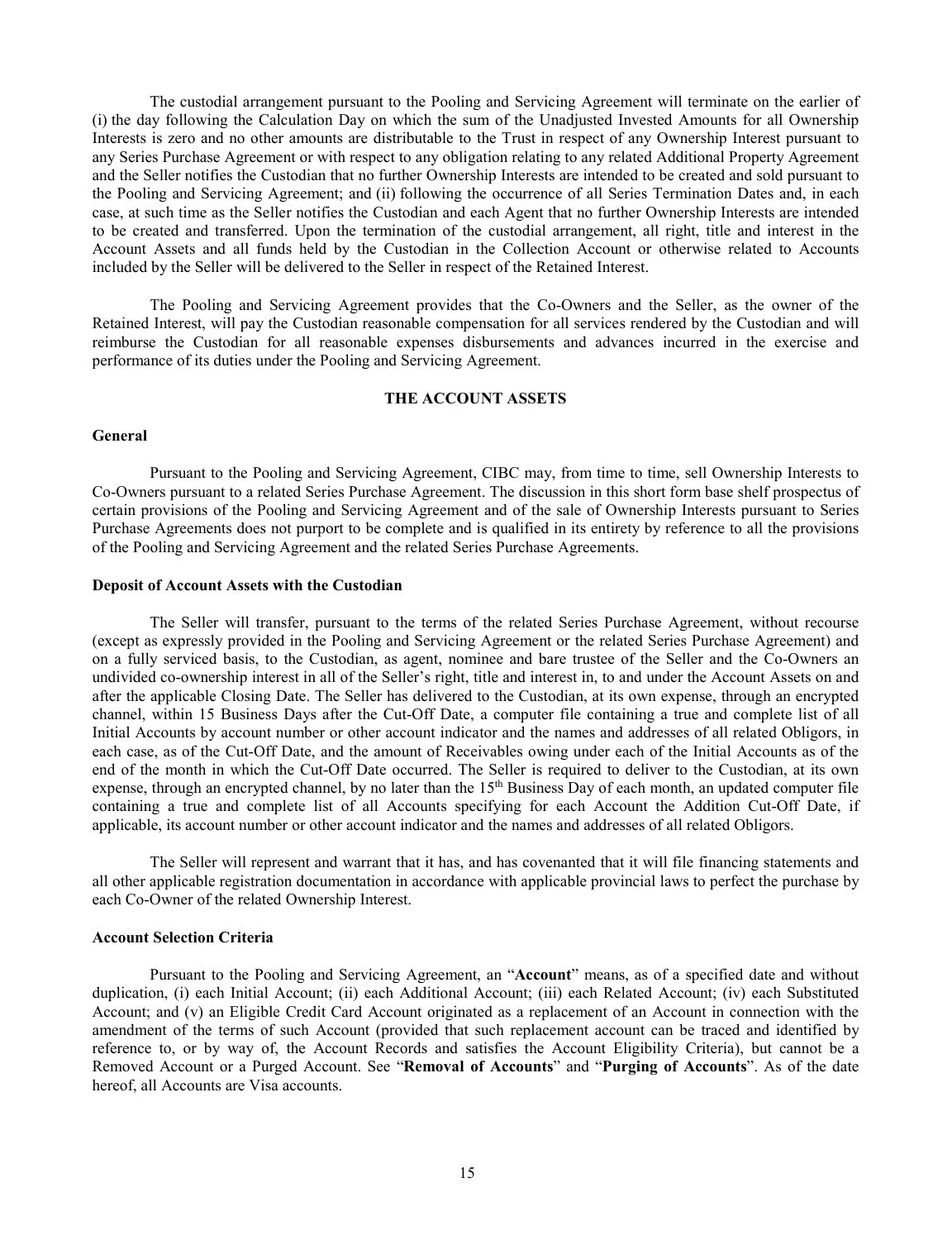#### <span id="page-19-0"></span>**The Account Assets**

The "**Account Assets**" refer to (i) in respect of any Account at any time (x) Receivables then or thereafter due or owing under such Account, but excluding any security granted to the Seller in respect of the payment thereof; (y) all monies due or becoming due thereunder (including Card Income and all other non-principal amounts due or becoming due under such Account); and (z) all monies due in respect of such Account pursuant to a guarantee or an insurance policy; and (ii) the then applicable Pool Interchange Amount. As of the date hereof, all Account Assets are in respect of Visa accounts. Subject to certain requirements, Visa accounts and Mastercard accounts may from time to time be added in the manner described under "**Addition of Accounts**" and Visa accounts and Mastercard accounts, to the extent Mastercard accounts are included in the Accounts, may from time to time be removed in the manner described under "**Removal of Accounts**" or purged in the manner described under "**Purging of Accounts**".

# <span id="page-19-1"></span>**The Receivables**

The "**Receivables**" included in the Account Assets are all amounts (including interest and other non-principal amounts billed at the time) owing by the Obligors under or in respect of the Accounts, including any balance transfers and the right to receive all future Collections in respect thereof, as adjusted for credit adjustments made by the Seller to the Accounts as a result of fraudulent borrowings, billing errors, non-sufficient funds cheques, and refunds, returns or refusals of products by, or rebates for services provided to, the Obligors thereunder. The aggregate dollar amount of Receivables (and therefore the Pool Balance) fluctuates from day to day as new Receivables are generated in the Accounts and as existing Receivables are collected, written off or otherwise adjusted. The "**Pool Balance**" at any time is equal to the aggregate outstanding balances of all Receivables, excluding Defaulted Amounts, at that time.

#### <span id="page-19-2"></span>**Addition of Accounts**

If the Pool Balance is less than the Required Pool Amount as of a Reporting Day for a Reporting Period, the Seller is required, on or prior to the close of business on the tenth day (or if such day is not a Business Day, the next succeeding Business Day) (the "**Required Identification Date**") following the related Calculation Day of such Reporting Period, to the extent such accounts are available and are not Accounts on such date, to designate Eligible Credit Card Accounts to be included as Additional Accounts as of the Required Identification Date or any earlier date such that, after giving effect to such designation, the Pool Balance will be at least equal to the Required Pool Amount.

In addition, the Seller may from time to time, in its sole discretion, subject as hereinafter provided, voluntarily designate Eligible Credit Card Accounts, to the extent such Credit Card Accounts are available and are not Accounts on such Addition Date, to be included as Additional Accounts as of the applicable Addition Date and thereby sell, transfer, assign and convey to the Co-Owners undivided co-ownership interests in the related Account Assets existing on and after a specified date (the "**Addition Cut-Off Date**").

Undivided co-ownership interests in the Additional Accounts shall automatically and without further action or writing be transferred to the Co-Owners, effective on a date (the "**Addition Date**") which is the Required Identification Date in the case of Accounts required to be included as Additional Accounts in order to increase the Pool Balance and, in the case of other Accounts to be added as Additional Accounts, a date which is specified in a written notice (the "**Addition Notice**") specifying the Addition Cut-Off Date and the Addition Date for such Additional Accounts provided by the Seller to the Custodian, the Servicer, each Agent, each Entitled Party and each Rating Agency on or before the tenth Business Day prior to the Addition Date. Such Additional Accounts may only be added if the following conditions are satisfied: (i) except in the case of accounts required to be added as Additional Accounts, the Seller has given the Custodian, the Servicer, each Agent, each Entitled Party and each Rating Agency an appropriate Addition Notice (unless such notice requirement is otherwise waived by such Persons) in accordance with this paragraph; (ii) on or before the Addition Date, the Seller delivers (x) to the Custodian, each Agent and each Entitled Party, an officer's certificate confirming that, subject to the Pooling and Servicing Agreement, the financing statements and all other applicable instruments or documents have been filed or registered under each applicable PPSA as may be necessary to preserve, protect and perfect the transfer to the Co-Owners of undivided co-ownership interests in the Account Assets of such Additional Accounts, and (y) to the Custodian and each Agent, a duly executed assignment; (iii) the Additional Accounts shall satisfy the Account Eligibility Criteria on the related Addition Cut-Off Date; (iv) no selection procedures believed by the Seller to be materially adverse to the Co-Owners' or any Entitled Party's interests in the Account Assets were used in selecting such Additional Accounts; (v) to the extent required by the Pooling and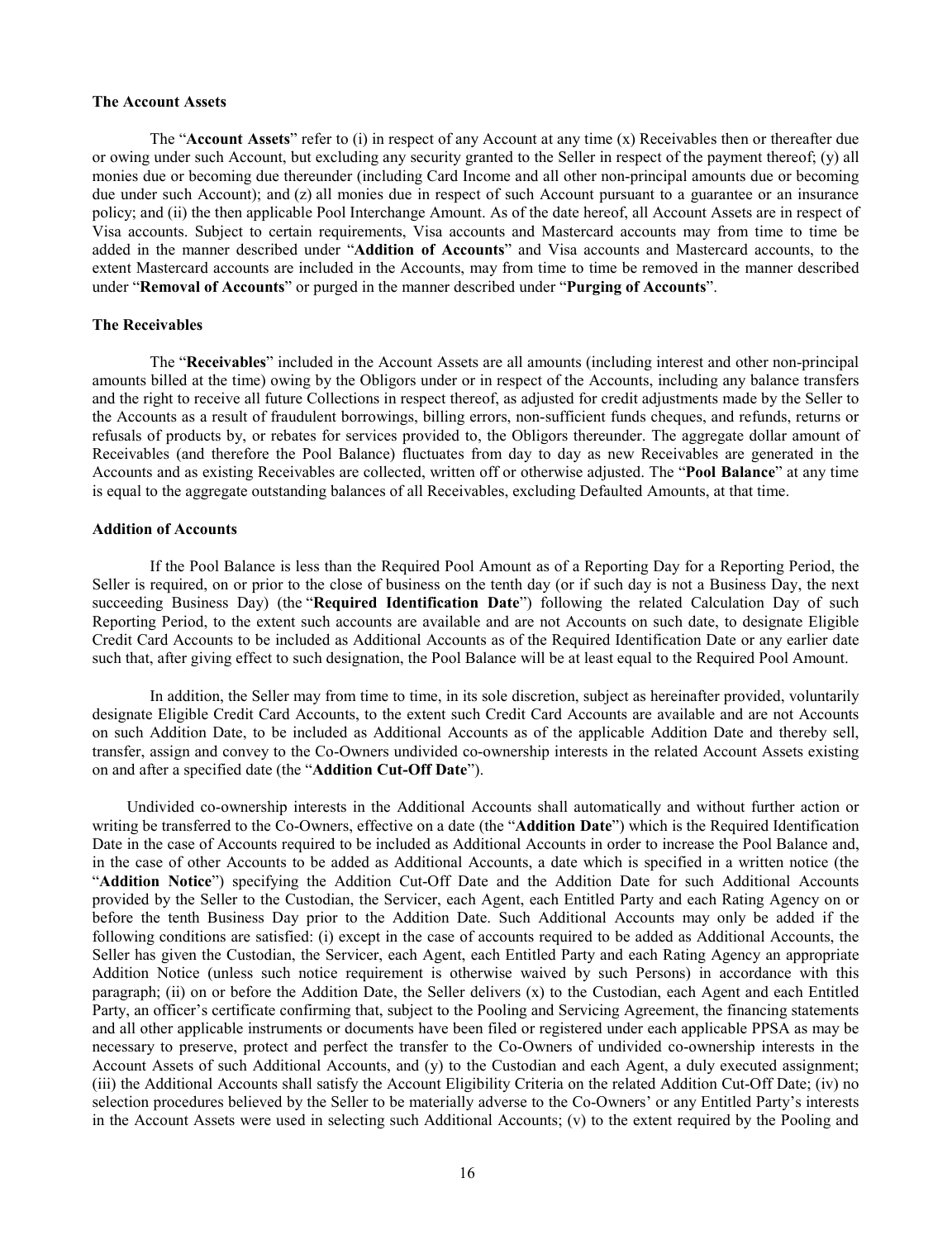Servicing Agreement, the Servicer shall have deposited into the Collection Account on the related Addition Date an amount equal to the amount of all payments received by the Seller from or on behalf of Obligors under such Additional Accounts and any insurance proceeds with respect to such Additional Accounts from the Addition Cut-Off Date to and including the Addition Date, which amount shall be deemed to be a Collection on the Addition Date; (vi) no insolvency event with respect to the Seller has occurred or will occur as a result of the transfer of the related Account Assets; (vii) the addition of the Account Assets will not result in the occurrence of an Amortization Event; (viii) the Seller has delivered to the Custodian, each Agent and each Entitled Party an officer's certificate confirming that, to the extent applicable:  $(x)$  items (iii), (iv), (v), (vi) and (vii) in this paragraph are true and correct in all material respects, (y) the Seller reasonably believes that the addition of such Additional Account will not result in the occurrence of an Amortization Event in respect of any Series, and (z) the Seller has complied with all requirements of the Pooling and Servicing Agreement in respect of the transfer of undivided co-ownership interests in Account Assets in such Additional Account; and (ix) except if the Rating Agency Condition is satisfied, (w) the sum of (A) the outstanding balance of Receivables under such Additional Accounts, calculated as of the Addition Cut-Off Date, and (B) the outstanding balance of Receivables under accounts previously added as Additional Accounts during the three months preceding the Addition Cut-Off Date, calculated as of the Addition Cut-Off Date, shall not exceed 15% of the Pool Balance on the first day of such three month period;  $(x)$  the sum of  $(A)$  the outstanding balance of Receivables under such Additional Accounts, calculated as of the Addition Cut-Off Date, and (B) the outstanding balance of Receivables under accounts previously added as Additional Accounts during the twelve months preceding the Addition Cut-Off Date, calculated as of the Addition Cut-Off Date, shall not exceed 20% of the Pool Balance on the first day of such twelve month period; (y) the sum of (A) the number of Accounts under such Additional Accounts, determined as of the Addition Cut-Off Date, and (B) the number of Accounts previously added as Additional Accounts during the three months preceding the Addition Cut-Off Date, determined as of the Addition Cut-Off Date, shall not exceed 15% of the number of Accounts on the first day of such three month period; and (z) the sum of (A) the number of Accounts under such Additional Accounts, determined as of the Addition Cut-Off Date, and (B) the number of Accounts previously added as Additional Accounts during the twelve months preceding the Addition Cut-Off Date, determined as of the Addition Cut-Off Date, shall not exceed 20% of the number of Accounts on the first day of such twelve month period.

In addition, the Seller is required to deliver twice each year, to the Custodian, the Financial Services Agent, each Entitled Party and each Rating Agency, an opinion of counsel in relation to all Series with respect to the transfer and perfection of the transfer of undivided co-ownership interests in the Account Assets under Additional Accounts, if any, added as Accounts by it during the immediately preceding six month period.

# <span id="page-20-0"></span>**Removal of Accounts**

The Seller has the right under the Pooling and Servicing Agreement to designate Accounts to be removed (each, a "**Designated Account**") on or after a specified date (the "**Removal Date**"), provided that the following conditions are satisfied:

- (a) the Seller has delivered to the Custodian, each Co-Owner, each Agent, each Entitled Party and each Rating Agency, a written notice (a "**Removal Notice**") specifying the Removal Date which shall be not less than five Business Days following the delivery of such notice;
- (b) the Seller has been deemed to represent and warrant to the Custodian, each Co-Owner and each Entitled Party as of the applicable Removal Date that in its reasonable belief the removal of the Designated Accounts on the Removal Date will not cause an Amortization Event to occur in respect of any Series or cause the Pool Balance to be less than the Required Pool Amount;
- (c) the Seller has determined the aggregate outstanding balance, if any, of all Receivables under all Designated Accounts as of the close of business on the Removal Cut-Off Date (such aggregate amount, the "**Designated Balance**") and deliver to the Custodian on the Removal Date a list specifying the account numbers or other account indicators of such Designated Accounts and the Designated Balance of such Designated Accounts;
- (d) by no later than the  $15<sup>th</sup>$  Business Day of the month following the Reporting Period in which a Designated Account becomes a Removed Account, the Seller has delivered to the Custodian, at its own expense, through an encrypted channel, an updated computer file containing a list of Accounts in accordance with the Pooling and Servicing Agreement;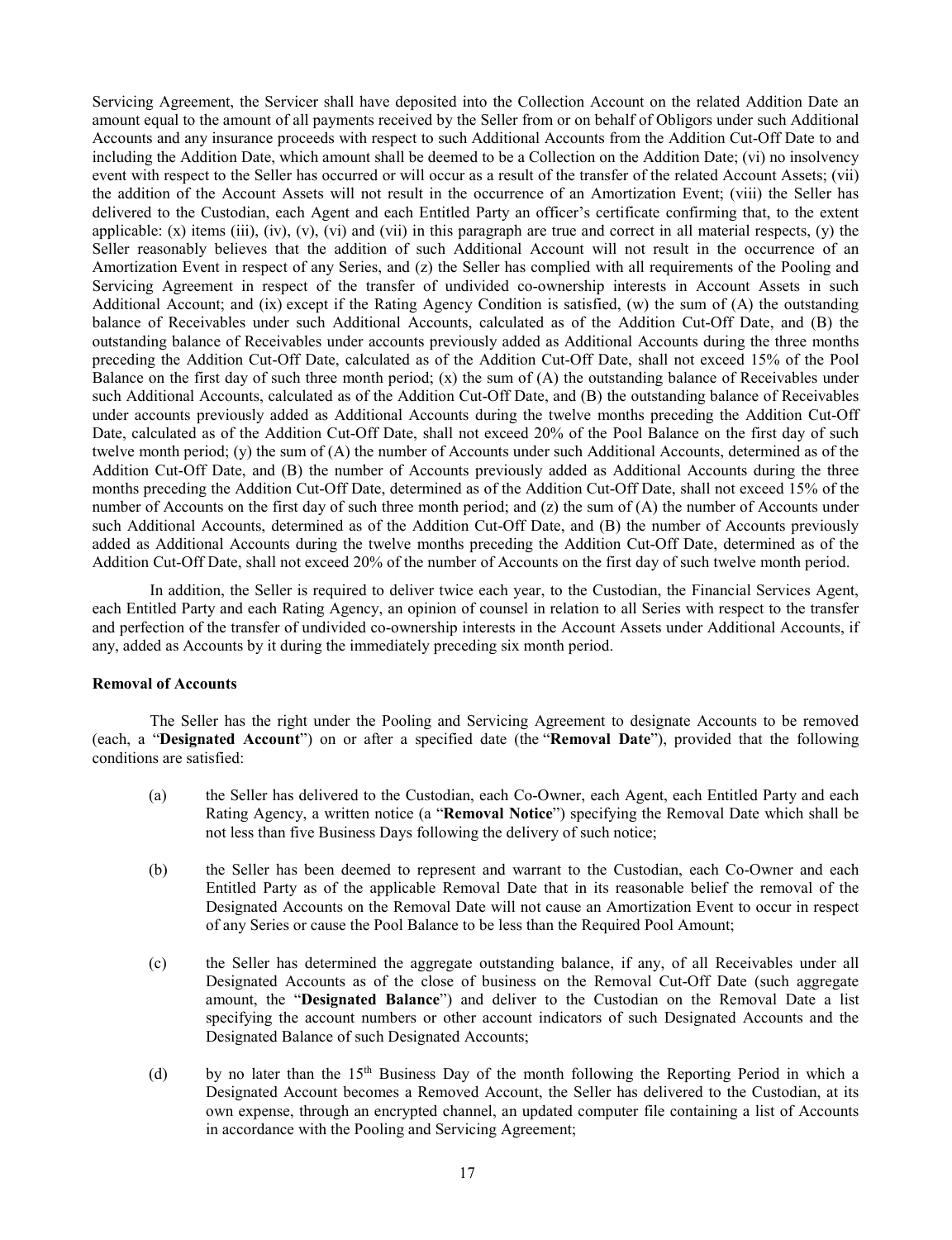- <span id="page-21-3"></span>(e) the Rating Agency Condition with respect to all Series and the Related Securities has been satisfied in respect of the proposed removal of Accounts;
- <span id="page-21-2"></span>(f) except for the Designated Accounts described in clause [\(f\)](#page-21-2) below, the Designated Accounts are selected on a random basis by the Seller;
- (g) the Seller may designate Designated Accounts as provided in and subject to the terms described in this section without being subject to the restrictions set forth in clause [\(e\)](#page-21-3) above if the Designated Accounts are designated in response to a third party's action or decision not to act (including, without limitation, any Obligor allowing an Account to become a Defaulted Account or an Inactive Account) and not the unilateral action of the Seller; and
- (h) there shall be no more than one Removal Date during any calendar month.

In addition, the Seller is required to:

- (a) pay, on behalf of the applicable Obligors, the Designated Balance of such Designated Accounts; or
- (b) purchase the Account Assets thereunder,

in each case by depositing cash in an amount equal to the Designated Balance into the Collection Account on or prior to the second Business Day after the Removal Date, which amounts are deemed to be Collections for such day. On such day the Accounts under the Designated Accounts will become "**Removed Accounts**" and all of the right, title and interest of the Co-Owners in and to the Account Assets under such Removed Accounts will be transferred to the Seller.

### <span id="page-21-0"></span>**Purging of Accounts**

An Account will cease to be an Account (each, a "**Purged Account**") on the date on which such Account (a) either (i) has no Receivables outstanding or (ii) is a Defaulted Account, and (b) is terminated in accordance with the Servicer's practices and procedures for terminating inactive Credit Card Accounts, including terminations in circumstances where a Credit Card Account has been inactive for a period time.

#### <span id="page-21-1"></span>**Mandatory Purchase**

CIBC, in its capacity as the Seller, has made certain representations, warranties and covenants in the Pooling and Servicing Agreement relating to, among other things, the Account Assets. If CIBC fails to comply with certain of these covenants or if certain of these representations and warranties are found to have been incorrect when made and such incorrect representations or warranties have a material adverse effect on the value or collectability of the Account Assets (which determination shall be made without regard to whether funds are then available pursuant to any Additional Property Agreement), and continue to be incorrect or unremedied, and continue to have such a material adverse effect for a period of 30 days after delivery by the Custodian, any Agent, any Co-Owner or any Entitled Party of a written notice to CIBC, then, subject to certain conditions specified in the Pooling and Servicing Agreement, CIBC is required to purchase such affected Account Assets from the Trust or other Co-Owners, as the case may be, on or before the expiry of such 30 day period.

If certain other representations or warranties of the Seller set forth in the Pooling and Servicing Agreement are incorrect and such incorrect representations or warranties have a material adverse effect on one or more Series or the entitlement of any Co-Owner to its proportionate share of Collections (which determination shall be made without regard to whether funds are then available pursuant to any Additional Property Agreement), and if such incorrect representations and warranties remain incorrect or unremedied, and continue to have such a material adverse effect, for a period of 30 days after delivery of such written notice, then, by written notice delivered to the Seller, the Servicer, any related Agent and any related Entitled Party, the Custodian, if so directed by a direction by such Co-Owner, shall direct the Seller to purchase the Ownership Interests of such Series.

CIBC, in its capacity as the Servicer, has also made certain representations, warranties and covenants relating to the Account Assets. If CIBC fails to comply with certain of these covenants and such non-compliance has a material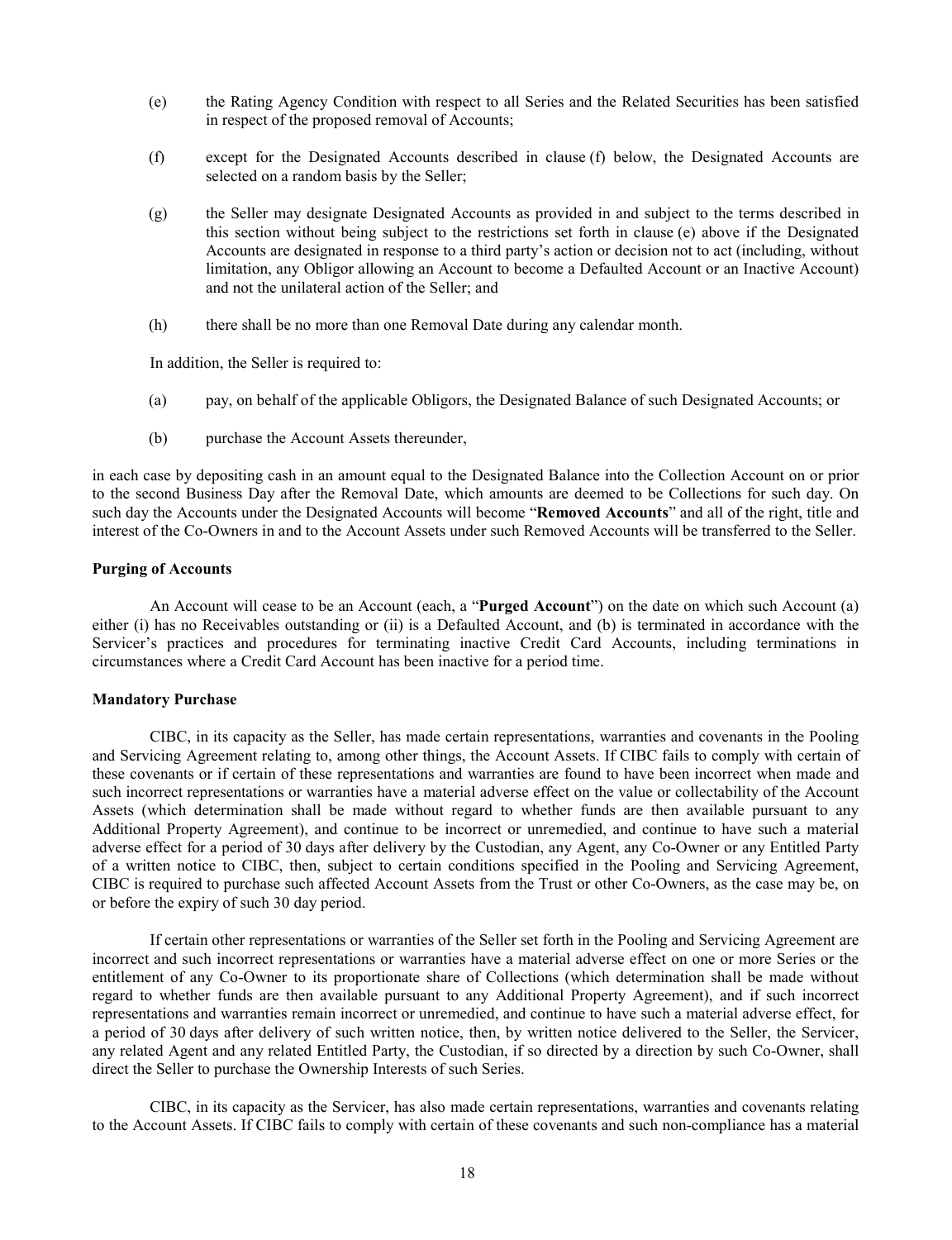adverse effect on the value of the Account Assets and continues unremedied for a period of 30 days after delivery by the Custodian, any Agent, any Co-Owner or any Entitled Party of written notice thereof to CIBC, then, subject to certain conditions specified in the Pooling and Servicing Agreement, CIBC is required to purchase such affected Account Assets on or before the expiry of such 30 day period.

If any Account becomes a Secured Account, then CIBC, in its capacity as the Seller, is required to purchase the Account Assets related to such Account on or before the second Transfer Date following the calendar month during which such Account became a Secured Account. The payments contemplated to be made by the Seller or the Servicer in this paragraph and the preceding three paragraphs shall be deposited by the Servicer into the Collection Account.

# <span id="page-22-0"></span>**Indemnification**

The Pooling and Servicing Agreement provides that each of the Seller and the Servicer will indemnify and hold harmless the Custodian, its officers, directors and employees, the Co-Owners, the Entitled Parties and, in the case of the Servicer, the Seller, from and against any loss, liability, expense, damage, claim or injury awarded against or incurred by them arising out of, among other things, (i) any material incorrectness in any representation and warranty made by it; (ii) its failure to perform or observe any of its covenants, duties or obligations under the Pooling and Servicing Agreement; (iii) its failure to comply with any applicable law in respect of any Receivable or Account including any failure to render any account in accordance with any applicable law or the applicable Cardholder Agreement or to perform its obligations under any Account or, in the case of the Seller, the non-conformity of any Receivable with any applicable law; or (iv) any product liability claim, claim for taxes exigible on the sale of any service or merchandise, or personal injury or property damage suit or other similar or related claim or action of whatsoever sort arising out of or in connection with any merchandise or services which are the subject of any Receivable or Account.

### <span id="page-22-1"></span>**Restrictions on Amendments to the Terms and Conditions of the Accounts**

Under the Pooling and Servicing Agreement, the Seller may change, subject to compliance with all applicable laws, the terms and provisions of any or all of the Accounts, the terms and provisions of the related Cardholder Agreements and its practices and procedures relating to the operation of its credit card business, in each case, in any respect whatsoever (including the calculation of the amount and the timing of delinquencies, write-offs, credit, finance or service charges and other fees or amounts charged or assessed with respect to or in connection with the Accounts and the designation or name of the applicable card or cards) if such change is made:

- (a) to comply with changes in applicable laws;
- (b) so that the terms and provisions of the Accounts, the Cardholder Agreements and/or such practices and procedures are, in the opinion of the Seller acting reasonably, competitive with those currently available to customers of its competitors or, in the opinion of the Seller acting reasonably, will be competitive with those which are expected to be made available by its competitors or otherwise in a manner with respect to which the Rating Agency Condition is satisfied;
- (c) applicable to the comparable segment of credit card accounts, if any, owned or serviced by the Seller which have, in the opinion of the Seller acting reasonably, the same or substantially similar credit characteristics as the Accounts which are the subject of such change, and for such purpose the holding by the Seller of all of a portion of the Retained Interest shall be deemed to constitute a comparable segment of credit card accounts owned or serviced by the Seller; or
- (d) in any other manner which, in the opinion of the Seller acting reasonably, is not materially detrimental to the interests of any Co-Owner or any Entitled Party.

### <span id="page-22-2"></span>**Discount Option**

The Pooling and Servicing Agreement provides that the Seller may, at its sole discretion, at any time, upon at least 30 days' prior written notice to the Servicer, the Custodian, each Entitled Party and each Rating Agency, designate a specified fixed or variable percentage (the "**Discounted Percentage**") of the amount of Receivables arising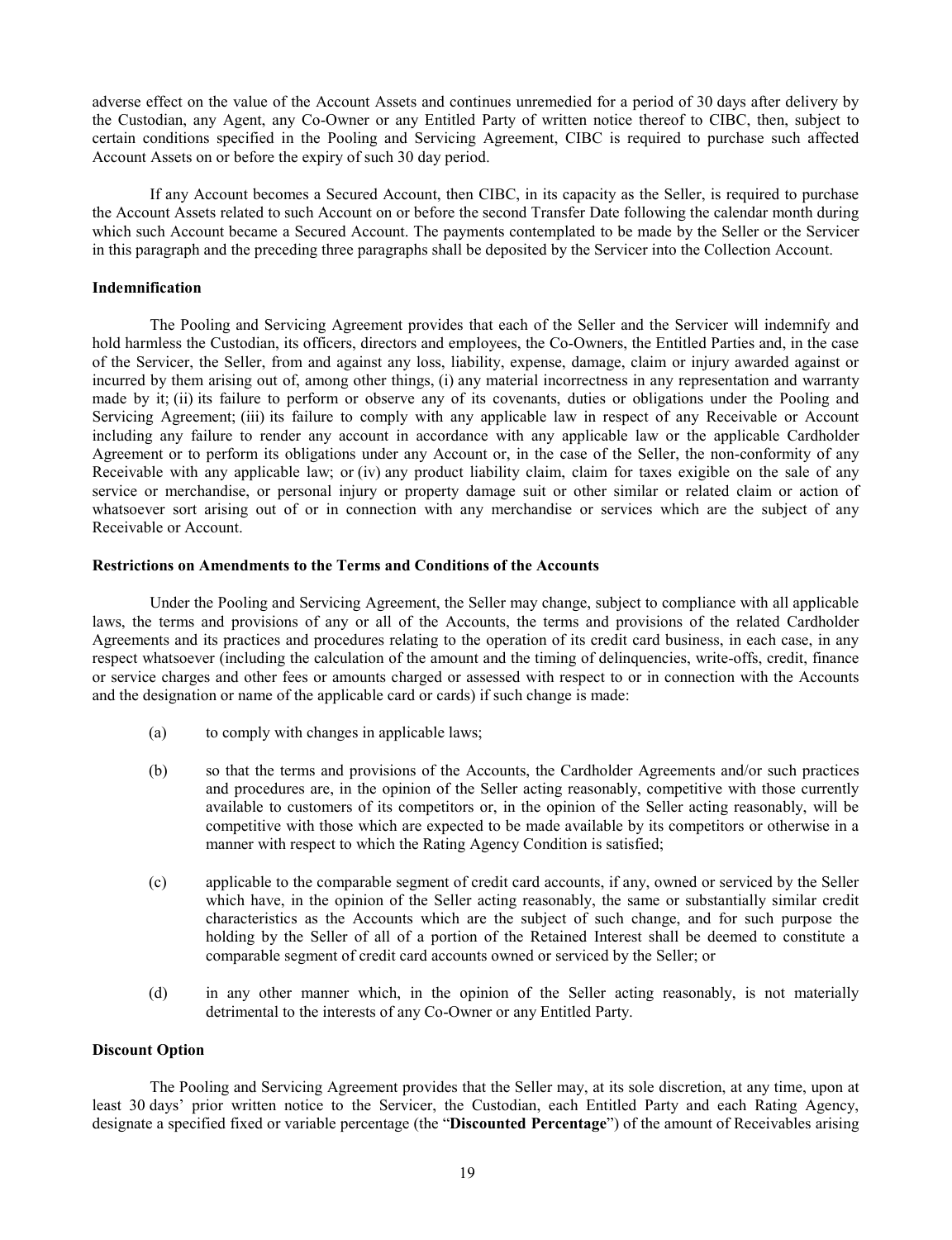in the Accounts on and after the date such option is exercised that otherwise would have been treated as Principal Receivables to be treated as Finance Charge Receivables, (each, a "**Discount Option Receivable**"). The result of such discounting treatment is to increase the yield to the Account Assets beyond the actual income performance of the Accounts. Such designation will become effective upon satisfaction of the requirements set forth in the Pooling and Servicing Agreement, including (a) satisfaction of the Rating Agency Condition, and (b) the Seller shall have delivered to the Custodian a certificate of an officer stating that in the reasonable belief of the Seller, such designation shall not cause an Amortization Event in respect of any Series to occur. After such designation is effective, on the date of processing of any Collections, the product of the Discounted Percentage and Collections of Receivables that arise in the Accounts on such day that otherwise would be Principal Receivables will be deemed to be Collections of Finance Charge Receivables and will be applied accordingly.

### **OWNERSHIP INTERESTS**

#### <span id="page-23-1"></span><span id="page-23-0"></span>**Purchase of Ownership Interests**

In connection with each sale by the Seller to a Co-Owner of an Ownership Interest, the Co-Owner will enter into a Series Purchase Agreement, pursuant to which it will purchase, and the Seller will sell, transfer, assign and convey to it, an Ownership Interest as of the date specified therein. The creation, transfer and servicing of each Ownership Interest is provided for in the Pooling and Servicing Agreement as supplemented by the related Series Purchase Agreement. Each Ownership Interest will constitute an undivided co-ownership interest in the Account Assets purchased pursuant to the Series Purchase Agreement entitling the Co-Owner to those rights and benefits set out in the Pooling and Servicing Agreement and in the related Series Purchase Agreement. Neither the Seller nor any Co-Owner will have a separate interest in any Receivable under any particular Account. The Retained Interest is not an Ownership Interest. The Seller will represent and warrant that it has filed or registered, and will covenant that it will file or register, financing statements and all other applicable instruments and documentation in accordance with applicable provincial and territorial laws to perfect the purchase by each Co-Owner of its Ownership Interest.

The creation and transfer by the Seller of an Ownership Interest and the obligation of the Custodian to execute and deliver the related Series Purchase Agreement and any related Additional Property Agreement are subject to certain conditions being satisfied, including, (i) satisfaction of the Rating Agency Condition; and (ii) delivery by the Seller to the Custodian of a certificate of an officer of the Seller dated the related Closing Date that (x) no Amortization Event in respect of any Series has occurred and the Seller reasonably believes that such transfer will not, on the related Closing Date or in the future, result in the occurrence of an Amortization Event in respect of any Series; and (y) immediately after giving effect to such transfer, the Pool Balance will not be less than the Required Pool Amount.

Each Co-Owner may also agree to increase its Ownership Interest by the purchase of an Additional Ownership Interest. Furthermore, if, in accordance with any Series Purchase Agreement, any Series Enhancement Draw in respect of the related Series is paid, directly or indirectly, to the Seller, the Seller will be deemed to have transferred to the related Co-Owner an Additional Ownership Interest having a purchase price of equal amount.

Each Series Purchase Agreement to which the Trust is a party will be in substantially identical form with any material differences set out in the applicable pricing supplements.

### <span id="page-23-2"></span>**The Invested Amount**

Each Co-Owner's proportionate interest in the Account Assets will be calculated by reference to its "**Invested Amount**". The Invested Amount of each Series will initially be equal to the amount specified as such (the "**Initial Invested Amount**") in the related Series Purchase Agreement (and set out in the applicable pricing supplement) and, for each Reporting Day thereafter, the amount, in dollars, equal to:

(a) the Unadjusted Invested Amount of the Series on the Reporting Day;

plus,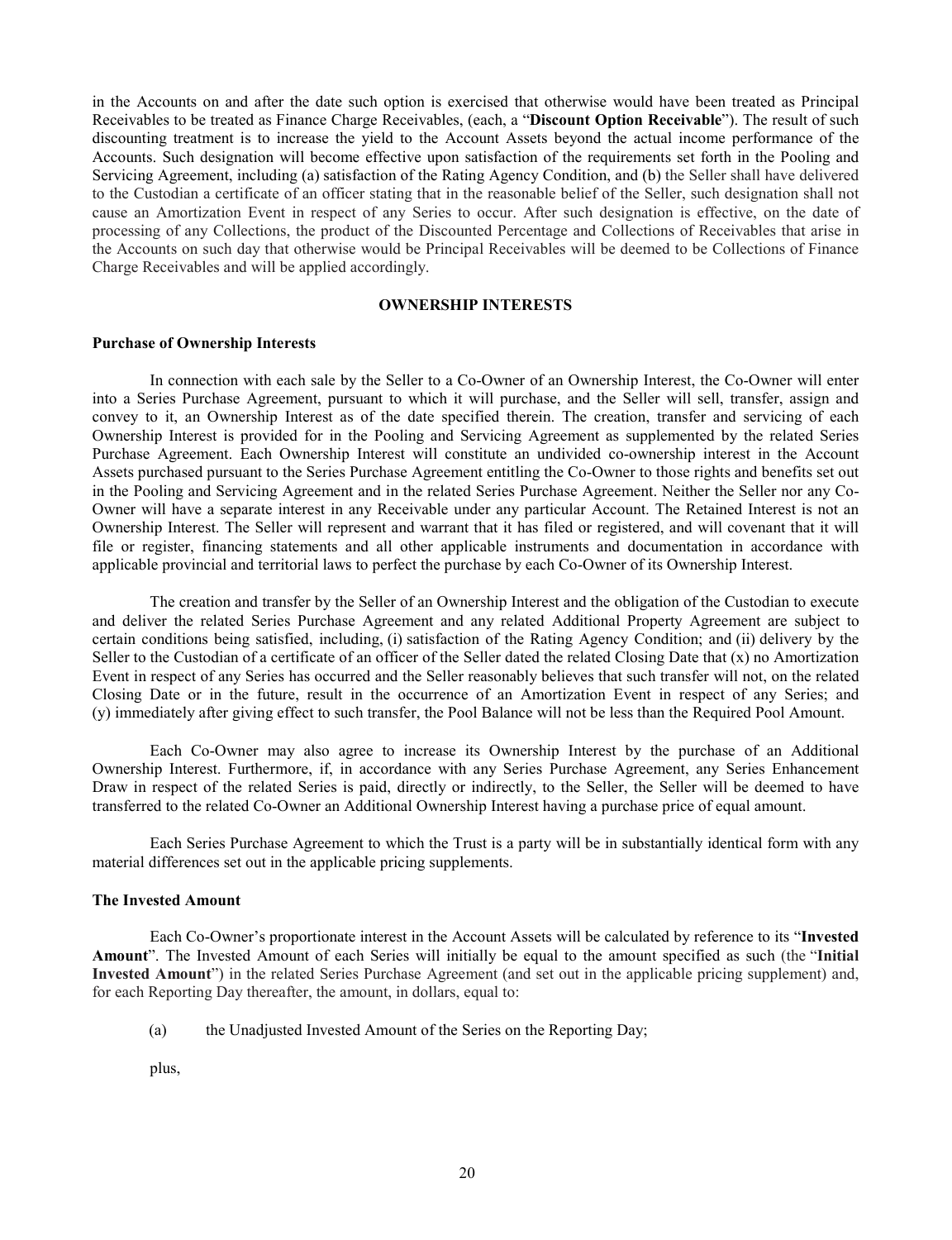(b) the stated dollar amount of the increase, if any, in the Invested Amount of the Series determined for the Reporting Day in respect of the entitlement of the Co-Owners of the Series to the Series Allocable Pool Income for the related Reporting Period;

plus,

(c) the stated dollar amount, if any, equal to Series Enhancement Draw, as specified in the related Series Purchase Agreement, (including, without duplication, any Series Maturity Enhancement Entitlement) for the related Reporting Period;

minus,

(d) the stated dollar amount equal to the excess, if any, of the Series Pool Losses for the related Reporting Period over the Ownership Finance Charge Receivables for the related Reporting Period;

minus,

(e) the stated dollar amount of Collections, Transfer Deposits or Series Enhancement Draws (including, without duplication, any Series Maturity Enhancement Entitlement) determined to be required to be deposited into the Accumulations Account or other Series Account in respect of the Series pursuant to the related Series Purchase Agreement on such Reporting Day or any day thereafter, as specified in the then effective Remittance Notice for the purpose of providing the Co-Owner of the Series with funds in respect of such Co-Owner's Ownership Income Requirement for such Reporting Period, which amount, for greater certainty, shall not be greater than the sum of the Series Allocable Pool Income and the available Series Enhancement Draws, in each case, for such Series in respect of such Reporting Period;

provided, however, that, if the Aggregate Ownership Amount on any day exceeds the Pool Balance on that day, the Invested Amount for a Series is equal to the product of (i) the Pool Balance on that day; and (ii) a fraction the numerator of which is the Invested Amount of the Series on that day, and the denominator of which is the Aggregate Ownership Amount on that day, each as determined without reference to this proviso.

#### <span id="page-24-0"></span>**Clean-up Repurchase Option**

Any Series may be repurchased by the Seller on a Reporting Day, if (i) the Seller gives notice to the Custodian and any other Person specified in the related Series Purchase Agreement not less than ten days before the date of purchase; and (ii) the Invested Amount of the Series is reduced to an amount less than or equal to 10% of the sum of  $(x)$  the Initial Invested Amount of the Series; and  $(y)$  the stated dollar amount of any Additional Ownership Interest in respect of the Series acquired after the Closing Date. The repurchase price for the Ownership Interest of a Series will be equal to (i) the Invested Amount of the Series calculated on the Reporting Day on which the purchase is made (the "**Purchase Date**"); (ii) the amount which would have been the related Ownership Income Requirement for the period from, but not including, the Purchase Date to and including the date of payment in full of the aggregate purchase price minus the portion of such Ownership Income Requirement that relates to Pool Expenses to be borne by the related Co-Owner in relation to such period; and (iii) any additional amount specified to be included in the purchase price pursuant to the related Series Purchase Agreement or Additional Property Agreement.

#### <span id="page-24-1"></span>**The Retained Interest**

<span id="page-24-2"></span>The balance of the interest in the Account Assets and to the Collection Account and in all investments of such deposits and the proceeds thereof, other than the undivided co-ownership interests owned by the Co-Owners, constitutes the Retained Interest owned by the Seller. The dollar value of the Retained Interest at any time will be equal to the amount, if any, by which the Pool Balance exceeds the Aggregate Ownership Amount on such day.

# **CREDIT CARD PORTFOLIO**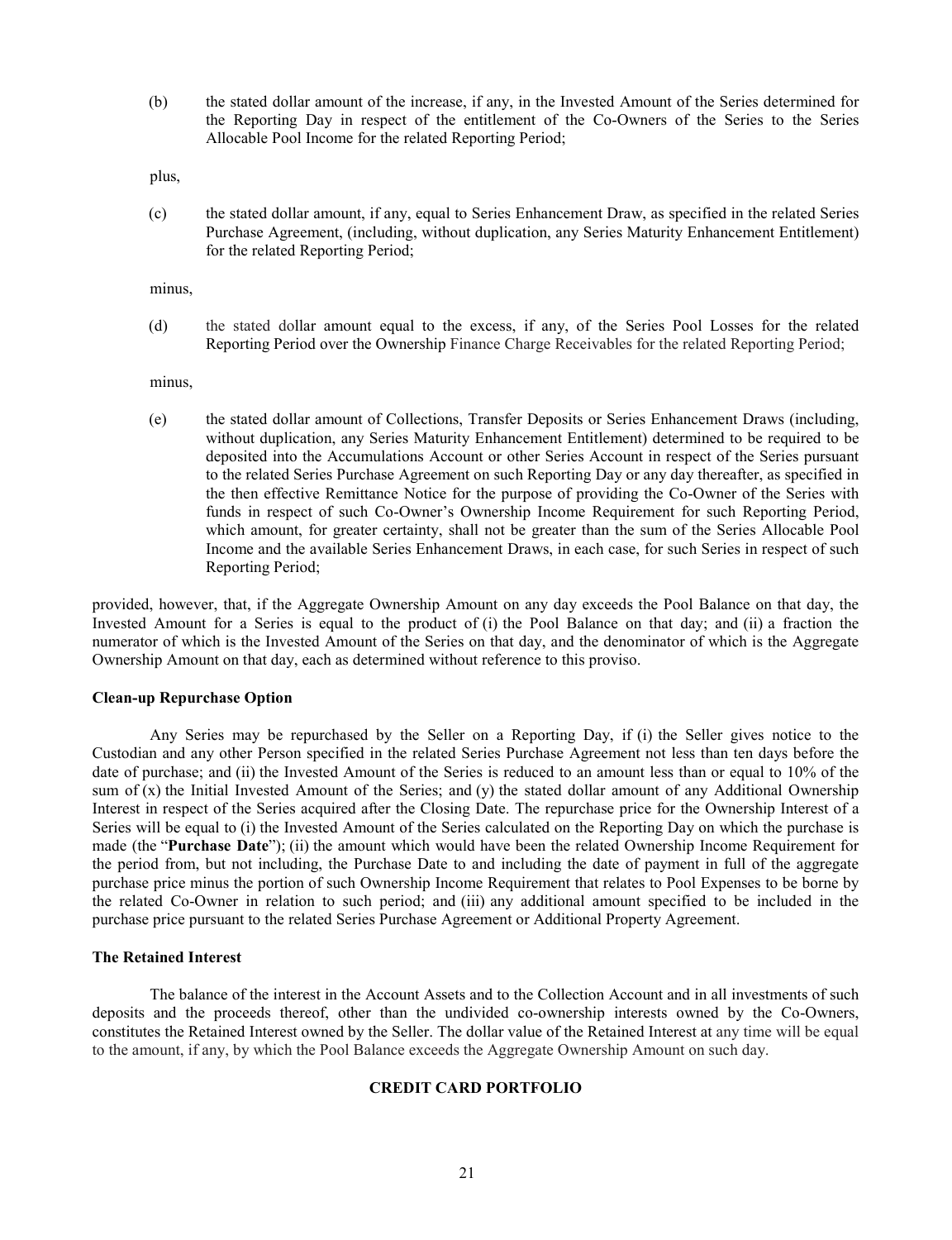The Financial Services Agent will post under the Issuer's profile on [www.sedar.com](http://www.sedar.com/) on a quarterly basis certain information pertaining to the Account Assets related to the Accounts in which the Issuer maintains undivided co-ownership interests through ownership of Ownership Interests. The information will be of two types. First, portfolio composition data will summarize the Account Assets related to the Accounts, by (a) account balance, credit limit, age of accounts and geographic distribution as at the most recent quarter end of the Issuer and (b) credit score as at the most recent billing date for the applicable cardholder in the last month of the most recent quarter end of the Issuer. Second, historical performance data will summarize the Account Assets related to the Accounts (a) with year-to-date amounts as at the most recent quarter end in the current fiscal year of the Issuer and annual amounts for the three previous fiscal years of the Issuer, by revenue experience, loss experience and cardholder monthly payment rates, and (b) with amounts as at the most recent quarter end in the current fiscal year of the Issuer and amounts as at the end of the three previous fiscal years of the Issuer, by delinquencies.

#### **COLLECTIONS**

# <span id="page-25-1"></span><span id="page-25-0"></span>**Collection Account**

The Servicer, for the benefit of the Co-Owners, the Seller and any other Entitled Party, will establish and maintain, in the name of the Custodian, an Eligible Deposit Account bearing a designation clearly indicating that the funds deposited therein are held in trust for the Co-Owners, the Seller and the Entitled Parties (the "**Collection Account**"). Collections and Transfer Deposits will be deposited into the Collection Account by the Servicer, except in the circumstances described below. The proportionate share of such Collections which each Co-Owner is entitled to receive will thereafter be transferred to the related Accumulations Account or other related Series Accounts as may be directed by the Co-Owner. As the Servicer, the Seller will collect and administer the Receivables as agent for and on behalf of itself and the Co-Owners.

For so long as CIBC remains the Servicer and all additional conditions and requirements in one or more Series Purchase Agreements or Additional Property Agreements are satisfied, the Seller will not be required to deposit Deemed Collections, Collections, or Transfer Deposits into the Collection Account at the times specified in the Pooling and Servicing Agreement but, rather, may commingle such amounts with its general funds and make deposits directly into the Collection Account or into the Accumulations Account or other Series Account for a Series as specified in the related Series Purchase Agreement at the times specified therein in accordance with the related Remittance Notice. Otherwise, the Servicer is required to deposit Collections within two Business Days after the date of processing thereof and to deposit all other funds on the day of their receipt.

If on any Business Day during the Revolving Period (a) the Servicer is required pursuant to the terms of the Pooling and Servicing Agreement to deposit Collections into the Collection Account not later than the second Business Day after the Date of Processing thereof, (b) the Servicer continues to commingle excess Collections, Deemed Collections and Transfer Deposits as permitted under the Pooling and Servicing Agreement, and (c) the daily asset test described in paragraph [\(a\)](#page-76-0) of the definition of "Partial Commingling Condition" indicates that the Pool Balance is less than the Required Pool Amount for such Business Day, then (i) the Servicer shall thereafter deposit Collections and Deemed Collections into the Collection Account not later than the second Business Day after the Date of Processing thereof, and (ii) no payment shall be made to the Seller with respect to its Retained Interest pursuant to the Pooling and Servicing Agreement or pursuant to any Series Purchase Agreement until i. the Pool Balance is at least equal to the Required Pool Amount or ii. a Partial Commingling Amortization Event has occurred, in which case the Seller will only receive payments with respect to its Retained Interest in accordance with the provisions of the Pooling and Servicing Agreement that apply upon the occurrence of an Amortization Event.

#### <span id="page-25-2"></span>**Allocation of Collections**

On each Business Day during the Revolving Period, each Co-Owner will be allocated a portion of Collections in respect of its Ownership Interest equal to the related Ownership Allocable Collections for the day, which is an amount of daily Collections determined in relation to each Ownership Interest in its Revolving Period based on its Series Revolving Percentage for the Business Day.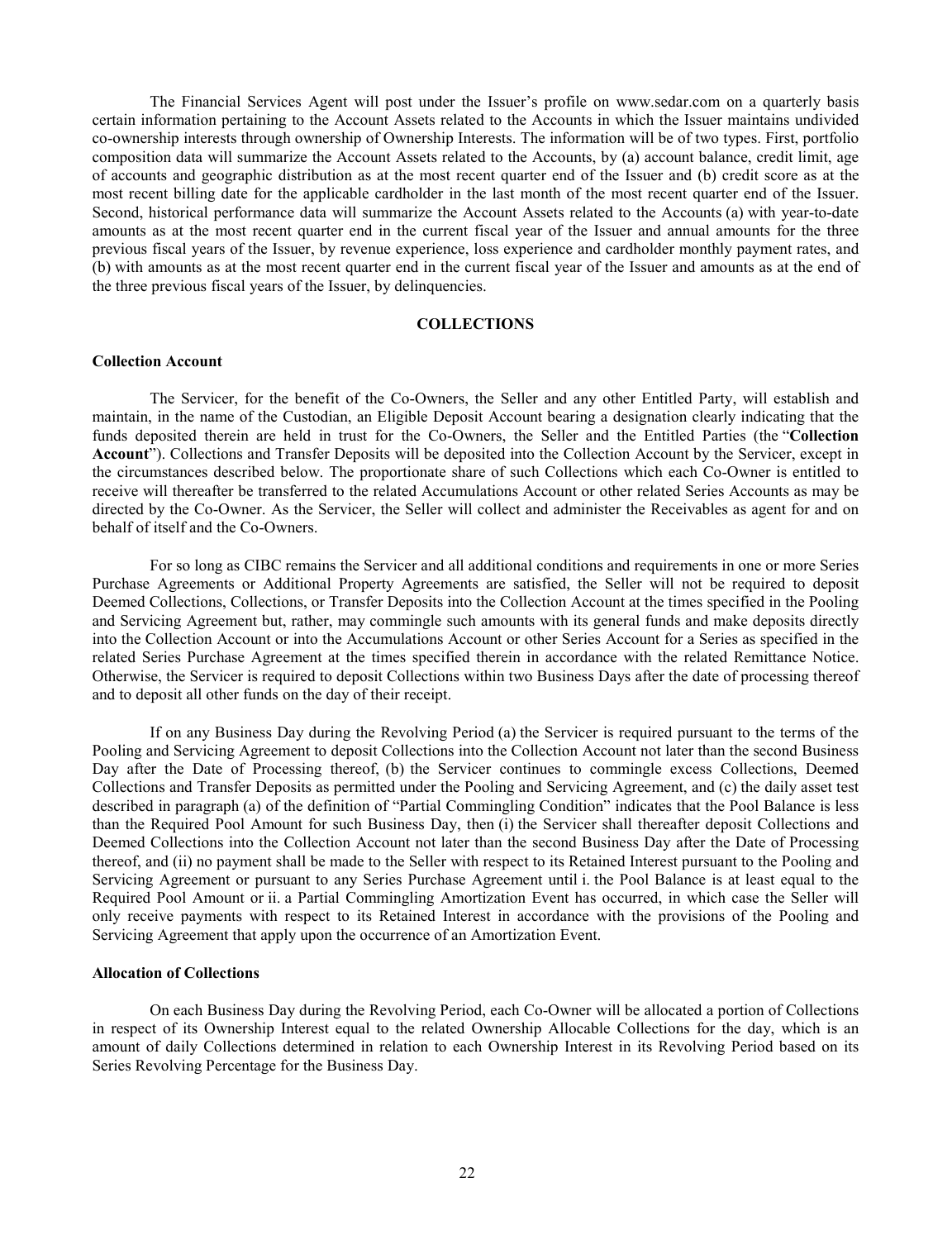#### <span id="page-26-0"></span>**Reinvestment of Excess Collections**

Except in the circumstances where the Pool Balance is less than the Required Pool Amount or in the circumstances described below under "**Excess Collections**", each Co-Owner will reinvest Excess Collections allocable but not distributed to it in respect of its Ownership Interest to sustain the amount of its investment in the undivided coownership interest in Account Assets constituted by such Ownership Interest. If Collections allocable to a particular Ownership Interest are distributed to one or more other Co-Owners as Excess Collections, the Co-Owner will be deemed to have acquired an undivided co-ownership interest in the Account Assets from such other Series receiving such Excess Collections in an amount and for a purchase price equal to the Excess Collections so distributed.

# <span id="page-26-1"></span>**Excess Collections**

If Collections and Transfer Deposits allocable on a Business Day to any Ownership Interest are not distributed to the related Co-Owner, then, provided that the Pool Balance exceeds the Required Pool Amount on such Business Day and the related Series Purchase Agreement or Additional Property Agreement does not contain any restrictions or imposes any conditions on the distributions described in this paragraph, such Collections (the "**Excess Collections**" for the Business Day) will be available for distribution to other Series in an amount equal to the excess of (i) the amount required by such Series on such day for distribution (as determined by such Series' then current Remittance Notice); over (ii) Collections and Transfer Deposits allocable to such Series on such day for such Series (in respect of a Series, an "**Excess Requirement**" for the Business Day). If the aggregate of Excess Requirements for all Series on a Business Day exceeds the amount of Excess Collections on the Business Day, Excess Collections will be distributed *pro rata*  among the applicable Series based on the relative amounts of their Excess Requirements. To the extent that Excess Collections exceed Excess Requirements, the balance will be reinvested in Account Assets and will be distributed to the Seller in respect of the Retained Interest; provided, however, that a distribution to the Seller will not be made at any time that the Pool Balance is less than the Required Pool Amount. Any amount of Excess Collections not distributed to the Seller because the Pool Balance is less than the Required Pool Amount will be held unallocated by the Custodian in the Collection Account as property of the Trust and treated like Collections owned thereby.

# <span id="page-26-2"></span>**Entitlement to Collections**

The amount of Collections and Transfer Deposits to which each Co-Owner shall be entitled on a day shall be equal to the lesser of:

- (a) the sum of:
	- (i) Collections allocated to the Co-Owner for the day equal to the related Ownership Allocable Collections;
	- (ii) Transfer Deposits allocated to the Co-Owner for the day; and
	- (iii) Collections and Transfer Deposits that are non-applied Excess Collections held in the Collection Account for the related Ownership Interest on the day; and
- (b) the sum of:
	- (i) the amount of Pool Expenses to be borne by the related Series for the day;
	- (ii) the amount directed to be deposited into the Accumulations Account or other Series Accounts of the Co-Owner on the day for remittance to or on behalf of or otherwise directed by the Co-Owner pursuant to the related Series Purchase Agreement, as specified in the then effective Remittance Notice for the Series;
	- (iii) the amount, if any, of Excess Collections of the Ownership Interest for the day which is to be remitted to the Co-Owners or other Entitled Parties of another Series; and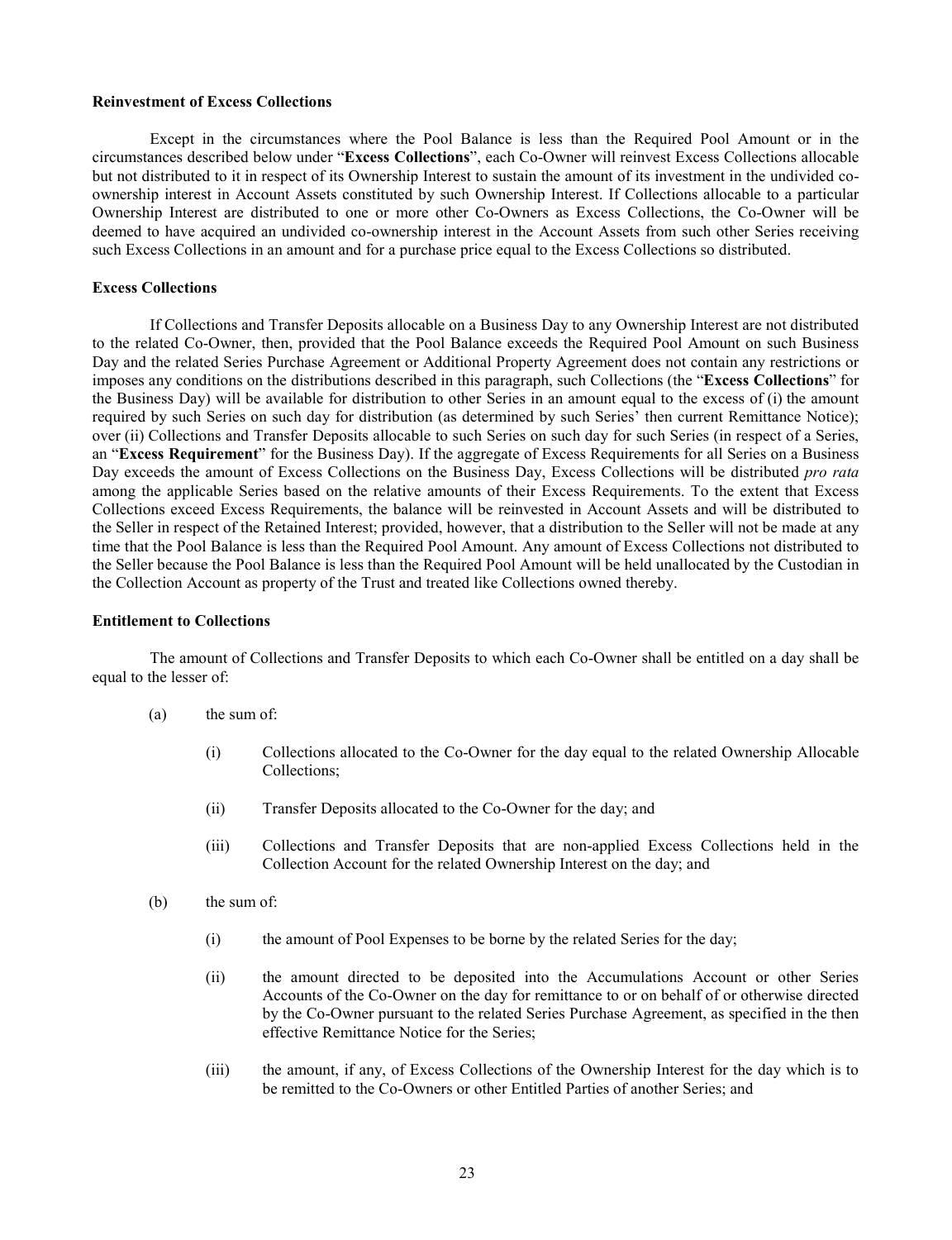(iv) the amount, if any, of Excess Collections of the Series for the day which are held in the Collection Account in respect of the Series.

## **REMITTANCES**

# <span id="page-27-1"></span><span id="page-27-0"></span>**General**

Each Series Purchase Agreement will set out the Ownership Income Requirement of, and amounts required to be paid on account of principal on, the related Series. These amounts will vary from time to time depending upon, among other things, the remaining period to maturity of such Series at that time.

During the Revolving Period for each Series, the Co-Owner of a Series will only receive that portion of its Ownership Allocable Collections as is required to satisfy its Ownership Income Requirement and to pay certain other amounts, in each case, as specified in the related Series Purchase Agreement. See "**Revolving Period**" below.

An Accumulation Period may be designated in any Series Purchase Agreement. On commencement of an Accumulation Period, the Revolving Period for the related Series will terminate. The purpose of the Accumulation Period is to allow for the accumulation of enough funds to ensure that payment in full of the principal and interest on the related Series of Notes will be made on the Targeted Principal Distribution Date of the related Series. During this period, the Servicer will deposit a specified portion of Collections to the related Accumulations Account in order to be in a position to pay the Noteholders of such Series of Notes in full on the Targeted Principal Distribution Date of the related Series. See "**Accumulation Period**" below.

Each related Series Purchase Agreement will set out Amortization Events, the occurrence of which will, automatically or upon notice, result in the termination of the Revolving Period or the related Accumulation Period, as the case may be, for such Series and the commencement of the Amortization Period. During the Amortization Period, a Co-Owner will receive the full amount of its Ownership Allocable Collections and its allocated Transfer Deposits and Excess Collections, for application on the basis set forth in such Series Purchase Agreement. If an Amortization Event occurs, Noteholders may receive repayment of their principal before or after the Targeted Principal Distribution Date of the related Series. See "**Amortization Period**" below.

Each Series may have an Amortization Period or Accumulation Period which has a different length and begins on a different date than the Amortization Period or Accumulation Period for other Series. As a result, one or more Series may be in an Amortization Period or an Accumulation Period while other Series are not. See "**Investment Considerations — Additional Ownership Interests**".

# <span id="page-27-2"></span>**Required Remittance Amount**

On each Business Day, the Custodian, upon direction of the Servicer, shall withdraw from amounts on deposit in the Collection Account and deposit in the Accumulations Account for each Series an amount equal to the lesser of (i) the Ownership Allocable Collections and Transfer Deposits allocated to the Co-Owner of the Series pursuant to the Pooling and Servicing Agreement, plus, on a *pro rata* basis among applicable Series, any available Excess Collections not previously applied in respect of the immediately preceding Reporting Day; and (ii) the amount directed to be deposited into the Accumulations Account on the Business Day pursuant to the related Series Purchase Agreement (such directed amount, the "**Required Remittance Amount"**).

If the Seller is the Servicer, the Servicer shall be entitled to deposit the Required Remittance Amount for each Series directly to the related Accumulations Account for such Series without first depositing it to the Collection Account, except from and after the occurrence and during the continuance of a Servicer Termination Event.

Amounts that are on deposit from time to time in the Accumulations Account for a Series may be invested in Eligible Investments. Amounts so required to be deposited in an Accumulations Account on account of Interest shall be reduced to appropriately account for any investment income received by the related Co-Owner in respect of amounts on deposit therein or from Eligible Investments in respect of amounts deposited to such Accumulations Account.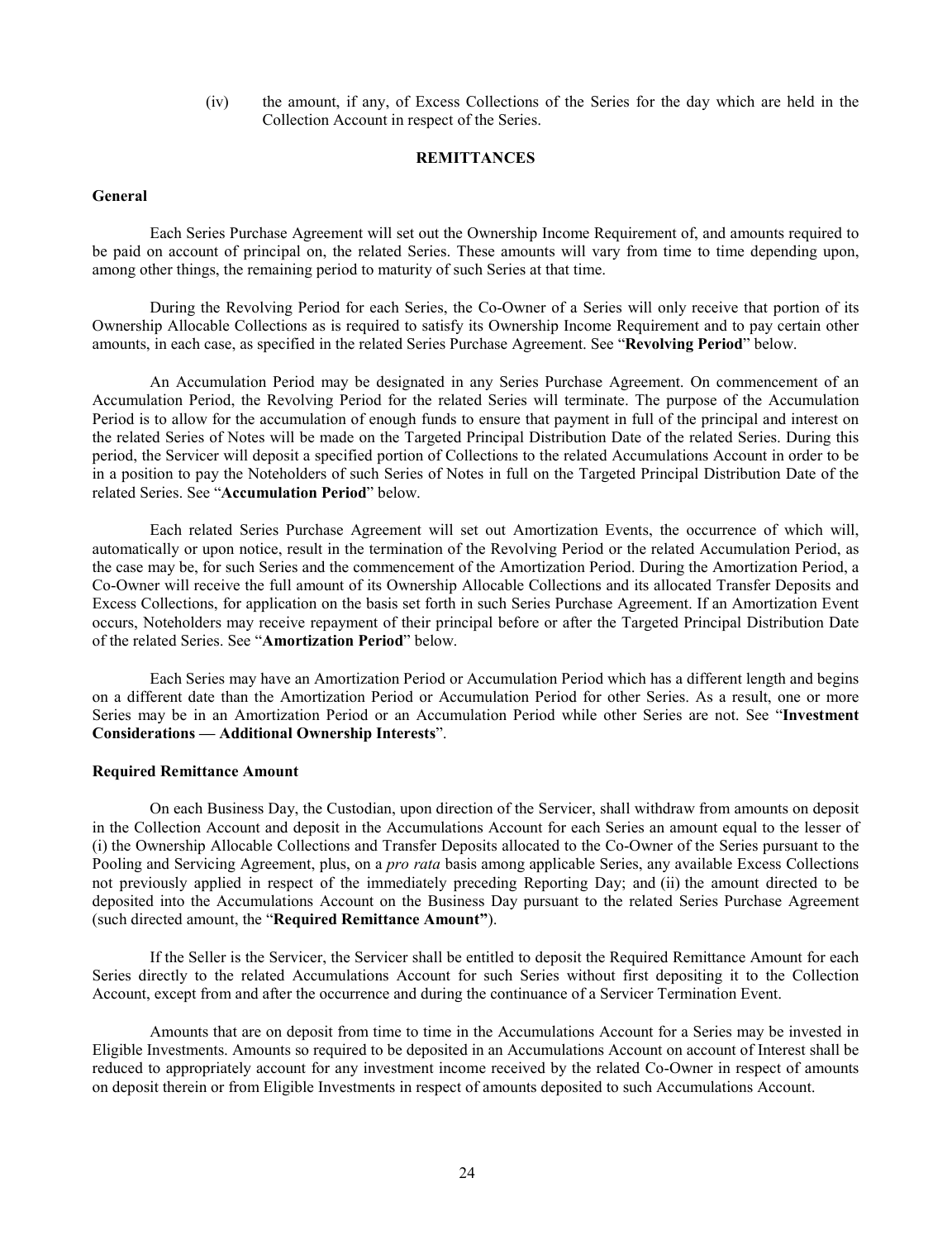The Required Remittance Amount on any day for any Series will depend upon the debt service requirements and related expenses of the related Co-Owner on such day which will in turn be dependent upon whether the Series is in its Revolving Period, Accumulation Period or Amortization Period.

# <span id="page-28-0"></span>**Remittances to the Trust**

Remittances to the Trust in respect of each Series held by the Trust shall be made at the time and in the amounts described below. Any terms used below which are defined with reference to a particular Series shall in all instances reference the same Series and will apply to each Series held by the Trust.

### <span id="page-28-1"></span>**Revolving Period**

<span id="page-28-3"></span>During each Reporting Period occurring during the Revolving Period, the Required Remittance Amount shall be an amount equal to:

- (a) if CIBC maintains the High Rating,
	- (i) on the related Transfer Date, the lesser of (x) the Ownership Income Limitation (less the aggregate Interest which has accrued during such Reporting Period) in respect of such Reporting Period; and (y) the Additional Funding Expenses for such Reporting Period plus any Unpaid Additional Funding Expenses; and
	- (ii) on any Interest Payment Date occurring during such Reporting Period, the aggregate Interest which has accrued from and including the previous Interest Payment Date to but excluding such Interest Payment Date plus any Unpaid Interest Payments; and
- (b) if CIBC does not maintain the High Rating, the Partial Commingling Condition is met and CIBC has a long-term issuer rating or short-term unsecured debt rating from DBRS of at least "BBB (low)" or "R-2 (low)", respectively, if DBRS is a Rating Agency, on each Business Day occurring during such Reporting Period, the aggregate Collections and Transfer Deposits to which the Trust is entitled on such Business Day in accordance with the Pooling and Servicing Agreement and the related Series Purchase Agreement until the amount deposited to the Accumulations Account during such Reporting Period (without taking into account any deposits thereto or withdrawals therefrom on such day) equals the amount specified in clause [\(a\)](#page-28-3) above in respect of such Reporting Period.

# <span id="page-28-2"></span>**Accumulation Period**

Unless an Amortization Period has commenced, the Revolving Period will end and the Accumulation Period will begin on a date stipulated in the Series Purchase Agreement (and set out in the applicable pricing supplement) or such earlier or later day (the "**Accumulation Commencement Day**") declared as such by the Financial Services Agent as providing sufficient time to accumulate Collections sufficient to repay all amounts owing under the Notes and all accrued Series Interest and Additional Funding Expenses by the Targeted Principal Distribution Date based on (i) the expected monthly Ownership Allocable Collections on account of principal in respect of the Ownership Interest assuming a principal payment rate on the Accounts equal to the lowest monthly principal payment rate on the Accounts for the preceding 12 months; and (ii) the amount of Excess Collections in respect of each other Series expected to be available to be applied; provided that the Accumulation Commencement Day may be changed at any time if the Rating Agency Condition is satisfied.

<span id="page-28-4"></span>During each Reporting Period occurring during the Accumulation Period, the Required Remittance Amount shall be an amount equal to:

- (a) if CIBC maintains the High Rating,
	- (i) on the related Transfer Date, the lesser of  $(x)$  the Ownership Income Limitation (less the aggregate Interest which has accrued during such Reporting Period) in respect of such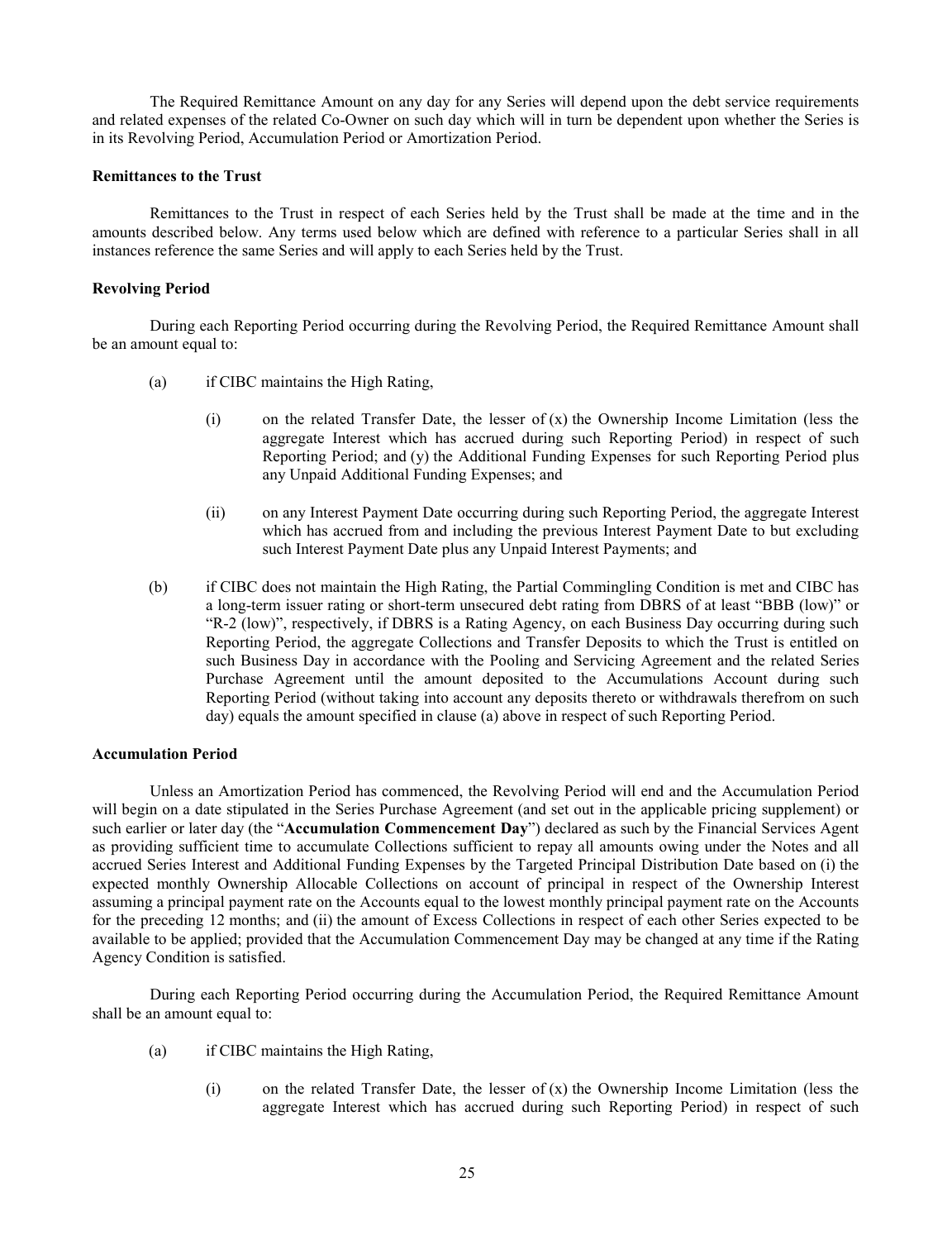Reporting Period; and (y) the Additional Funding Expenses for such Reporting Period plus any Unpaid Additional Funding Expenses;

- (ii) on any Interest Payment Date occurring during such Reporting Period, the aggregate Interest which has accrued from and including the previous Interest Payment Date to but excluding such Interest Payment Date plus any Unpaid Interest Payments; and
- (iii) on the related Reporting Day, an amount equal to the Monthly Accumulation Principal Amount for such Reporting Period; and
- (b) if CIBC does not maintain the High Rating and CIBC has a long-term issuer rating or short-term unsecured debt rating from DBRS of at least "BBB (low)" or "R-2 (low)", respectively, if DBRS is a Rating Agency, on each Business Day occurring during such Reporting Period, the aggregate Collections and Transfer Deposits to which the Trust is entitled on such Business Day in accordance with the Pooling and Servicing Agreement and the related Series Purchase Agreement until the amount deposited to the Accumulations Account during such Reporting Period (without taking into account any deposits thereto or withdrawals therefrom on such day) equals the amount specified in clause [\(a\)](#page-28-4) above in respect of such Reporting Period.

At any time CIBC's long-term issuer rating or short-term unsecured debt rating from DBRS are lower than "BBB (low)" and "R-2 (low)", respectively, if DBRS is a Rating Agency, the Servicer (or, in the absence thereof, the Custodian) shall deposit Collections (including, for greater certainty, Deemed Collections) into the Collection Account not later than the second Business Day after the Date of Processing thereof, or earlier to the extent reasonably possible, and shall deposit Transfer Deposits into the Collection Account on the day that such funds are to be deposited under the Pooling and Servicing Agreement and the related Series Purchase Agreement in an amount equal to the aggregate Collections and Transfer Deposits to which the Trust is entitled on each day in respect of the applicable Series.

#### <span id="page-29-0"></span>**Amortization Period**

<span id="page-29-4"></span>Unless otherwise set out in the applicable pricing supplement, the occurrence of one or more of the following events will constitute an "**Amortization Event**" in respect of a Series:

- (a) except on any Business Day during the Revolving Period where the circumstances described in clauses [\(i\)](#page-29-1) and [\(ii\)](#page-29-2) in paragraph [\(b\)](#page-29-3) below are applicable, the Seller fails to make any remittance, transfer or deposit required in respect of such Series and such failure continues for a period of five Business Days after the delivery by the Custodian or the Issuer Trustee of written notice thereof to the Seller;
- <span id="page-29-3"></span><span id="page-29-2"></span><span id="page-29-1"></span>(b) on any Business Day during the Revolving Period (i) the Servicer is required pursuant to the Pooling and Servicing Agreement to deposit Collections and Deemed Collections into the Collection Account not later than the second Business Day after the Date of Processing thereof, (ii) the Servicer continues to commingle excess Collections, Deemed Collections and Transfer Deposits as permitted by the Pooling and Servicing Agreement, and (iii) the Seller fails to make any remittance, transfer or deposit required in respect of such Series and such failure continues for a period of five Business Days;
- <span id="page-29-5"></span>(c) the Seller fails to observe or perform any covenant or agreement contained in the Pooling and Servicing Agreement or the related Series Purchase Agreement, if such failure has a material adverse effect on the ability of the Issuer to satisfy its obligations under its Funding Commitments and continues unremedied for a period of 60 days after delivery by the Custodian or the Issuer Trustee of written notice thereof to the Seller;
- <span id="page-29-6"></span>(d) any representation or warranty made by the Seller in the Pooling and Servicing Agreement (other than the representations and warranties relating to the Visa Manual and the Visa Service and License Agreements, the Mastercard Rules and the Mastercard Service and License Agreements, or the bylaws or regulations of any other similar entity or organization relating to the Credit Card Accounts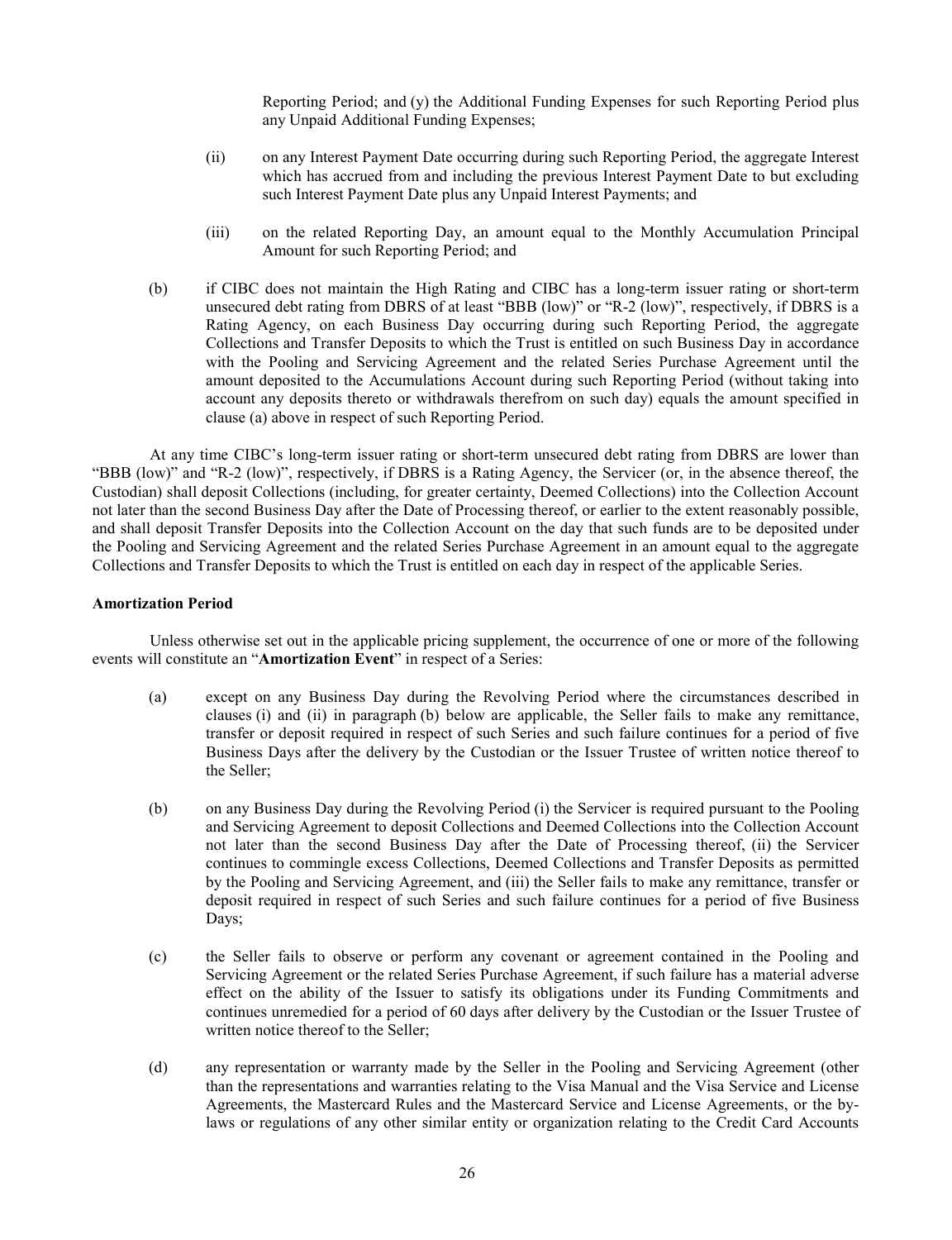and any representations and warranties which may be remedied by the Seller in a manner specified therein) or the related Series Purchase Agreement is found to have been incorrect when made, or any information required to be given by the Seller is found to have been incorrect when given, and such incorrect representation, warranty or information has a material adverse effect on the ability of the Issuer to satisfy its obligations under its Funding Commitments and continues to be incorrect or unremedied for a period of 60 days after delivery by the Custodian or the Issuer Trustee of written notice thereof to the Seller;

- (e) certain proceedings or steps are taken by or against the Seller for the dissolution, liquidation or winding-up of the Seller or relief from applicable insolvency laws or the appointment of a receiver, liquidator or other Person with similar powers with respect to the Seller, unless such proceeding or step is being contested in good faith by the Seller;
- <span id="page-30-0"></span>(f) a Servicer Termination Event has occurred;
- (g) the average Ownership Finance Charge Receivables during the three preceding Reporting Periods is less than the sum of (i) the Series Interest and Additional Funding Expenses (less any investment income received in respect of amounts on deposit in the Accumulations Account and the applicable Pre-Accumulation Available Amount, if any), (ii) the Series Pool Losses, and (iii) the Contingent Successor Servicer Amount, in each case, averaged over such three preceding Reporting Periods;
- (h) a Related Event of Possession has occurred and is continuing, the Indenture Trustee has declared the amounts owing under the related Notes to be due and payable and such declaration has not been rescinded and annulled;
- (i) on any Reporting Day for a Reporting Period occurring during the Accumulation Period, the excess of (i) Ownership Finance Charge Receivables, over (ii) the Series Pool Losses for such Reporting Period is less than the Series Interest and Additional Funding Expenses (less any investment income received in respect of amounts on deposit in the Accumulations Account and the applicable Pre-Accumulation Available Amount, if any), in each case, for such Reporting Period;
- (j) on any Calculation Day during the Revolving Period, the Cumulative Cash Reserve Draws exceed 3.5% of the Initial Invested Amount and the stated dollar amount of any Additional Ownership Interest acquired by the Trust pursuant to the related Series Purchase Agreement;
- (k) on any Calculation Day following the commencement of the Accumulation Period, the Cumulative Cash Reserve Draws exceeds 2% of the Initial Invested Amount;
- (l) the Pool Balance is less than the Required Pool Amount, on any Reporting Day and such deficiency has not been remedied in accordance with the Pooling and Servicing Agreement;
- (m) on the Targeted Principal Distribution Date of such Series, the balance on deposit in the Accumulations Account is insufficient to satisfy in full the interest and principal due on the related Notes;
- (n) the right of the Seller to participate in the credit card program operated by any entity or organization under whose regulations any credit cards were issued in connection with the Accounts has been terminated, unless such termination is being contested by the Seller in good faith; or
- <span id="page-30-1"></span>(o) on any Business Day during the Revolving Period (i) the Servicer is required pursuant to the Pooling and Servicing Agreement to deposit Collections and Deemed Collections into the Collection Account not later than the second Business Day after the Date of Processing thereof, (ii) the Servicer continues to commingle excess Collections, Deemed Collections and Transfer Deposits as permitted by the Pooling and Servicing Agreement, and  $(iii)(x)$  the daily asset test described in paragraph (a) of the definition of "Partial Commingling Condition" indicates that the Pool Balance is less than the Required Pool Amount for such Business Day and such deficiency has not been remedied by the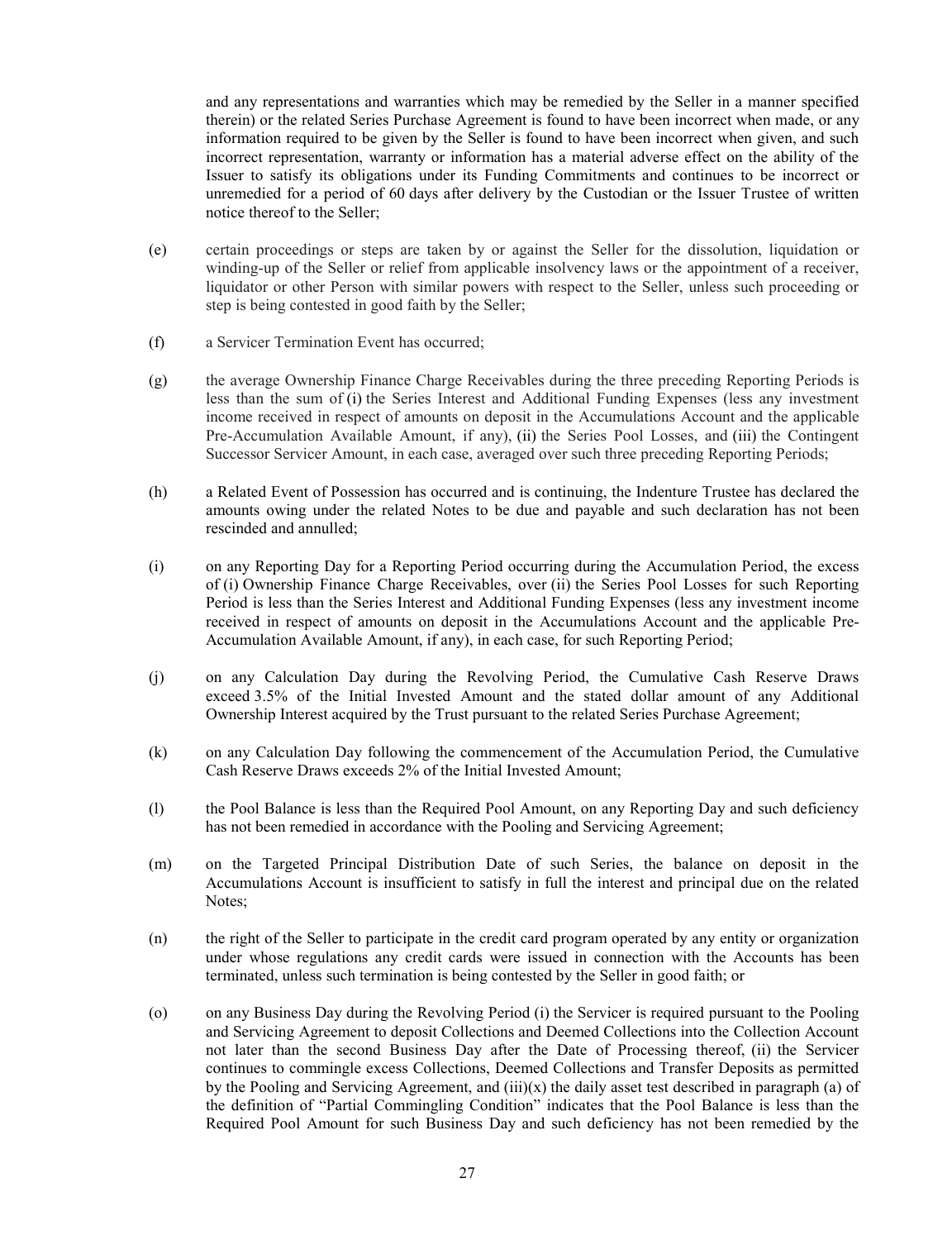<span id="page-31-3"></span>addition of Additional Accounts pursuant to the Pooling and Servicing Agreement within ten days after the Business Day on which such deficiency is identified by the Servicer, or (y) the Servicer fails to deliver to DBRS, if DBRS is a Rating Agency, the officer's certificate described in paragraph (c) of the definition of "Partial Commingling Condition" on or before the date that is five Business Days after the date such delivery is required to be made (a "**Partial Commingling Amortization Event**").

No other event, including any regulatory action by the Office of the Superintendent of Financial Institutions (Canada), shall cause an Amortization Event to occur.

An Amortization Period will commence (i) in the case of Amortization Events described in paragraphs [\(a\),](#page-29-4) [\(c\),](#page-29-5) [\(d\)](#page-29-6) or [\(f\)](#page-30-0) above, only if, after the applicable grace period, if any, the Issuer Trustee or the Financial Services Agent, as agent on behalf of the Issuer Trustee, provides a written notice to the Servicer; and (ii) automatically upon the occurrence of any other Amortization Events (the "**Amortization Commencement Day**"). An Amortization Event may be rescinded and annulled by the Trust upon passage of a resolution of the holders of the Notes holding a majority of the aggregate principal amount thereof authorizing the Trust to do so. Otherwise, the Trust is required to deliver the notice specified in clause [\(i\)](#page-31-3) above unless the Trust is satisfied that the Amortization Event occurred as a result of inadvertence or error on the part of the Servicer and is capable of timely rectification without having a material adverse effect on the holders of the Notes. In the latter event, the Amortization Event may be rescinded and annulled by the Trust unless the holders of the Notes holding a majority of the aggregate principal amount thereof pass a resolution requiring the Trust to deliver such notice. The Servicer will provide the Rating Agencies with prior written notice of any rescission or annulment of an Amortization Event by the Trust, except in the case of DBRS, if DBRS is a Rating Agency, in which case, the Servicer will provide DBRS with ten Business Days' prior written notice of any such rescission or annulment. The Servicer, upon learning of the occurrence of an Amortization Event described in paragraph [\(o\)](#page-30-1) above, will notify the Seller, the Custodian, the Co-Owner of each Series, any Agent of each Series, any Entitled Party for each Series and each Rating Agency.

On each Business Day during an Amortization Period, the Servicer will deposit to the Accumulations Account all Collections, Transfer Deposits and Excess Collections to which the Trust is entitled on such Business Day pursuant to the Pooling and Servicing Agreement and the applicable Series Purchase Agreement.

# **CREDIT ENHANCEMENT**

# <span id="page-31-1"></span><span id="page-31-0"></span>**General**

The Credit Enhancement available in respect of each Series may consist of internal Credit Enhancement, usually in the form of cash deposited in a Series Account, or external Credit Enhancement in the form of an Additional Property Agreement, in each case, made available by way of Series Enhancement Draws in circumstances described in the related Series Purchase Agreement.

#### <span id="page-31-2"></span>**Cash Reserve Accounts**

The Credit Enhancement available in respect of each Series held by the Trust will consist of a Cash Reserve Account unless otherwise set out in the applicable pricing supplement. The purpose of the Cash Reserve Accounts is, in part, to provide an additional source of funds to ensure the payment of interest and expenses attributable to the related Notes if Collections are insufficient and in the event of any related Series Pool Losses. Any terms used below which are defined with reference to a particular Series shall in all instances reference the same Series and will apply to each Series held by the Trust.

On each Transfer Date from and after the occurrence and during the continuance of a Cash Reserve Event and during the Pre-Accumulation Reserve Period in respect of a Series, the Servicer will deposit to the Cash Reserve Account for such Series an amount equal to the lesser of (a) the amount, if any, by which the Ownership Finance Charge Receivables exceeds the sum of the Ownership Income Requirement and the Series Pool Losses, in each case, for such Series for the related Reporting Period, and (b) the sum of (i) during the Pre-Accumulation Reserve Period in respect of such Series, the amount calculated pursuant to clause [\(b\)](#page-80-0) of the definition of "Required Cash Reserve Amount"; and (ii) after the occurrence and during the continuance of a Cash Reserve Event in respect of such Series the amount calculated pursuant to clause [\(a\)](#page-80-1) of the definition of "Required Cash Reserve Amount" (taking into account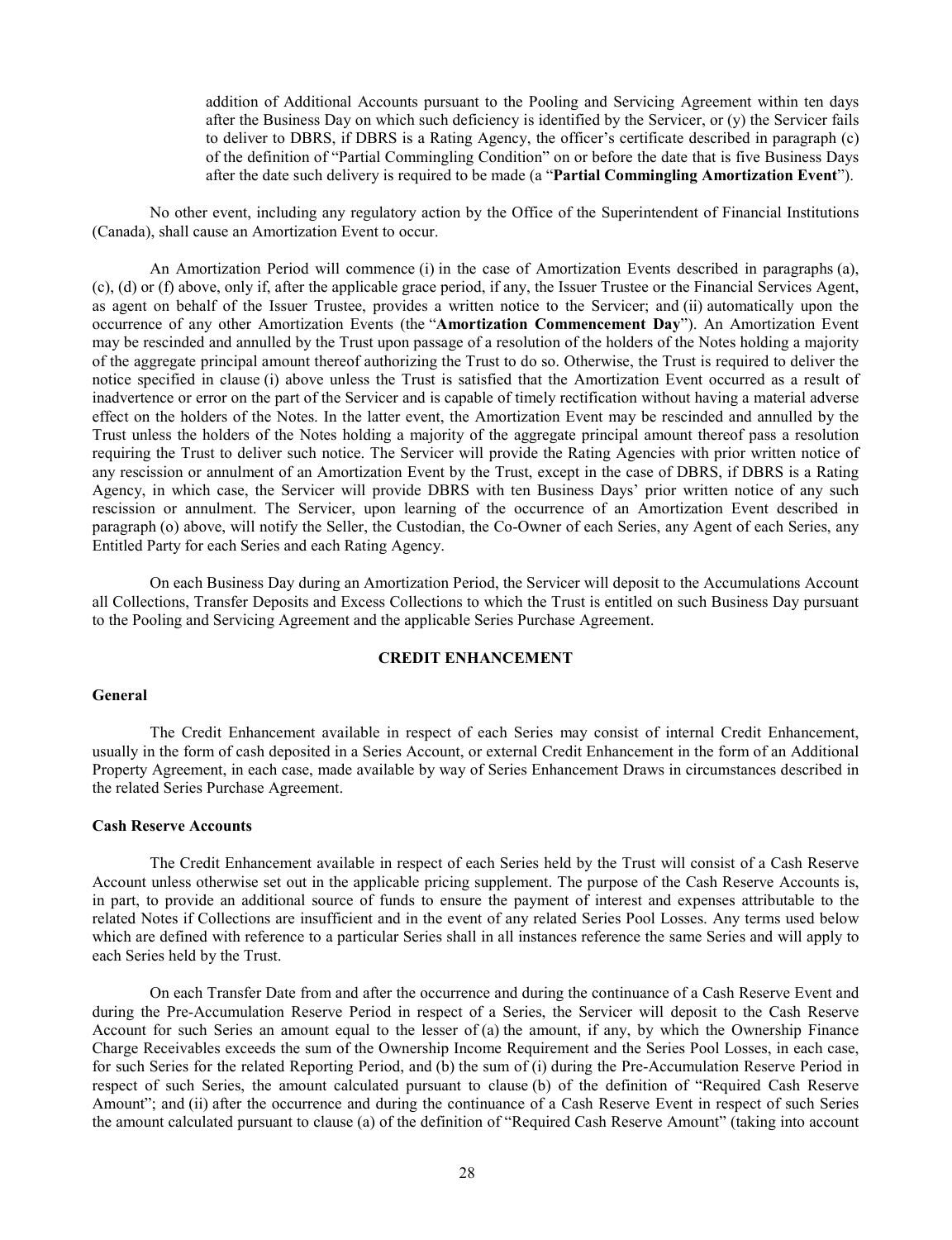amounts on deposit in the Cash Reserve Account for such Series only in respect of such Cash Reserve Event prior to such Transfer Date).

On each Transfer Date, if and to the extent necessary, the Trust shall instruct the Custodian to withdraw from amounts deposited to the Cash Reserve Account in respect of a Cash Reserve Event (but not in respect of a Pre-Accumulation Reserve Period) and deposit to the Accumulations Account, an amount equal to the Cash Reserve Draw. Such amounts will be applied on account of that portion of the Cumulative Deficiency attributable to, (i) first, the excess, if any, of the Ownership Income Requirement over the Ownership Income Limitation, in each case, for such Reporting Period; and (ii) second, the excess, if any, of the Series Pool Losses over the Ownership Finance Charge Receivables, in each case, for the Reporting Period.

On the earliest of (i) the Reporting Day on which the Invested Amount has been reduced to zero; (ii) the Calculation Day on which a Cash Reserve Event ceases to exist; and (iii) the Series Termination Date, the Trust shall instruct the Custodian to release the balance, if any, remaining in the Cash Reserve Account (and deposited thereto in respect of a Cash Reserve Event) to the Seller in full satisfaction of any obligation to the Seller in respect of such amounts deposited therein. If at any time the Available Cash Reserve Amount exceeds the Required Cash Reserve Amount, the Trust shall instruct the Custodian to immediately release such excess to the Seller.

The Seller is entitled to all income from and in respect of the Cash Reserve Account provided that such income shall be deposited therein and held and applied as set out above.

### <span id="page-32-0"></span>**Pre-Accumulation Reserve Period**

The Cash Reserve Account for each Series is also being used to fund any shortfall in payment on the related Notes on the related Targeted Principal Distribution Date due to any difference between the interest rate of the Notes and the rate of interest earned on any amounts that are on deposit in the Accumulations Account for such Series during the Accumulation Period and any Eligible Investments in respect of amounts deposited to such Accumulations Account during the Accumulation Period. Amounts that are on deposit from time to time in the Cash Reserve Account for a Series may be invested in Eligible Investments.

During the Pre-Accumulation Reserve Period in respect of a Series, the related Required Cash Reserve Amount will be increased by an amount stipulated in the related Series Purchase Agreement (and set out in the applicable pricing supplement as the "Increase in Required Cash Reserve Amount on commencement of Pre-Accumulation Reserve Period").

On the Targeted Principal Distribution Date for a Series, the Trust shall instruct the Custodian to withdraw all amounts deposited to the related Cash Reserve Account in respect of the Pre-Accumulation Reserve Period and deposit such amounts to the related Accumulations Account for distribution as set out below under "**Application of Proceeds**".

# **APPLICATION OF PROCEEDS**

<span id="page-32-1"></span>Unless otherwise set out in the applicable pricing supplement, on each Transfer Date, the Trust will (except as otherwise indicated below) apply all amounts on deposit in the Accumulations Account for any Series held by the Trust on such date (other than those amounts deposited in the Accumulations Account on account of (i) Interest if such Transfer Date is not an Interest Payment Date; or (ii) the Monthly Accumulation Principal Amount if such Transfer Date is not a Principal Payment Date but including all investment income received by the Trust from amounts deposited to the Accumulations Account) in the following order of priority:

- (a) in payment or reimbursement, on a *pro rata* basis, of all Additional Funding Expenses in respect of the Series (in the order of priority that each appears in the definition thereof) which are due and owing by the Issuer for the related Reporting Period (plus any Unpaid Additional Funding Expenses);
- (b) from and after the occurrence and during the continuance of a Related Event of Possession, in payment or reimbursement of all costs, charges and expenses of and incidental to the appointment of a receiver in respect of the Related Asset Interests (including legal fees and disbursements on a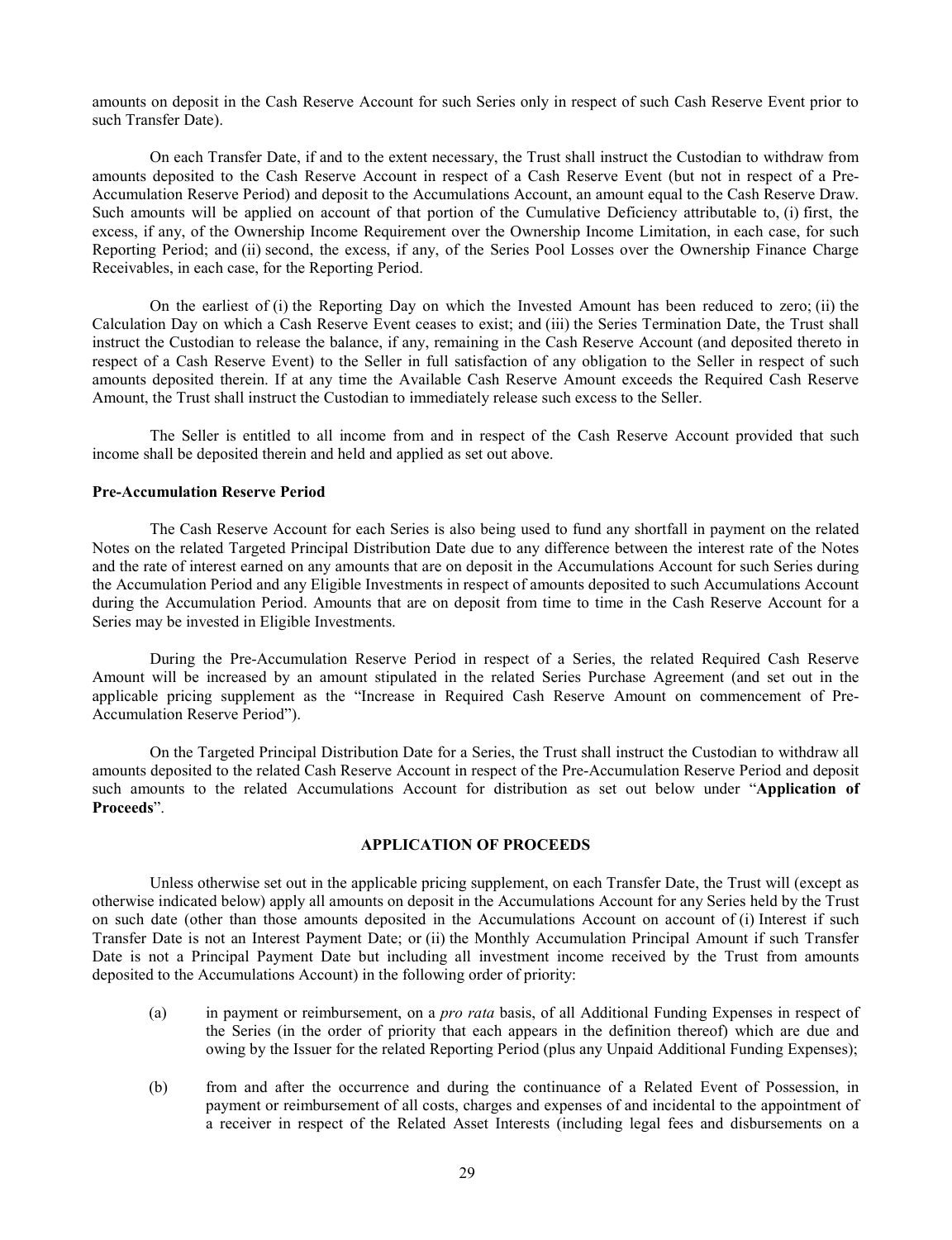solicitor and his own client basis) and the exercise by such receiver or the Indenture Trustee of all or any of the powers granted to them under the Trust Indenture, including the reasonable remuneration of such receiver or any agent or employee of such receiver or any agent of the Indenture Trustee and all outgoings properly paid by such receiver or the Indenture Trustee in exercising their powers;

- (c) in payment, on a *pro rata* basis, of all Interest (plus any Unpaid Interest Payments) which has accrued and is due and payable in the related Reporting Period by the Trust in accordance with the related Senior Notes;
- (d) in payment, on a *pro rata* basis, of all Interest (plus any Unpaid Interest Payments) which has accrued and is due and payable in the related Reporting Period by the Trust in accordance with the related Subordinated Notes in accordance with the ranking specified in the related Series Purchase Agreement or Series Supplement (and which may be set out in the applicable pricing supplement);
- (e) on each Principal Payment Date, in payment, on a *pro rata* basis, of any amounts owing in respect of principal on the related Senior Notes;
- (f) on each Principal Payment Date, in payment, on a *pro rata* basis, of any amounts owing in respect of principal on the related Subordinated Notes in accordance with the ranking specified in the related Series Purchase Agreement or Series Supplement (and which may be set out in the applicable pricing supplement);
- (g) in or toward the payment of all other amounts properly incurred and owing by the Trust in respect of the Series and not otherwise specified above; and
- (h) subject to the next following paragraph, the balance shall be held by the Trust in the Accumulations Account for the Series, unless invested in Eligible Investments, and applied towards any payments required to be made on the next Transfer Date in accordance with the foregoing.

On the earlier of (i) the first Reporting Day on which the Invested Amount of the Series has been reduced to zero; and (ii) the related Series Termination Date, the balance, if any, remaining in the Accumulations Account will be paid to the Financial Services Agent as a financial services fee (inclusive of any applicable goods and services or harmonized sales tax).

If the Trust enters into an interest rate swap or a currency swap, or both, in connection with a Series of Notes, the applicable pricing supplement may set out a priority of payments which differs from the priority of payments set out above in this "**Application of Proceeds**" section.

### **SERVICING**

### <span id="page-33-1"></span><span id="page-33-0"></span>**Servicing of the Receivables**

Under the Pooling and Servicing Agreement, CIBC has been appointed as the Servicer of the Account Assets. The Pooling and Servicing Agreement requires that the Servicer service the Account Assets as agent of the Custodian, the Seller and the Co-Owners, collect all payments due in respect of the Account Assets, maintain records, make all required remittances, withdrawals, transfers and deposits with respect to the Accounts and the Receivables, make calculations and adjustments in respect of each Series in accordance with the Pooling and Servicing Agreement and each Series Purchase Agreement and report on such calculations and adjustments to the Custodian, each Co-Owner and to the Seller. The Servicer may, in the ordinary course of its business, delegate some or all of its duties as Servicer to any Person which agrees to perform those duties in accordance with the Pooling and Servicing Agreement. Such delegation will not relieve the Servicer of its liability and responsibility for the performance of those duties and will not constitute a resignation of the Servicer. In servicing the Account Assets, the Servicer is to use substantially the same servicing procedures, offices and employees as it uses in connection with servicing its other consumer credit card receivables.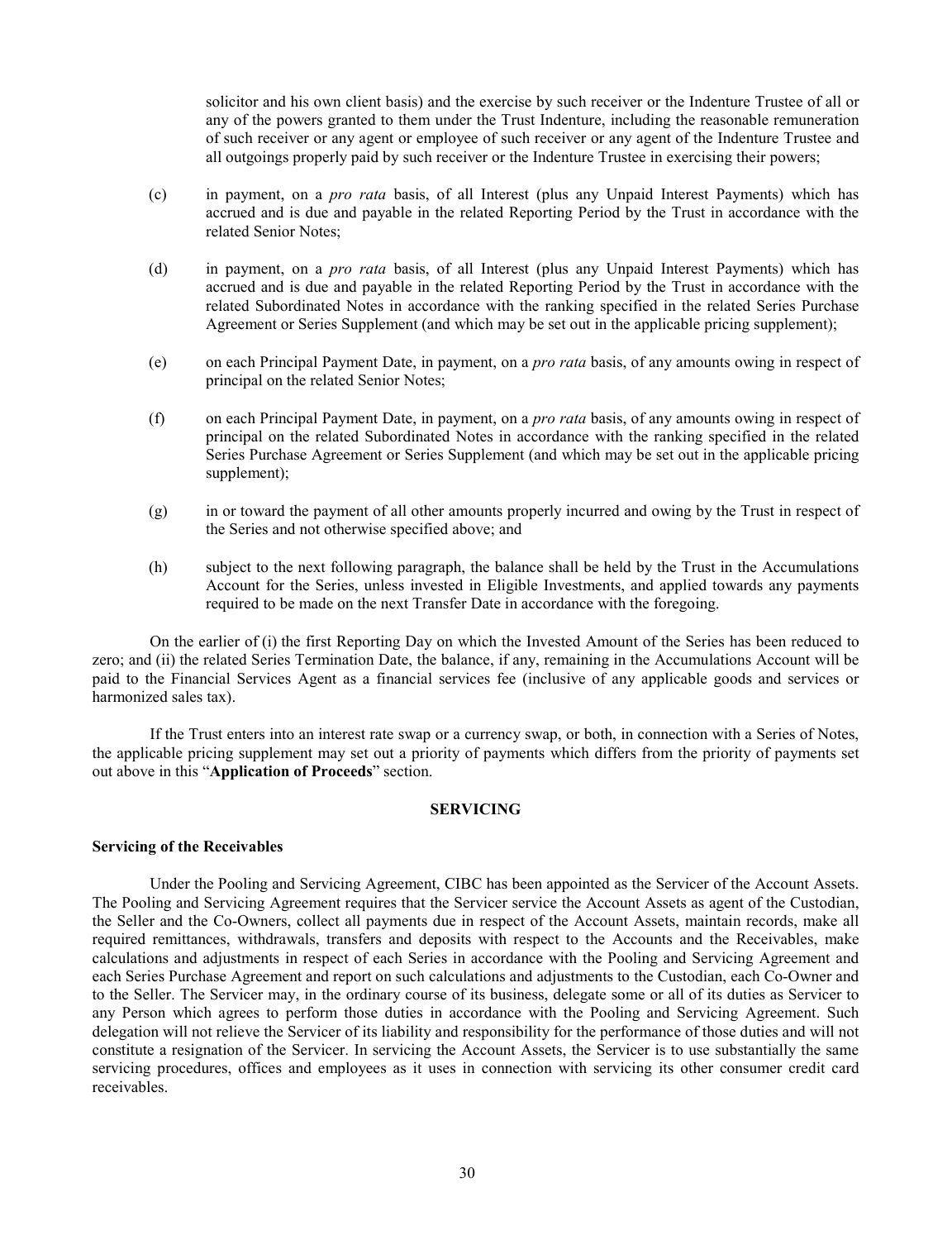# <span id="page-34-0"></span>**Reporting**

No later than the fifth Business Day after the Calculation Day, the Servicer must provide to each of the Seller, the Custodian and any other Person specified in any Series Purchase Agreement a report in respect of the related Series containing the information required by the Series Purchase Agreement. It is intended that such information will be posted monthly under the Issuer's profile on [www.sedar.com. T](http://www.sedar.com/)he Servicer must also provide an officer's certificate to the effect that (i) no insolvency or winding-up proceedings by or, to its knowledge, against the Servicer have been taken with respect to the Servicer or, if such proceedings have been taken, specifying the same; and (ii) no Servicer Termination Event has occurred or, if such an event has occurred, specifying the same. The Servicer must also provide to the Custodian, the Seller and each Person so specified in the related Series Purchase Agreement, no less frequently than annually, an officers' certificate of the Servicer confirming compliance with its duties set out under the Pooling and Servicing Agreement in respect of each Series.

### <span id="page-34-1"></span>**Servicing Compensation and Payment of Expenses**

CIBC, as Seller and Servicer, has agreed that the consideration received by it for the Ownership Interests, as and when sold by CIBC, constitutes compensation in full for services rendered in its capacity as Servicer and reimbursement of expenses incurred by it in such capacity. Any Successor Servicer will be entitled to receive a servicing fee and reimbursements of its expenses on each Calculation Day, which fee and reimbursements and any costs and expenses incurred by the Custodian or the Successor Servicer in effecting the succession will be the sole responsibility of CIBC, and the Co-Owners shall not bear any liability with respect thereto.

# <span id="page-34-2"></span>**Servicer Termination Events**

A "**Servicer Termination Event**" shall be deemed to have occurred in respect of each Series if one or more events specified as such in a Series Purchase Agreement has occurred and is continuing, and has not been waived by the requisite number of Co-Owners specified in such Series Purchase Agreement. In the Series Purchase Agreement relating to each Series held the Trust, unless otherwise set out in the applicable pricing supplement, the following will be specified as "**Servicer Termination Events**":

- (a) except on any Business Day during the Revolving Period where the circumstances described in clauses [\(i\)](#page-34-3) and [\(ii\)](#page-34-4) in paragraph [\(b\)](#page-34-5) below are applicable, the Servicer fails to make any remittance, transfer or deposit required in respect of the Series and such failure continues for a period of five Business Days after the delivery by the Custodian or the Issuer Trustee of written notice thereof to the Servicer;
- <span id="page-34-5"></span><span id="page-34-4"></span><span id="page-34-3"></span>(b) on any Business Day during the Revolving Period (i) the Servicer is required pursuant to the Pooling and Servicing Agreement to deposit Collections and Deemed Collections into the Collection Account not later than the second Business Day after the Date of Processing thereof, (ii) the Servicer continues to commingle excess Collections, Deemed Collections and Transfer Deposits as permitted by the Pooling and Servicing Agreement, and (iii) the Servicer fails to make any remittance, transfer or deposit required in respect of the Series and such failure continues for a period of five Business Days;
- (c) the Servicer fails to observe or perform any covenant or agreement contained in the Pooling and Servicing Agreement or the related Series Purchase Agreement, if such failure has a material adverse effect on the ability of the Issuer to satisfy its Funding Commitments in respect of the Series and continues unremedied for a period of 60 days after delivery by the Custodian or the Issuer Trustee of written notice thereof to the Servicer;
- (d) any representation or warranty made by the Servicer in the Pooling and Servicing Agreement or the related Series Purchase Agreement is found to have been incorrect when made, or any information required to be given by the Servicer is found to have been incorrect when given, and such incorrect representation, warranty or information has a material adverse effect on the ability of the Issuer to satisfy its Funding Commitments in respect of the Series and continues to be incorrect or unremedied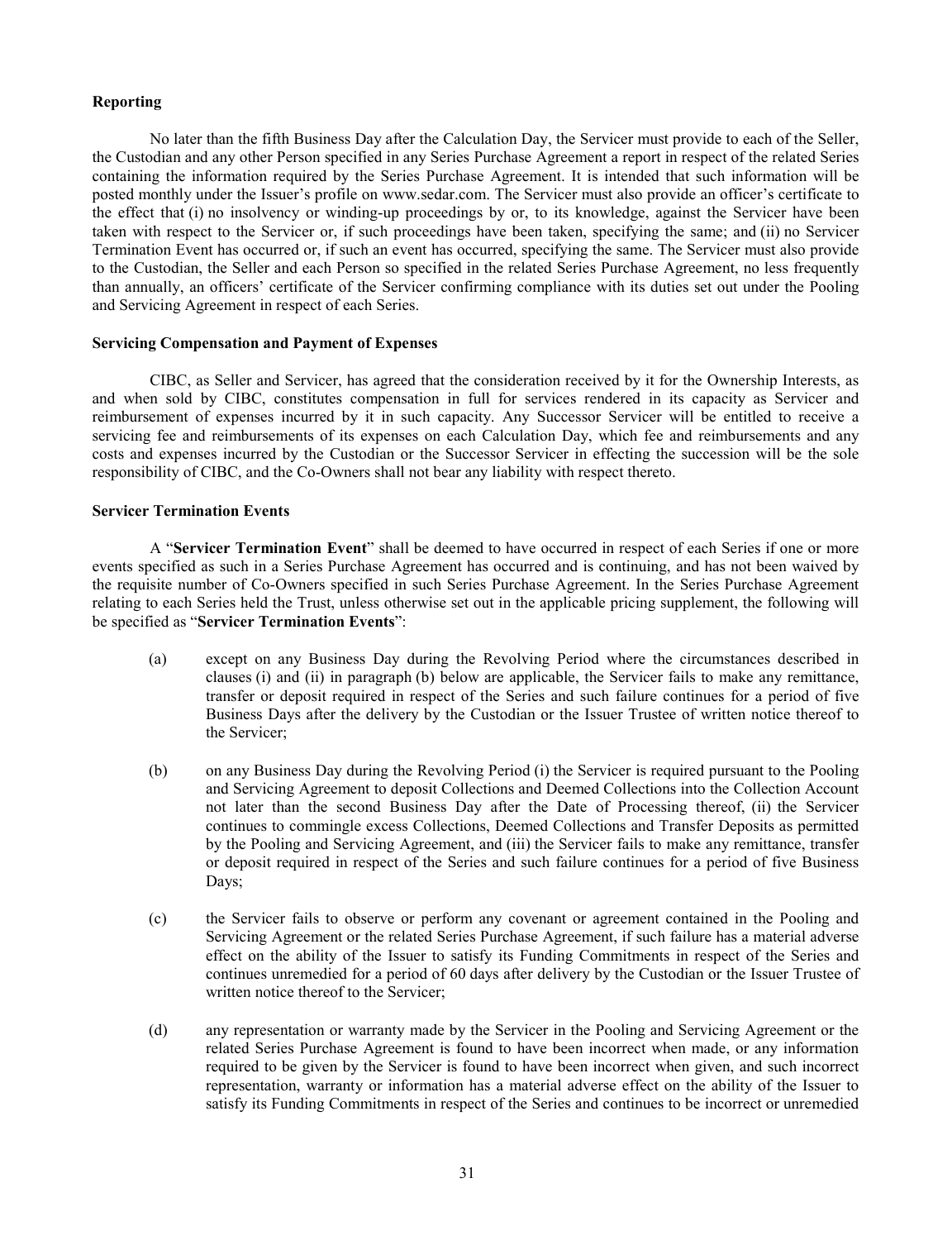for a period of 60 days after delivery by the Custodian or the Issuer Trustee of written notice thereof to the Servicer; or

(e) subject to certain permitted reorganizations, the occurrence of certain events of bankruptcy, insolvency, receivership, liquidation or winding-up with respect to the Servicer.

A Servicer Termination Event may be waived by the Trust upon passage of a resolution of the holders of the related Notes holding a majority of the aggregate principal amount thereof authorizing the Trust to do so. Otherwise, the Trust is required to deliver the Co-Owner Direction specified below under "**Servicer Termination**" unless the Trust is satisfied that the Servicer Termination Event occurred as a result of inadvertence or error on the part of the Servicer and is capable of timely rectification without having a material adverse effect on the holders of the related Notes. In the latter event, the Servicer Termination Event may be waived by the Trust unless the holders of the related Notes holding a majority of the aggregate principal amount thereof pass a resolution requiring the Trust to deliver the notice of termination. The Trust will provide the Rating Agencies with prior written notice of any waiver by the Trust of a Servicer Termination Event, except in the case of DBRS, if DBRS is a Rating Agency, in which case, the Servicer will provide DBRS with ten Business Days' prior written notice of any waiver by the Trust of a Servicer Termination Event.

On each Business Day, from and after the occurrence and during the continuance of a Servicer Termination Event, the Servicer (or, in the absence thereof, the Custodian) will transfer from the Collection Account to the Accumulations Account for the Series all Collections and Transfer Deposits to which the Trust is entitled on such Business Day pursuant to the Pooling and Servicing Agreement and the related Series Purchase Agreement.

#### <span id="page-35-0"></span>**Servicer Termination**

Upon the occurrence of a Servicer Termination Event, the Co-Owners may, by Co-Owner Direction in respect of all Series, elect to give notice to the Servicer with respect to the termination of the Servicer. The Co-Owners may, by Co-Owner Direction in respect of all Series, elect to give notice to, or direct the Custodian to give notice to, the Servicer terminating all rights and obligations of the Servicer in respect of the Accounts and the related Account Assets and direct the Custodian to, among other things, appoint a successor Servicer (the "**Successor Servicer**"), provided that the Co-Owners have notified the Rating Agencies in writing of the identity of the Successor Servicer to be appointed at least ten Business Days' prior to such Successor Servicer's appointment.

If a delay in obtaining a Co-Owner Direction with respect to the termination of the Servicer would be reasonably expected to have a material adverse effect on the interests of the Co-Owners, the Custodian, acting for and on behalf of the Co-Owners and the Seller, will be required, unless otherwise directed by a Co-Owner Direction or it is satisfied that the Servicer Termination Event occurred as a result of inadvertence or error on the part of the Servicer and is capable of timely rectification, to elicit offers from at least three Persons relating the assumption of the duties of Servicer. Within 15 Business Days of receipt of the last offer, the Custodian shall select a Person as the Successor Servicer, and immediately upon selection, provided that in the case of DBRS, if DBRS is a Rating Agency, the selection of such Person satisfies the Rating Agency Condition (determined by reference to DBRS only), such Person shall be appointed by the Custodian as the Successor Servicer.

Upon its appointment, the Successor Servicer will be the successor in all respects to the Servicer in respect of servicing functions under the Pooling and Servicing Agreement and will be subject to all the responsibilities, duties and liabilities relating thereto placed on the Servicer by the terms and provisions thereof (except that the Successor Servicer will not be liable for any liabilities incurred by the predecessor Servicer). All powers and authorities of the Servicer will be vested in the Successor Servicer, and the Servicer will execute and deliver all such instruments and documents and do such other acts and things as will be necessary to effect the transfer of such powers and authorities to the Successor Servicer. The Servicer shall provide all reasonable assistance to the Successor Servicer in assuming the obligations of the Servicer under the Pooling and Servicing Agreement. It shall (i) make available to the Successor Servicer without charge its computer programs, including any necessary software licences, and its electronic ledgers and other records relating to the Receivables and Accounts and its personnel engaged in the servicing of the Accounts and the Receivables and, to the extent that such records consist in whole or in part of computer programs which are used by the Servicer, the Servicer will maintain such records in transferable form and as soon as practicable following the receipt of a request from the Successor Servicer, use commercially reasonable efforts to arrange for the license or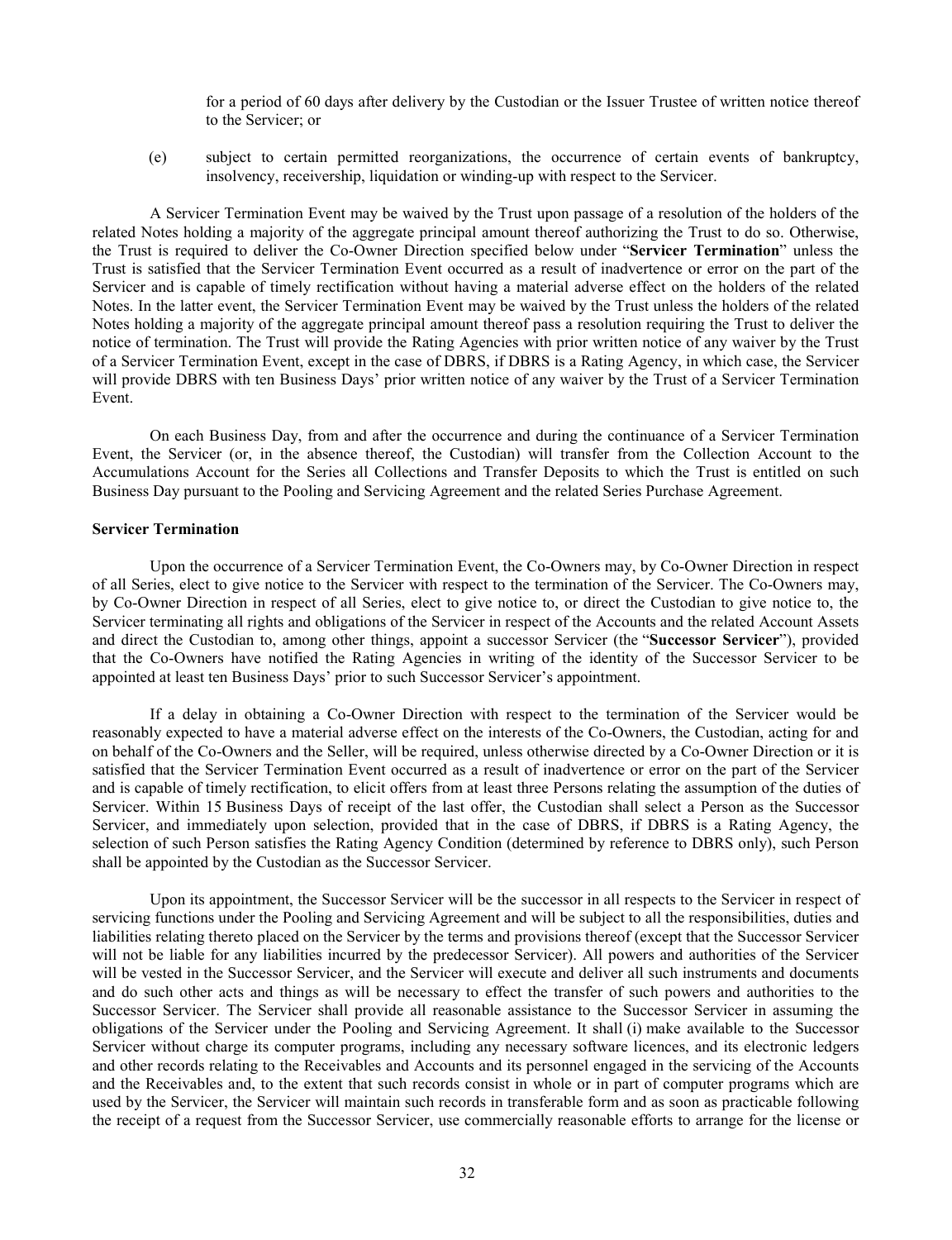sublicense of such programs to be transferred or assigned to the Successor Servicer; (ii) deliver to the Successor Servicer all agreements, books, ledgers, invoices and other written records in its possession of or relating to the Accounts and the Receivables; and (iii) segregate, in a manner reasonably acceptable to the Successor Servicer, all cash, cheques and other instruments constituting Collections and Transfer Deposits received by it from time to time and, promptly upon receipt, remit same to the Successor Servicer duly endorsed or accompanied by duly executed instruments of transfer. Thereafter the Servicer will use reasonable efforts to co-operate with the Successor Servicer in the latter's performance of its obligations under the Pooling and Servicing Agreement.

# **AMENDMENTS TO THE POOLING AND SERVICING AGREEMENT**

The Pooling and Servicing Agreement may be amended by the Servicer and the Seller (without obtaining the consent of the Co-Owners) to cure any ambiguity, to correct or supplement any inconsistent provision therein or to add other provisions with respect to matters or questions raised under the Pooling and Servicing Agreement which are not inconsistent with the provisions of the Pooling and Servicing Agreement; provided that such action shall not, as evidenced by an opinion of counsel, adversely affect in any material respect the interest of the Co-Owners in relation to the Ownership Interests and notice thereof shall have been given to each Co-Owner and the Rating Agencies.

The Pooling and Servicing Agreement may also be amended by the Servicer, the Seller and the Custodian (upon receipt by the Custodian of a direction of affected Co-Owners given in the same manner, on the same terms and subject to the same conditions as a Co-Owner Direction, except that such direction must be given by Series which have Unadjusted Invested Amounts as of the most recent Reporting Day that aggregate to more than  $66\frac{2}{3}\%$  of the aggregate of such Unadjusted Invested Amounts of all such affected Series), for the purpose of adding any provisions to or changing in any manner or eliminating any of the provisions of the Pooling and Servicing Agreement or of modifying in any manner the rights of the Co-Owners or the Seller; provided, however, that no such amendment:

- (a) reduces in any manner the amount, or delay the timing, of any remittances to be made to Co-Owners or deposits of amounts to be so remitted or the amount available under any Additional Property;
- (b) changes the definition of or the manner of calculating the Invested Amount or the Unadjusted Invested Amount of the Series in respect of any Ownership Interest;
- (c) reduces the aforesaid percentage required to consent to any such amendment or reduces the percentage specified for any act provided for thereunder; or
- (d) adversely affects the rating of any Series or any Related Securities issued by an applicable Rating Agency,

in each such case, without the consent of each affected Co-Owner. The Servicer will provide the Rating Agencies with prior written notice of any such amendment to the Pooling and Servicing Agreement or a Series Purchase Agreement.

The consent of the Custodian will be required in respect of any amendments which affect the Custodian's rights, duties or immunities under the Pooling and Servicing Agreement or otherwise.

Unless specifically indicated otherwise in the Pooling and Servicing Agreement or a Series Purchase Agreement, the Servicer will provide the Rating Agencies with prior written notice of the waiver of any provision in the Pooling and Servicing Agreement or a Series Purchase Agreement, except in the case of DBRS, if DBRS is a Rating Agency, in which case, the Servicer will provide DBRS with ten Business Days' prior written notice of the waiver of any provision in the Pooling and Servicing Agreement or a Series Purchase Agreement.

# **THE TRUST INDENTURE**

# **General**

Notes may be issued from time to time in accordance with the Trust Indenture which provides for the issuance of Notes in series (each, a "**Series of Notes**") pursuant to a supplemental indenture (a "**Series Supplement**"). The aggregate principal amount of Notes that may be issued by the Issuer under the Trust Indenture is unlimited, though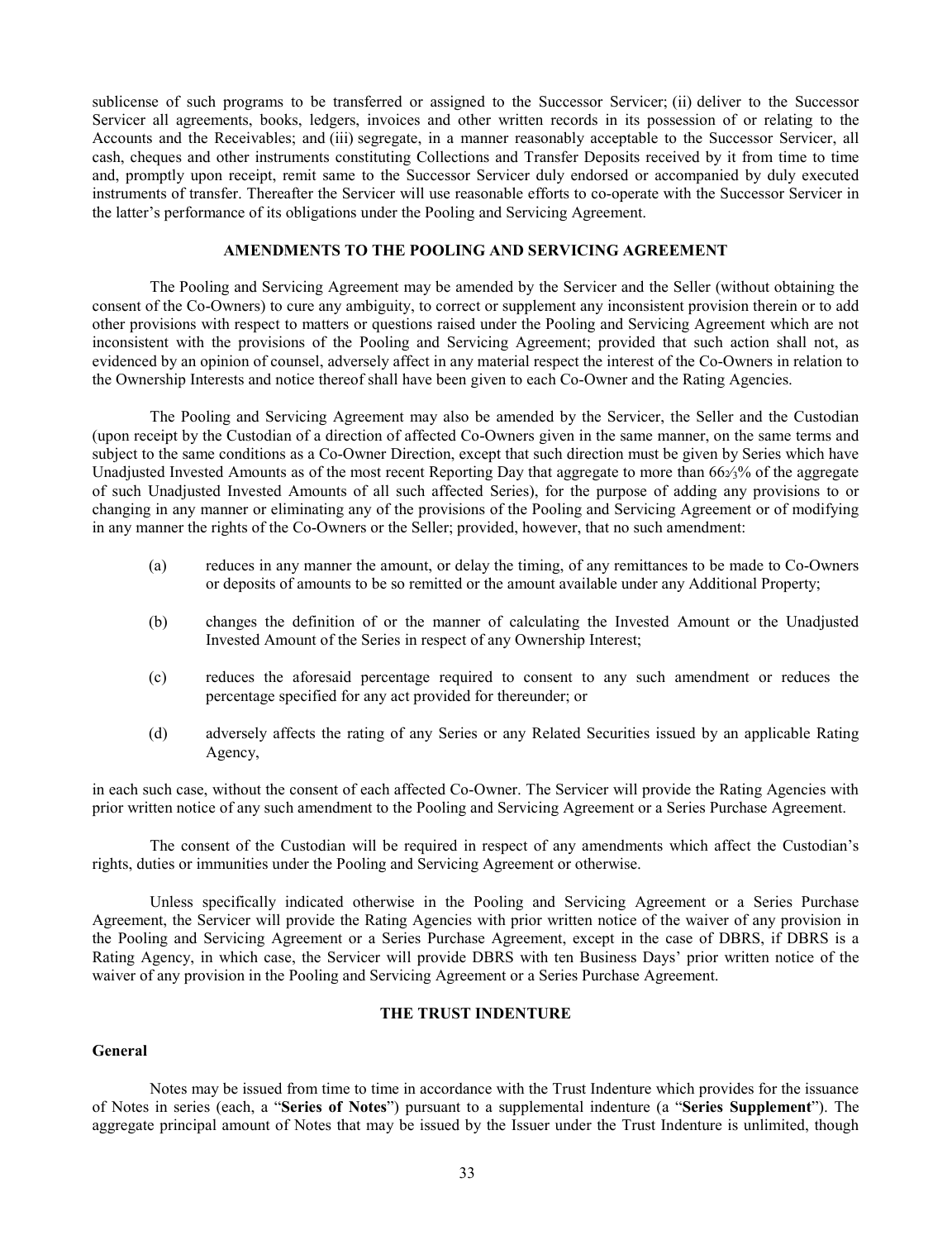any particular Series of Notes may be limited as set forth in the related Series Supplement. The following summary of certain provisions of the Notes and the Trust Indenture does not purport to be complete and is qualified in its entirety by reference to all of the provisions of the Trust Indenture and the Series Supplements.

## **Indenture Trustee**

BNY Trust Company of Canada is the Indenture Trustee under the Trust Indenture. The Indenture Trustee is authorized to carry on business as a trustee in all provinces and territories of Canada. The head office of the Indenture Trustee is 6th Floor, One York Street, Toronto, Ontario, M5J 0B6.

The Indenture Trustee may resign after giving 60 days' notice in writing (or such shorter period as is acceptable to the Issuer Trustee and satisfies the Rating Agency Condition) to the Issuer Trustee and the Rating Agencies, but no such voluntary resignation will be effective until a replacement Indenture Trustee, acceptable to the Issuer Trustee, acting reasonably, and that satisfies the Rating Agency Condition has been appointed and has executed an agreement agreeing to assume the obligations of the Indenture Trustee. The Indenture Trustee is required to resign if a material conflict of interest arises in its role as Indenture Trustee pursuant to the Trust Indenture that is not eliminated for a period of 90 days after the Indenture Trustee becomes aware of such conflict and, if the Indenture Trustee does not resign in the foregoing circumstances, any interested party may apply to the courts of the Province of Ontario for the appointment of a replacement Indenture Trustee. Noteholders may also, by Extraordinary Resolution, remove the Indenture Trustee and appoint a replacement Indenture Trustee.

## **Security and Limited Recourse**

Payments on any Series of Notes and all other obligations of the Issuer related to that Series of Notes (the "**Related Obligations Secured**"), and the performance by the Issuer of all of its other obligations under the Trust Indenture or any Series Supplement are secured under the Trust Indenture by a first charge granted by the Issuer Trustee in favour of the Indenture Trustee over the Series acquired with the proceeds of the issuance of that Series of Notes and other related assets, including the related Ownership Allocable Collections and all amounts on deposit in the related Accumulations Account and any other related Series Account and any Credit Enhancement provided in respect thereof (collectively, the "**Related Collateral**"). Each Series Supplement will provide that the Related Collateral will be held as security for the due payment of the Related Obligations Secured alone and the Related Obligations Secured will be secured solely by such Related Collateral and recourse in respect of the Related Obligations Secured will be limited to such Related Collateral.

Except in limited circumstances with respect to the Seller, Noteholders will have no recourse to, nor will there be any personal liability for the payment of principal, interest or any other amount in respect of the Notes of, the Seller, the Servicer, the Issuer Trustee (other than in its capacity as trustee of the Issuer), the Financial Services Agent, the Agents, the Note Issuance and Payment Agent, the Indenture Trustee, the beneficiaries of the Issuer, or any of their respective shareholders, agents, officers, directors, employees, successors, assigns or affiliates, nor will Noteholders of any one Series of Notes have recourse to the Related Collateral of any other Series of Notes.

# **Certain Covenants**

The Issuer has agreed in the Trust Indenture, among other things, that it will not, except as otherwise permitted by the Indenture Trustee:

- (a) create, incur, assume or suffer to exist any encumbrance (including, without limitation, any mortgage, pledge, lien, charge, assignment, lease, hypothecation or security interest) upon or in respect of any of the Issuer's undertaking, property or assets (including, without limitation, any Ownership Interest purchased by it), other than certain liens permitted by the Trust Indenture (the "**Permitted Liens**") including, without limitation, the security interest granted to the Indenture Trustee pursuant to the Trust Indenture and liens or other encumbrances expressly permitted by the other Material Contracts and the Programme Agreements;
- (b) sell, transfer, exchange or otherwise dispose of any of the Issuer's undertaking, property or assets (including, without limitation, any Ownership Interest purchased by it);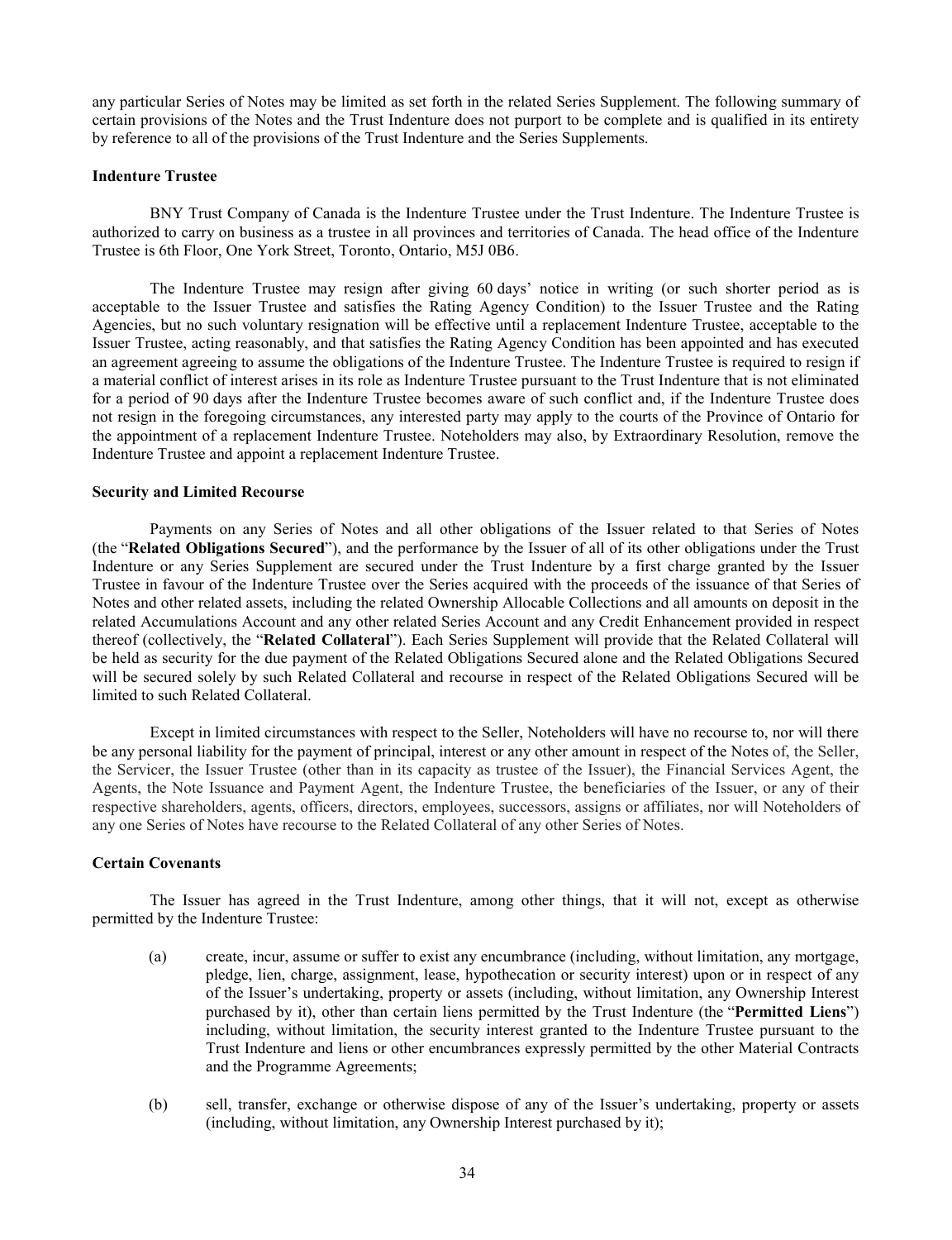- (c) engage in any activity other than the acquisition of Asset Interests, the issuance of Notes to fund such acquisitions, related derivatives transactions, and all other activities incidental thereto, including fulfilling all of its obligations under the Programme Agreements; or
- (d) create, incur, assume or guarantee any indebtedness or make any loans or investments or provide any financial assistance with respect to any Person other than indebtedness contemplated under the Programme Agreements.

# **Related Events of Possession**

The occurrence of certain events set out in the Trust Indenture and in a Series Supplement (and which may be set out in the applicable pricing supplement) will constitute a "**Related Event of Possession**" with respect to the Related Obligations Secured, including:

- (a) the Issuer defaulting in the making of any payment in respect of the Related Obligations Secured when due; and
- (b) the occurrence of certain events of bankruptcy, insolvency, receivership, winding-up, dissolution or liquidation of the Issuer or a seizure of a substantial portion of the Related Collateral.

If a Related Event of Possession occurs and is continuing with respect to any Series of Notes, then the Indenture Trustee shall deliver written notice of such Related Event of Possession to the Trust and the Financial Services Agent, the related Credit Enhancers and the related Rating Agencies describing the Related Event of Possession which has occurred. In addition, subject to the following discussion under "**Waiver of Related Events of Possession**", the Indenture Trustee shall declare, subject to the terms of the Trust Indenture, all or part of the Related Obligations Secured then outstanding to be immediately due and payable and the security thereby constituted for such related Obligations Secured will forthwith become enforceable. The Indenture Trustee will incur no liability by reason of making such declaration in good faith. See below under "**Powers Exercisable by Extraordinary Resolution**".

## **Waiver of Related Events of Possession**

If, with respect to the Notes of any particular Series of Notes, the Related Obligations Secured have become due and payable, the holders of the Notes of such Series of Notes have the right and power (exercisable by Extraordinary Resolution) to instruct the Indenture Trustee to waive a Related Event of Possession arising solely from (i) a Related Event of Possession specified in the Series Supplement as being an event which may be waived pursuant to the Trust Indenture; (ii) the Trust failing to pay any of the Related Obligations Secured when they become due; or (iii) the Trust failing to perform or observe its obligations under the Trust Indenture and the Indenture Trustee will thereupon waive the Related Event of Possession upon the terms and conditions as such holders of Notes prescribe.

Subject to the provisions of the Trust Indenture relating to the duties of the Indenture Trustee, the Indenture Trustee will be under no obligation to enforce the security of the Trust Indenture, unless and until it has been indemnified and provided with sufficient funds, in each case, to its reasonable satisfaction against all actions, proceedings, claims and demand to which it may render itself liable and all costs, charges, damages and expenses which it may incur by doing so.

# **Payments and Ranking Upon Related Event of Possession**

Upon the occurrence and during the continuance of a Related Event of Possession, the Indenture Trustee shall establish and maintain one or more Related Collateral Accounts in respect of the Notes of each particular Series of Notes into which shall be deposited all Related Collections (and the proceeds of and interest on any investments permitted under the Pooling and Servicing Agreement) such that Related Collections required to be applied to the payment of Related Obligations Secured shall be segregated. All moneys standing in the Collection Account attributable to the Related Asset Interests at the time of a Related Event of Possession shall be transferred to the appropriate Related Collateral Accounts in accordance with the Pooling and Servicing Agreement and the related Series Purchase Agreement (but not to a related Series Account as provided therein). All further Related Collections and the proceeds of sale of any Related Collateral shall be deposited to the Related Collateral Account, all as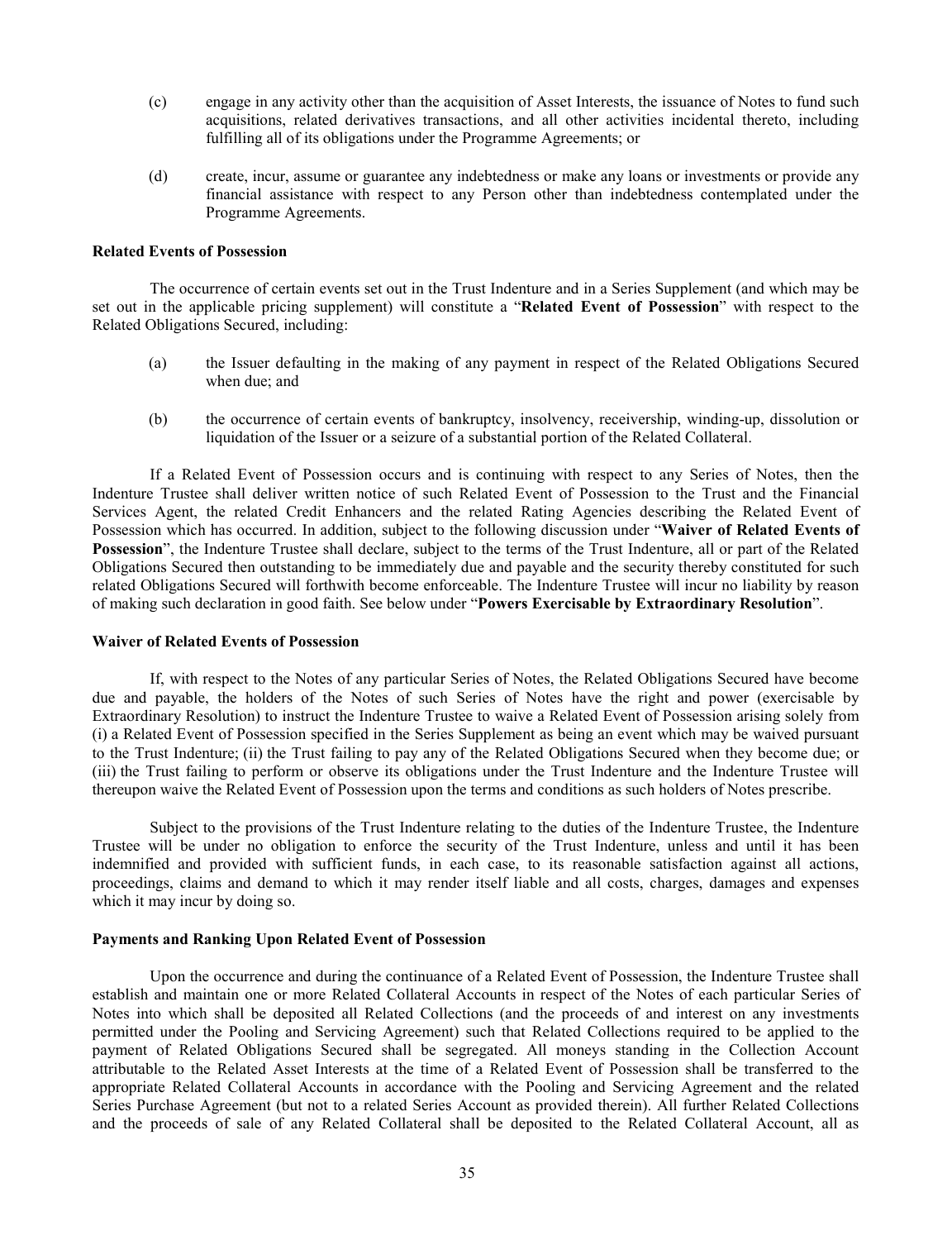determined by the Indenture Trustee, which determination is conclusive, absent manifest error. Notwithstanding the foregoing, all moneys received on account of Related Asset Interests which have been assigned to a Related Credit Enhancer pursuant to a Related Credit Enhancement Agreement shall not be deposited to a Related Collateral Account but must be remitted by the Trust or the Indenture Trustee to the Related Credit Enhancer entitled thereto.

Upon the declaration by the Indenture Trustee that a Series of Notes is immediately due and payable as a result of a Related Event of Possession, all moneys standing in a Related Collateral Account or otherwise received by the Indenture Trustee or a receiver pursuant to the foregoing shall be applied in the manner and priority as described above under "**Application of Proceeds**".

# <span id="page-39-0"></span>**Amendments to the Trust Indenture**

The Trust Indenture provides that, without the consent of any Noteholders, the Indenture Trustee, the Note Issuance and Payment Agent and the Issuer may execute indentures supplemental to the Trust Indenture, (such indentures supplemental to the Trust Indenture are each referred to as an "**Amendment**") for certain purposes, including the following:

- (a) adding to the limitations or restrictions specified in the Trust Indenture which would not reasonably be expected to, individually or in the aggregate, materially adversely affect the rights or interests of secured creditors (including the Noteholders);
- (b) adding to the covenants of the Issuer contained in the Trust Indenture for the protection of its secured creditors (including the Noteholders) or providing for additional Related Events of Possession;
- (c) making such provisions not substantially inconsistent with the Trust Indenture as may be necessary or desirable with respect to matters or questions arising thereunder, including the making of any modifications in the form of notes (including the Notes) which do not affect the substance thereof which would not reasonably be expected to, individually or in the aggregate, materially adversely affect the rights or interests of secured creditors (including the Noteholders);
- (d) providing for altering the provisions of the Trust Indenture in respect of the exchange or transfer of notes (including the Notes); and
- (e) any other purposes considered appropriate by the Indenture Trustee which would not reasonably be expected to, individually or in the aggregate, materially adversely affect the rights or interests of secured creditors (including the Noteholders); provided that, in any case, the Rating Agency Condition shall be satisfied;

provided, however, that the Indenture Trustee or the Note Issuance and Payment Agent may, in its sole discretion, decline to enter into any such deed or supplemental indenture which may not afford to it adequate protection at such time when it becomes operative.

The Indenture Trustee will from time to time, upon receipt of a written request from the Issuer, enter into or consent to any proposed amendment, supplementation, modification, restatement or waiver of or any proposed postponement of compliance with any provision of any Programme Agreements to which it is a party or with respect to which the prior consent of the Indenture Trustee is required, which action or consent, as applicable, is to be taken or given by the Indenture Trustee without the necessity of obtaining the consent of the Noteholders or other creditors of the Issuer, if, in the opinion of the Indenture Trustee such amendment, supplementation, modification, restatement, waiver or postponement (i) is necessary or advisable in order to incorporate, reflect or comply with any legislation applicable to the parties to the Programme Agreements; or (ii) would not reasonably be expected to, individually or in the aggregate, materially, adversely affect the interest of certain creditors of the Issuer (including the Noteholders); provided that if any such amendment affects the amount or timeliness of payment to any Noteholders or is otherwise materially adversely affecting the rights and interests of any Noteholders, then, such amendment, supplementation, modification, restatement, waiver or postponement cannot be made without the receipt by the Indenture Trustee of an Extraordinary Resolution. The Indenture Trustee shall provide notice to the related Rating Agency of any such amendment or waiver. Notwithstanding the foregoing, the Indenture Trustee may decline to consent to a specified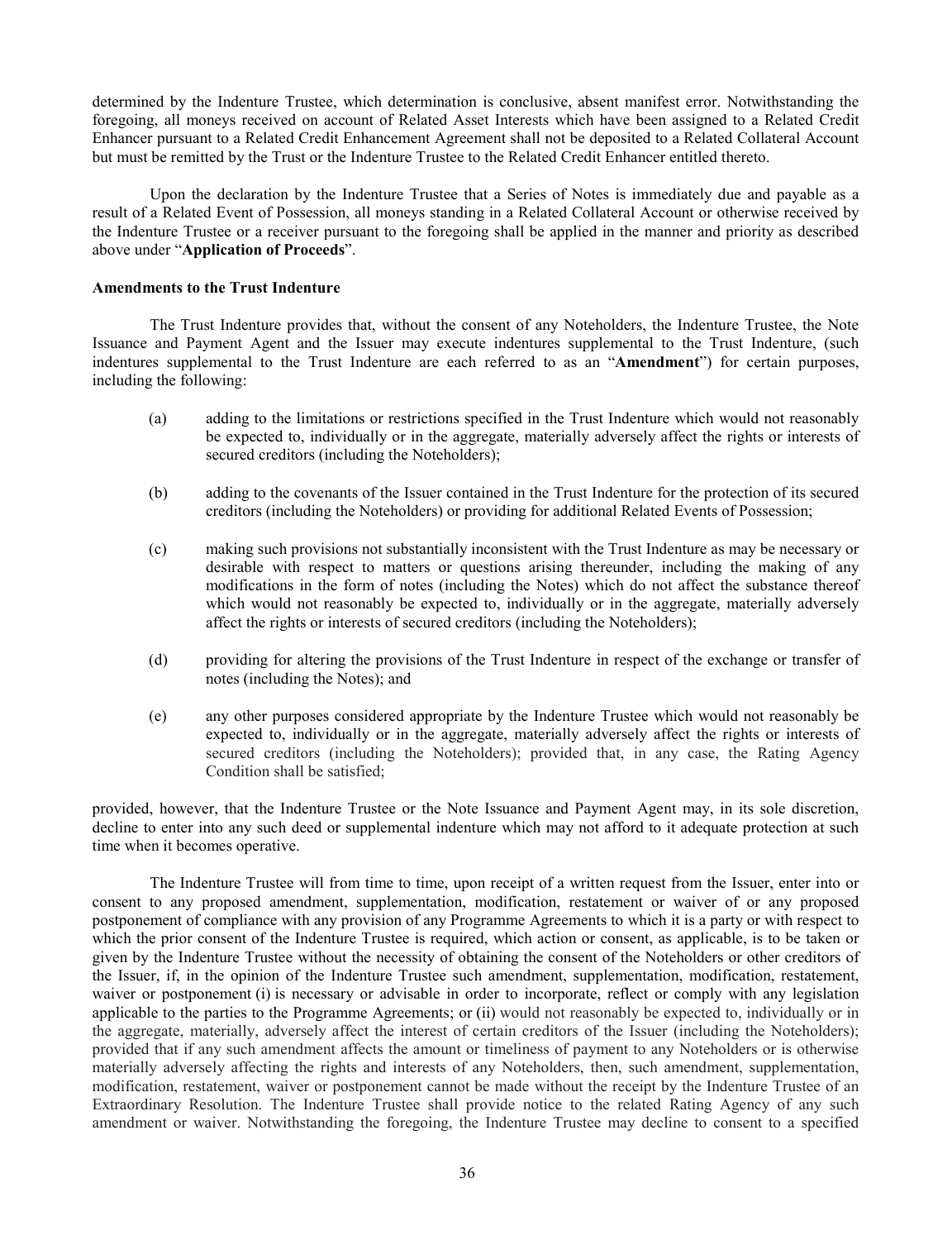amendment, supplementation, modification, restatement or waiver of or any proposed postponement or compliance with any provision of any Programme Agreement that materially adversely affects its rights, duties or immunities under the Trust Indenture or otherwise.

# **Noteholder Meetings**

The Indenture Trustee may from time to time convene meetings of Noteholders of the Issuer and must convene a meeting upon receipt of a request from the Issuer or a request signed by the holders of not less than 51% of the aggregate principal amount of the Notes then outstanding to which the meeting relates, subject to the Indenture Trustee receiving sufficient funds and a satisfactory indemnity. If the Indenture Trustee does not give notice of a meeting within 30 days of receiving such written request (unless due to failure to receive sufficient funds or a satisfactory indemnity), the Issuer Trustee or such Noteholders, as the case may be, may convene a meeting.

A quorum for any meeting of Noteholders will consist of holders of at least 25% of the aggregate principal amount of the Notes then outstanding to which such meeting relates. If, at any such meeting, the holders of 25% of the aggregate principal amount of such Notes then outstanding to which such meeting relates are not present in person or by proxy within 30 minutes after the time appointed for the meeting, then the meeting, if convened by Noteholders, will be dissolved or, in any other case, will be adjourned to the same day in the next calendar week that is a Business Day and no notice will be required to be given in respect of such adjourned meeting. At the adjourned meeting the Noteholders present in person or by proxy will constitute a quorum.

# **Powers Exercisable by Extraordinary Resolution**

Holders of Notes have the following powers exercisable by Extraordinary Resolution:

- (a) require the Indenture Trustee to exercise or refrain from exercising any of the powers conferred upon it by the Trust Indenture;
- (b) sanction the release of the Issuer from its covenants and obligations under the Trust Indenture;
- (c) remove the Indenture Trustee and appoint a replacement Indenture Trustee;
- (d) subject to the provisions of the Trust Indenture, sanction any supplementation, amendment, modification, restatement or replacement of or waiver of or postponement of compliance with any provision of the Notes or of the Trust Indenture (other than a Series Supplement) which shall be agreed to by the Issuer Trustee and any modification, alteration, abrogation, compromise or arrangement of or in respect of the rights of the Noteholders against the Issuer or against the property and assets charged under the Trust Indenture whether such rights shall arise under the provisions of the Trust Indenture or otherwise;
- (e) subject to the consent of each Credit Enhancer and any other specified creditors of the Issuer who is party to a Programme Agreement, permit or direct the Indenture Trustee to sanction any supplementation, amendment, modification, restatement or replacement of, or waiver of or postponement of compliance with such Programme Agreement which would reasonably be considered to materially adversely affect the rights or interests of any secured creditors (including the Noteholders);
- (f) assent to any compromise or arrangement by the Issuer with any creditor, creditors or class or classes of creditors or with the holders of any securities of the Issuer;
- (g) restrain any holder of any Note from taking or instituting any suit, action or proceedings for the recovery of amounts payable under such Note or under the Trust Indenture or for the execution of any trust or power under the Trust Indenture or for the appointment of a receiver or trustee in bankruptcy or the winding-up of the Issuer or for any other remedy under the Trust Indenture and to direct such holder of any Note to waive any Related Event of Possession on which any suit or proceeding is founded;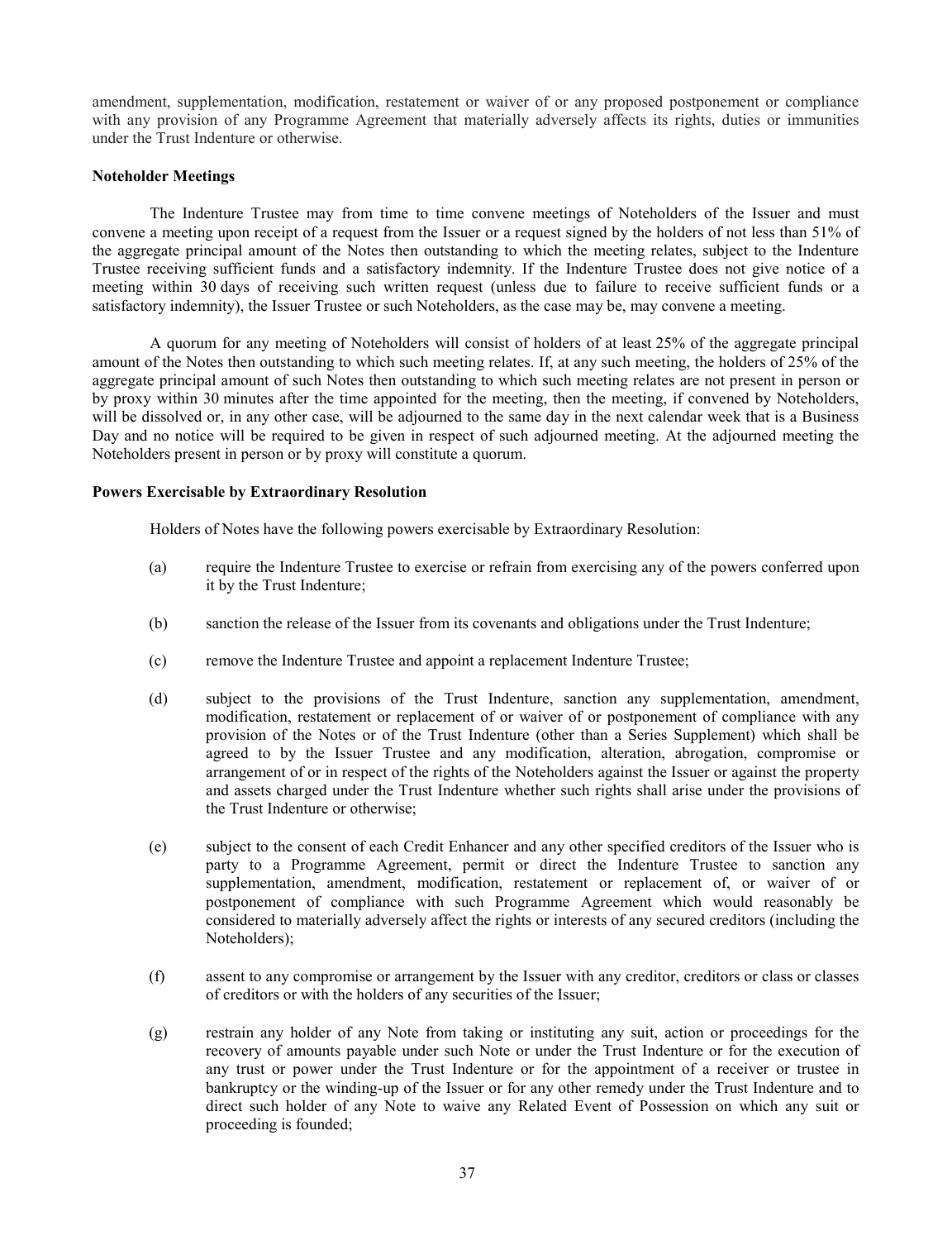- (h) direct any Noteholder bringing any action, suit or proceeding to waive the Related Event of Possession in respect of which such action, suit or other proceeding has been brought;
- (i) sanction the sale, exchange or other disposition of the collateral of the Related Collateral or any part thereof for such consideration as may be specified in the Extraordinary Resolution;
- (j) appoint a committee with power and authority (subject to such limitations, if any, as may be prescribed in the Extraordinary Resolution) to exercise, and to direct the Indenture Trustee to exercise, on behalf of the Noteholders, such of the powers of the Noteholders as are exercisable by Extraordinary Resolution or other resolution as shall be included in the Extraordinary Resolution appointing the committee; and
- (k) take any other action authorized by the Trust Indenture or directed under any other Programme Agreement to be taken by Extraordinary Resolution.

Notwithstanding the foregoing, (i) no change may be made (x) to the payee of a Note, the date of maturity of a Note, the principal amount or currency of a Note, the dates upon which payments are to be made under a Note, the interest rate payable on a Note or the place of payment of a Note without the consent of the holder of such Note; or (y) the percentage specified in the definition of "Extraordinary Resolution" without the consent of all Noteholders; and (ii) no Extraordinary Resolution may be adopted which would reasonably be expected to, individually or in the aggregate, materially adversely affect the rights or interests of certain other creditors of the Issuer or the Indenture Trustee without their consent.

### **Powers Exercisable by Extraordinary Resolution by Holders of Series of Notes**

The holders of Notes of a particular Series of Notes (or class thereof) have the power exercisable by Extraordinary Resolution, in addition to any powers exercisable by holders of Notes generally and to the exclusion of holders of the Notes of all other Series of Notes (or class of such Series of Notes), to sanction and agree to any supplementation, amendment, modification, restatement or replacement of or waiver of or postponement of compliance with any provisions of the Notes of such Series of Notes (or such class), the Trust Indenture or the Series Supplement solely affecting such Notes or affecting the holders of Notes of such Series of Notes (or such class) to a different extent than the holders of Notes of any other Series of Notes (or class of such Series of Notes), provided that such supplementation, amendment, modification, replacement, waiver or postponement would not reasonably be expected to individually or in the aggregate, materially adversely affect the rights or interests of the holders of Notes of any other Series of Notes.

All actions which may be taken and all powers which may be exercised by Extraordinary Resolution may be taken and exercised by a resolution passed by an affirmative vote of not less than  $66\frac{2}{3}\%$  of the votes at a serial meeting attended by holders of not less than 25% of the principal amount of the Notes, or the Notes of a particular Series of Notes (or class thereof), as applicable, or by a written instrument signed by the holders of not less than  $66\frac{2}{3}$ % of the principal amount of the Notes, or the Notes of a particular Series of Notes (or class thereof), as applicable.

## **DETAILS OF THE OFFERINGS**

Each Series of Notes issued by the Issuer will evidence limited recourse, secured debt obligations of the Issuer and will be issued pursuant to a Series Supplement. Unless otherwise set out in the applicable pricing supplement, each Series of Notes will be divided into a senior class (the "**Senior Notes**") and one or more sequentially ranked subordinated classes (the "**Subordinated Notes**").

The Notes are issuable from time to time at the discretion of the Issuer during the period that this short form base shelf prospectus remains valid on terms determined at the time of issue in an aggregate principal amount not to exceed Cdn. \$8,000,000,000. The Notes are offered pursuant to an MTN Program, as contemplated by the National Instrument. The National Instrument permits the omission from this short form base shelf prospectus of certain variable terms of the Notes, which will be established at the time of the offering and sale of the Notes and will be included in pricing supplements, which are incorporated by reference into this short form base shelf prospectus solely for the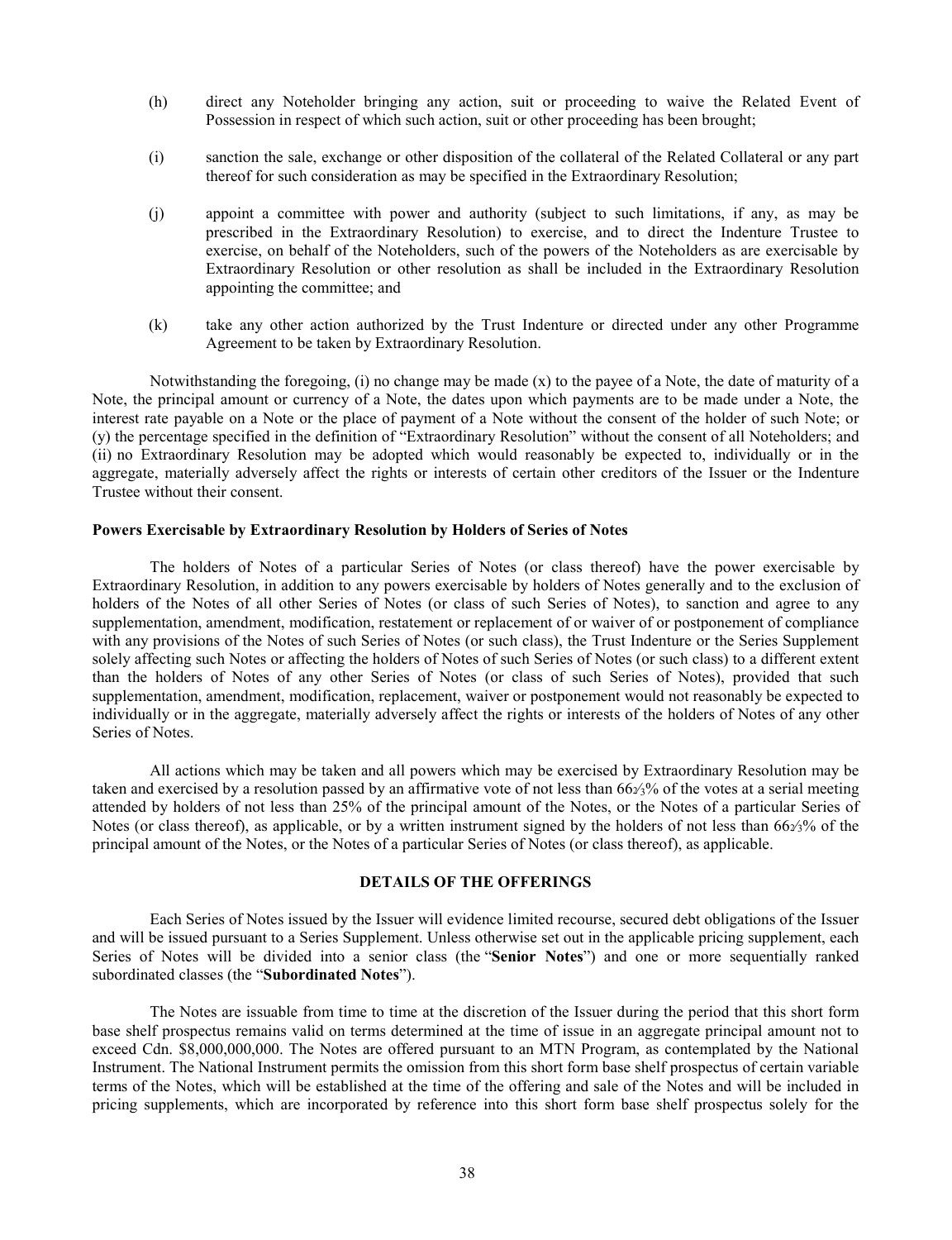purpose of the Notes issued thereunder. A pricing supplement containing the specific terms of any particular offering of Notes will be delivered to purchasers of such Notes together with this short form base shelf prospectus.

The specific variable terms of any offering of Notes including, where applicable and without limitation, the aggregate principal amount of Notes being offered, the issue price, the issue, delivery and maturity dates, the redemption or repayment provisions, if any, the interest rate or interest rate basis and interest payment date(s), will be established by the Trust and set forth in the applicable pricing supplement that will accompany this short form base shelf prospectus. The Trust reserves the right to set forth in a pricing supplement specific variable terms of an offering of Notes that are not within the options and parameters set forth in this short form base shelf prospectus and the terms and conditions of any interest rate swap or currency swap, or both, entered into in connection with such Notes. Reference is made to the applicable pricing supplement for a description of the specific terms of any offering of Notes, including, without limitation, the specific terms of any interest rate swap or currency swap, or both, entered into in connection with such Notes. Notes will be offered in such amounts, at such times, at such rates of discount or interest and on such other terms and conditions as the Trust may, from time to time, determine based on financing requirements, prevailing market conditions and other factors.

# **Interest**

Each class of Notes will bear interest at the rate per annum specified in the related Series Supplement (and set out in the applicable pricing supplement) and will, in each case, be payable in arrears on each Interest Payment Date before as well as after default and judgment with interest on overdue interest at the same rate. The interest payable on each Note on each Interest Payment Date shall be calculated in the manner specified in the related Series Supplement (and set out in the applicable pricing supplement). Any interest due but not paid during any Interest Payment Date will be due on the next succeeding Interest Payment Date together with additional interest on such amount at the applicable rate of interest for the particular class of Notes. Periodic payments of interest on the Subordinated Notes will be made on each Interest Payment Date following payment in full of the interest payable on the Senior Notes on such Interest Payment Date. Periodic payment of interest on the Subordinated Notes of any lower ranked class will be made on each Interest Payment Date following payment in full of the interest payable on the Subordinated Notes of all higher ranked classes on such Interest Payment Date.

# **Repayment of Principal on the Senior Notes**

It is expected that payment in full of the principal and accrued interest on the Senior Notes will be made on the Targeted Principal Distribution Date for the related Series. No principal payments will be made to the holders of the Senior Notes until such date unless an Amortization Period has commenced. On each Transfer Date during the Amortization Period, holders of the Senior Notes will be paid a *pro rata* share of all amounts on deposit in the Accumulations Account subject to prior payment of Additional Funding Expenses and any costs incurred incidental to the appointment of a receiver from and after the occurrence and during the continuance of a Related Event of Possession in respect of the related Series of Notes.

#### **Repayment of Principal on the Subordinated Notes**

<span id="page-42-0"></span>It is expected that payment in full of the principal and accrued interest on the Subordinated Notes will be made on the Targeted Principal Distribution Date for the related Series. No principal payments will be made to the holders of the Subordinated Notes until such date unless an Amortization Period has commenced and the holders of the Senior Notes have first received all interest and principal to which they are entitled. Thereafter, the holders of each class of Subordinated Notes will be paid in sequence in accordance with its ranking on each Transfer Date a *pro rata*  share of all amounts on deposit in the Accumulations Account subject to prior payment of Additional Funding Expenses and any costs incurred incidental to the appointment of a receiver from and after the occurrence and during the continuance of a Related Event of Possession in respect of the related Series of Notes. No principal payments on the Subordinated Notes of any lower ranked class will be made until all principal amounts payable to holders of the Subordinated Notes of all higher ranked classes have been paid in full.

# **PLAN OF DISTRIBUTION**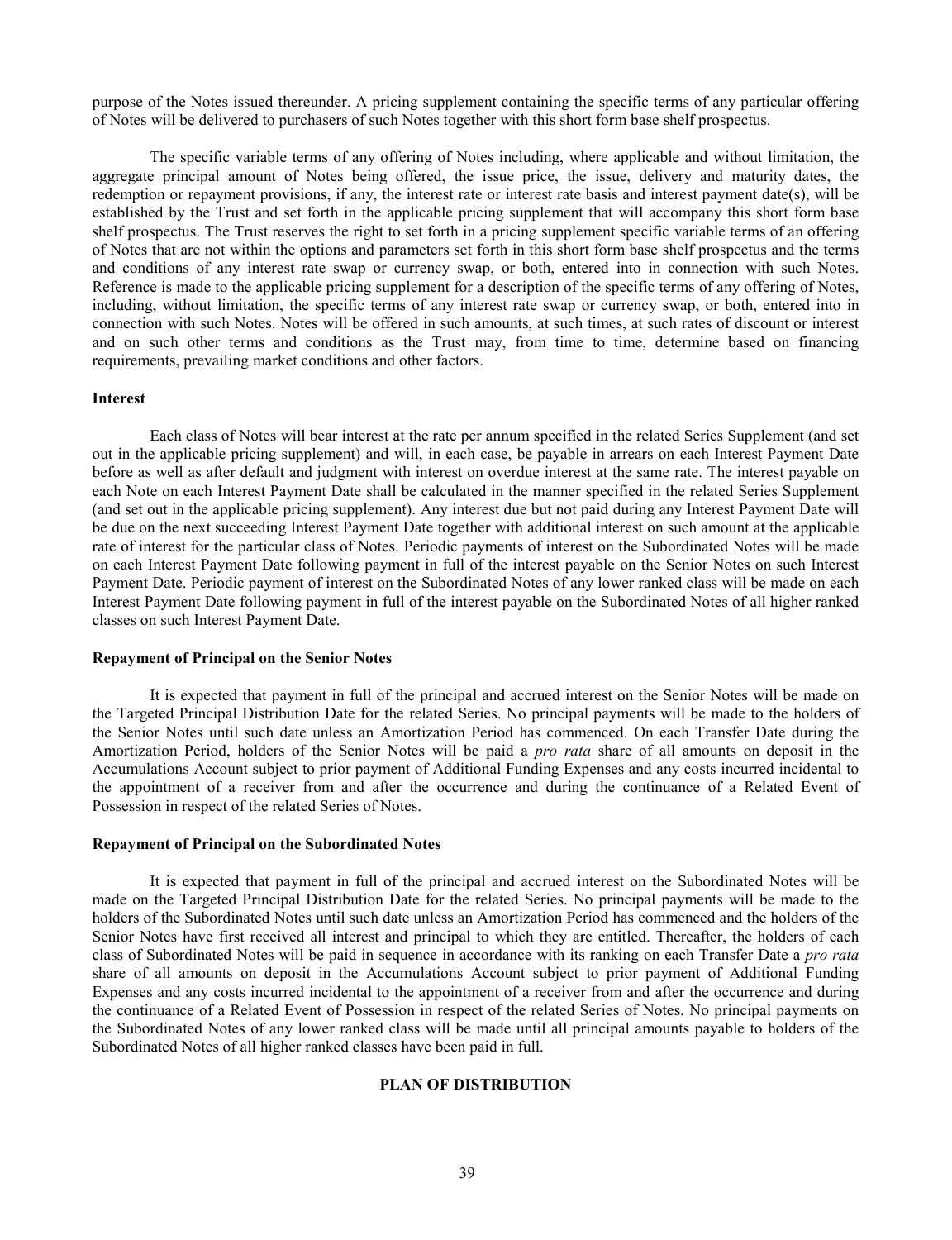<span id="page-43-1"></span>Pursuant to an agreement dated September 8, 2021 (the "**Dealer Agreement**") between the Issuer and CIBC Capital Markets and such other dealers as may be selected from time to time by the Issuer (collectively, the "**Dealers**"), the Dealers are authorized as agents of the Issuer to solicit offers to purchase the Notes in all provinces and territories of Canada, directly or indirectly through other investment dealers. The Dealers may also solicit offers to purchase the Notes on a private placement basis in the United States and in any other jurisdiction where they may be lawfully offered and sold as agreed among the Issuer and the Dealers. The rate of commission payable in connection with sales by the Dealers as agents of Notes shall be as determined from time to time by mutual agreement among the Issuer and the Dealers and will be set forth in the applicable pricing supplement.

The Dealer Agreement also provides that the Notes may be purchased from time to time by any of the Dealers, as principal, at such prices as may be agreed between the Issuer and the Dealer for resale to the public at prices to be negotiated with purchasers. Such resale prices may vary during the period of distribution and from purchaser to purchaser. The Dealer's compensation will be increased or decreased by the amount by which the aggregate price paid for the Notes by purchasers exceeds or is less than the aggregate proceeds paid by the Dealer to the Issuer. If any class of Notes is purchased by the Dealers as principal, the Dealers will be obliged to take up and pay for all of the Notes of that class being offered.

The Issuer may also offer the Notes directly to the public from time to time pursuant to any applicable statutory registration exemptions at such prices and upon such terms as may be agreed upon by the purchaser, in which case no commission will be paid to the Dealers.

Notes may be sold at fixed prices or at non-fixed prices (that is, at prices determined by reference to the prevailing price of a specified security in a specific market), at market prices prevailing at the time of sale, at prices related to such prevailing market prices or at prices to be negotiated with purchasers. Accordingly, the price at which Notes will be offered and sold to the public may vary from purchaser to purchaser and during the period of distribution of the Notes in which case the Dealers' overall compensation will vary depending upon the aggregate price paid for the Notes by the purchasers. The rates of commission payable in connection with sales of the Notes by the Dealers will be as determined from time to time by mutual agreement of the Issuer and the Dealers.

The Issuer will have the sole right to accept offers to purchase Notes and may, in its absolute discretion, reject any proposed purchase of Notes in whole or in part. Each Dealer will have the right, in its discretion reasonably exercised, to reject any offer to purchase Notes received by it in whole or in part. The obligations of a Dealer under the Dealer Agreement may be terminated if (i) any inquiry, investigation or other proceeding is commenced or any order is issued under or pursuant to any statute of Canada or of any province or territory of Canada which, in the opinion of the Dealer, acting reasonably, prevents or materially restricts the distribution or trading in the Notes, (ii) there shall occur any (actual, anticipated, contemplated or threatened) material change or change in a material fact (or should the Dealer become aware of any undisclosed material fact) in respect of the business, assets or liabilities of the Issuer or the Seller which in the opinion of the Dealer, acting reasonably, would be expected to have a significant adverse effect on the market price or value of the Notes, (iii) there should develop, occur or come into effect or existence any occurrence of national or international consequence or any action, government law or regulation or other occurrence of any nature whatsoever which in the opinion of the Dealer, acting reasonably, seriously adversely affects, or would be expected to seriously adversely affect, the financial markets or the business, operations or affairs of the Trust, (iv) there shall occur or come into effect any significant adverse change in the financial markets which, in the sole opinion of the Dealer, acting reasonably, would be expected to have a material adverse effect on the market price or value of the Notes, or (v) certain other stated events occur.

<span id="page-43-0"></span>The Notes will not be listed on any securities exchange.

The Notes have not been and will not be registered under the United States Securities Act of 1933, as amended, (the "**1933 Act**") or under the securities laws or blue sky laws of any state or other jurisdiction of the United States and may not be offered, sold or delivered in the United States (as defined in Regulation S under the 1933 Act) or to, or for the account or benefit of, U.S. persons (as defined in Regulation S under the 1933 Act) except in certain transactions exempt from the registration requirements of the 1933 Act, including, if contemplated in the applicable pricing supplement, transactions under Rule 144A under the 1933 Act.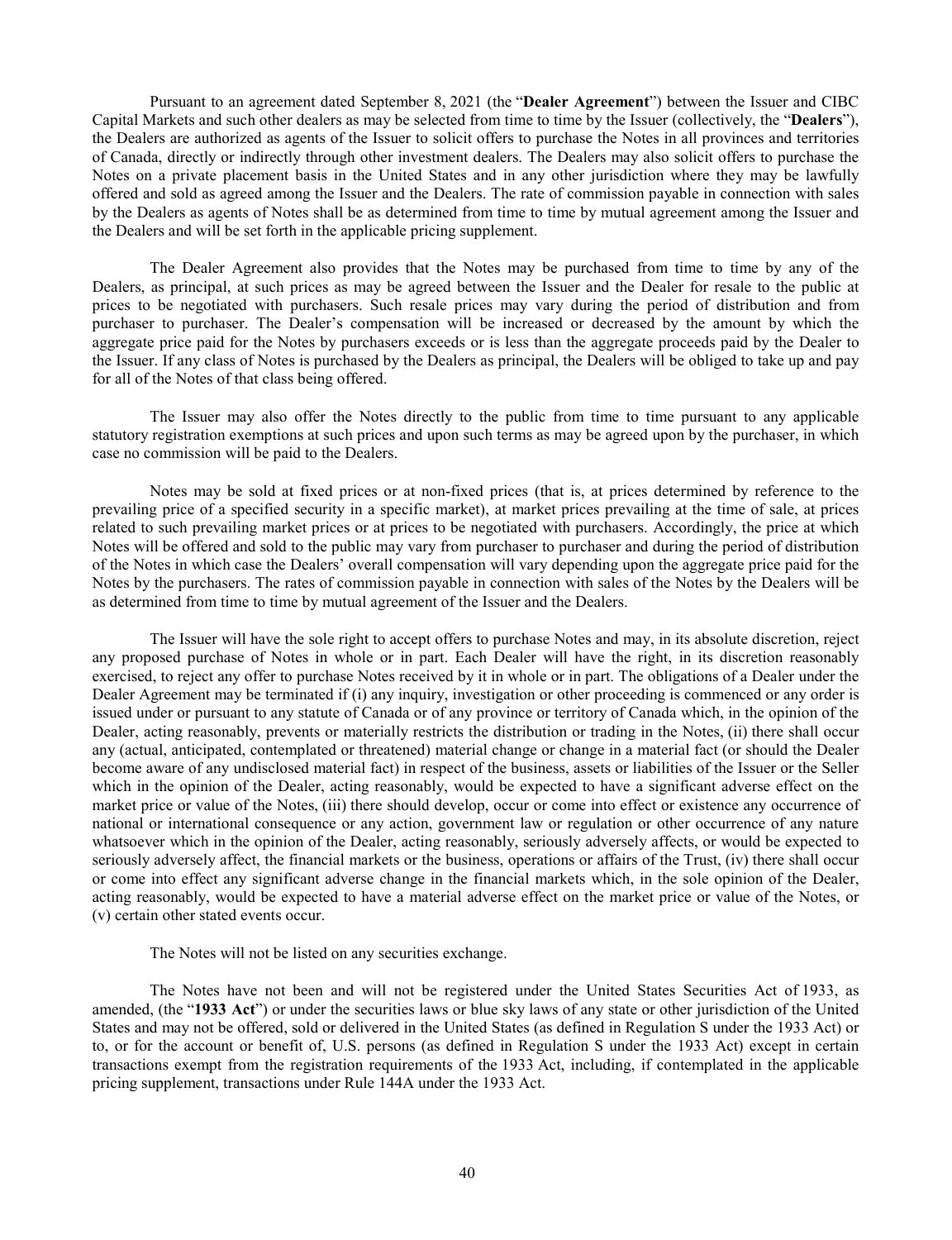Each issue of Notes will be a new issue of securities with no established trading market. In connection with any offering of Notes, the Dealers may, subject to the foregoing, over-allot or effect transactions that stabilize or maintain the market price of the Notes offered at a level above that which might otherwise prevail in the open market. Such transactions, if commenced, may be discontinued at any time. Any Dealers to or through whom Notes are sold may make a market in the Notes, but such Dealers will not be obligated to do so and may discontinue any market making at any time without notice. No assurance can be given that a trading market in the Notes of any issue will develop or as to the liquidity of any trading market for the Notes.

CIBC, as Note Issuance and Payment Agent and Financial Services Agent for the Issuer, will be performing certain financial services for and on behalf of the Issuer pursuant to agreements with the Issuer, as more fully described herein. CIBC Capital Markets is a wholly owned subsidiary of CIBC. Furthermore, CIBC Capital Markets will be actively involved in the structuring of the Notes, the decision to distribute the Notes and the terms of such distribution. As a result of all such factors, the Issuer may be considered a "connected issuer" of CIBC Capital Markets within the meaning of applicable securities legislation. Any decision by CIBC Capital Markets to underwrite a portion of the Notes will be made independently of CIBC. As described under "Use of Proceeds" below, the aggregate proceeds from any offering will be used by the Issuer to purchase an Ownership Interest from CIBC.

CIBC has agreed to reimburse the Dealers for certain expenses and to indemnify each Dealer against certain liabilities.

# <span id="page-44-2"></span><span id="page-44-1"></span><span id="page-44-0"></span>**BOOK ENTRY REGISTRATION**

Unless otherwise specified in the applicable pricing supplement, the Notes forming part of each Series of Notes will be represented by one or more fully registered global Notes held by, or on behalf of, the Related Clearing Agency, as custodian, and registered in the name of the Related Clearing Agency or its nominee, except in the limited circumstances described herein. Registration of ownership and transfers of beneficial interests in the global Notes (such beneficial interests being referred to herein as "**Book-Entry Notes**") will be made only through the depository service of the Related Clearing Agency. Except as described herein, no purchaser of a Book-Entry Note will be entitled to a definitive certificate or other instrument from the Issuer or the Related Clearing Agency evidencing that purchaser's beneficial interest, and no holder of a Book-Entry Note (a "**Book-Entry Note Owner**") will be shown on the records maintained by the Related Clearing Agency, except through book entry accounts of a participant in the depository system of the Related Clearing Agency (a "**Participant**") acting on behalf of the Book-Entry Note Owner.

Transfers of Book-Entry Notes will be effected through records maintained by the Related Clearing Agency or its nominee (with respect to interests of Participants) and on the records of Participants (with respect to Persons other than Participants). Persons who are not Participants, but who desire to purchase, sell or otherwise deal with their Book-Entry Notes, may do so only through Participants. The ability of a Book-Entry Note Owner to pledge its Book-Entry Note or otherwise take action with respect thereto (other than through a Participant) may be limited due to lack of a physical certificate.

Unless Notes in fully registered certificated form ("**Definitive Notes**") are issued, Book-Entry Note Owners will not be recognized by the Indenture Trustee as Noteholders. All references herein or in the Trust Indenture or in the Series Supplement to payments, notices, reports and statements to, or actions by, Noteholders will refer to the same made with respect to or by the Related Clearing Agency or its nominee, as the case may be, as the registered holder of the Notes upon instructions of a requisite number of Book-Entry Note Owners acting through Participants.

Definitive Notes will be issued to Book-Entry Note Owners or their nominees other than the Related Clearing Agency or its nominee only if (i) the Issuer Trustee advises the Indenture Trustee and the Note Issuance and Payment Agent that the Related Clearing Agency is no longer willing or able to properly discharge its responsibilities as depository with respect to the Notes and the Related Clearing Agency is unable to locate a qualified successor depository; (ii) the Issuer Trustee, acting in furtherance of an Extraordinary Resolution, advises the Indenture Trustee and the Note Issuance and Payment Agent that it elects to terminate the use of the Related Clearing Agency depository system with respect to the Notes; or (iii) after the occurrence of a Related Event of Possession, Book-Entry Note Owners representing in aggregate more than 50% of the outstanding principal amount of the affected Notes advise the Indenture Trustee and the Note Issuance and Payment Agent through the Related Clearing Agency and the Participants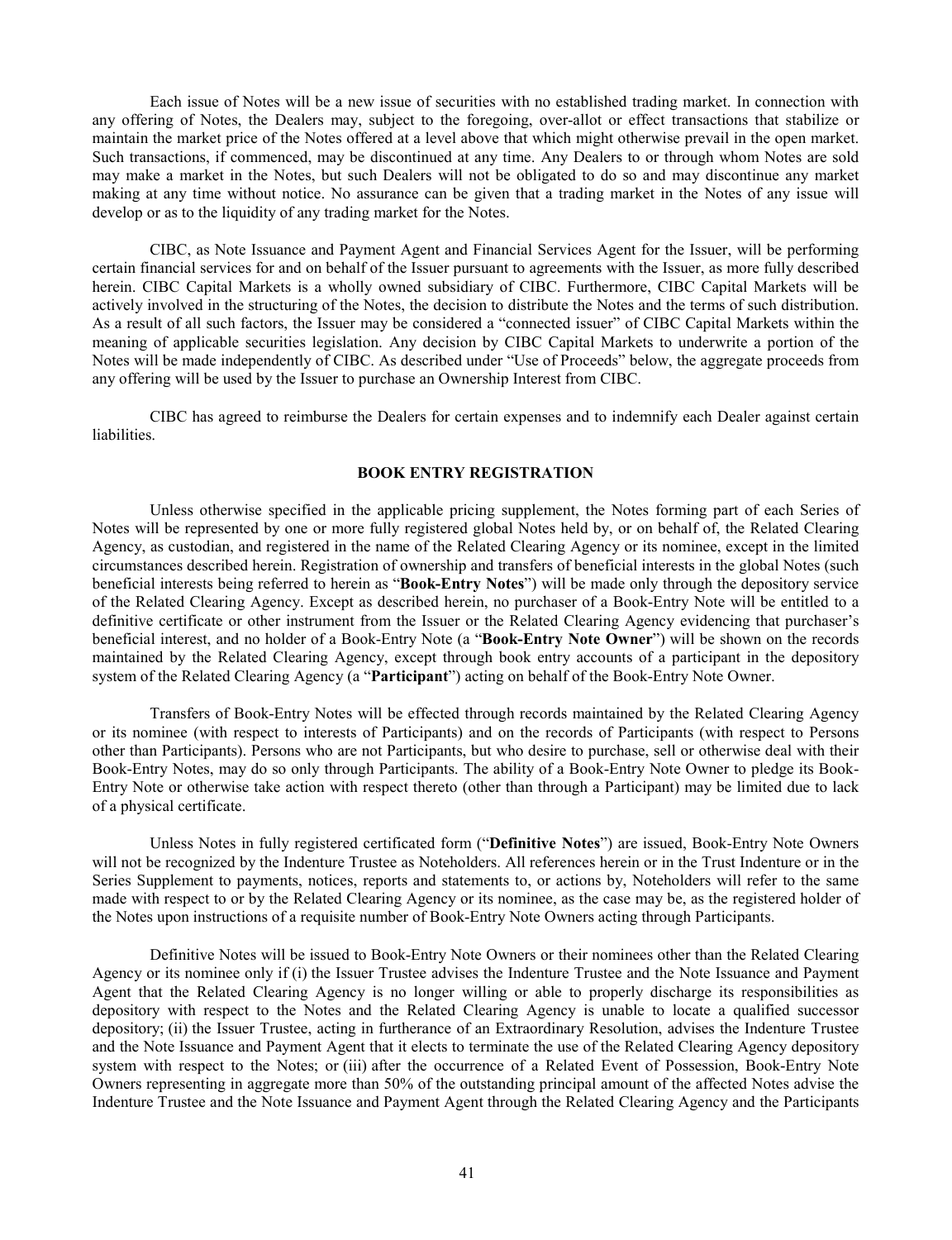in writing, that the continuation of a book-entry system through the Related Clearing Agency is no longer in the best interests of Book-Entry Note Owners.

Upon the occurrence of any of the events described in the immediately preceding paragraph, the Note Issuance and Payment Agent is obliged to notify all Book-Entry Note Owners, through the Related Clearing Agency depository system, of the availability of Definitive Notes. Upon surrender by the Related Clearing Agency of the relevant Book-Entry Notes and instructions from the Related Clearing Agency for re-registration, the Issuer will issue Definitive Notes and thereafter the Indenture Trustee, the Issuer Trustee, the Financial Services Agent and the Note Issuance and Payment Agent will recognize the registered Noteholders of such Definitive Notes as the Noteholders under the Trust Indenture. Payments of principal, interest and other amounts with respect to the Notes will thereafter be made in accordance with the procedures set out in the Trust Indenture directly to Noteholders in whose names the Definitive Notes were registered at the close of business on the applicable record date. Such payments will be made by cheque mailed to the address of such Noteholder as it appears on the register maintained by the Note Issuance and Payment Agent. The final payment on any Note, however, will be made only upon presentation and surrender of such Definitive Note at the office or agency specified in the Trust Indenture.

If Definitive Notes have been issued and thereafter the Note Issuance and Payment Agent advises the Issuer Trustee of the availability of Book-Entry Notes in regard to such Notes, the Note Issuance and Payment Agent and the Issuer Trustee, acting in furtherance of an Extraordinary Resolution, will agree to allow for the re-registration of such Definitive Notes as Book-Entry Notes and the Note Issuance and Payment Agent will forthwith deliver notice thereof to each registered holder of such Notes. Upon surrender by any such Noteholder of its Definitive Note accompanied by instructions for re-registration of the Note as a Book-Entry Note, such Note will be re-issued as a Book-Entry Note.

## **USE OF PROCEEDS**

The Issuer will use all of the proceeds of the offering of each Series of Notes to finance the purchase of an Ownership Interest pursuant to the Pooling and Servicing Agreement and the related Series Purchase Agreement.

# **LEGAL PROCEEDINGS**

There are no legal proceedings currently underway or threatened against the Issuer.

## **INVESTMENT CONSIDERATIONS**

Among the matters relating to the Notes that a prospective investor should carefully consider before investing in Notes, in addition to any matters set forth in the relevant pricing supplement, are the following investment considerations:

#### **It May Not be Possible to Find a Purchaser for Notes**

There is currently no trading market for the Notes and neither the Trust, the Promoter, nor any investment dealer can assure that one will develop. As a result, it may not be possible to resell Notes, or it may only be possible to do so at a substantial loss. None of the Trust, the Promoter or any investment dealer intends to apply for the inclusion of the Notes on any exchange or automated quotation system. A trading market for the Notes may not develop. If a trading market does develop, it might not continue or it might not be sufficiently liquid to allow for the resale of any Notes. The secondary market for asset-backed securities at times has experienced reduced liquidity. Any period of illiquidity or conditions that may lead to illiquidity in the future may adversely affect the market value of the Notes.

#### **Recessionary Economic Conditions and Loss and Delinquency Experience**

During periods of economic recession, high unemployment, increased mortgage defaults and personal bankruptcy rates and low consumer and business confidence levels, credit card activity generally declines and delinquency and loss rates generally increase, resulting in a decrease in the amount of collections, including with respect to finance charges. These changes in credit card activity, delinquency and loss rates and the attendant reductions in the amount of collections with respect to finance charges, may be material. Concerns over the availability and cost of credit, increased mortgage defaults and personal bankruptcy rates, declining real estate values and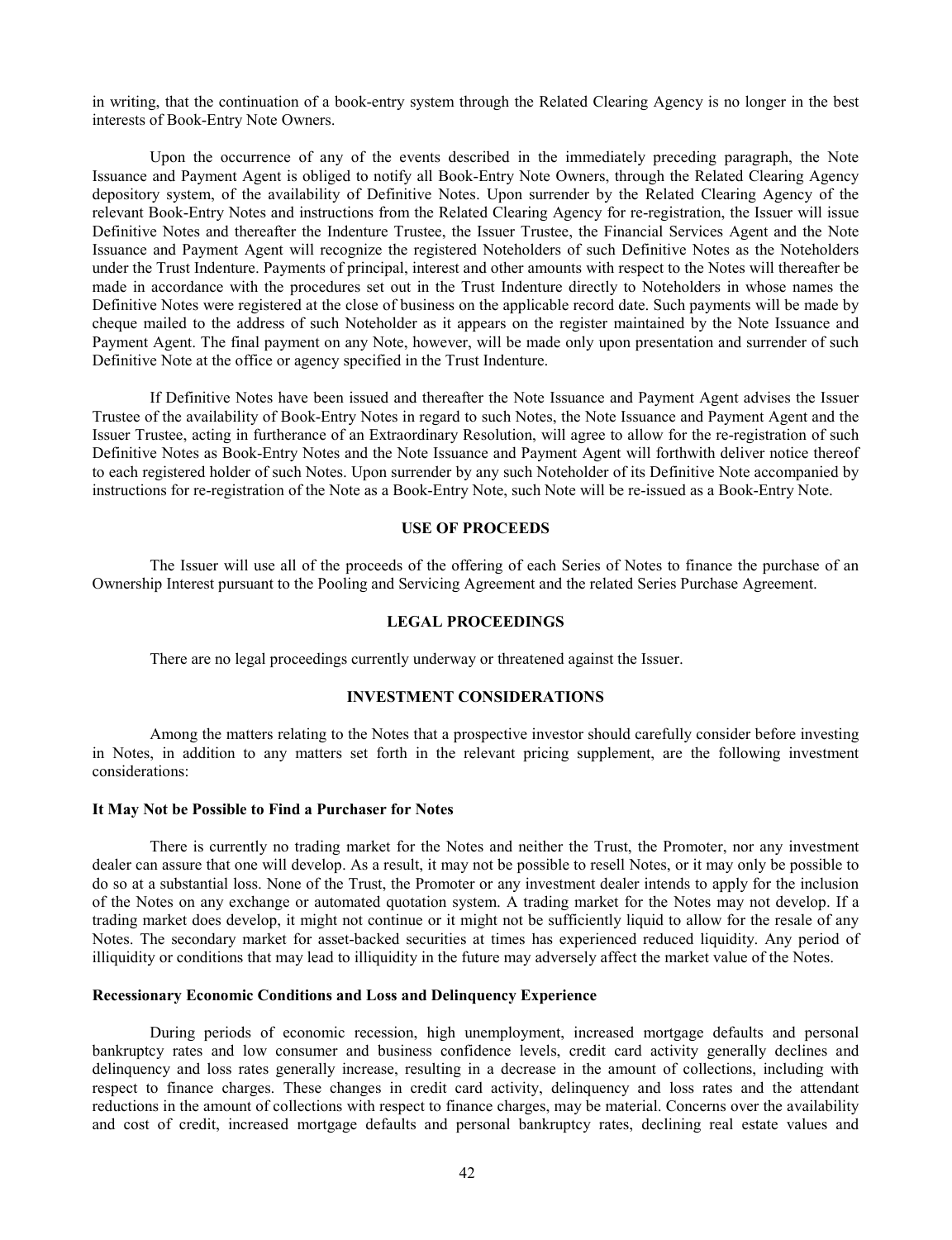geopolitical issues may contribute to increased volatility and diminished expectations for the economy. These factors, combined with volatile oil prices, declining business and consumer confidence levels and increased unemployment, may precipitate a recession, which generally results in declines in credit card activity and adverse changes in payment patterns.

The Issuer cannot predict how or when these or other factors will affect repayment patterns or credit card activity and, consequently, the timing and amount of payments on, and the market value of, the Notes could be affected.

## **Potential Impacts of the Novel Coronavirus 19 Pandemic**

<span id="page-46-0"></span>The novel coronavirus 19 ("**COVID-19**") pandemic and the restrictions imposed by governments around the world to limit its spread have disrupted the global economy, financial markets, supply chains and business productivity in unprecedented and unpredictable ways, and have limited economic activity in Canada, the U.S. and other regions where CIBC operates. COVID-19 has adversely affected CIBC's business and uncertainty remains as to the full impact of COVID-19 on the global economy, financial markets, and CIBC's business, results of operations, reputation and financial condition, including its regulatory capital, liquidity positions and its ability to meet regulatory and other requirements. To the extent that the COVID-19 pandemic, or any future epidemics or pandemics, causes material adverse impacts to CIBC's credit card business, the global economy and/or financial markets, it could materially and adversely impact the financial performance of the Account Assets and payments on and the value of the Notes.

In response to the hardship experienced due to the COVID-19 pandemic, governments and various companies have provided some form of financial relief to Canadians in need of support. CIBC has provided financial relief to its credit card customers facing financial hardship during the COVID-19 pandemic. This included certain CIBC credit card customers receiving financial relief whereby they were able to temporarily defer minimum payments on their CIBC credit cards for up to four statement periods starting in the month of March 2020 and ending with the June 2020 statements (the "**Payment Deferral Period**") and receiving a rebate on their interest charges so that the effective interest rate on their CIBC credit cards was reduced to 10.99% for their Payment Deferral Period ("**Reduced APR**" and together with the Payment Deferral Period and other forms of relief CIBC offered its credit card customers, the "**COVID-19 Relief Measures**"). The performance metrics in respect of the Account Assets reflect the impact of the COVID-19 Relief Measures and other forms of government relief during the COVID-19 pandemic, as well as changes in consumer spending patterns and reduced bankruptcy filings during the COVID-19 pandemic, on yields, payment rates and delinquencies and other performance data for the Account Assets.

<span id="page-46-1"></span>In response to the pandemic, as a component of its business continuity plans, CIBC has implemented workfrom-home policies for a vast majority of its employees, and pre-planned contingency strategies for site-based operation for its remaining employees. If CIBC becomes unable to operate its business from remote locations, including, for example, because of an internal or external failure of its information technology infrastructure, it experiences increased rates of employee illness or unavailability, or governmental restrictions are placed on its employees or operations, this could have an adverse effect on its business continuity status and result in disruptions to its credit card operations. CIBC may also take further actions as required by governmental authorities or that it otherwise determines are in the best interests of its customers, employees and business partners. In its capacity as Servicer, CIBC may also utilize third party vendors for certain business activities. While CIBC closely monitors the business continuity activities of these third parties, successful implementation and execution of their business continuity strategies are largely outside CIBC's control. If any transaction party is unable to adequately perform its obligations under the transaction documents due to a remote working environment, this may adversely impact the performance of the Account Assets and the timing and amount of distributions on the Notes. Governmental and regulatory authorities have enacted, and may enact in the future, legislation, regulations and protocols in response to the COVID-19 pandemic, including governmental programs intended to provide economic relief to businesses and individuals. There remains significant uncertainty regarding the measures that governmental and regulatory authorities will enact in the future and the ultimate impact of the legislation, regulations and protocols that have been and will be enacted. Moreover, the effects of the COVID-19 pandemic may heighten many of the other known risks described under "**Investment Considerations**" in this short form base shelf prospectus.

## **Limited Recourse**

The Notes comprising each Series of Notes will represent secured obligations of the Issuer with recourse limited to the Related Collateral. The Issuer is a special purpose entity with no independent business activities other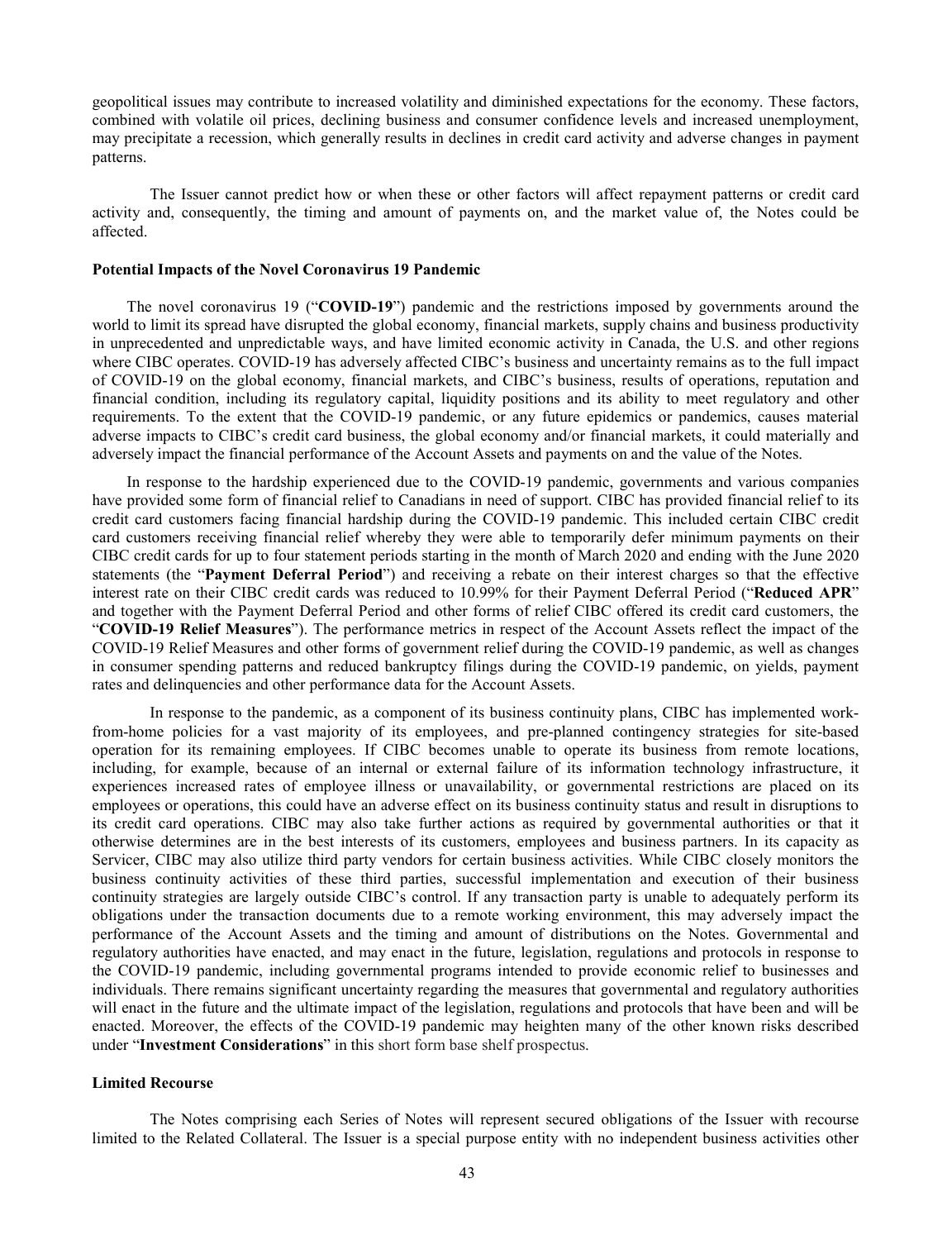than acquiring and financing the purchase of co-ownership interests in credit card receivables and related assets from time to time and other related activities, and does not have and does not expect to acquire any other significant assets. While the limited nature of the Trust's business activities limits the Trust's business risk, the Trust remains subject to all ordinary commercial risks, including lack of performance by counterparties under any relevant agreements. Notes issued from time to time will not represent obligations of the Seller, the Servicer, the Promoter, the Note Issuance and Payment Agent, the Issuer Trustee (other than in its capacity as Issuer Trustee), the Custodian, the Financial Services Agent, the Indenture Trustee, any swap counterparty or any of their respective affiliates and Noteholders of one Series of Notes will have no recourse to the Related Collateral of any other Series of Notes. There is no guarantee by the Seller or the Issuer Trustee of the collection of the Receivables nor has the Seller or the Issuer Trustee represented or undertaken that the Receivables will realize their face value or any part thereof and, accordingly, the Issuer will have no claim against the Seller, the Servicer, the Promoter, the Note Issuance and Payment Agent, the Issuer Trustee, the Financial Services Agent, any swap counterparty, the Custodian, the Indenture Trustee or any of their respective affiliates for any deficiency arising in the realization of the Receivables except as set out above under "**The Account Assets — Indemnification**".

#### **Certain Legal Matters**

The interests of the Issuer may be subordinate to statutory deemed trusts and other non-consensual liens, trusts and claims created or imposed by statute or rule of law on the property of the Seller arising prior to the time undivided co-ownership interests in Receivables are transferred to the Issuer, which may reduce the amounts that may be available to the Trust and, consequently, Noteholders. The Seller will not give notice to Obligors of the transfer to the Issuer of Ownership Interests or the grant of a security interest therein to the Indenture Trustee. However, under the Pooling and Servicing Agreement, the Seller will warrant that undivided co-ownership interests in the Receivables have been or will be transferred to the Issuer free and clear of the security interest or lien of any third party claiming an interest therein, through or under the Seller. The Issuer will warrant and covenant that it has not taken and will not take any action to encumber or create any security interests or other liens in any of the property of the Issuer, except for the security interest granted to the Indenture Trustee and except as permitted under the Programme Agreements.

The intention of the Seller is that the transfers of Ownership Interests be treated as sales for legal purposes. As the subject of legal sales, the Ownership Interests would not form part of the assets of the Seller and would not be available to the creditors of the Seller. However, if insolvency or winding-up proceedings were commenced by or against the Seller, it is possible that a liquidator, receiver or creditor of the Seller may attempt to argue that the transactions between the Seller and the Issuer are other than true sales of Ownership Interests from the Seller to the Issuer. This position, if accepted by a court, could prevent timely or ultimate payment of amounts due to the Trust and, consequently, the Noteholders could incur losses on the Notes. Pursuant to the Pooling and Servicing Agreement and the Series Purchase Agreement for a Series, any proceeding relating to the insolvency or winding-up of, or appointment of a receiver for, the Seller will result in an Amortization Event in respect of such Series and will limit the ability for further Accounts to be added pursuant to certain provisions of the Pooling and Servicing Agreement. Other than the Amortization Events set out under "**Remittances — Amortization Period**", or any other Amortization Event that may be specified in the Series Purchase Agreement for a Series (and set out in the applicable pricing supplement), no other event, including any regulatory action by the Office of the Superintendent of Financial Institutions (Canada), shall cause an Amortization Event in respect of a Series to occur. The application of any of the foregoing, could result in a timing delay of receipt and the reduction of the amounts payable to the Trust and, consequently, the Noteholders.

Also, in the case of the insolvency of the Issuer Trustee, it is possible that the creditors of the Issuer Trustee may attempt to argue that the assets of the Trust are held by the Issuer Trustee in its personal capacity (and not as trustee of the Trust) and are to be available to the creditors of the Issuer Trustee. Assuming that the Issuer Trustee deals with the assets of the Trust in accordance with the provisions of the Declaration of Trust, the assets of the Trust would not constitute property of the Issuer Trustee and would not be available to the creditors of the Issuer Trustee. A trustee, liquidator or administrator appointed with respect to the Issuer Trustee may be able to recover from the property of the Trust a portion of its costs that are incurred until a replacement for the Issuer Trustee, as trustee of the Trust, is appointed or pending any proceeding in respect of the property of the Trust. Such costs may exceed the compensation provided for in the Declaration of Trust.

To further support the sale of Ownership Interests, the Trust has made registrations in applicable jurisdictions in respect of the assignment to the Trust of the Ownership Interests in the Account Assets, as required by applicable law, and, as a result, the Trust would have an interest in the Account Assets superior to that of a liquidator of the Seller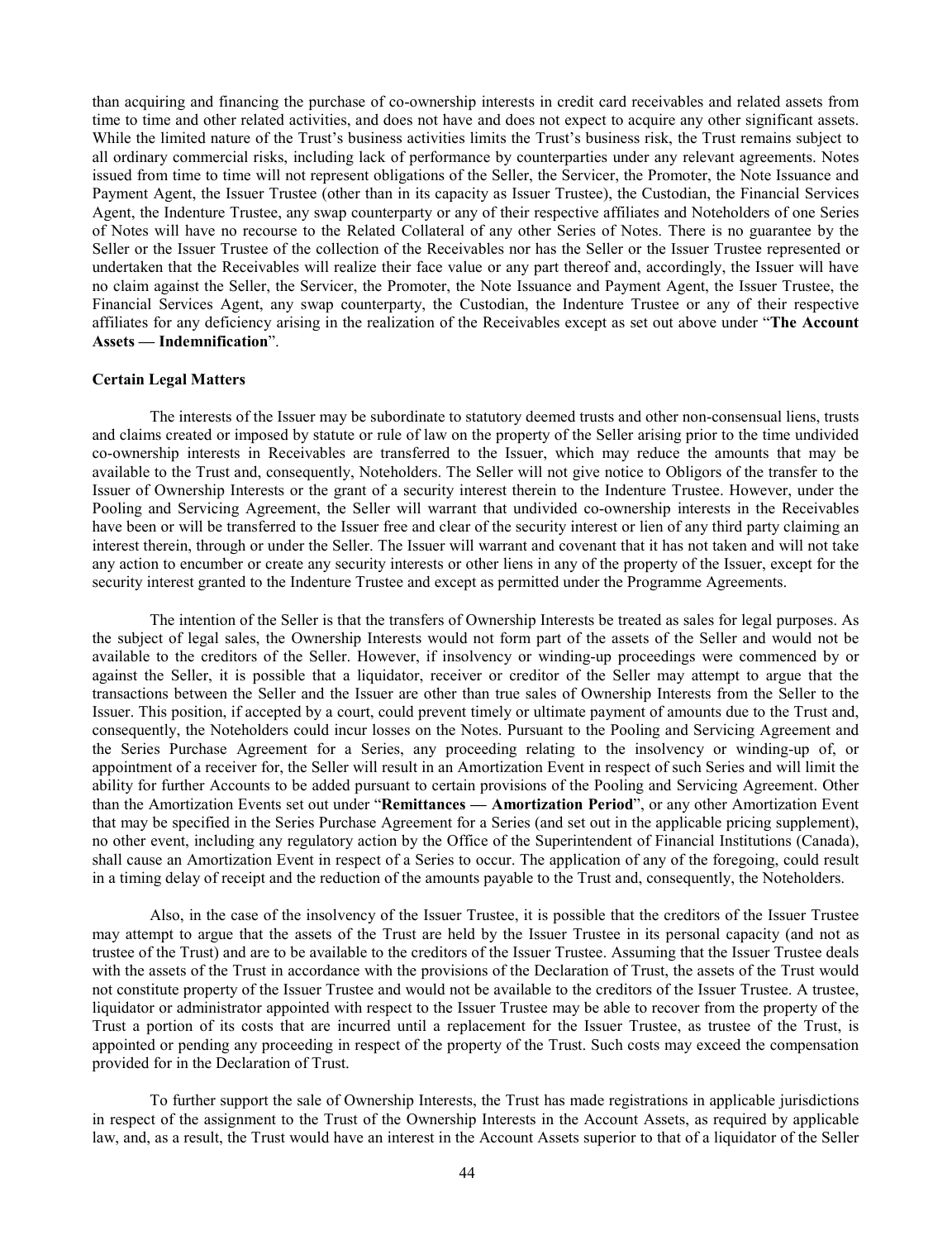and any other party with a subsequently registered security interest therein. Accordingly, in a liquidation or winding-up of the Seller, the Trust should be entitled to priority in respect of its interest in the Account Assets ahead of the interests of a liquidator of the Seller and any other party with a subsequently registered security interest therein.

While the Seller is the Servicer, Collections held by the Seller may, subject to certain conditions, be commingled with the funds of the Seller and used for the benefit of the Seller prior to making required deposits, including deposits relating to payments under the Notes, and, in the event of the liquidation, winding-up, insolvency, receivership or administration of the Seller, the ability of the Trust to enforce its rights to the Collections in a timely manner may be adversely affected and Collections that have been commingled may be untraceable and unrecoverable. In the event of a Servicer Termination Event as a result of the insolvency or winding-up of the Seller, the right of the Co-Owners to appoint a Successor Servicer may be stayed or prevented.

Amounts that are on deposit from time to time in the Accumulations Account or the Cash Reserve Account for a Series may be invested in Eligible Investments. In the event of the liquidation, winding-up, insolvency, receivership or administration of any entity with which an Eligible Investment is made or which is an issuer, obligor or guarantor of any Eligible Investment, the ability of the Trust, in respect of the Accumulations Account for a Series, and the Custodian, in respect of the Cash Reserve Account for a Series, to enforce its rights to any such Eligible Investments and the ability of the Trust to make payments to Noteholders in a timely manner may be adversely affected and may result in a loss on some or all of the related Notes. In order to reduce this risk, the Eligible Investments must satisfy certain ratings criteria. The pricing supplement for an offering of Notes will disclose any such ratings criteria that differ from the ratings criteria set out in the definition of "Eligible Investments".

The application to an Obligor of Canadian federal bankruptcy and insolvency laws and related provincial laws could also affect the ability to collect the Receivables. Canadian federal bankruptcy laws generally discharge bankrupt Obligors of their obligation to pay their Receivables.

# **Subordination of Payments on the Notes to Certain Additional Funding Expenses and Other Costs**

Payments of interest and principal on the Notes are subordinate to certain payments of Additional Funding Expenses and, following a Related Event of Possession, the reimbursement of all costs, charges and expenses of and incidental to the appointment of a receiver in respect of the Related Asset Interests (including legal fees and disbursements) and the exercise by the receiver or the Indenture Trustee of all or any of the powers granted to them under the Trust Indenture, including the reasonable remuneration of such receiver or any agent or employee of such receiver or any agent of the Indenture Trustee and all outgoings properly paid by such receiver or the Indenture Trustee in exercising their power, in each case, as allocated in respect of the related Series of Notes. Additional Funding Expenses for a Series include all fees and all expenses of the Custodian, any Successor Servicer unless paid directly by CIBC, certain auditor fees, and amounts payable to the Indenture Trustee, the Note Issuance and Payment Agent or any other issuance and payment agent, the Issuer Trustee and the Financial Services Agent in respect of such Series. These amounts are not significant but could increase, especially in adverse circumstances such as the occurrence of a Related Event of Possession, the insolvency or winding-up of CIBC or a Servicer Termination Event. While as of the date hereof, the Trust has not been assessed by the Canadian tax authorities for any Canadian taxes, no assurance can be given that changes in laws, assessing practices or the interpretation thereof, operations or other factors would not result in the Trust owing a material amount with respect to taxes in the future. Any liability of the Trust for taxes allocable to a Series would be treated as Additional Funding Expenses in respect of such Series. Amounts payable to the beneficiary pursuant to the Declaration of Trust allocable to a Series will also be treated as Additional Funding Expenses in respect of such Series. If Additional Funding Expenses or the costs of a receiver or the Indenture Trustee allocable to a Series following a Related Event of Possession become too great, payments of interest on and principal of the related Notes may be reduced or delayed.

## **Reliance on Certain Persons**

The servicing of the Account Assets, including the collection and allocation thereof, and the making of the required deposits and transfers to and withdrawals from the Collection Account, is to be performed by the Seller, as the Servicer (and, if a Servicer Termination Event occurs, a Successor Servicer). Noteholders are relying on the Seller's good faith, expertise, historical performance, technical resources and judgment in servicing the Account Assets.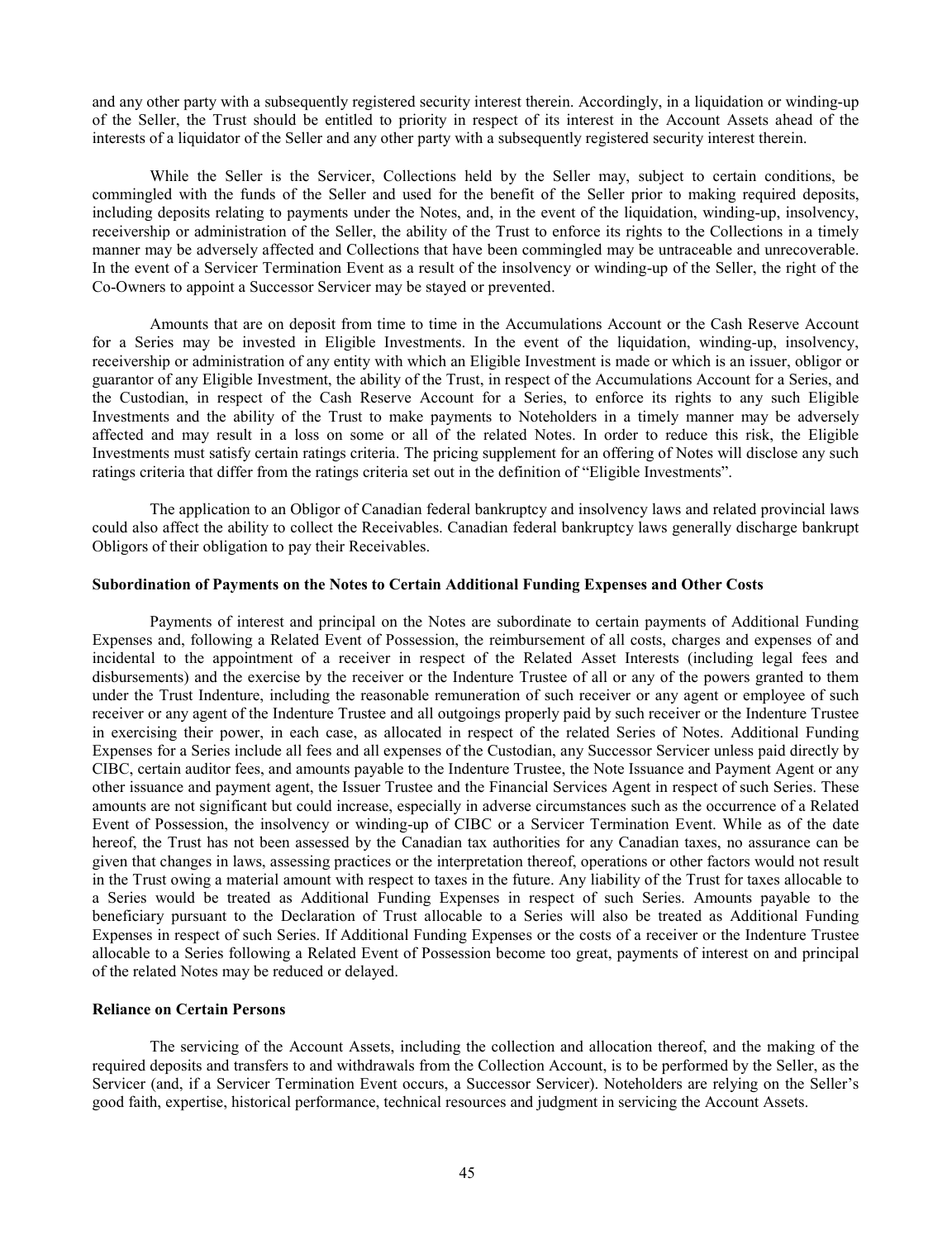It is possible that a material disruption in collecting the Collections may ensue if a Servicer Termination Event occurs and a Successor Servicer assumes the Seller's servicing obligations. In addition, the collection results achieved by a Successor Servicer may differ materially from the results achieved during the time that the Seller is the Servicer. If the Seller were to cease acting as Servicer, delays in processing payments on the Receivables and information in respect thereof could occur and result in delays in payments to the Noteholders.

The Visa accounts relating to the Accounts are issued as part of the worldwide Visa International payment network, and transactions creating Receivables through the use of these credit cards are processed through the Visa International payment network. The right of CIBC to participate in the Visa International payment network is governed by the Visa Service and License Agreements. In the event that any of the Accounts consist of Mastercard accounts, they will be issued as part of the worldwide Mastercard International payment network, and transactions creating Receivables through the use of the credit cards relating to such Mastercard accounts will be processed through the Mastercard International payment network. CIBC is a member of Mastercard and a customer of Mastercard International. The right of CIBC to participate in the Mastercard International payment network is governed by the Mastercard Service and License Agreements. Should the right of the Seller to participate in the credit card program operated by any entity or organization under whose regulations any credit cards were issued in connection with the Accounts, including pursuant to the Visa Service and License Agreements or the Mastercard Service and License Agreements, be terminated while any of the Accounts are regulated thereby, an Amortization Event would occur, and delays in payments on the Account Assets and possible reductions in the amounts thereof could also occur.

The Issuer is and will continue to be dependent for its administration on the diligence and skill of the employees of CIBC as Financial Services Agent. The Financial Services Agent may also retain other Persons to perform all or a portion of its obligations under the Financial Services Agreement. If the Financial Services Agent retains other Persons to perform its obligations thereunder, the Issuer will be dependent upon the subcontractor to provide services. In any such case, however, CIBC will not be discharged or relieved in any respect from its obligations under the Financial Services Agreement. See "**Transaction Structure Overview — Financial Services Agent**".

If the Issuer enters into an interest rate swap or currency swap, or both, in connection with a Series of Notes, the Issuer will be relying on the swap counterparty to make certain payments under the applicable swap agreement.

Total System Services, Inc. currently provides the credit card processing services for the Seller's credit card business. If Total System Services, Inc. were to fail or become insolvent, delays in processing and recovery of information with respect to charges incurred by the respective cardholders could occur. In addition, if Total System Services, Inc. becomes unable to perform its duties, the Seller will have to find a replacement service provider. The replacement of the services that Total System Services, Inc. currently provides to the Seller could be time-consuming. As a result of the foregoing, delays in payments to Noteholders could occur.

Thales DIS Canada, Inc. currently provides credit card manufacturing and embossing, personal identification number (PIN) and card mailing and related services for the Seller's credit card business. If Thales DIS Canada, Inc. were to fail or become insolvent, delays in the provision of the card fulfillment services to new and existing cardholders could occur. In addition, if Thales DIS Canada, Inc. becomes unable to perform its duties, the Seller will have to find a replacement service provider. The replacement of the services that Thales DIS Canada, Inc. currently provides to the Seller could be time-consuming.

From time to time, the Seller may change the service providers it retains to provide services in connection with its credit card business. While the Seller will attempt to ensure that any new service providers provide it with the same or an improved level of service as provided to it before such change, there is no guarantee that a new service provider will do so, especially during any transition period from a current service provider to such new service provider. If the Seller delegates any of its duties as Servicer in accordance with the terms of the Pooling and Servicing Agreement, such delegation shall not relieve the Seller of its liability and responsibility with respect to such duties.

# **Social, Legal, Economic and Other Factors**

Changes in credit card use and payment patterns by cardholders result from a variety of social, legal, economic and other factors. Consumer confidence and economic uncertainty are affected by world events and economic factors, including capital markets activity, the rate of inflation, unemployment levels, relative interest rates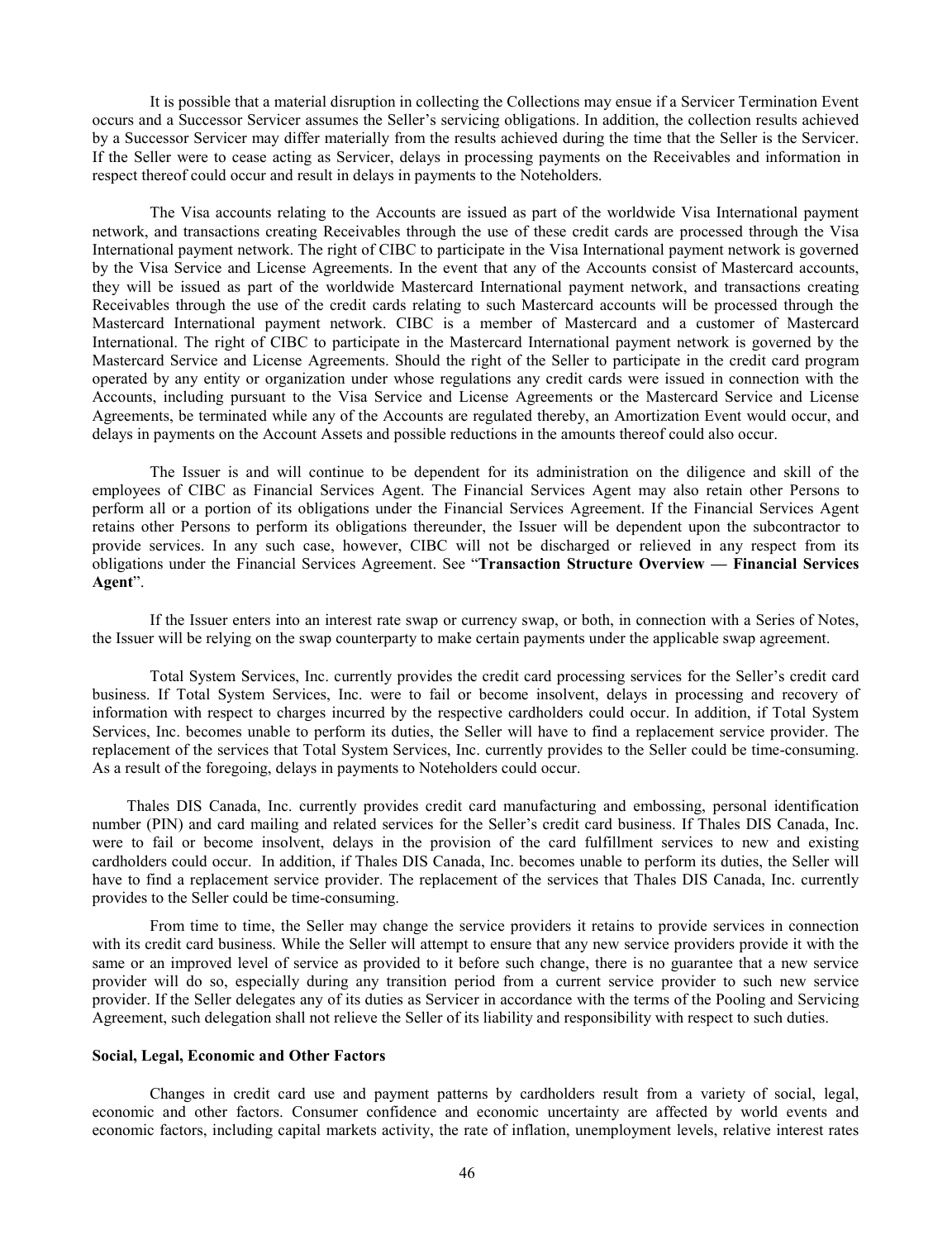and pandemics, such as the COVID-19 pandemic. In particular, the COVID-19 pandemic has resulted in changes in payment patterns and utilization rates of credit cards by cardholders. The continuation and extent of these changes depend on future developments, which are highly uncertain and difficult to predict, including, but not limited to, the duration and magnitude of the COVID-19 pandemic, the actions taken to contain the COVID-19 virus, the timing and availability of effective medical treatments and vaccines, the actions taken by governments and regulatory authorities to provide fiscal and monetary stimuli to support the global economy, the effectiveness of economic stimulus measures in Canada and the United States, and how quickly and to what extent economic and operating conditions and consumer and business spending can return to their pre-pandemic levels. Even after the COVID-19 pandemic has subsided, credit card use and payment patterns and, by extension, the timing and amount of collections may be adversely impacted, which could be material, as a result of the macroeconomic impact of the COVID-19 pandemic and any recession that has occurred or may occur in the future. Similarly, changes of law which may affect the rate of interest and other charges assessed against the Receivables may affect credit card use and payment patterns and demographic changes and changes in consumer buying habits may affect credit card use. The use of incentive programs (e.g. rewards for card usage), including the incentive programs offered by the CIBC travel reward credit cards, including its co-branded travel reward credit card, and CIBC cash back reward credit cards in the Accounts, and the increased availability of distributed ledger technology ("**DLT**") and alternative lending and payment platforms may affect card use and the Receivables generated in the Accounts. The Issuer is unable to determine and has no basis to predict whether or to what extent changes in applicable laws, the incentive programs offered through the CIBC credit cards in the Accounts, including the termination of such programs or changes in respect of a co-branding partner, DLT, alternative lending and payment platforms or social, legal, economic or other factors, including the acceptance of certain credit cards by merchants, will affect card use or repayment patterns and, consequently, the timing and amount of payments on the Notes could be affected. Further, on termination of a co-branding agreement, cardholders may migrate their credit card usage to CIBC credit cards that are not in the Accounts or credit card programs of credit card issuers other than CIBC. In such cases, if CIBC were unable to generate receivables of a similar quality in the Accounts, an early Amortization Period could begin or the performance of the Receivables could suffer. See "**Credit Card Business of the Canadian Imperial Bank of Commerce**".

# **Geographic Concentration**

In general, a pool of Receivables with a significant portion of those Receivables being owed by Obligors resident in a smaller number of provinces, territories or geographic regions may be subject to losses that are more severe than other pools having a more diverse geographic distribution of receivables. Repayments by Obligors could be affected by economic conditions generally, by changes in governmental rules and fiscal policies in the regions where the Obligors are located, and by other factors that are beyond the control of the Obligors. To the extent that general economic or other relevant conditions in provinces, territories or regions in which the Obligors are located decline and result in a decrease in disposable incomes in the province, territory or region, the ability of Obligors to repay the Receivables may be adversely affected.

### **Competition in the Credit Card Industry**

The credit card industry is highly competitive and operates in a legal and regulatory environment increasingly focused on the cost of services charged for credit cards. There is increased use of advertising, target marketing, pricing competition and incentive programs. There is also increased availability of alternative lending and payment platforms, such as "buy now pay later" and point-of-sale lenders. New credit card issuers may seek to expand or to enter the market. New federal and provincial laws and amendments to existing laws may be enacted to regulate further the credit card industry or to reduce service charges or other fees or charges applicable to credit card accounts. In addition, certain credit card issuers may assess periodic fees and other charges at rates lower than the rates currently being assessed on the Accounts.

The Issuer will be dependent upon the continued ability of CIBC, its affiliates and other authorized Persons to generate new Receivables. If the rate at which Receivables are generated declines significantly for reasons of competition or if repayments are made on existing Receivables more quickly than has historically been true for the Receivables, or if there is a significant decline in the amount of service charges payable under the Accounts and sufficient additional Receivables are not added, the revenue of the Issuer may not be sufficient to pay the Noteholders of a Series of Notes or an Amortization Period for the related Series could commence and such Noteholders could receive repayment of principal on such Series of Notes prior to or after the scheduled maturity date of such Series of Notes.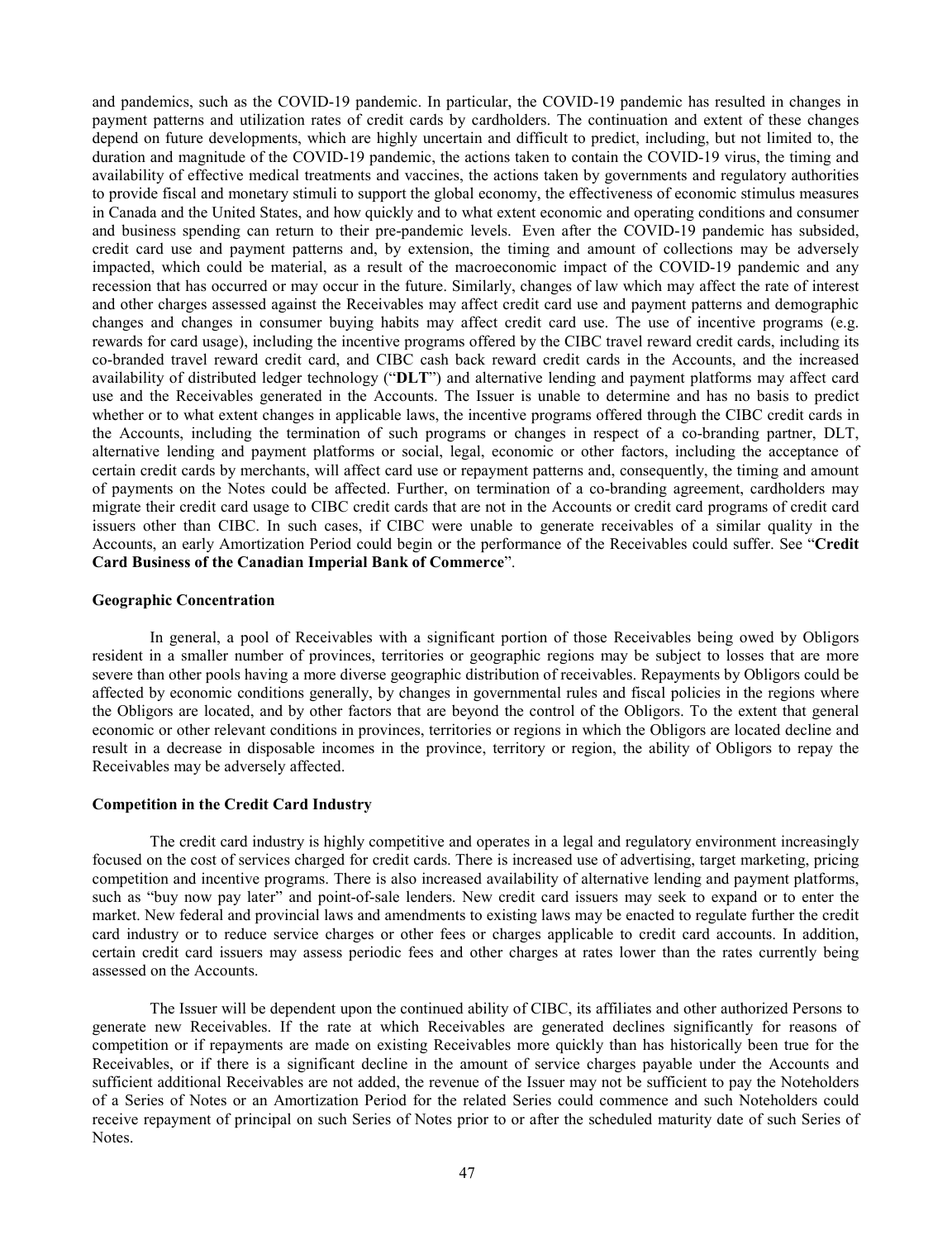As a result of recent developments in the Canadian credit card industry, issuers of Visa cards are now able to issue cards from competing card associations, such as Mastercard International. As a result, the Seller, and other Visa card issuers, have begun, or may begin, to issue non-Visa card products, such as Mastercard card products, and the Seller may convert, or Obligors may switch, some or all of its, or their, Accounts to credit card accounts that are Ineligible Accounts. If an Account is determined to be an Ineligible Account or is modified in a way to later become an Ineligible Account, the Seller will be obligated to repurchase the related Account Assets by way of a deposit to the Collection Account. As described under "**Investment Considerations – Repurchase Obligation**", there can be no assurance that the Seller will be in a financial position to effect such repurchase.

### **The Ability of the Seller to Change Terms of the Accounts**

Pursuant to the Pooling and Servicing Agreement and each Series Purchase Agreement, the Seller does not transfer the Accounts to the Trust but only the Account Assets arising under the Accounts. As owner of the Accounts, the Seller will have the right to determine the interest rate and the fees which will be applicable from time to time to the Accounts, to alter the minimum monthly payment required under the Accounts and to change various other terms with respect to the Accounts. A decrease in the interest rate would decrease the effective yield on the Accounts and could result in the occurrence of an Amortization Event. Except as specified above under "**The Account Assets — Restrictions on Amendments to the Terms and Conditions of the Accounts**", there are no restrictions on the ability of the Seller to change the terms of the Accounts. There can be no assurances that changes in applicable law, changes in the marketplace or prudent business practice might not result in a determination by the Seller to decrease customer finance charges, waive or defer customer finance charges or minimum payments on specific Accounts or otherwise take actions which would change other Account terms, including fees and other charges payable on the Accounts. In servicing the Account Assets, the Servicer is to use substantially the same servicing procedures, offices and employees as it uses in connection with servicing its other consumer credit card receivables.

### **Additional Accounts**

The Seller is permitted, and in some cases will be obligated, to designate Additional Accounts. An undivided co-ownership interest in the Account Assets arising under those Additional Accounts will be conveyed to the Issuer. There can be no assurance that such Additional Accounts will be of the same credit quality as the Accounts. In addition, such Additional Accounts may consist of Credit Card Accounts which (i) are pursuant to a different brand of accounts, and such brand may have a different acceptance rate amongst merchants compared to the Accounts or target a different category of credit cardholder compared to the Obligors, or (ii) have different terms than the Accounts, including lower periodic service charges, which may have the effect of reducing the average yield on the portfolio of Accounts. The designation of Additional Accounts will be subject to the satisfaction of certain conditions described under "**The Account Assets — Addition of Accounts**".

#### **Repurchase Obligation**

As described under "**The Account Assets — Mandatory Purchase**", if certain of the representations and warranties contained in the Pooling and Servicing Agreement or a Series Purchase Agreement relating to, among other things, the Accounts and Account Assets is found to have been incorrect when made or certain of the covenants contained therein are breached, or an Account becomes an Ineligible Account, such as a Secured Account, the Seller or the Servicer, as applicable, will be obligated to repurchase the related Account Assets or Ownership Interest, as applicable, by way of a deposit to the Collection Account. However, there can be no assurance that the Seller or the Servicer will be in a financial position to effect such repurchase.

#### **Consumer Protection Laws and Legislative Developments**

The Receivables are subject to the consumer protection provisions of Canadian banking legislation and may be subject to provincial and territorial consumer protection laws in Canada which impose requirements on the making and enforcement of consumer credit sales and the granting of consumer credit generally. Such laws, as well as any new laws or rulings which may be adopted, may adversely affect the Seller's ability to collect on the Receivables (through the assertion by Obligors of violations of such laws by way of defence or set-off) or maintain the level of service charges. The Issuer may also be liable for certain violations of consumer protection legislation either as assignee from the Seller with respect to obligations arising before the transfer of the Account Assets to the Custodian or as the party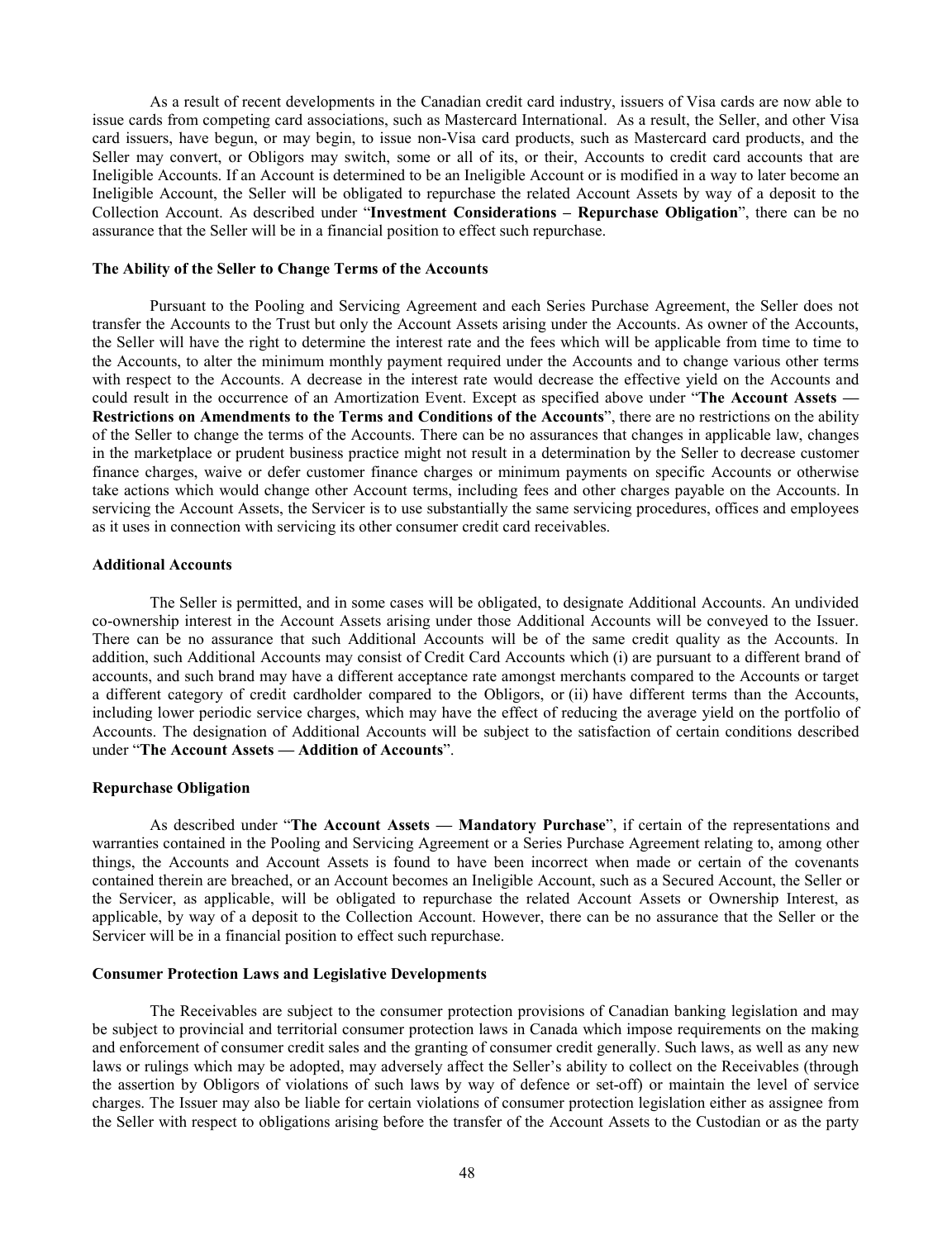directly responsible for obligations arising after the transfer. In addition, an Obligor may be entitled to assert such violations by way of a defence or set-off against the obligation to pay the amount of Receivables owing or a portion thereof. Pursuant to the Pooling and Servicing Agreement, the Seller is obligated to repurchase the Account Assets relating to any Account which was then in contravention of any laws, rules or regulations applicable thereto if such contravention has a material adverse effect on one or more Series or the entitlement of the Co-Owner of such Series to the Collections therefrom. See "**The Account Assets — Mandatory Purchase**". The Seller has also agreed in the Pooling and Servicing Agreement to indemnify the Issuer, among other things, for any liability arising from such violation by the Seller. See "**The Account Assets — Indemnification**".

Products and services of Canadian banks are the subject of extensive regulation under Canadian law. Numerous legislative and regulatory proposals and amendments are advanced each year which, if adopted, could limit the types of products and services that may be offered and the amount of finance charge rates or other fees that may be charged and could affect the Seller's profitability or the manner in which it conducts its activities. It is impossible to determine the extent of the impact of any new law, regulations or initiatives that may be proposed, or whether any such legislative proposals will become law.

CIBC has, for example, been required to adhere to changes to the Code of Conduct for the Credit and Debit Card Industry in Canada that were announced on April 13, 2015 and have since come into effect. Those changes require, among other things, that premium cards associated with higher interchange rates display clear and prominent branding to identify them as premium cards, and that the higher merchant acceptance costs associated with premium cards be disclosed to cardholders on credit card applications. Payment applets on mobile devices that link to premium payment credentials of a cardholder must be clearly identifiable and equally prominent. Such measures may reduce the use of premium cards by cardholders. The amended code of conduct also contains provisions which allow merchants to cancel contactless payment acceptance while keeping other parts of their contracts with acquirers and to decline contactless payments made from a mobile wallet or mobile devices if the associated fees set by the payment card networks increase relative to card-based contactless payments.

In recent years, certain industry groups and consumers have expressed concerns about interchange rates related to Visa accounts and Mastercard accounts and about increases in interchange rates. Some regulators outside of Canada have taken actions to challenge or reduce interchange rates and certain other fees credit card issuers charge on transactions. In the United States and Canada, several lawsuits have been filed on behalf of various merchants alleging that the payment card network rules and the establishment of interchange rates violate antitrust or competition laws.

On November 4, 2014, Visa and Mastercard each announced separate voluntary commitments to Canada's Department of Finance to reduce average effective domestic interchange rates on purchases with consumer credit cards to 1.5% for a period of five years from April 30, 2015. Such interchange rate is lower than the interchange rate experienced prior to such date in respect of the Receivables. In August 2018, Canada's Department of Finance confirmed new, separate and voluntary commitments made by Visa and Mastercard, to reduce average effective domestic interchange rates on purchases with consumer credit cards to 1.4% for a period of five years beginning May 1, 2020. Visa and Mastercard have also agreed to narrow the range of interchange rates (lowest vs. highest fee) charged to businesses. While Visa and Mastercard announced in March 2020 that they were delaying the implementation of their voluntary interchange commitments that were to be in place on May 1, 2020 because of the COVID-19 pandemic, the commitments were eventually implemented on July 17, 2020 and August 1, 2020, respectively. In the 2021 federal budget, the federal government of Canada announced that it would engage with key stakeholders to work towards lowering the average overall cost of interchange fees for merchants, ensuring that small businesses benefit from pricing that is similar to large businesses and protecting consumers' existing rewards points. Following its consultations with stakeholders, the federal government of Canada indicated it planned to detail next steps as part of the 2021 Fall Economic Statement, including legislative amendments to the *Payment Card Networks Act* (Canada) that would provide authority to regulate interchange fees, if necessary.

On July 7, 2017, the federal Department of Finance issued a consultation paper proposing a new federal oversight framework for retail payments, including credit card transactions. In the 2018 federal budget, the federal government of Canada announced its intention to introduce legislative amendments to implement a new framework for the oversight of retail payments. In the 2019 federal spring budget, the federal government of Canada reiterated its intention to introduce legislation to implement a new retail payments oversight framework to allow retail payment services providers to continue offering service while remaining reliable and safe. The framework would require payment service providers to establish sound operational risk management practices and to protect users' funds against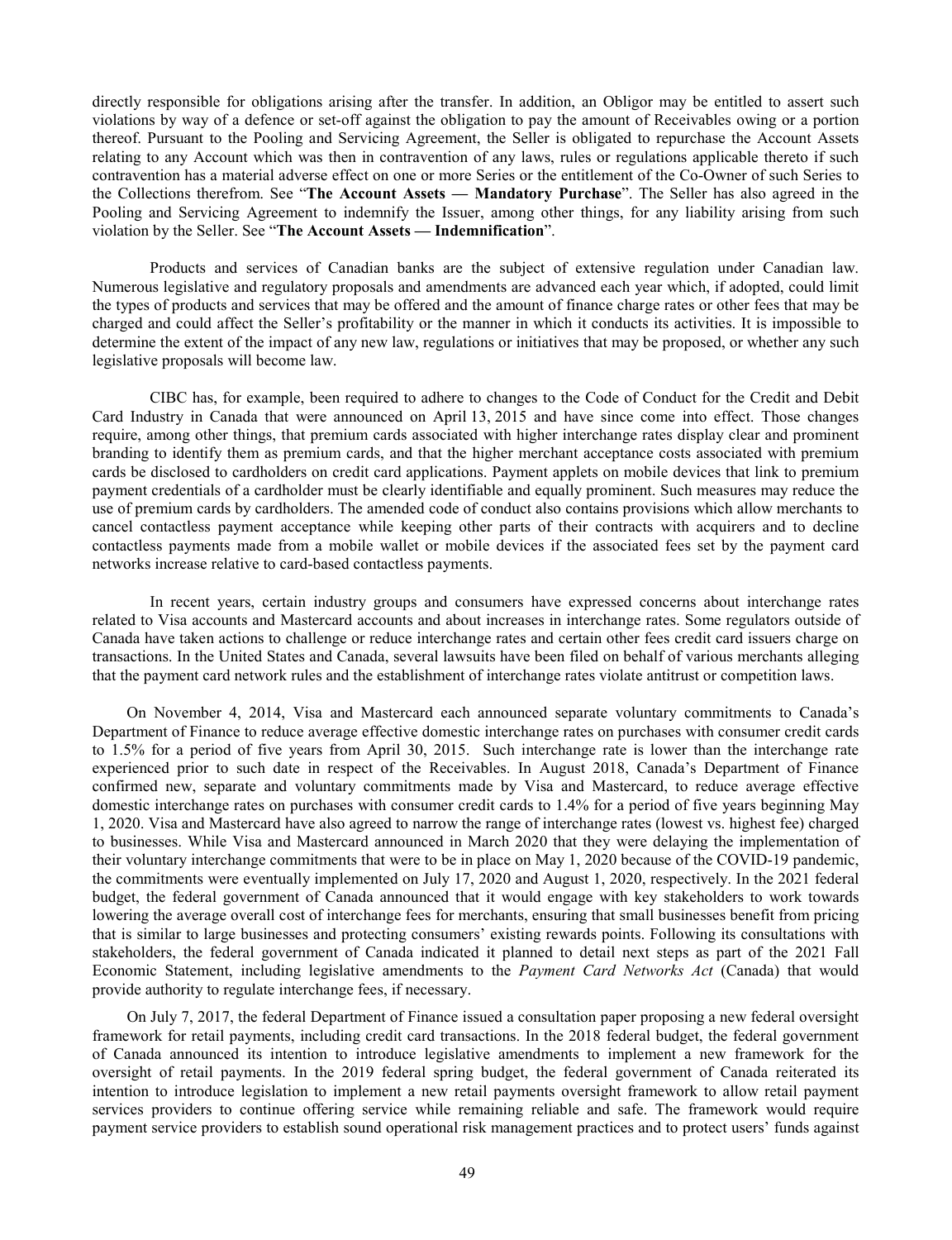losses. The Bank of Canada would oversee the payment service providers' compliance with operational and financial requirements and maintain a public registry of regulated payment service providers. In the 2021 federal budget, the federal government of Canada proposed to introduce legislation to implement a new retail payments oversight framework. On April 30, 2021, the government of Canada tabled *An Act Respecting Retail Payment Activities* (short title, *Retail Payment Activities Act*) (the "**RPAA**") as part of budget Bill C-30, which passed second reading on May 27, 2021. The RPAA as tabled provides that it will not apply to payment functions performed by a bank.

<span id="page-53-0"></span>In the 2018 federal budget, the federal government of Canada also announced that it had undertaken a comprehensive review of the consumer protection framework and, as a result of this review, it planned to introduce legislation to expand the tools and mandates of the Financial Consumer Agency of Canada (the "**FCAC**") and continue the advancement of consumers' rights and interests when dealing with banks. On October 29, 2018, the federal government of Canada introduced such proposed legislation. The amendments set forth in the Budget Implementation Act, 2018, No. 2 (Canada) ("**Bill C-86**") establish a new federal financial consumer protection framework and create new consumer protection obligations on banks under the *Bank Act* (Canada), including in the areas of corporate governance, responsible business conduct, disclosure and transparency. Bill C-86 also amends the *Financial Consumer Agency of Canada Act* (Canada) (the "**FCAC Act**") to strengthen the mandate of the FCAC and grant it additional powers. The provisions of Bill C-86 that amend the FCAC Act and increase the FCAC's powers came into force on April 30, 2020. The amendments to the *Bank Act* (Canada) which detail the new framework will come in to force on June 30, 2022. The *Budget Implementation Act, 2021, No. 1*, Bill C-30 was passed and introduced legislative amendments to clarify that the application of the statutory right to cancel a contract with a bank under the *Bank Act* (Canada) only applies to retail consumers, which are individuals and small and medium-sized businesses, and excludes large businesses. These provisions will also come in to force on June 30, 2022, the same date as the amendments to the *Bank Act* (Canada) which detail the new framework.

On November 15, 2017, the government of Quebec passed legislation that amends Quebec's consumer protection legislation to, among other things, mandate a monthly minimum payment requirement for credit cards and implement certain required disclosures in consumer credit card contracts. The new Quebec rules came into force on August 1, 2019. For new credit card accounts opened after August 1, 2019, the minimum payment required for a statement period will be at least 5% of the outstanding balance. As of August 1, 2019, for existing credit card accounts that are "in progress", the minimum payment amount (if less than 5%) will be 2% and will gradually increase to 5% over a six year transition period.

#### **Changes in Interest Rates Could Have a Negative Impact on the Performance of the Accounts**

Fluctuations in and/or a rise in interest rates could have a negative impact on the performance of the Accounts. In particular, rising interest rates may affect usage and payment patterns in the Accounts, including a reduction of credit card usage, a decrease in the amount of balance maintained on Accounts and increases in delinquencies, all of which may have an adverse effect on the performance of the Accounts. See "**Investment Considerations – Geographic Concentration**" and "**– Social, Legal, Economic and Other Factors**".

#### **Co-Owner Action**

Subject to certain exceptions, Co-Owners may take certain actions, or direct certain actions to be taken, under the Pooling and Servicing Agreement or the related Series Purchase Agreement. However, in certain circumstances, the consent or approval of a specified percentage of all of the Co-Owners will be required to direct certain actions, including the waiver of a Servicer Termination Event or the appointment of a Successor Servicer, in each case, following a Servicer Termination Event or the amendment of the Pooling and Servicing Agreement.

#### **Additional Ownership Interests**

It is expected that Ownership Interests will be created and sold from time to time. The terms of each additional Ownership Interest may include methods for determining related allocation percentages and allocating Collections, provisions creating different or additional Credit Enhancement, and other terms in respect only of such additional Ownership Interest. As each Ownership Interest will have different attributes and entitlements, it is anticipated that some Series will be in their Revolving Periods, while others are in their Accumulation Periods or Amortization Periods. Subject to certain limitations, each Series may have entirely different methods for allocating Card Income, and for calculating the amount and timing of distributions of Collections and amounts deposited to the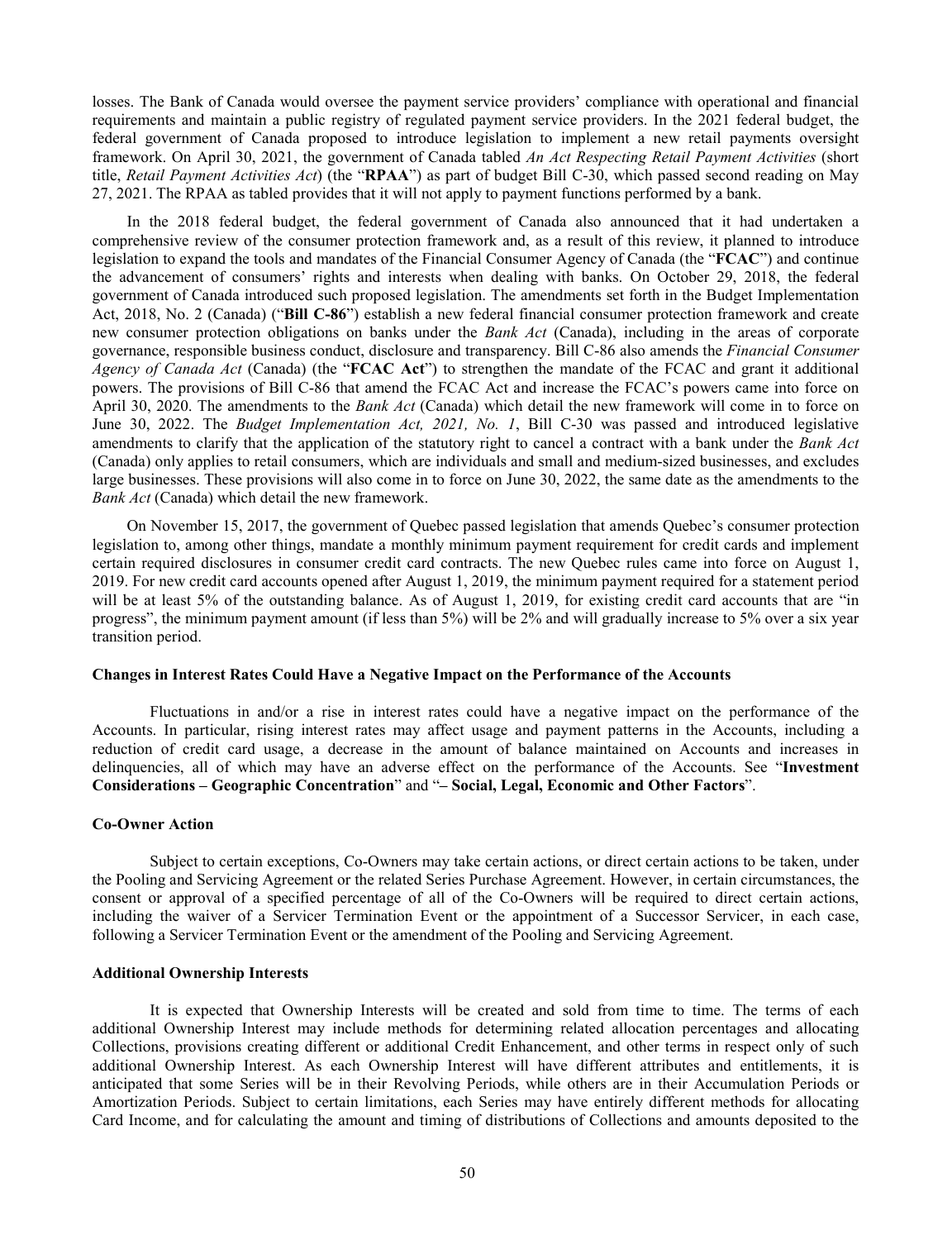Collection Account in respect of credit adjustments to the related Co-Owners. Accordingly, there can be no assurance that the sale of Ownership Interests from time to time might not have an impact on the timing or amount of distributions to the Issuer in respect of existing Ownership Interests and, in turn, on the Notes issued to finance the purchase of such Ownership Interests. In addition, the terms applicable to any Series may include Servicer Termination Events other than those applicable to any other Series. No Series Purchase Agreement may, however, change the terms of an existing Ownership Interest or the terms of the Pooling and Servicing Agreement as applied to such Ownership Interest. As long as an Ownership Interest is existing, a condition precedent to the execution of any such additional Series Purchase Agreement will be the satisfaction of the related Rating Agency Condition. There can be no assurance, however, that the terms of any other Series might not have an impact on the timing or amount of payments received by the Issuer.

### **Repayment on Targeted Principal Distribution Date**

The accumulation of Collections each month during the Accumulation Period for each Series held by the Trust equal to the related Monthly Accumulation Principal Amount is expected to enable the Trust to repay the related Notes on the related Targeted Principal Distribution Date of such Series. However, there can be no assurance that the actual performance of the pool during such Accumulation Period will be in accordance with the assumptions underlying the determination of the related Accumulation Commencement Day or that the related Monthly Accumulation Principal Amount will be appropriate or correct or that any or all of the other factors underlying such determinations will be present. The distribution of sufficient Collections to the Trust by the Targeted Principal Distribution Date of a Series is primarily dependent on the monthly payment rate and will not be made in full by such Targeted Principal Distribution Date if the Collections and, to the extent available, the related Available Cash Reserve Amount are insufficient to pay the related Notes in full. No assurance can be given as to the monthly payment rates which will actually occur in any future period. The actual rate of accumulation of Collections in the Accumulations Account of a Series will depend, among other factors, on the rate of Collections, the timing of the receipt of Collections and the rate of default by Obligors. As a result, repayment of the Notes related to a Series may occur later than the Targeted Principal Distribution Date of such Series. The full repayment of amounts in respect of a Series would also be affected by the commencement of an Amortization Period in respect of such Series and the existence of other Series. See "**Investment Considerations — Additional Ownership Interest**".

If an Amortization Event occurs in respect of a Series prior to the Targeted Principal Distribution Date of such Series, the related Series of Notes may be repaid prior to or after such Targeted Principal Distribution Date. If such repayment occurs at a time when prevailing interest rates are lower than when the related Series of Notes were issued, the applicable Noteholders may not be able to reinvest the proceeds of such Series of Notes in a comparable security with an effective interest rate equivalent to that of such Series of Notes.

#### **Changes or Uncertainty in Respect of CDOR or CORRA May Adversely Affect the Value of Notes**

<span id="page-54-1"></span><span id="page-54-0"></span>The Canadian Dollar Offered Rate ("**CDOR**"), the Canadian Overnight Repo Rate Average ("**CORRA**") and other indices which are deemed "benchmarks" are the subject of national, international and other regulatory guidance and proposals for reform. Some of these reforms are already effective while others are still to be implemented or formulated. These reforms may cause such benchmarks to perform differently than in the past or to be discontinued entirely and may have other consequences which cannot be predicted. At this time, it is not possible to predict the effect of any such changes, any establishment of alternative reference rates or any other reforms to CDOR or CORRA that may be implemented. Uncertainty as to the nature of such potential changes, alternative reference rates or other reforms may adversely affect the trading market for Notes the interest on which is determined by reference to CDOR or CORRA.

More generally, any consequential changes to CDOR, CORRA or any other "benchmark" as a result of international, national or other proposals for reform or other initiatives or investigations, or any further uncertainty in relation to the timing and manner of implementation of such changes, could have a material adverse effect on the value of and amount of interest payable on any Notes based on or linked to a "benchmark".

If the Financial Services Agent determines that the applicable CDOR, CORRA or any other "benchmark" on which the amount of interest payable on any Notes is based or linked has been permanently or indefinitely discontinued and an alternative reference rate has been selected by a central bank, reserve bank, monetary authority or any similar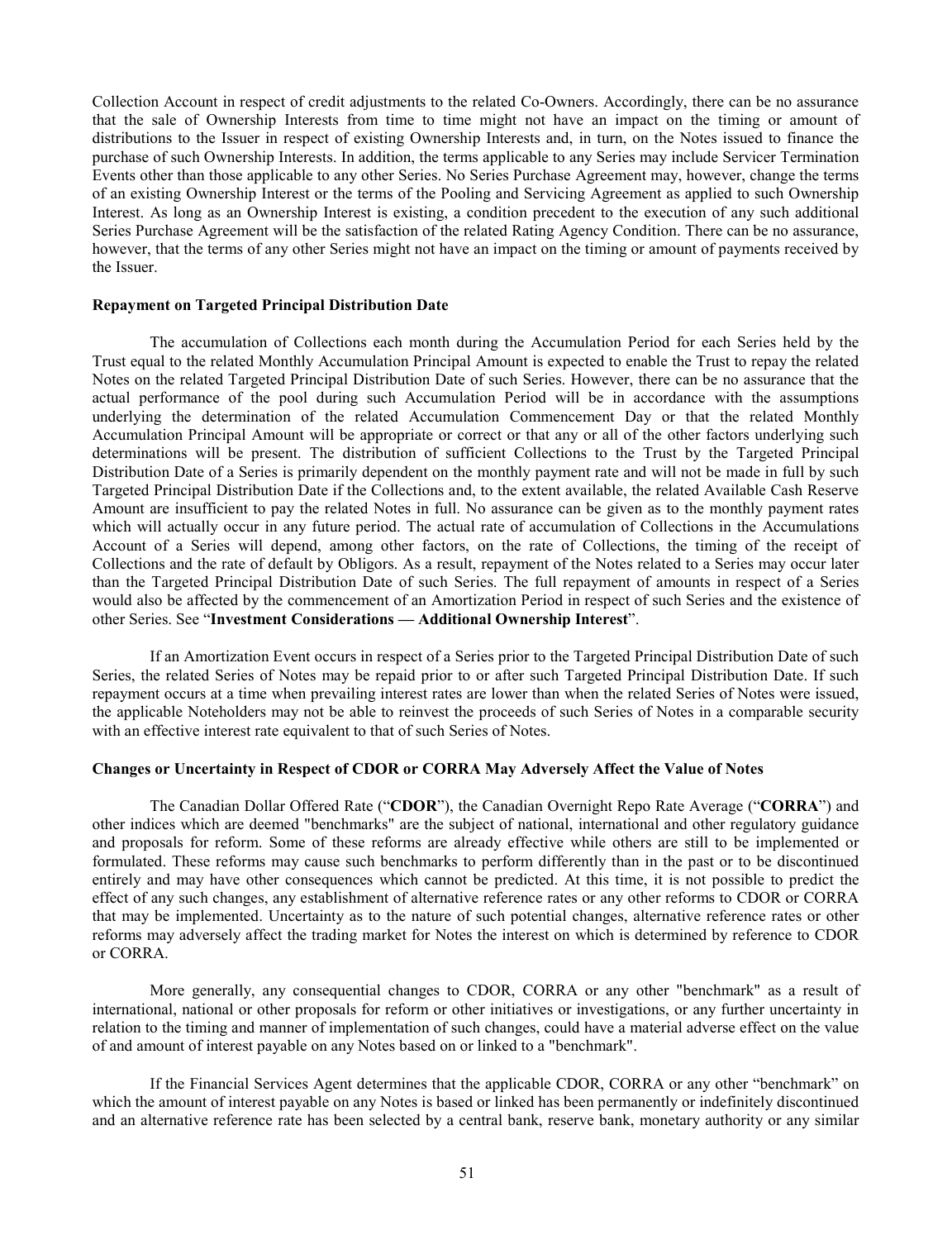institution (including any committee or working group thereof), or identified through any other applicable regulatory authority or legislative action or guidance that is consistent with accepted market practice, the Financial Services Agent may use such alternative rate as a substitute for such CDOR, CORRA or other benchmark for each future interest determination date. As part of such substitution, the Financial Services Agent may make such adjustments to such alternative rate or the spread thereon, as well as the business day convention, determination dates and related provisions and definitions, in each case that are consistent with accepted market practice or applicable regulatory or legislative action or guidance for the use of such alternative rate for debt obligations such as the Notes, as determined by the Financial Services Agent. If the Financial Services Agent determines that such CDOR, CORRA or other benchmark has been permanently or indefinitely discontinued, but there is no clear market consensus as to whether any rate has replaced such CDOR, CORRA or other benchmark in customary market usage, the Financial Services Agent may, in its sole discretion, determine the alternative rate and make any adjustments thereon, which determinations will be binding on the Issuer and the applicable Noteholders, and use such alternative rate as a substitute for such CDOR, CORRA or other benchmark. If the Financial Services Agent is unable to determine an alternative rate in accordance with any of the foregoing methods, such CDOR, CORRA or other benchmark may be the rate determined by the Financial Services Agent for the last preceding period for which the Financial Services Agent was able to determine a rate in accordance with one of the foregoing methods. In determining an alternative rate in accordance with any of the foregoing methods, the Financial Services Agent and the Issuer would assume no obligation or relationship of agency or trust, including, but not limited to, any fiduciary duties or obligations, for or with any of Noteholders. Any of the outcomes noted above could adversely affect the rate of interest on any Notes based on or linked to CDOR, CORRA or any other "benchmark", which could adversely affect the value of and market for any such Notes.

# **Ratings**

It will be a condition of the closing of the offering of any Series of Notes that each class of Notes be assigned, by two Designated Rating Organizations (or such other number specified in the related Series Supplement (and set out in the applicable pricing supplement)), the ratings specified in the related Series Supplement (and set out in the applicable pricing supplement). The ratings on the Notes address the likelihood of the receipt by the Noteholders of their entitlement to principal and accrued interest under various scenarios. However, the Rating Agencies do not evaluate and the ratings do not address the likelihood that the outstanding principal amount of any particular Series of Notes will be paid by the Targeted Principal Distribution Date of the related Series. A rating is based primarily on the credit underlying the Receivables, the levels of credit enhancement and subordination available to the Notes. The Rating Agencies have different rating methodologies, criteria, models and requirements and the rating methodologies, criteria, models and requirements of a Rating Agency may change from time to time. Any change by a Rating Agency in its rating methodologies, criteria, models or requirements may result in a change in that Rating Agency's ratings on the Notes or its credit enhancement or subordination requirements in respect of the Notes. In addition, there is no assurance that a rating will remain for any given period of time or that a rating will not be lowered, placed under review or withdrawn entirely by a Rating Agency if in its judgment circumstances so warrant. None of the Trust, the Seller or the Promoter, or any of their affiliates, will have any obligation to replace or supplement any credit enhancement, or to take any action to maintain any ratings of any Notes. A revision, withdrawal or placement under review of such rating may have an adverse effect on the liquidity, marketability or market price of the Notes. The ratings of the Notes are not a recommendation to purchase, hold or sell the Notes, inasmuch as such ratings do not comment as to market price or suitability for a particular investor. The ratings also do not address the possibility of the occurrence of an Amortization Event, a Servicer Termination Event or a Related Event of Possession, any of which could result in the partial or complete payment of the outstanding principal amount of the Notes prior or subsequent to the Targeted Principal Distribution Date of the related Series. In addition, the ratings take into consideration the capacity of those parties in a key support relationship to the Trust and the degree of covenant protection available to investors as contained in the Material Contracts. Certain changes to the arrangements referred to herein are subject to the satisfaction of the Rating Agency Condition. However, there are no assurances that the Rating Agency Condition will be satisfied while Notes are outstanding. In these circumstances, it may be difficult for the Trust to obtain confirmation that such changes will not result in a downgrade or withdrawal of the then-current ratings on the Notes, and as a result, the Trust may be restricted or delayed in completing such changes.

There can be no assurances that any rating agency not requested to rate the Notes will nonetheless issue a rating to any or all classes of the Notes and if so, what such rating would be. A rating assigned to any class of Notes by a rating agency that has not been requested to do so by the Trust may be lower than the ratings assigned thereto by any of the Rating Agencies. No Notes issued by the Trust prior to the date hereof have been downgraded, withdrawn or placed under review by a credit rating agency after their issuance.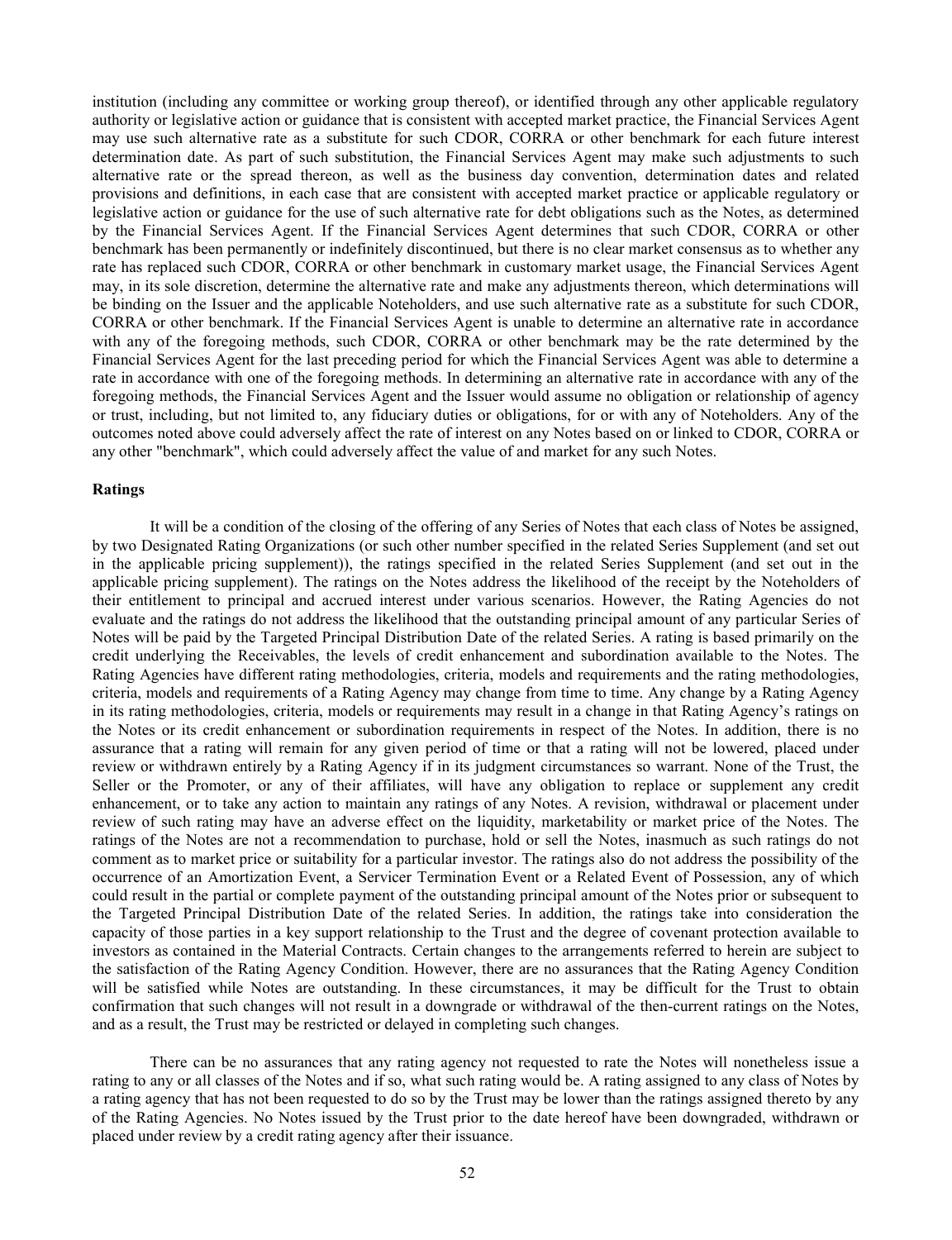(i) *Moody's Ratings*. The definition of the ratings categories of Moody's in which Moody's may be asked to rate Notes are set forth below in descending order of ranking:

### **Aaa (sf)**

Obligations that are rated "Aaa" are judged by Moody's to be of the highest quality, subject to the lowest level of credit risk.

### **Aa (sf)**

Obligations that are rated "Aa" are the second highest rated obligations after those rated "Aaa" and are judged by Moody's to be of high quality, subject to very low credit risk.

## **A (sf)**

Obligations that are rated "A" are the third highest rated obligations after those rated "Aaa" and "Aa" and are judged by Moody's to be upper-medium grade and subject to low credit risk.

#### **Baa (sf)**

Obligations that are rated "Baa" are the fourth highest rated obligations after those rated "Aaa", "Aa" and "A" and are judged by Moody's to be medium-grade and subject to moderate credit risk and as such may possess certain speculative characteristics.

"Aaa" is the highest ranking ratings category of Moody's. Moody's has five ratings categories that rank below "Baa". These lower ranking ratings categories range from "Ba" to "C". Ratings of "Ba" to "C" are assigned to obligations that have significant speculative characteristics. The ratings from "Aa" through "Caa" may have the numerical modifiers 1, 2 and 3 applied to them. The modifier 1 indicates that the obligation ranks in the higher end of its generic rating category, the modifier 2 indicates a mid-range ranking and the modifier 3 indicates a ranking in the lower end of the generic rating category.

Moody's long-term structured finance ratings are assigned to issuers or obligations with an original maturity of one year or more and reflect both the likelihood of a default and the expected loss suffered in the event of default.

> (ii) *DBRS Ratings*. The definition of the ratings categories of DBRS in which DBRS may be asked to rate Notes are set forth below in descending order of ranking:

### **AAA (sf)**

An obligation rated "AAA" is considered by DBRS to be of the highest credit quality. The capacity for the payment of financial obligations is exceptionally high and unlikely to be adversely affected by future events.

# **AA (sf)**

An obligation rated "AA" is the second highest rated obligation after those rated "AAA" and is considered by DBRS to be of superior credit quality. The capacity for the payment of financial obligations is considered high and credit quality differs from "AAA" only to a small degree. An obligation rated "AA" is unlikely to be significantly vulnerable to future events.

# **A (sf)**

An obligation rated "A" is the third highest rated obligation after those rated "AAA" and "AA" and is considered by DBRS to be of good credit quality. The capacity for the payment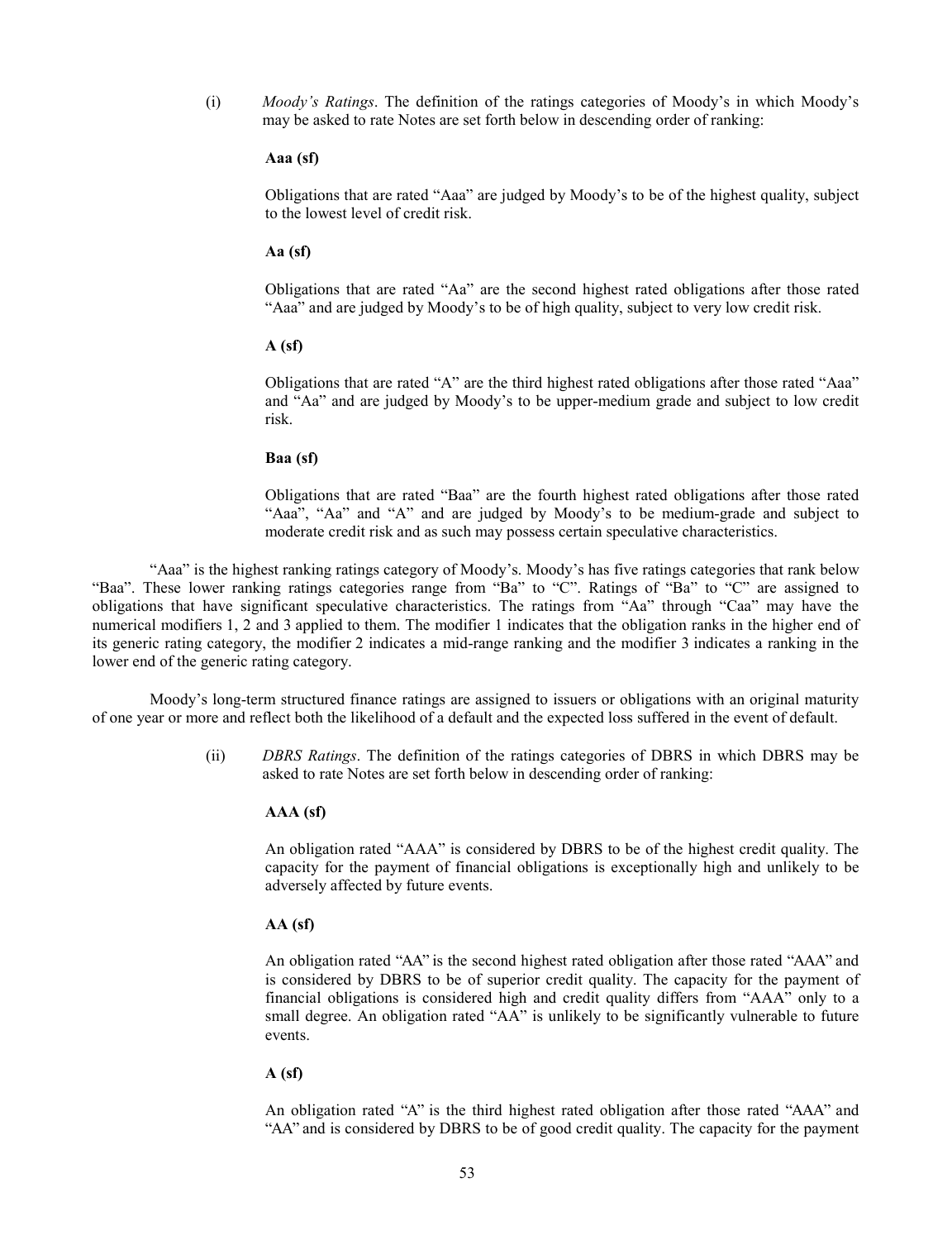of financial obligations is substantial, but of lesser credit quality than with "AA" rated obligations. An obligation rated "A" may be vulnerable to future events, but qualifying negative factors are considered manageable.

#### **BBB (sf)**

An obligation rated "BBB" is the fourth highest rated obligation after those rated "AAA", "AA" and "A" and is considered by DBRS to be of adequate credit quality. The capacity for the payment of financial obligations is considered acceptable. An obligation rated "BBB" may be vulnerable to future events.

"AAA" is the highest ranking ratings category of DBRS. DBRS has six ratings categories, ranging from "BB" to "D", that rank below "BBB". Five of the lower ranking ratings categories, ranging from "BB" to "C", are assigned to obligations that are regarded as having significant speculative characteristics. When an issuer has filed under any applicable bankruptcy, insolvency or winding-up statute or there is a failure to satisfy an obligation after the exhaustion of grace periods, a downgrade to "D" may occur.

The DBRS long-term debt rating scale provides an opinion on the risk of default. That is, the risk that an issuer will fail to satisfy its financial obligations in accordance with the terms under which an obligations has been issued. Ratings are based on quantitative and qualitative considerations relevant to the issuer, and the relative ranking of claims. Each rating category, other than "AAA" and "D", is denoted by subcategories "high" and "low". The absence of either a "high" or "low" designation indicates the rating is in the middle of the category. The "AAA" and "D" categories do not utilize "high" or "low" as differential grades.

> (iii) *S&P Ratings*. Definitions of the ratings categories in which S&P may be asked to rate Notes are set forth below in descending order of ranking:

## **AAA (sf)**

An obligation rated "AAA" has the highest rating assigned by S&P. The obligor's capacity to meet its financial commitments on the obligation is extremely strong.

#### **AA (sf)**

An obligation rated "AA" is the second highest rated obligation after those rated "AAA" and differs from the highest-rated obligations only to a small degree. The obligor's capacity to meet its financial commitments on the obligation is very strong.

# **A (sf)**

An obligation rated "A" is the third highest rated obligation after those rated "AAA" and "AA" and is somewhat more susceptible to the adverse effects of changes in circumstances and economic conditions than obligations in higher rated categories. However, the obligor's capacity to meet its financial commitments on the obligation is still strong.

# **BBB (sf)**

An obligation rated "BBB" is the fourth highest rated obligation after those rated "AAA", "AA" and "A" and exhibits adequate protection parameters. However, adverse economic conditions or changing circumstances are more likely to weaken the obligor's capacity to meet its financial commitments on the obligation.

"AAA" is the highest ranking ratings category of S&P. S&P has six ratings categories that rank below "BBB". Five of these lower ranking ratings categories range from "BB" to "C" and are assigned to obligations that have significant speculative characteristics. An obligation rated "D" is in default or in breach of an imputed promise. The "D" rating is also used by S&P upon the filing of a bankruptcy petition or the taking of similar action and where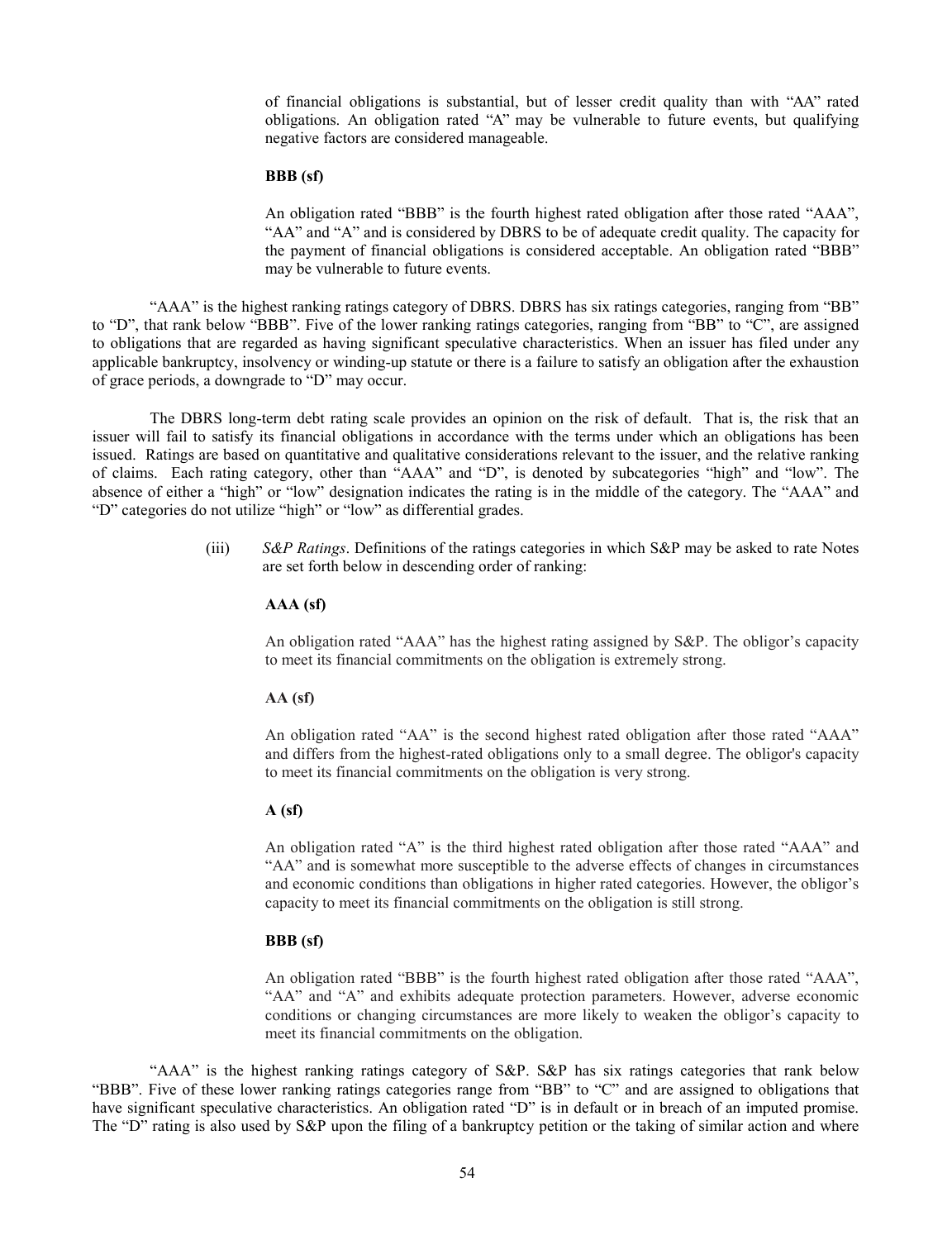default on an obligation is a virtual certainty, for example due to automatic stay provisions. The ratings from "AA" to "CCC" may be modified by the addition of a plus or minus sign to show relative standing within rating categories. If a rating has not been modified, this indicates that the rating ranks in the middle range of the particular rating category.

> (iv) *Fitch Ratings*. Definitions of the ratings categories in which Fitch may be asked to rate Notes are set forth below in descending order of ranking:

## **AAAsf**

"AAA" ratings denote the lowest expectation of default risk. They are assigned only in cases of exceptionally strong capacity for payment of financial commitments. This capacity is highly unlikely to be adversely affected by foreseeable events.

## **AAsf**

An obligation rated "AA" is the second highest rated obligation after those rated "AAA" and "AA" ratings denote expectations of very low default risk. They indicate very strong capacity for payment of financial commitments. This capacity is not significantly vulnerable to foreseeable events.

## **Asf**

An obligation rated "A" is the third highest rated obligation after those rated "AAA" and "AA" and "A" ratings denote expectations of low default risk. The capacity for payment of financial commitments is considered strong. This capacity may, nevertheless, be more vulnerable to adverse business or economic conditions than is the case for higher ratings.

# **BBBsf**

An obligation rated "BBB" is the fourth highest rated obligation after those rated "AAA", "AA" and "A" and "BBB" ratings indicate that expectations of default risk are currently low. The capacity for payment of financial commitments is considered adequate, but adverse business or economic conditions are more likely to impair this capacity.

"AAA" is the highest ranking ratings category of Fitch. Fitch has six ratings categories that rank below "BBB". Five of these lower ranking ratings categories range from "BB" to "C" and are assigned to obligations that have significant speculative characteristics. An obligation rated "D" indicates a default. Default generally is defined as one of the following: (i) a failure to make payment of principal and/or interest under the contractual terms of the rated obligation; (ii) bankruptcy filings, administration, receivership, liquidation or other winding-up or cessation of the business of an issuer; or (iii) a distressed exchange of an obligation, where creditors were offered securities with diminished structural or economic terms compared with the existing obligation to avoid a probable payment default. The ratings from "AA" to "CCC" may be modified by the addition of a plus or minus sign to show relative standing within rating categories. If a rating has not been modified, this indicates that the rating ranks in the middle range of the particular rating category.

The ratings categories in which the applicable Rating Agencies may be asked to rate Notes may be modified with a "sf" modifier. The "sf" modifier indicates only that the Notes are deemed to meet a certain regulatory definition of "structured finance" instruments and does not modify the meaning of the ratings themselves.

Payments were, or reasonably will be, made to the applicable Rating Agencies for the ratings the Trust has asked for and received for the Notes that are outstanding, or will be outstanding, and that continue in effect. No payments were made to any of the Rating Agencies in respect of any other service provided to the Trust by the Rating Agencies during the last two years.

Potential investors in the Notes are urged to make their own evaluation of the creditworthiness of the Receivables and the Credit Enhancement on the Notes, and not to rely solely on the ratings on the Notes.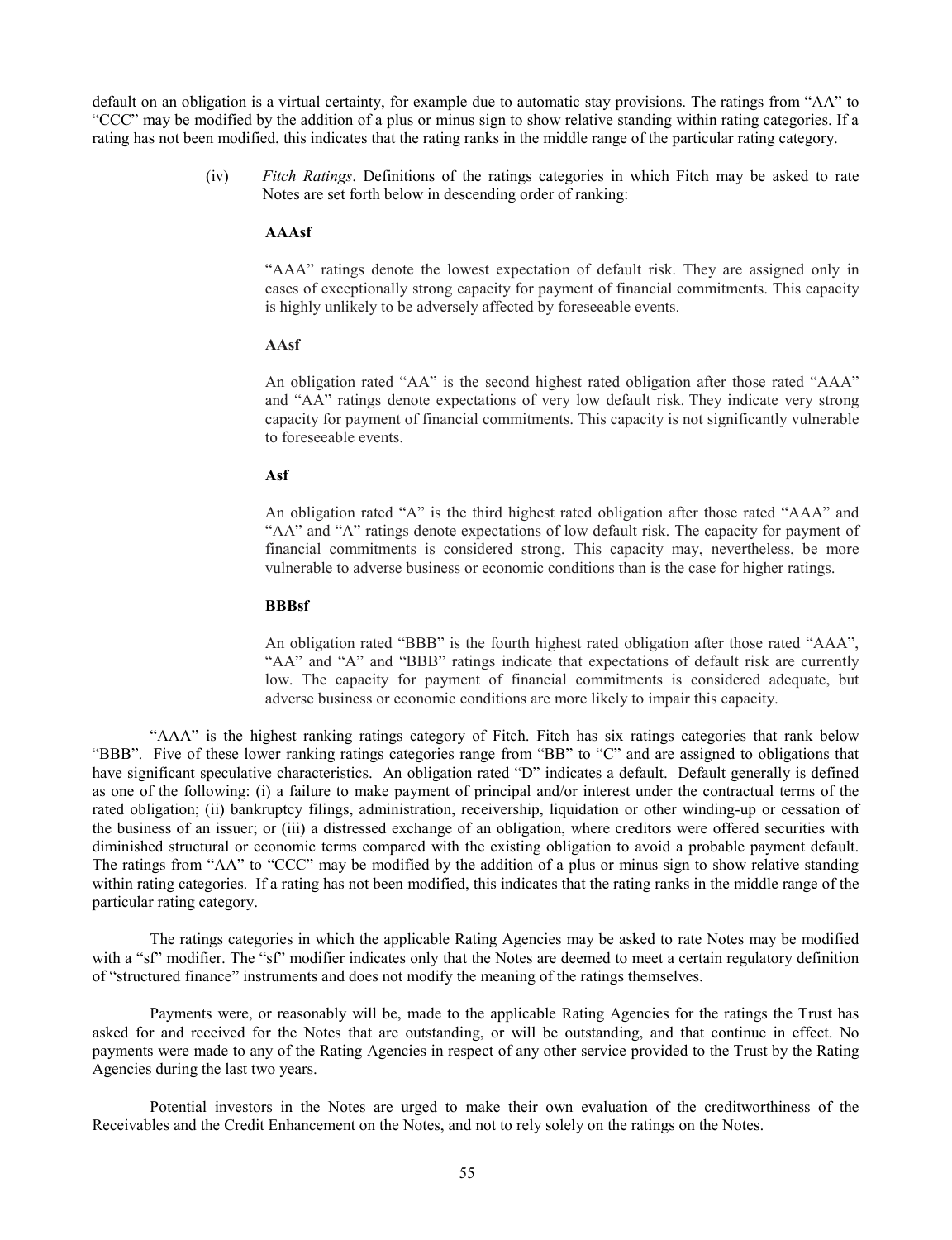#### **Potential Rating Agency Conflict of Interest and Regulatory Scrutiny**

It may be perceived that the Rating Agencies hired to rate the Notes have a conflict of interest that may affect the ratings assigned to the Notes where, as is common practice and will likely be the case with the ratings of the Notes in the future, the Promoter, the Seller or the Trust will pay the fees charged by the Rating Agencies for their rating services. Furthermore, rating agencies have been and may continue to be under scrutiny by federal, provincial, territorial and state legislative and regulatory bodies in Canada and the United States for their roles in the recent financial crisis and such scrutiny and any actions such legislative and regulatory bodies may take as a result thereof may also have an adverse effect on the perceived value of such a rating or the level of such a rating, and accordingly, the price that a subsequent purchaser would be willing to pay for the Notes and the ability to resell the Notes.

## **Subordinated Notes**

Unless otherwise set out in the applicable pricing supplement, in respect of each Series held by the Trust, the related Subordinated Notes will serve as credit support for the related Senior Notes. Repayment of the principal amount of the Subordinated Notes will not be made until all principal and accrued interest on the Senior Notes and all interest on the Subordinated Notes have been fully paid. In such circumstances, a holder of the Subordinated Notes could lose some or all of its initial investment in the Subordinated Notes. If applicable, each lower ranked class of Subordinated Notes will also serve as credit support for the higher ranked classes of Subordinated Notes. If applicable, repayment of the principal amount of the Subordinated Notes of any lower ranked class will not be made until all principal and accrued interest on all Subordinated Notes of the higher ranked classes and all interest on the Subordinated Notes of the lower ranked class have been fully paid. In such circumstances, a holder of Subordinated Notes of a lower ranked class could lose some or all of its initial investment in the Subordinated Notes.

Subject to special class rights of Noteholders, certain amendments may be made to the Material Contracts and certain directions, demands, consents or waivers, may be provided, based on a direction given by the holders of the Senior Notes and the Subordinated Notes voting together as a single Series of Notes. As the holders of the Subordinated Notes will generally constitute a minority of the Series of Notes eligible to vote at a meeting called to consider such amendments or to provide directions, demands, consents or waivers, the holders of the Senior Notes will generally have the ability to control any direction provided to the Indenture Trustee and the Issuer. Accordingly, subject to the special class rights of the holders of the Subordinated Notes, the holders of the Senior Notes will, in practical terms, have the power to determine whether amendments will be permitted and actions may be taken without regard to the position or interests of the holders of the Subordinated Notes. In certain circumstances, the position or interests of holders of the Senior Notes and of holders of the Subordinated Notes may be in conflict. As a result, holders of the Subordinated Notes may be adversely affected by determinations made which are beyond their control.

No change may be made to certain fundamental aspects of the Subordinated Notes such as the interest rate, principal amounts or maturity dates thereof. In addition, if any change is proposed relating to or affecting the Subordinated Notes differently than the Senior Notes, then holders of the Subordinated Notes (or any specially affected class thereof) shall not be bound by any action taken at a meeting or by an instrument in writing, unless a special class meeting of the holders of the Subordinated Notes (or such class thereof) is held for which approval rules as specified in the Trust Indenture shall apply. Such rules include the requirement for matters to be passed by the holders of not less than 662⁄3% of the aggregate principal amount of the Subordinated Notes (or such class thereof). However, the holders of the Senior Notes may at any time in their discretion renew or extend the time for payment of the Senior Notes (and thereby renew or extend the time for payment of the Subordinated Notes) without notice to or consent of the holders of the Subordinated Notes or the Indenture Trustee.

# **Recharacterization of Principal Receivables Would Reduce Principal Receivables and May Require the Addition of Additional Accounts**

As described under "**The Account Assets — Discount Option**", the Seller may designate a percentage of the Receivables that would otherwise be treated as Principal Receivables to be treated as Finance Charge Receivables. This designation could increase the average net portfolio yield for a given period, and consequently, decrease the likelihood of an Amortization Event in paragraphs (g), (i), (j) and (k) of the definition of "Amortization Event" from occurring. See "**Remittances — Amortization Period**". However, this designation will also reduce the aggregate amount of Principal Receivables, which may increase the likelihood that the Seller will be required to add Additional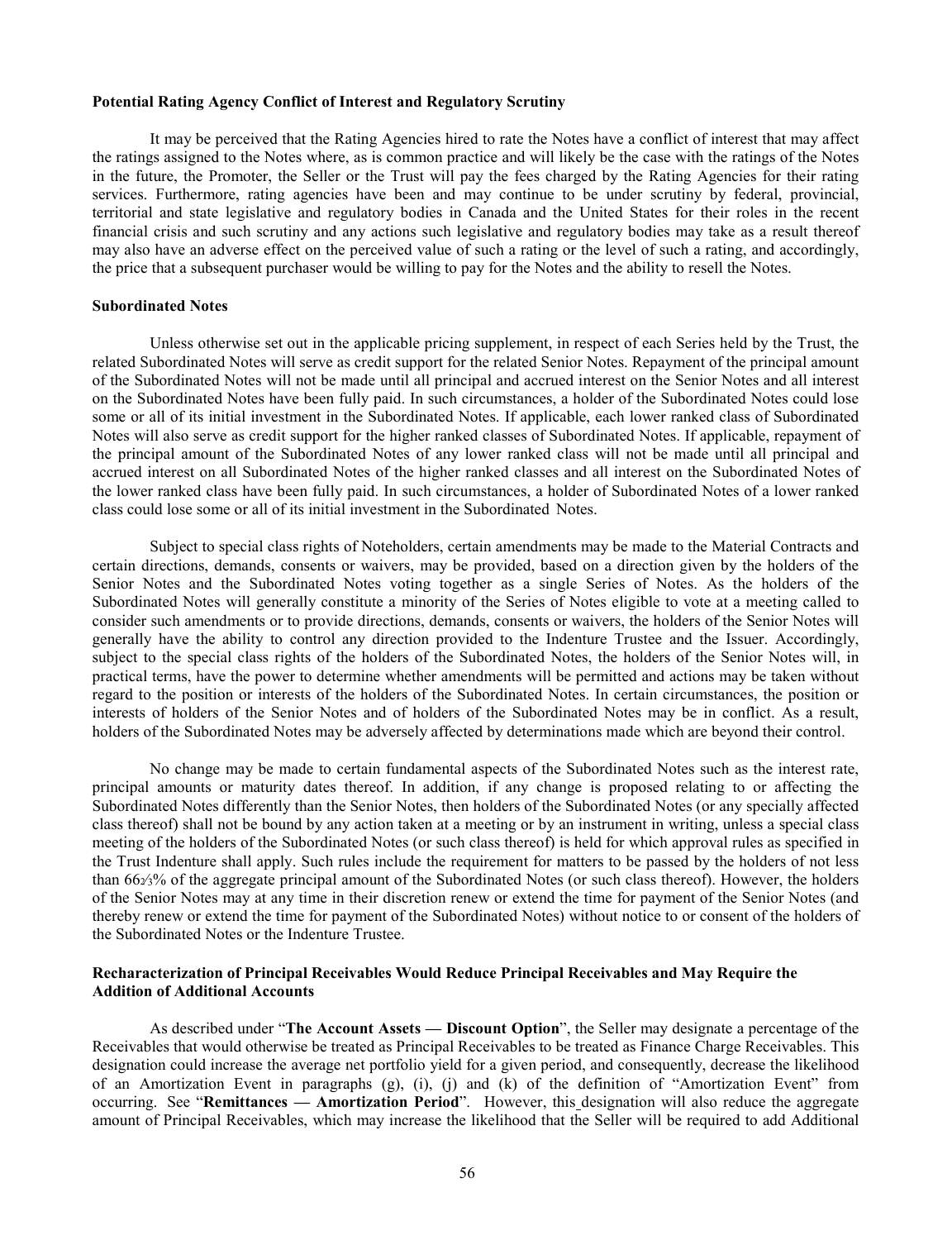Accounts. If the Seller were unable to add Additional Accounts, one or more Series could go into early amortization. As of the date hereof, the Seller has not previously designated any Principal Receivables to be treated as Finance Charge Receivables.

### **International Information Reporting**

<span id="page-60-0"></span>Pursuant to rules in the Tax Act implementing the Organization for Economic Co-operation and Development's Common Reporting Standard (the "**CRS Rules**"), information collecting and reporting requirements are imposed on certain Canadian financial institutions in respect of holders of its debt obligations that are residents of countries other than Canada and the United States. If Canada and the applicable country of residence have agreed to bilateral information exchange under the CRS Rules, such information will be exchanged by the CRA with the tax authorities of that country. The Trust intends to comply with the CRS Rules (and similar requirements under Part XVIII of the Tax Act), to the extent applicable in its circumstances. The Financial Services Agent will continue to monitor the implications of the CRS Rules or such other requirements to the Trust and to holders of Notes.

#### **Technology, Information and Cyber Security Risk Exposure**

Financial institutions like CIBC are evolving their business processes to leverage innovative technologies and the internet to improve client experience and streamline operations. At the same time, cyber threats and the associated financial, reputation and business interruption risks have also increased.

These risks continue to be actively managed by CIBC through strategic risk reviews, enterprise-wide technology and information security programs, with the goal of maintaining overall cyber-resilience that prevents, detects and responds to threats such as data breaches, malware, unauthorised access and denial-of-service attacks, which can result in damage to CIBC systems and information, theft or disclosure of confidential information, unauthorized or fraudulent activity, and service disruptions, including delays in processing payments on the Receivables and information in respect thereof, consequently resulting in delays in processing payments to the Noteholders, and/or affect credit card usage and repayments, consequently affecting the timing and amount of payments on the Notes.

Given the importance of electronic financial systems, including secure online and mobile banking provided by CIBC to its clients, CIBC monitors the changing environment globally, including cyber threats, mitigation strategies and evolving regulatory requirements, in order to improve its controls and processes to protect its systems and client information. In addition, CIBC performs cyber security preparedness, testing and recovery exercises to validate its defenses, benchmarks against best practices and provides regular updates to its board of directors. CIBC has welldefined cyber incident response protocols and playbooks in the event that a security incident or breach occurs. CIBC also has cyber insurance coverage to help mitigate against certain potential losses associated with cyber incidents. CIBC's insurance coverage is subject to various terms and provisions including limits on the types and amounts of coverage relating to losses arising from cyber incidents. CIBC periodically assesses its insurance coverage based on its risk tolerance and limits.

Despite CIBC's commitment to information and cyber security, and given the rapidly evolving threat and regulatory landscape, coupled with a changing business environment, it is not possible for CIBC to identify all cyber risks or implement measures to prevent or eliminate all potential incidents from occurring. However, CIBC monitors its risk profile for changes and continues to refine approaches to security protection and service resilience to minimise the impact of any incidents that may occur, including in respect of its credit card business.

## **The Notes Are Not Suitable Investments For All Investors**

The Notes are complex instruments that should be considered only by investors who, either alone or with their financial, tax, legal and other advisors, have the expertise to analyze the default, market, amortization and reinvestment risk, the tax consequences of an investment in the Notes and the interaction of these factors. Other than this short form base shelf prospectus and a pricing supplement and any marketing materials relating to a specific offering of Notes filed by the Issuer under its profile on [www.sedar.com,](http://www.sedar.com/) the only other information investors will have access to relating to the Notes are the documents of the type referred to under the headings "**Documents Incorporated by Reference**" and "**Credit Card Portfolio**" filed by the Issuer under its profile on [www.sedar.com](http://www.sedar.com/) and any monthly reports described under the heading "**Servicing – Reporting**" that the Issuer may post under its profile on [www.sedar.com.](http://www.sedar.com/) Investors should be prepared to make investment decisions in respect of the Notes solely on the information contained in the documents referred to in the previous sentence.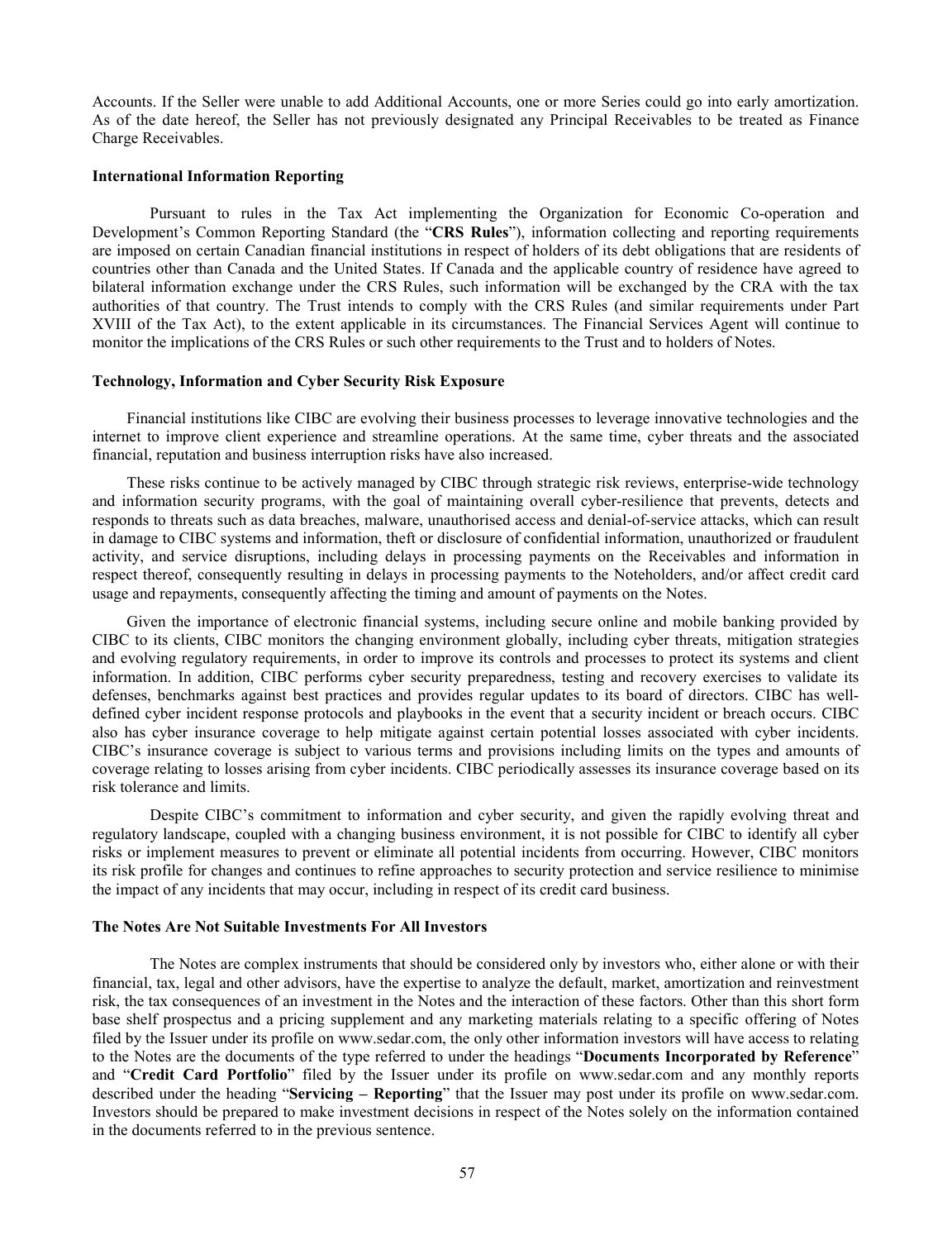# **MATERIAL CONTRACTS**

Unless otherwise specified in the pricing supplement for any Series of Notes, the following are the contracts which have been or will be entered into by the Issuer, the Issuer Trustee, the Seller, the Servicer or the Custodian, and which will be considered material to investors purchasing Notes of any Series of Notes (collectively, the "**Material Contracts**"):

- (a) the Declaration of Trust;
- (b) the Trust Indenture and the Series Supplement relating to such Series of Notes;
- (c) the Financial Services Agreement;
- (d) the Pooling and Servicing Agreement;
- (e) the Series Purchase Agreement and the Remittance Notice in respect of the related Series;
- (f) the Dealer Agreement;
- (g) any currency swap agreement entered into by the Trust in respect of such Series of Notes denominated in a currency other than Canadian dollars, the details of which will be disclosed in the applicable pricing supplement;
- (h) any interest rate swap agreement entered into by the Trust in respect of such Series of Notes, the details of which will be disclosed in the applicable pricing supplement; and
- (i) the Seller's representation and indemnity covenant.

# **CERTAIN CANADIAN FEDERAL INCOME TAX CONSIDERATIONS**

In the opinion of McCarthy Tétrault LLP and Osler, Hoskin & Harcourt LLP, the following is a summary of the principal Canadian federal income tax considerations generally applicable to a prospective Noteholder if it were to acquire beneficial ownership of a Note at par on the date hereof pursuant to this short form base shelf prospectus and who, for purposes of the Tax Act, deals at arm's length with the Trust and the Dealers and is not affiliated with the Trust or the Dealers (a "**Holder**").

<span id="page-61-0"></span>This summary is based upon the current provisions of the Tax Act in force as of the date hereof, counsel's understanding of the current administrative and assessing policies and practices published in writing by the Canada Revenue Agency (the "**CRA**") prior to the date hereof and all specific proposals to amend the Tax Act and the Regulations publicly announced by or on behalf of the Minister of Finance (Canada) prior to the date hereof (the "**Tax Proposals**"). This summary assumes that the Tax Proposals will be enacted as currently proposed, but no assurance can be given that this will be the case. This summary is not exhaustive of all possible Canadian federal income tax considerations and, except for the Tax Proposals, does not take into account or anticipate any changes in law or in the administrative or assessing policies and practices of the CRA, whether by legislative, governmental or judicial decision or action, nor does it take into account other federal, provincial, territorial or foreign tax considerations.

In general, for the purpose of the Tax Act, all amounts relating to the acquisition, holding or disposition of the Notes not otherwise expressed in Canadian dollars must be converted into Canadian dollars based on the applicable daily rate as quoted by the Bank of Canada for the day or days such amounts arose, or such other rate of exchange that is acceptable to the CRA.

**This summary is of a general nature only and is not intended to be, nor should it be construed to be, legal or tax advice to any prospective Holder. Accordingly, prospective Holders should consult their own tax advisors with respect to their particular circumstances.**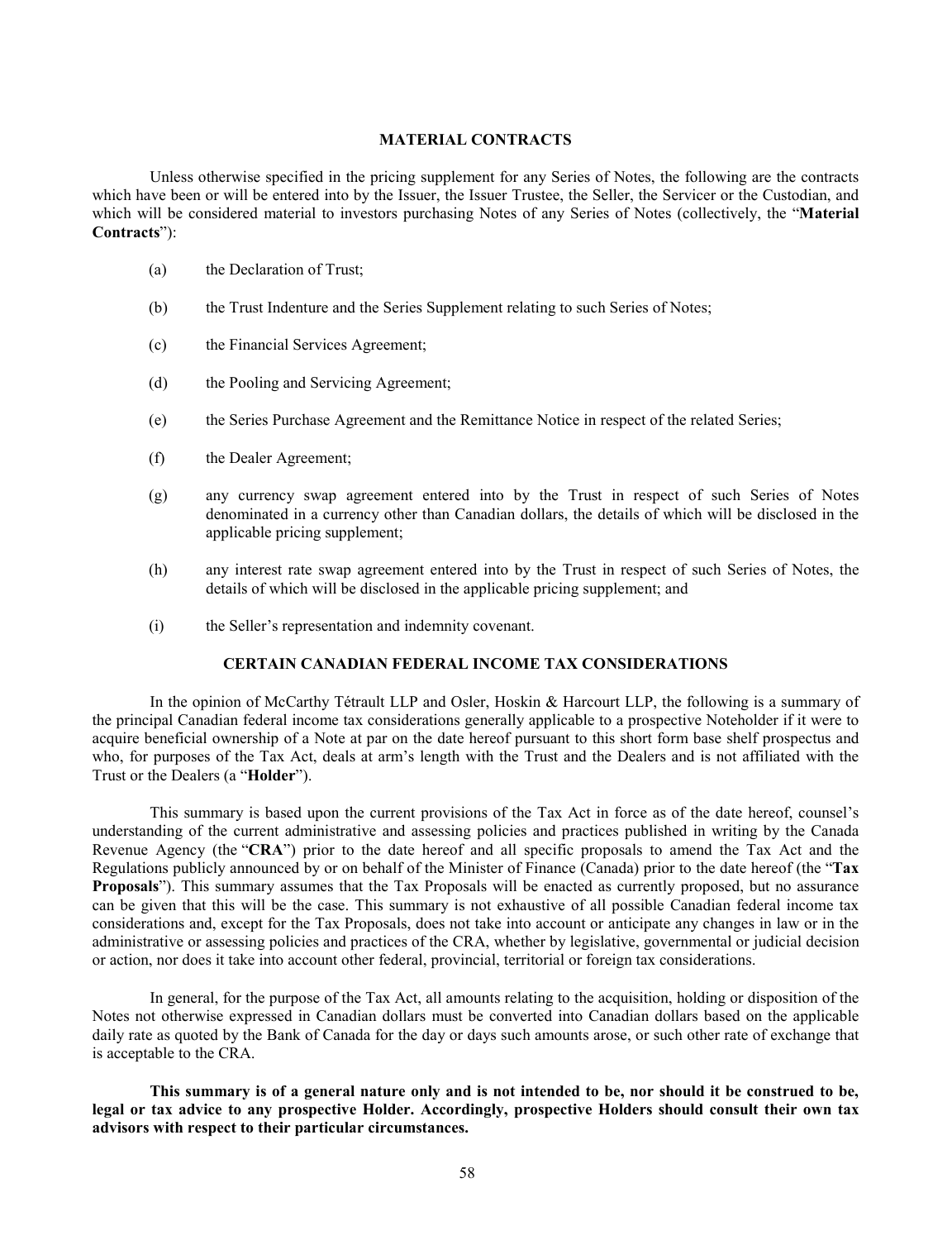**If the principal Canadian federal income tax considerations applicable to any particular Series of Notes are materially different from those that are described in this summary, such Canadian federal income tax considerations will be summarised in the applicable pricing supplement related to that particular Series of Notes.**

# **Residents of Canada**

The following summary applies to a Holder who, at all relevant times and for purposes of the Tax Act, is resident or deemed to be resident in Canada and who will hold the Notes as capital property (a "**Resident Holder**"). This summary does not apply to a Resident Holder which is a "financial institution" within the meaning of section 142.2 of the Tax Act, a Resident Holder who has elected to report its Canadian tax results in a "functional currency" (which excludes Canadian dollars), a Resident Holder who enters into a "derivative forward agreement" with respect to the Notes or a Resident Holder, an interest in which is a "tax shelter investment" for the purposes of the Tax Act. Generally, the Notes will constitute capital property to a Resident Holder provided that the Resident Holder does not hold the Notes in the course of carrying on a business of buying and selling securities and does not acquire them as part of an adventure in the nature of trade. Certain Resident Holders who might not otherwise be considered to hold their Notes as capital property may, in certain circumstances, be entitled to have them (and all other "Canadian securities" as defined in the Tax Act) treated as capital property by making the one-time election permitted by subsection 39(4) of the Tax Act.

# **Interest on the Notes**

A Resident Holder that is a corporation, partnership, unit trust or trust of which a corporation or a partnership is a beneficiary will be required to include in computing its income for a taxation year any interest on a Note or amount deemed to be interest under the Tax Act that accrued to it to the end of the taxation year of the Resident Holder or that became receivable or was received by it before the end of such taxation year, except to the extent that such interest was included in computing its income for a preceding taxation year.

Any other Resident Holder, including an individual and any trust not described in the preceding paragraph, will be required to include in computing its income for a taxation year any amount received or receivable by the Resident Holder in the taxation year as interest on the Notes, depending upon the method regularly followed by the Resident Holder in computing income, to the extent that such amount was not included in computing the Resident Holder's income for a preceding taxation year. In addition, if such Resident Holder has not otherwise included interest on a Note in computing the Resident Holder's income at periodic intervals of not more than one year, such Resident Holder will be required to include in computing income for a taxation year any interest that accrues or is deemed to accrue to the Resident Holder on the Note up to the end of any "anniversary day" (as defined in the Tax Act) in that year to the extent such interest was not otherwise included in the Resident Holder's income for that year or a preceding year.

#### **Disposition of Notes**

On a disposition or deemed disposition of a Note by a Resident Holder at any time, including on redemption or at maturity, the Resident Holder will be required to include in computing its income for the taxation year in which the disposition occurs an amount equal to the accrued interest (including any amount deemed to be interest) on the Note to the date of the disposition and that is not payable until after that time, to the extent that such amount was not otherwise included in computing the Resident Holder's income for that taxation year or a preceding taxation year. Where the amount so included in income exceeds the portion of the total consideration received by the Resident Holder for the Note that is reasonably allocated to such accrued but unpaid interest, and the Note has been disposed of for consideration equal to the fair market value of the Note at the time of disposition, such excess may generally be deducted by the Resident Holder in computing income, subject to the detailed rules contained in the Tax Act in that regard.

In addition, on the disposition or deemed disposition of a Note, the Resident Holder will realize a capital gain (or a capital loss) to the extent that the proceeds of disposition of the Note, net of any accrued interest or amount deemed to be interest (less any amount deducted by the Resident Holder in accordance with the last sentence of the previous paragraph) and any reasonable costs of disposition, exceed (or are exceeded by) the adjusted cost base (as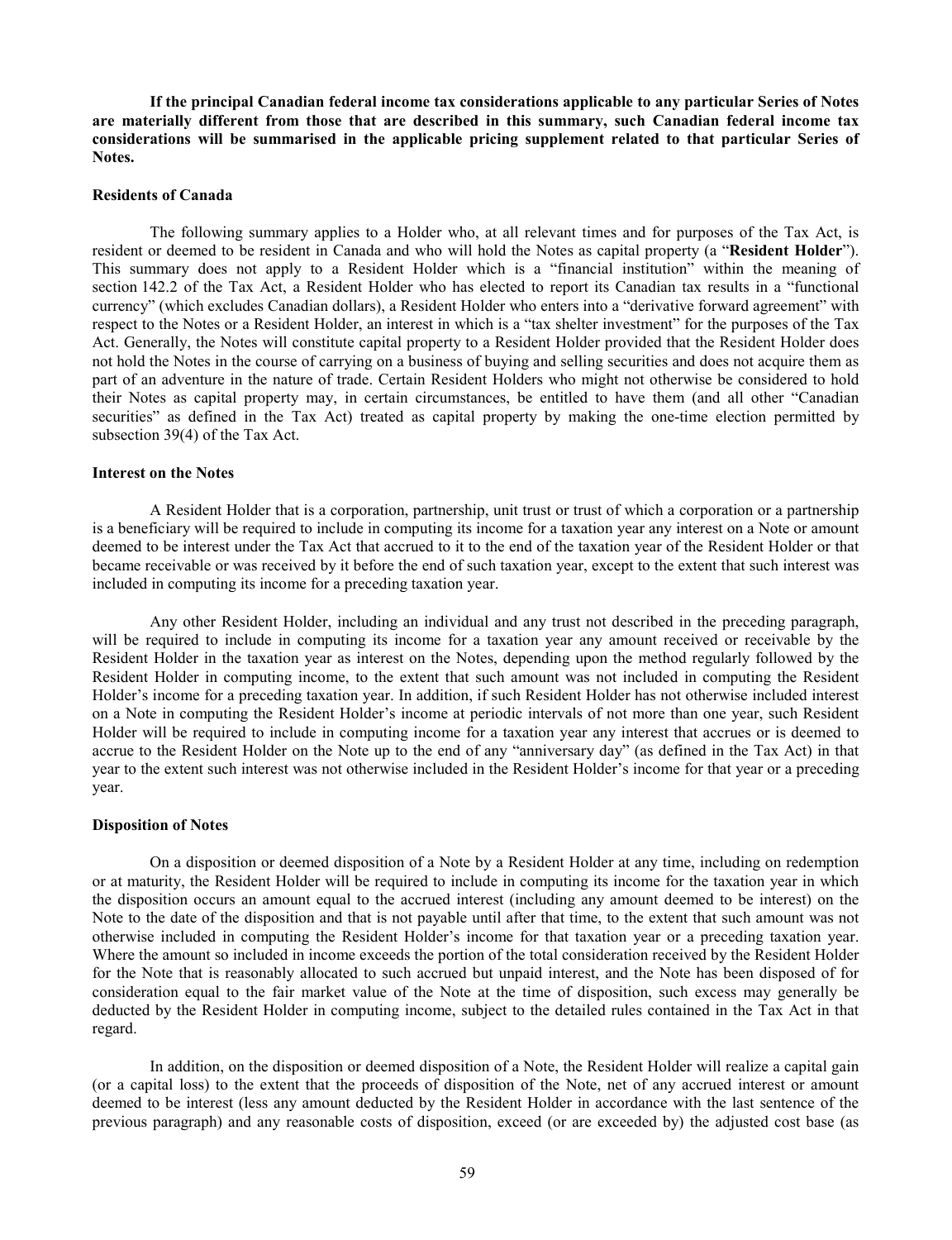defined in the Tax Act) of the Note to the Resident Holder. One-half of any capital gain must be included in computing the Resident Holder's income as a taxable capital gain for the taxation year in which the disposition occurs, and onehalf of any capital loss may generally be deducted from a Resident Holder's taxable capital gains, in accordance with and subject to the detailed rules contained in the Tax Act in that regard. Capital gains realized by an individual or by most trusts may give rise to alternative minimum tax under the Tax Act.

#### **Additional Refundable Tax**

A Resident Holder that is a "Canadian controlled private corporation" (as defined in the Tax Act) may be liable to pay a refundable tax on its "aggregate investment income" (as defined in the Tax Act) for the taxation year, including interest income and taxable capital gains.

# **Non-Residents of Canada**

The following summary applies to a Holder who, at all relevant times and for purposes of the Tax Act, is neither resident nor deemed to be resident in Canada, is entitled to all payments made on a Note, does not use or hold and is not deemed to use or hold the Notes in or in the course of carrying on business in Canada and deals at arm's length with a "specified beneficiary" (as defined in subsection 18(5) of the Tax Act) of the Trust and with any person or partnership who is resident or deemed to be resident in Canada to whom the Holder assigns or otherwise transfers a Note (a "**Non-Resident Holder**"). Special rules which apply to non-resident Holders carrying on an insurance business in Canada and elsewhere are not discussed in this summary. This summary assumes that no interest paid or payable on the Notes will be in respect of a debt or other obligation to pay an amount to a person with whom the Trust does not deal at arm's length for the purposes of the Tax Act and that the Trust will not make any designation under subsection 18(5.4) of the Tax Act in respect of any interest paid or credited by the Trust on the Notes.

Interest (including amounts on account or in lieu of payment of, or in satisfaction of, interest) paid or credited or deemed to be paid or credited by the Trust to a Non-Resident Holder in respect of the Notes will be exempt from Canadian non-resident withholding tax unless all or any portion of such interest (other than on a "prescribed obligation" described below) is contingent or dependent on the use of or production from property in Canada or is computed by reference to revenue, profit, cash flow, commodity price or any other similar criterion or by reference to dividends paid or payable to shareholders of any class or series of shares of the capital stock of a corporation ("**Participating Debt Interest**"). A "prescribed obligation" is a debt obligation the terms or conditions of which provide for an adjustment to an amount payable in respect of the obligation for a period during which the obligation was outstanding which adjustment is determined by reference to a change in the purchasing power of money and no amount payable in respect thereof, other than an amount determined by reference to a change in the purchasing power of money, is contingent or dependent upon, or computed by reference to, any of the criteria described in the preceding sentence.

In the event that a Note is redeemed, cancelled, repurchased or purchased by the Trust or any other person resident or deemed to be resident in Canada from a Non-Resident Holder or is otherwise assigned or transferred by a Non-Resident Holder to a person resident or deemed to be resident in Canada for an amount which exceeds, generally, the issue price thereof or in certain cases the price for which such Note was assigned or transferred to the Non-Resident Holder by a person resident or deemed to be resident in Canada, the excess may, in certain circumstances, be deemed to be interest and may, together with any interest that has accrued on the Note to that time, be subject to non-resident withholding tax if all or any part of such deemed interest is Participating Debt Interest unless, in some circumstances, the Note is considered to be an "excluded obligation" for purposes of the Tax Act. A Note that is not an "indexed debt obligation" (described below) will be an "excluded obligation" for this purpose if it was issued for an amount not less than 97% of its principal amount (as defined in the Tax Act), and the yield from which, expressed in terms of an annual rate (determined in accordance with the Tax Act) on the amount for which the Note was issued, does not exceed <sup>4</sup>⁄<sup>3</sup> of the interest stipulated to be payable on the Note, expressed in terms of an annual rate on the outstanding principal amount from time to time. An "indexed debt obligation" is a debt obligation the terms and conditions of which provide for an adjustment to an amount payable in respect of the obligation for a period during which the obligation was outstanding that is determined by reference to a change in the purchasing power of money.

If applicable, the normal rate of Canadian non-resident withholding tax is 25% but such rate may be reduced under the terms of an applicable income tax treaty.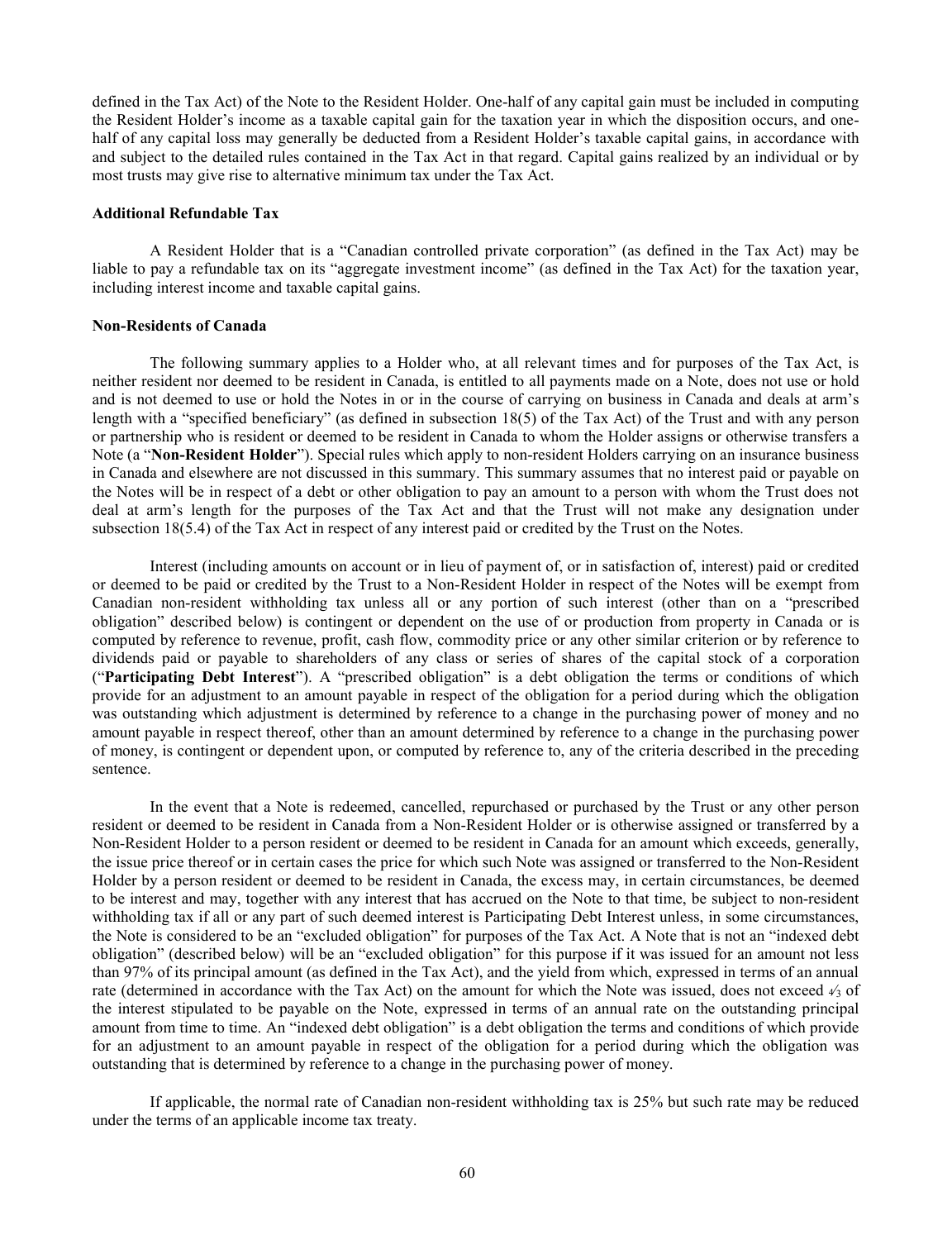Generally, there are no other Canadian income taxes that would be payable by a Non-Resident Holder as a result of holding or disposing of a Note (including for greater certainty, any gain realized by a Non-Resident Holder on a disposition of a Note).

## **SELLER'S REPRESENTATION AND INDEMNITY COVENANT**

Under a Seller's representation and indemnity covenant CIBC will (i) represent and warrant that all statements made in this short form base shelf prospectus, any pricing supplement or any document incorporated by reference herein, with respect to it, its business, the Account Assets or the underlying Receivables or the Series contain no untrue statement of a material fact and do not omit to state a material fact that is required to be stated or that is necessary to make a statement not misleading in light of the circumstances in which it was made; and (ii) indemnify the Issuer, the Issuer Trustee, the Financial Services Agent and the Dealers for any loss resulting from this short form base shelf prospectus, any pricing supplement or any document incorporated by reference herein containing any untrue statement of a material fact or omitting to state any material fact that is required to be stated or that is necessary to make any statement in this short form base shelf prospectus, any pricing supplement or any document incorporated by reference herein not misleading in light of the circumstances in which it was made.

#### **INDEPENDENT AUDITORS**

The auditors of the Issuer are Ernst & Young LLP.

## **LEGAL MATTERS**

Unless otherwise specified in the applicable pricing supplement, certain legal matters relating to the issuance of Notes will be passed upon on the date of issuance of such Notes by McCarthy Tétrault LLP on behalf of CIBC and the Issuer and by Osler, Hoskin & Harcourt LLP on behalf of the Dealers.

## **INTERESTS OF EXPERTS**

As of the date hereof, partners and associates of McCarthy Tétrault LLP and Osler, Hoskin & Harcourt LLP, each as a group, beneficially own, directly or indirectly, less than 1% of any securities of the Trust.

Ernst & Young LLP, Chartered Professional Accountants and Licensed Public Accountants, are independent with respect to the Trust within the meaning of the Code of Professional Conduct of the Chartered Professional Accountants of Ontario.

#### **LEGAL PROCEEDINGS**

The following is a description of CIBC's significant legal proceedings relating to its credit card business, which it intends to defend.

In January 2018, a proposed class action was commenced in Quebec against CIBC and several other financial institutions alleging that the defendants breached the Quebec *Consumer Protection Act* and the *Bank Act* (Canada) when they unilaterally increased the credit limit on the plaintiffs' credit cards. The claim seeks the return of all overlimit fees charged to Quebec customers beginning in January 2015 as well as punitive damages of \$500 per class member. The motion for class certification was heard in April 2019. In August 2019, the court dismissed the certification motion. The plaintiff's appeal of this decision was heard in February 2021 and the Quebec Court of Appeal dismissed the appeal. The plaintiffs have sought leave to appeal to the Supreme Court of Canada.

Since 2011, seven proposed class actions have been commenced against Visa Canada, Mastercard International, CIBC and numerous other financial institutions. The actions, brought on behalf of all merchants who accepted payment by Visa Canada or Mastercard International from March 2001 to the present, allege two "separate, but interrelated" conspiracies; one in respect of Visa Canada and one in respect of Mastercard International. The claims allege that Visa Canada and Mastercard International conspired with their issuing banks to set default interchange rates and merchant discount fees and that certain rules (Honour All Cards and No Surcharge) have the effect of increasing the merchant discount fees. The claims allege civil conspiracy, violation of the *Competition Act* (Canada), interference with economic interests and unjust enrichment. The claims seek unspecified general and punitive damages. The motion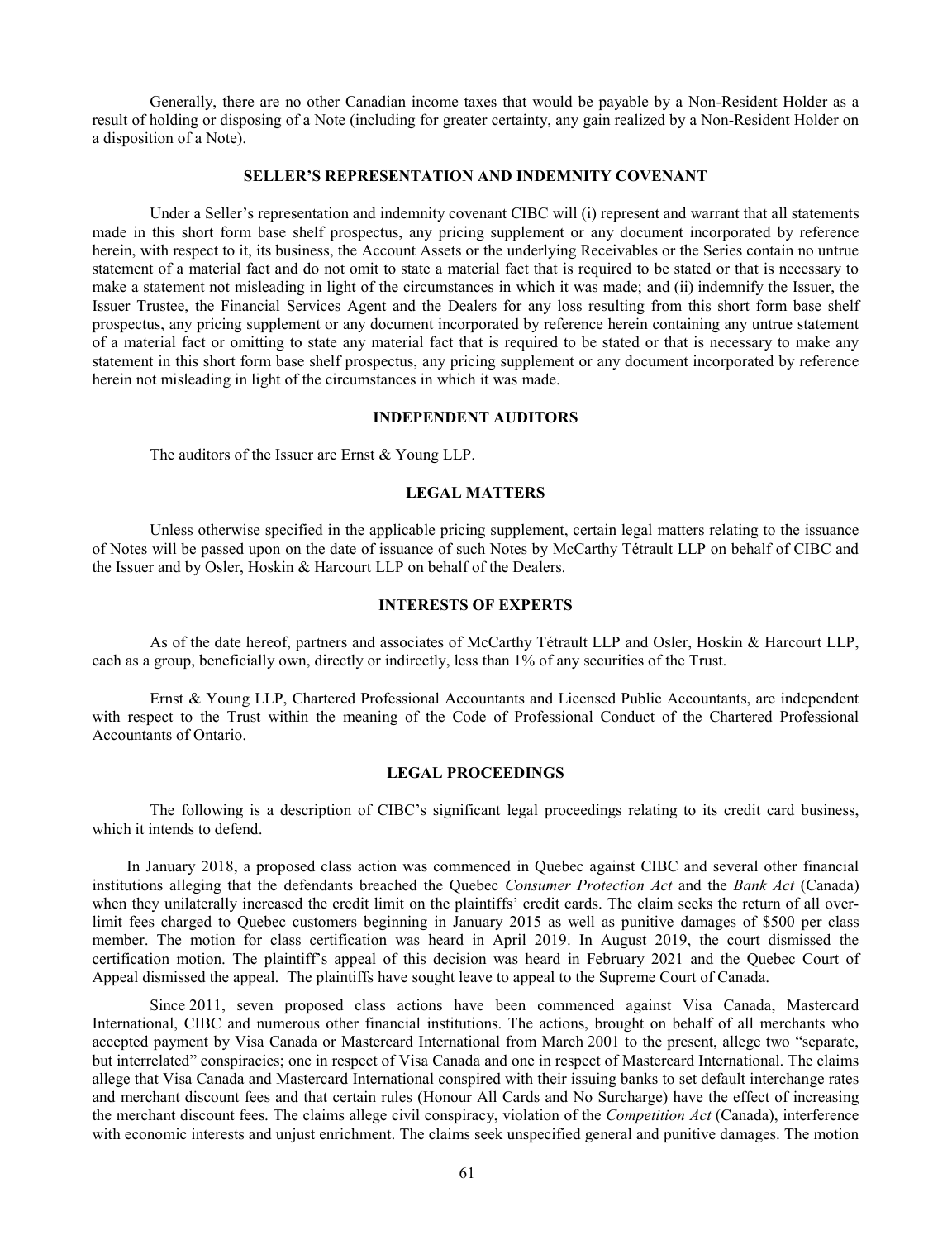for class certification in the British Columbia action was granted in March 2014 with the class period commencing March 28, 2005. The appeal of the decision was heard in December 2014. In August 2015, the British Columbia Court of Appeal allowed the appeals in part, resulting in certain causes of action being struck and others being reinstated. The matter remains certified as a class action. The trial in the British Columbia action has been adjourned. The motion for class certification in Quebec was granted in February 2018. In May 2019, the plaintiffs' appeal of the certification decision was heard and in July 2019, the Quebec Court of Appeal allowed the plaintiffs' appeal. Five of the seven actions have been settled subject to court approval and the remaining two actions will be stayed. CIBC will contribute towards the proposed settlement.

# **PROMOTER**

CIBC has taken the initiative in organizing the business of the Issuer and as such may be considered a "promoter" of the Issuer for the purposes of securities regulation in certain Canadian provinces and territories. The Trust will apply the proceeds of each offering of Notes to finance the acquisition of an Ownership Interest from CIBC.

Under the Financial Services Agreement, CIBC will provide services required in connection with the offering of Notes and the ongoing operations, maintenance and regulatory compliance of the Issuer.

# **UNDERTAKING**

The Issuer has filed with the local securities regulatory authority or regulator in each of the provinces and territories of Canada (the "**Securities Regulators**") an undertaking that the Issuer will not distribute asset backed securities that, at the time of distribution, are "novel" (as defined in the National Instrument) without pre-clearing with the applicable Securities Regulators the disclosure to be contained in the pricing supplement pertaining to the distribution of such novel securities.

# **PURCHASERS' STATUTORY RIGHTS OF ACTION**

Securities legislation in certain of the provinces and territories of Canada provides purchasers in those provinces and territories with the right to withdraw from an agreement to purchase securities. This right may only be exercised within two business days after receipt or deemed receipt of a prospectus and any amendment, and any applicable pricing supplement relating to securities purchased by a purchaser. In several of the provinces and territories, securities legislation further provides purchasers with remedies for rescission or, in some jurisdictions, revision of the price or damages if the prospectus or any amendment (including any pricing supplement) relating to securities purchased by a purchaser contains a misrepresentation or is not delivered to the purchaser, provided that such remedies for rescission, revision of the price or damages are exercised by the purchaser within the time limit prescribed by the securities legislation of the purchaser's province or territory. The purchaser should refer to any applicable provisions of the securities legislation of the purchaser's province or territory for the particulars of these rights or consult with a legal advisor.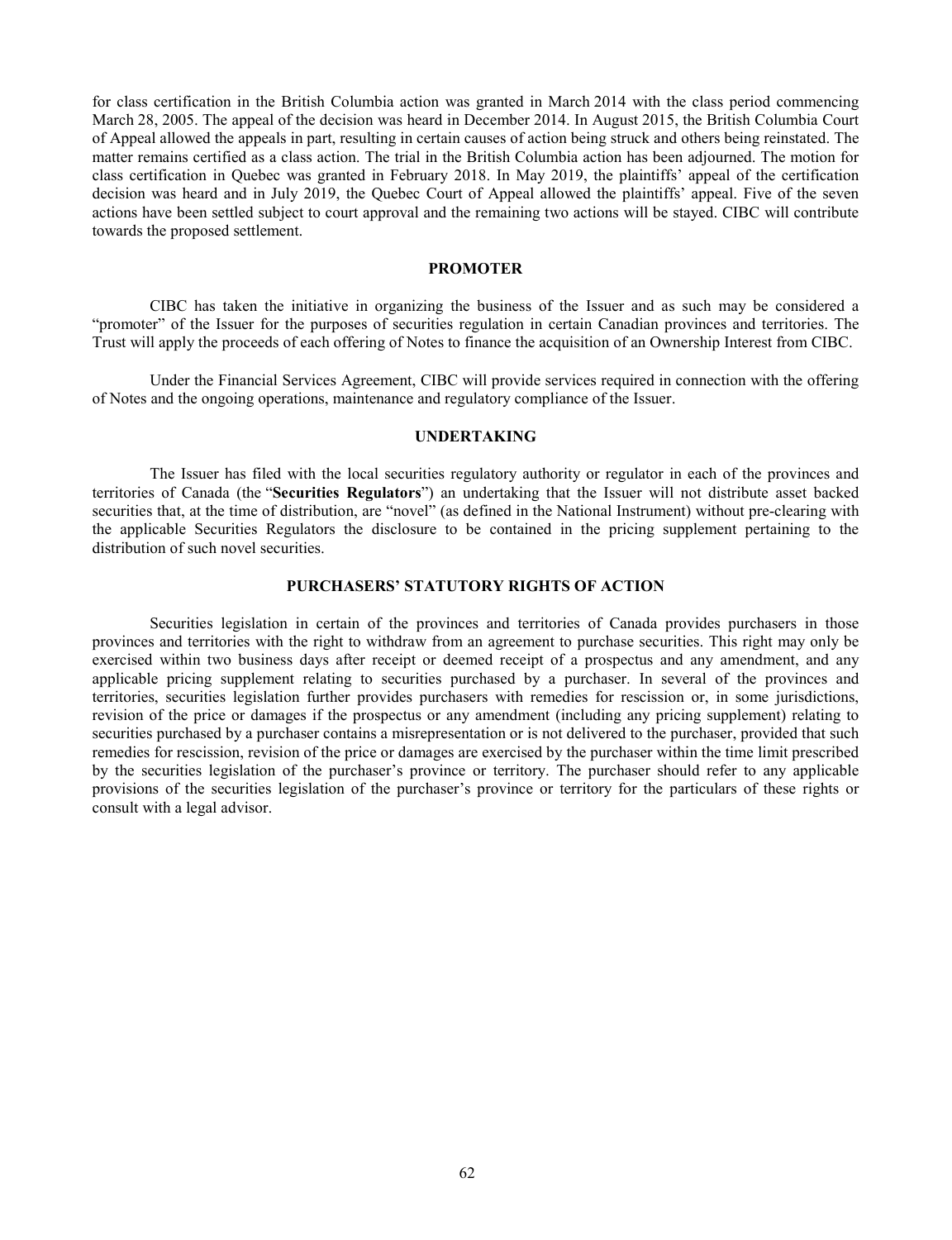# **GLOSSARY OF DEFINED CAPITALIZED TERMS**

"**1933 Act**" has the meaning ascribed thereto under "**Plan of Distribution**" at page [40.](#page-43-0)

"**Account**" has the meaning ascribed thereto under "**The Account Assets — Account Selection Criteria**" at page [15.](#page-18-0)

"**Account Assets**" has the meaning ascribed thereto under "**The Account Assets — The Account Assets**" at page [16.](#page-19-0)

"**Account Eligibility Criteria**" means, as of a specified date, an Eligible Credit Card Account which is (i) in existence, is owned by the Seller and is maintained and serviced by the Seller, the Servicer or any Person delegated responsibility by the Servicer as permitted under the Pooling and Servicing Agreement; (ii) not, and the Receivables thereunder are not, subject to any lien or have not been sold to any other Person; (iii) payable in Canadian dollars; and (iv) an account that satisfies the additional criteria, if any, applicable to Accounts set forth in any Series Purchase Agreement or any Additional Property Agreement.

"**Account Records**" means the written records relating to the Accounts which are so designated by the Servicer.

"**Accumulation Commencement Day**" has the meaning ascribed thereto under "**Remittances — Accumulation Period**" at page [25.](#page-28-0)

"**Accumulation Period**" means, in respect of (i) a Series, the period, if any, specified as such in the related Series Purchase Agreement; and (ii) a Series held by the Trust, the period commencing on the related Accumulation Commencement Day and ending on the earliest of  $(x)$  the first Reporting Day on which the related Invested Amount is reduced to zero; (y) the related Amortization Commencement Day; and (z) the related Series Termination Date.

"**Accumulations Account**" means, in respect of a Series, the segregated Eligible Deposit Account established in the name of the related Co-Owner in accordance with the Pooling and Servicing Agreement and the related Series Purchase Agreement for the purpose of depositing therein all remittances made in respect of the related Ownership Interest.

"**Addition Cut-Off Date**" has the meaning ascribed thereto under "**The Account Assets — Addition of Accounts**" at page [16.](#page-19-1)

"**Addition Date**" has the meaning ascribed thereto under "**The Account Assets — Addition of Accounts**" at page [16.](#page-19-2)

"**Addition Notice**" has the meaning ascribed thereto under "**The Account Assets — Addition of Accounts**" at page [16.](#page-19-3)

"**Additional Account**" means a Credit Card Account added as an Account pursuant to the Pooling and Servicing Agreement.

"**Additional Funding Expenses**" means, in respect of a Series held by the Trust for any period of days, without duplication, all amounts due, owing or accruing due or owing from time to time by the Trust in respect of fees, expenses, debts, liabilities and obligations, direct or indirect, absolute or contingent, in respect of its ownership of the Series for such period, including amounts due, owing, accruing due or owing from time to time by the Trust (without duplication) in respect of:

- (a) Pool Expenses to be borne by the Trust (to the extent not already paid by the Custodian);
- (b) the related Series Allocable Percentage of the amount payable to the Indenture Trustee and the Note Issuance and Payment Agent under the Trust Indenture pursuant to the schedule of fees agreed upon by the Indenture Trustee and the Trust;
- (c) the related Series Allocable Percentage of the amount payable to the Issuer Trustee in its individual capacity under the Declaration of Trust pursuant to the schedule of fees agreed upon among the Issuer Trustee and the Trust;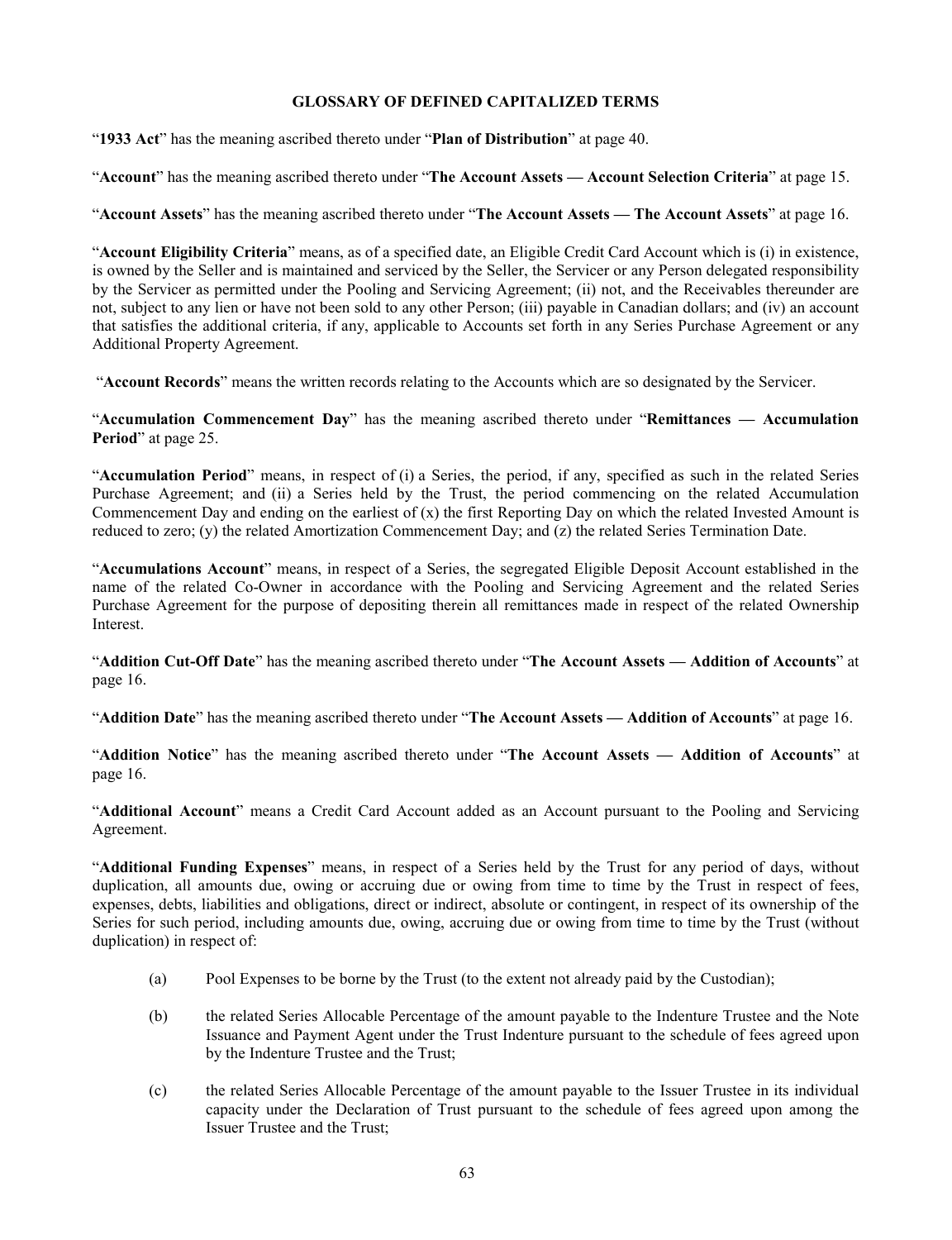- (d) the related Series Allocable Percentage of the amount payable to the Financial Services Agent;
- (e) any liability of the Trust for Taxes, if any, reasonably attributed to the Series;
- (f) the amount payable to the beneficiary pursuant to the Declaration of Trust for the period;

but shall not include expenses, debts, liabilities and obligations that have previously been included as Additional Funding Expenses.

"**Additional Ownership Interest**" means, in respect of a Series, an additional undivided co-ownership interest in the Account Assets transferred to the related Co-Owner.

"**Additional Property**" means, in respect of a Series, the rights and benefits provided in respect of the Series, or applicable class, pursuant to any letter of credit, surety bond, cash collateral account, spread account, guaranteed rate agreement, maturity liquidity facility, tax protection agreement, interest rate and/or currency swap agreement, loan agreement, enhancement agreement or other similar arrangement as contemplated under the Pooling and Servicing Agreement and as provided for in the related Series Purchase Agreement.

"**Additional Property Agreement**" means, in respect of Additional Property for a Series, the agreement, instrument or document governing the terms of the Additional Property, including the agreement, instrument or document under which the Additional Property is deposited with the Custodian and transferred to the Co-Owner of such Series.

"**Agent**" means with respect to any Series, the Person so designated in the related Series Purchase Agreement.

"**Aggregate Ownership Amount**" means, (i) for any day other than a Reporting Day, the sum of all Unadjusted Invested Amounts for such day; and (ii) for any Reporting Day, the sum of all Invested Amounts for all Series existing on such Reporting Day.

"**Alternate Communications**" has the meaning ascribed thereto under "**Credit Card Business of Canadian Imperial Bank of Commerce — Client Account Management Procedures**" at page [12.](#page-15-0)

"**Amended and Restated Declaration of Trust**" has the meaning ascribed thereto under "**Transaction Structure Overview**" at page [3.](#page-6-0)

"**Amendment**" has the meaning ascribed thereto under the heading "**The Trust Indenture — Amendments to the Trust Indenture**" at page [36.](#page-39-0)

"**Amortization Commencement Day**" means, (i) in respect of a Series, the earlier to occur of (x) the day specified as such in the related Series Purchase Agreement; and (y) the day on which funds are required to be deposited into the Collection Account as the purchase price of the Ownership Interests of such Series; and (ii) in respect of a Series held by the Trust, has the meaning ascribed thereto under "**Remittances — Amortization Period**" at page [28.](#page-31-0)

"**Amortization Event**" has the meaning ascribed thereto under "**Remittances — Amortization Period**" at page [26.](#page-29-0)

"**Amortization Period**" means, in respect of a Series, a period commencing on the Amortization Commencement Day with respect to the Series and ending on the earliest to occur of (i) the first Reporting Day thereafter when the related Invested Amount is zero; (ii) a day on which the related Amortization Event has been rescinded and annulled in accordance with the related Series Purchase Agreement; and (iii) the related Series Termination Date.

"**Asset Interests**" means (i) the Ownership Interests purchased by the Trust pursuant to the Pooling and Servicing Agreement and one or more Series Purchase Agreements, including, without limitation, undivided co-ownership interests in Receivables originated or acquired by the Seller and its affiliates; and (ii) any other rights, interests and benefits acquired by the Trust pursuant to the Programme Agreements.

"**Available Cash Reserve Amount**" means, on any day in respect of a Series, the amount, if any, on deposit in the related Cash Reserve Account on such day following the making of any deposits into or withdrawals therefrom.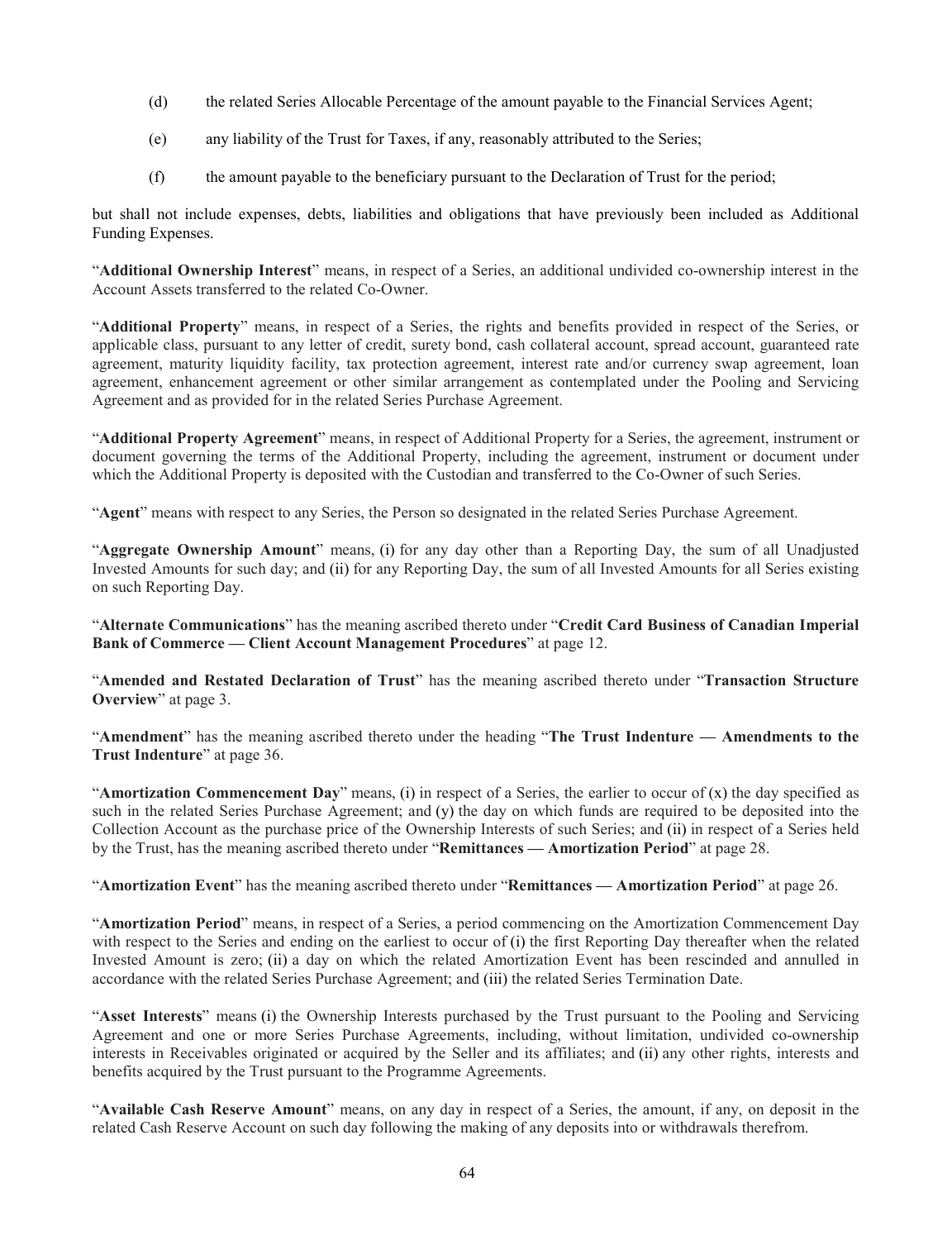"**Bill C-86**" has the meaning ascribed thereto under "**Investment Considerations – Consumer Protection Laws and Legislative Developments**" at page [50.](#page-53-0)

"**Book Entry Note Owner**" has the meaning ascribed thereto under "**Book Entry Registration**" at page [41.](#page-44-0) "**Book-Entry Notes**" has the meaning ascribed thereto under "**Book Entry Registration**" at page [41.](#page-44-1)

"**Business Day**" means any day of the year, other than a Saturday or Sunday or other day on which banks in the City of Toronto are not open for business.

"**Calculation Day**" means, in respect of a Series for a Reporting Period, the third Business Day preceding the related Transfer Date for such Series for the Reporting Period.

<span id="page-68-0"></span>"**Card Income**" means, in respect of an Account, any Receivable billed to an Obligor under the related Cardholder Agreement in respect of (i) interest or other finance charges, net of small balance adjustments, goodwill adjustments and other ordinary course adjustments but including return cheque fees, billed by the Seller or by the Servicer, in each case in accordance with its practices and procedures relating to its credit card business; (ii) annual membership fees, if any, in respect of the Account; (iii) cash advance fees and credit card cheque fees; (iv) additional card issuance fees; (v) foreign exchange conversion fees; (vi) statement and sales draft copying charges; (vii) foreign cheque cashing fees; (viii) inactive account fees; (ix) administrative fees and late charges with respect to the Account; (x) amounts in respect of any other fees or amounts with respect to the Account which are designated by the Seller by notice to the Custodian at any time and from time to time to be included as Card Income; and "Cards Income" shall mean (xi) for or in respect of any particular Business Day, the aggregate of all such amounts billed on all Accounts after the end of the immediately preceding Business Day and at or before the end of the particular Business Day; and (xii) for or in respect of a Reporting Period or a period of days in a Reporting Period, the aggregate of all such amounts billed on all Accounts after the end of the immediately preceding Reporting Period and at or before the end of such Reporting Period or period of days; provided that the amount of Card Income determined pursuant to clause [\(i\)](#page-68-0) above shall be reduced by an amount equal to reversals for interest or other finance charges included in Defaulted Amounts.

"**Cardholder Agreement**" means, in respect of a credit card account, the agreement or agreements between the Seller and the cardholder governing the use of such account, as any such agreement or agreements may be amended, modified or otherwise changed by the Seller from time to time.

"**Cash Reserve Account**" means, in respect of a Series held by the Trust, the segregated Eligible Deposit Account established in the name of the Custodian as agent for the Seller and the Trust and designated as the Cash Reserve Account for the Series for the purposes set out in the related Series Purchase Agreement.

"**Cash Reserve Draw**" means, in respect of a Series held by the Trust, the amount which the Trust is entitled to withdraw from the Cash Reserve Account for the Series on any Transfer Date for the related Reporting Period, which amount shall be equal to the lesser of (i) the related Available Cash Reserve Amount (less the amounts deposited to the Cash Reserve Account in respect of the related Pre-Accumulation Reserve Period); and (ii) the Cumulative Deficiency, if any, for the Series for such Reporting Period.

"**Cash Reserve Event**" shall occur in respect of a Series held by the Trust if, on a Calculation Day, the number, expressed as a percentage (the "**Excess Spread Percentage**"), equal to twelve times:

(a) the average Ownership Finance Charge Receivables for the Series during the three Reporting Periods preceding such Calculation Day;

minus

(b) the sum of the Series Interest and Additional Funding Expenses (less any investment income received in respect of amounts on deposit in the Accumulations Account of such Series and the applicable Pre-Accumulation Available Amount, if any), the Series Pool Losses and the Contingent Successor Servicer Amount, in each case, for the Series averaged over the three Reporting Periods preceding such Calculation Day;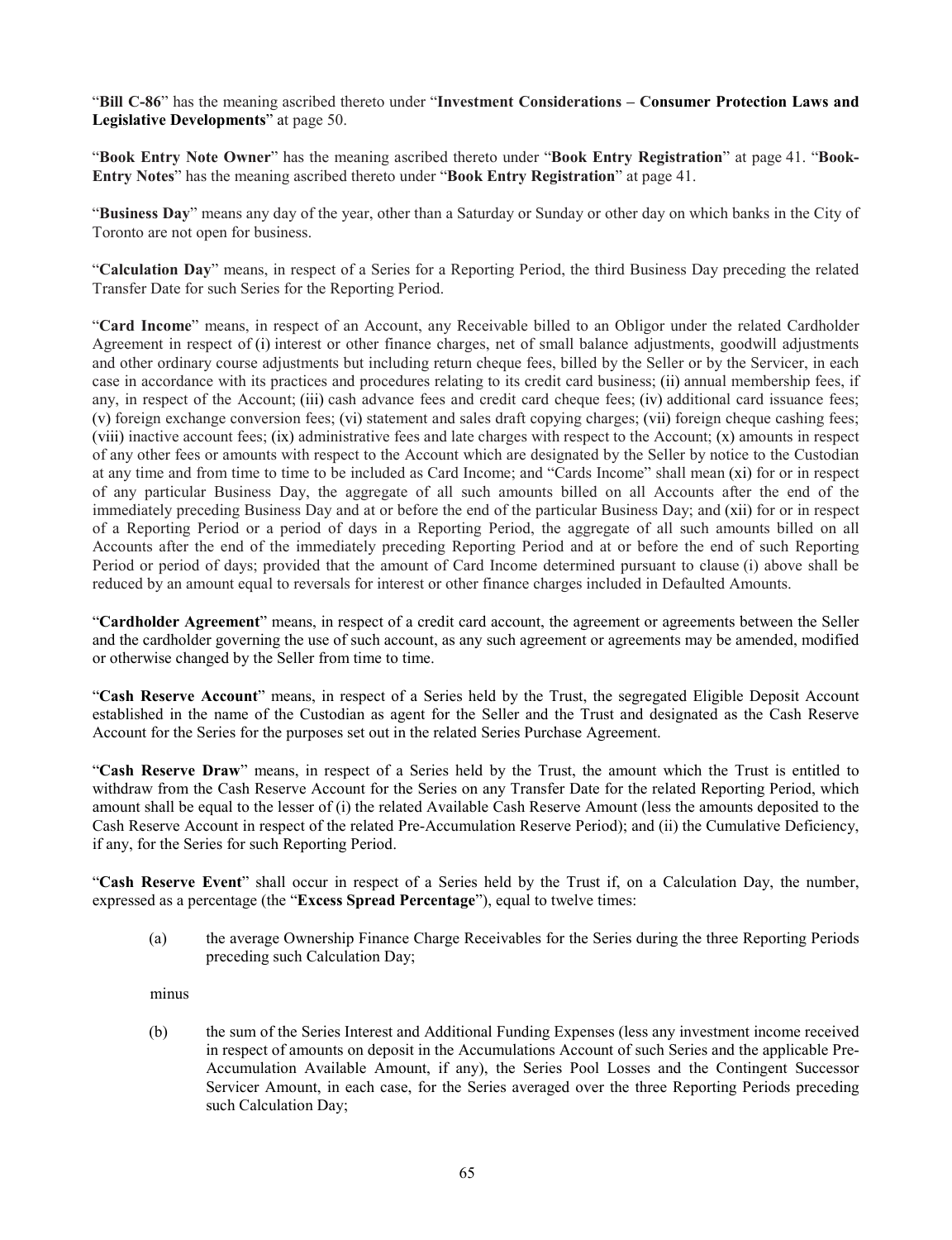# divided by

(c) the Invested Amount of the Series averaged over the three Reporting Days preceding such Calculation Day;

is less than or equal to 4% and shall end on the Calculation Day on which the Excess Spread Percentage (utilizing, in the foregoing calculation, the three Reporting Periods and Reporting Days, as applicable, preceding such Calculation Day) exceeds 4%.

"**CDOR**" has the meaning ascribed thereto under "**Investment Considerations – Changes or Uncertainty in Respect of CDOR or CORRA May Adversely Affect the Value of Notes**" at page [51.](#page-54-0)

"**CDS**" means CDS Clearing and Depository Services Inc. and its successors and assigns.

"**CIBC**" means Canadian Imperial Bank of Commerce and its successors.

"**CIBC Capital Markets**" means CIBC World Markets Inc. and its successors.

"**Class**" means, in respect of a Series, any one of the classes of Ownership Interests, if any, of that Series, in each case having the same attributes as all Ownership Interests of the same class within the Series as specified in the Series Purchase Agreement for the Series.

"**Closing Date**" means, in respect of a Series, the date specified as such in the related Series Purchase Agreement (and set out in the applicable pricing supplement).

"**Collection Account**" has the meaning ascribed thereto under "**Collections — Collection Account**" at page [22.](#page-25-0)

"**Collections**" means all payments (including Recoveries under Defaulted Accounts) received by the Servicer:

- (a) from or on behalf of any Obligors or any other relevant Person in respect of Account Assets;
- (b) from the Seller in respect of the Pool Interchange Amount; and
- (c) Deemed Collections;

and shall mean (i) in respect of any period of days, all such amounts received by the Servicer during such period; and (ii) in respect of any Business Day, all such amounts received by the Servicer before the close of business on such day and after the close of business on the immediately preceding Business Day.

"**Contingent Successor Servicer Amount**" means, in respect of a Series held by the Trust and any Reporting Period, the amount equal to one-twelfth of the product of (i) 2%; and (ii) the Invested Amount of the Series on the related Reporting Day.

"**Controlled Accumulation Principal Amount**" means, in respect of a Series held by the Trust, (i) the amount specified in the related Series Purchase Agreement (and set out in the applicable pricing supplement); and (ii) otherwise, an amount equal to the Unadjusted Invested Amount of the Series as of the related Accumulation Commencement Day divided by the number of Transfer Dates included in the period commencing in the Reporting Period after the Reporting Period in which the Accumulation Commencement Day occurs to and including the related Targeted Principal Distribution Date.

"**Co-Owner**" means a Person who owns an Ownership Interest and a Co-Owner of a Series means a Person who owns an Ownership Interest of the Series.

"**Co-Owner Direction**" means a direction provided pursuant to the Pooling and Servicing Agreement concerning actions and decisions made by the Co-Owners in respect of a single Series or more than one Series, as the case may be.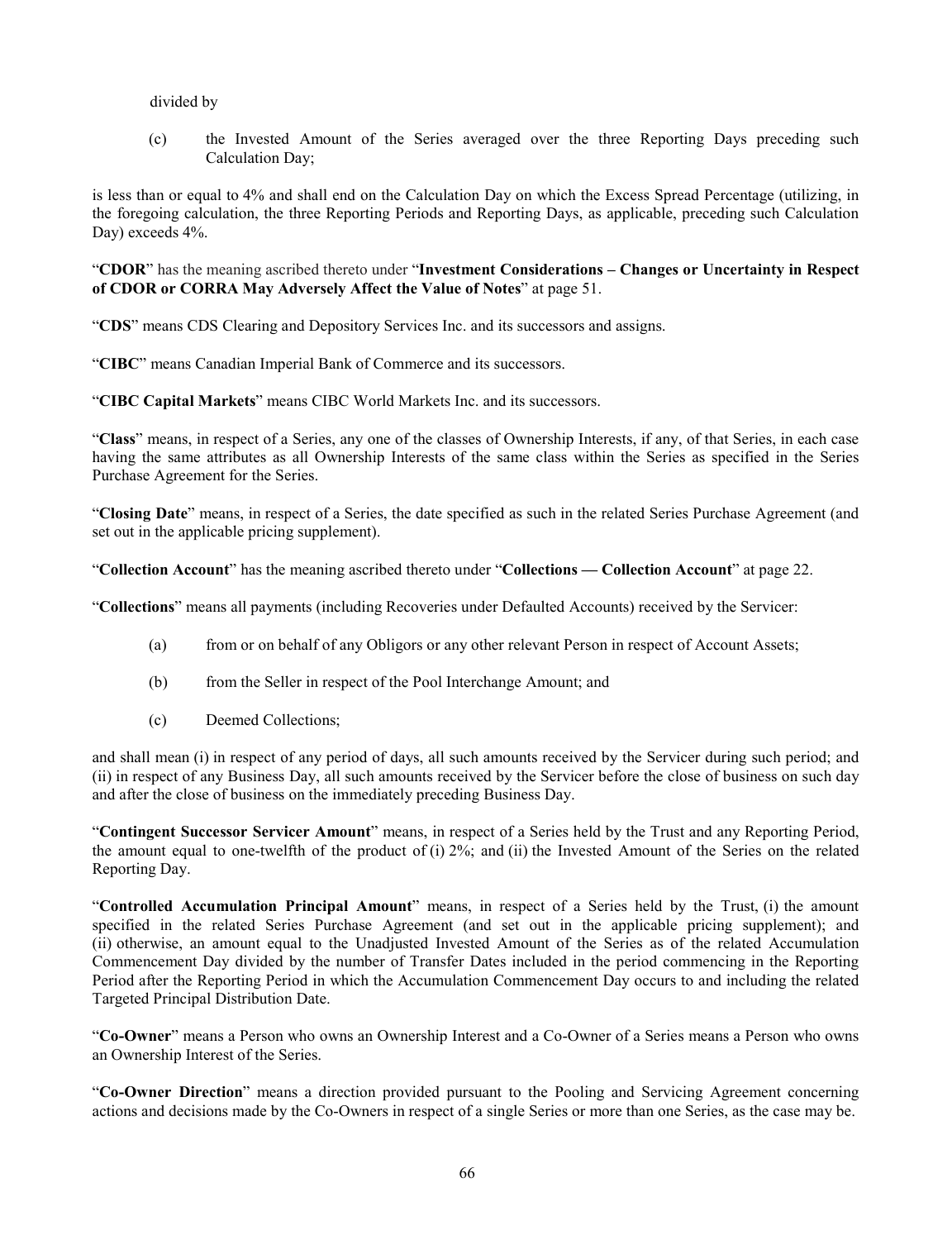"**CORRA**" has the meaning ascribed thereto under "**Investment Considerations – Changes or Uncertainty in Respect of CDOR or CORRA May Adversely Affect the Value of Notes**" at page [51.](#page-54-1)

"**COVID-19**" has the meaning ascribed thereto under "**Investment Considerations – Potential Impacts of the Novel Coronavirus 19 Pandemic**" at pag[e 43.](#page-46-0)

"**COVID-19 Relief Measures**" has the meaning ascribed thereto under "**Investment Considerations – Potential Impacts of the Novel Coronavirus 19 Pandemic**" at page [43.](#page-46-1)

"**CRA**" has the meaning ascribed thereto under "**Certain Canadian Federal Income Tax Considerations**" at page [58.](#page-61-0)

"**Credit Card Account**" means a credit card account established by the Seller on which one or more credit cards identified in each case by a Specified Account Designation have been issued and which provide for the extension of credit on a revolving basis by the Seller to the cardholder under the related Cardholder Agreement to (i) finance the purchase of products and services from Persons that accept a Specified Account Designation credit card as a method of payment for such products and services and (ii) obtain cash advances directly or indirectly by way of credit card cheques and balance transfers.

"**Credit Enhancement**" means any form of credit enhancement (howsoever characterized) for any Obligations Secured or any Asset Interests, including, without limitation, any letter of credit, any insurance policy, surety bond, cash reserve account, spread account, guaranteed rate agreement, liquidity facility, tax protection agreement or other similar agreement established for the benefit of the lender of money or the holders of Notes.

"**Credit Enhancement Agreement**" means any credit enhancement agreement entered into between the Trust or the Custodian and one or more Persons providing Credit Enhancement to the Trust or the Custodian.

"**Credit Enhancer**" means any Person providing any form of Credit Enhancement for any Obligations Secured or any Asset Interest to the Trust or the Custodian pursuant to a Credit Enhancement Agreement and any successor or assign of such Person; provided that any such Person has the Required Rating or otherwise satisfies the Rating Agency Condition.

"**CRS Rules**" has the meaning ascribed thereto under "**Investment Considerations – International Information Reporting**" at page [57.](#page-60-0)

"**Cumulative Cash Reserve Draws**" means, at any time in respect of a Series held by the Trust, an amount equal to all withdrawals made by the Trust from the related Cash Reserve Account in accordance with the related Series Supplement at such time or prior thereto other than withdrawals of amounts deemed to have been deposited in respect of the related Pre-Accumulation Reserve Period.

"**Cumulative Deficiency**" means, in respect of a Series held by the Trust and any Reporting Period, an amount, which shall not be less than zero, equal to:

(a) the Cumulative Deficiency of the Series on the immediately preceding Reporting Day;

plus

(b) the excess, if any, of (i) the Series Pool Losses; over (ii) the Ownership Finance Charge Receivables, in each case, of the Series for the Reporting Period;

plus

(c) the excess, if any, of (i) the Ownership Income Requirement; over (ii) the Ownership Income Limitation, in each case, of the Series for such Reporting Period;

minus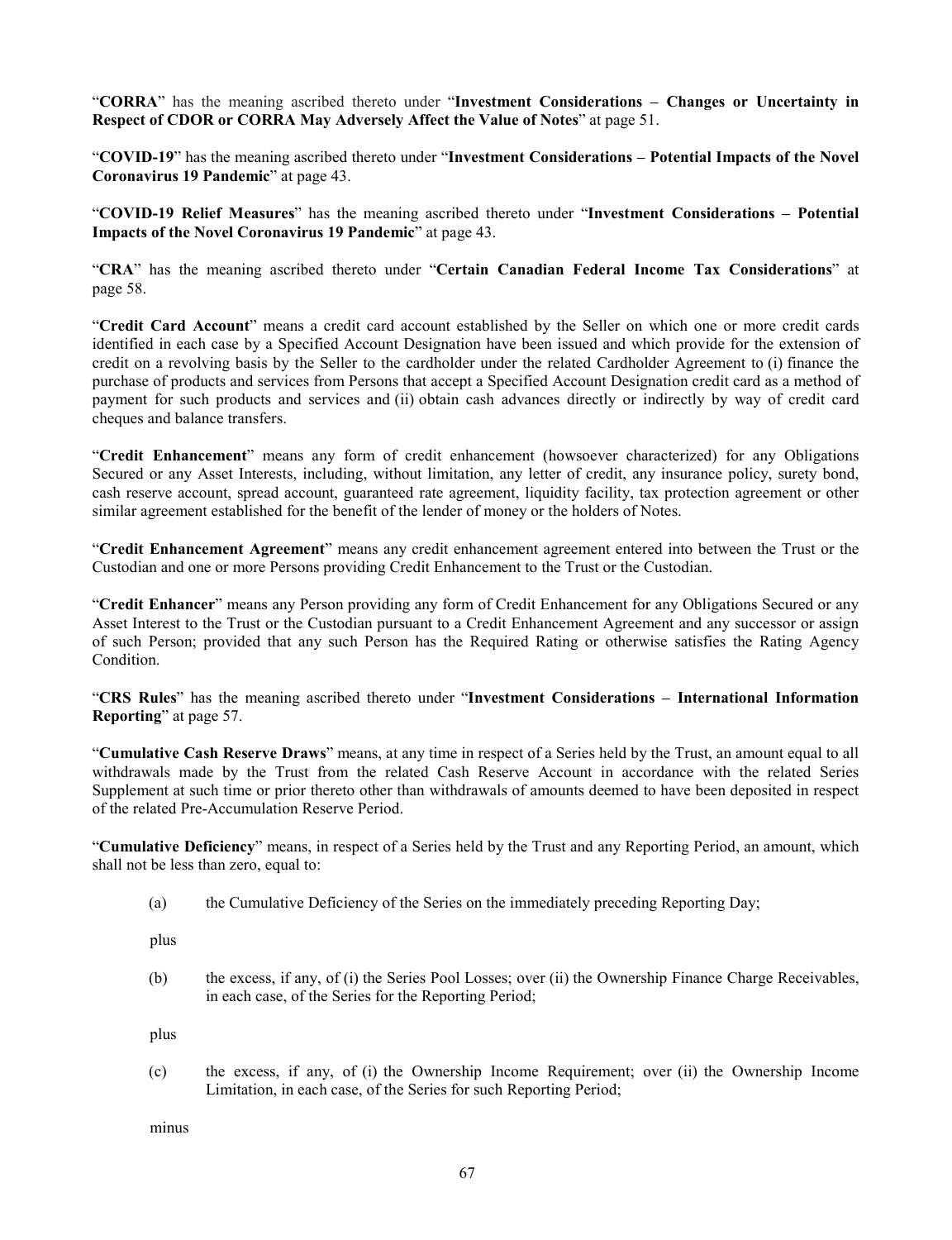(d) the lesser of (i) the Cumulative Deficiency of the Series on the immediately preceding Reporting Day, and (ii) the excess, if any, of  $(x)$  the Ownership Income Limitation; over  $(y)$  the Series Interest and Additional Funding Expenses, in each case, of the Series on the related Reporting Day;

minus

(e) the amount transferred to the related Accumulations Account during such Reporting Period on account of Excess Requirements.

"**Custodian**" means Computershare Trust Company of Canada, successor in interest to Montreal Trust Company of Canada, in its capacity as agent, nominee and bare trustee, under the Pooling and Servicing Agreement, and any successor agent appointed in accordance with the terms of the Pooling and Servicing Agreement.

"**Cut-Off Date**" means July 26, 2020.

"**Date of Processing**" means, in respect of a transaction, the date on which such transaction is recorded on the Servicer's credit management system, without regard to the effective date of such recordation.

"**DBRS**" means DBRS Limited and its successors.

"**Dealer Agreement**" has the meaning ascribed thereto under "**Plan of Distribution**" at page [39.](#page-42-0)

"**Dealers**" has the meaning ascribed thereto under "**Plan of Distribution**" at page [40.](#page-43-1)

"**Declaration of Trust**" has the meaning ascribed thereto under "**Transaction Structure Overview**" at page [3.](#page-6-1)

"**Deemed Collection**" means an amount required to be deposited by the Seller or Servicer to the Collection Account including any amounts described under "**The Account Assets — Removal of Accounts**" and "**— Mandatory Purchase**" in respect of applicable Receivables and Account Assets.

"**Defaulted Account**" means, at any time, any Account (i) which is in arrears for a period of 180 days or more following the date on which the minimum payment requirement thereunder was initially due and payable, as determined in accordance with the Servicer's practices and procedures; or (ii) is written off as uncollectible in accordance with the Servicer's practices and procedures.

"**Defaulted Amount**" means, at any time, the sum of the outstanding amounts of all Receivables under all Accounts that are Defaulted Accounts at such time.

"**Definitive Notes**" has the meaning ascribed thereto under "**Book-Entry Registration**" at page [41.](#page-44-2)

"**Designated Account**" has the meaning ascribed thereto under "**The Account Assets — Removal of Accounts**" at page [17.](#page-20-0)

"**Designated Balance**" has the meaning ascribed thereto under "**The Account Assets — Removal of Accounts**" at page [17.](#page-20-1)

"**Designated Rating**" means a credit rating from a Designated Rating Organization, from a DRO Affiliate of a Designated Rating Organization, from a Designated Rating Organization that is a Successor Credit Rating Organization of a Designated Rating Organization or from a DRO Affiliate of such Successor Credit Rating Organization, that is at or above one of the following corresponding rating categories or that is at or above a category that replaces one of the following corresponding rating categories:

| <b>Designated Rating Organization</b> | <b>Long-Term Debt</b> |
|---------------------------------------|-----------------------|
|                                       |                       |
| Moody's                               | Baa                   |
| $S\&P$                                | RRR                   |
|                                       | 2 R R                 |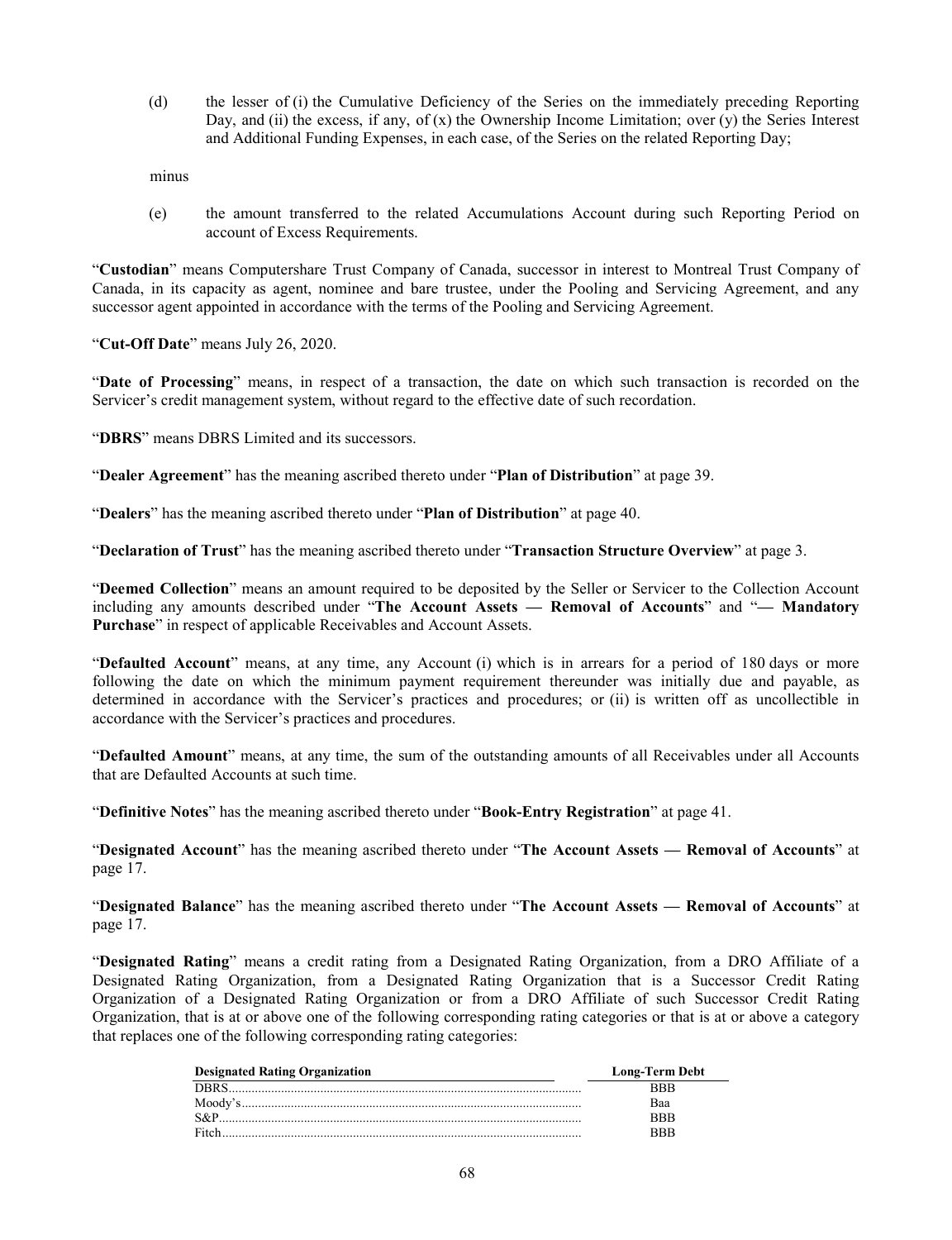"**Designated Rating Organization**" means (a) if designated under securities legislation, any of (i) DBRS, Moody's, S&P and Fitch, or (ii) a Successor Credit Rating Organization of a credit rating organization listed in subparagraph (i), or (b) any other credit rating organization designated under securities legislation.

"**Discount Option Receivable**" has the meaning ascribed thereto under "**The Account Assets — Discount Option**" at page [19.](#page-22-0)

"**Discounted Percentage**" has the meaning ascribed thereto under "**The Account Assets — Discount Option**" at page [19.](#page-22-0)

"**DLT**" has the meaning ascribed thereto under "**Investment Considerations – Social, Legal, Economic and Other Factors**" at page [47.](#page-50-0)

"**DRO Affiliate**" means an affiliate of a Designated Rating Organization that issues credit ratings in a foreign jurisdiction and that has been designated as a DRO affiliate under the terms of the Designated Rating Organization's designation.

"**Eligible Credit Card Account**" means a Credit Card Account established by the Seller on which one or more credit cards have been issued pursuant to the related Cardholder Agreement and in accordance with the Visa Manual, the Mastercard Rules, or the by-laws or regulations of any other similar entity or organization relating to the Credit Card Accounts which provides for the extension of credit on a revolving basis by the Seller to the cardholder under the related Cardholder Agreement to (i) finance the purchase of products and services from Persons that accept a Specified Account Designation credit card as a method of payment for such products and services; and/or (ii) obtain cash advances directly or indirectly by way of credit card cheques and balance transfers, and which is not an Ineligible Account.

"**Eligible Deposit Account**" means, in respect of the Collection Account, an account that satisfies all of the criteria applicable to an Eligible Deposit Account set forth in each Series Purchase Agreement and each Additional Property Agreement and, in respect to a Series Account of a Series, an account that satisfies all of the criteria applicable to an eligible deposit account set forth in the related Series Purchase Agreement and each related Additional Property Agreement.

"**Eligible Investments**" means, in respect of each Series held by the Trust, investments that are negotiable instruments or securities represented by instruments in bearer or registered form which evidence:

- (a) obligations issued or fully guaranteed as to both credit and timeliness by the Government of Canada;
- (b) (i) short-term or long-term unsecured debt obligations issued or fully guaranteed by any province, territory or municipality of Canada; (ii) deposits, call loans, notes, bankers' acceptances and subordinated debentures issued or accepted by any Canadian Schedule I bank or any Canadian Schedule II bank; or (iii) commercial paper, term deposits, secured bonds and senior unsecured obligations of any Canadian corporation, in each case, provided that such securities are rated at least as follows by each of the referenced rating agencies which is a related Rating Agency:
	- (i) "R-1 (low)" (short term) or "A" (long term) from DBRS;
	- (ii) "Prime-1" (short term) or "A2" (long term) from Moody's;
	- (iii) "A-1+" (short term) or "AA-" (long term) from S&P; and
	- (iv) if such securities are rated by Fitch, "F1+" (short term) or "AA-" (long term) from Fitch for securities that are scheduled to mature greater than 30 days following the date of investment, and "F1" (short term) or "A" (long term) from Fitch for securities that are scheduled to mature within 30 days of the date of the investment;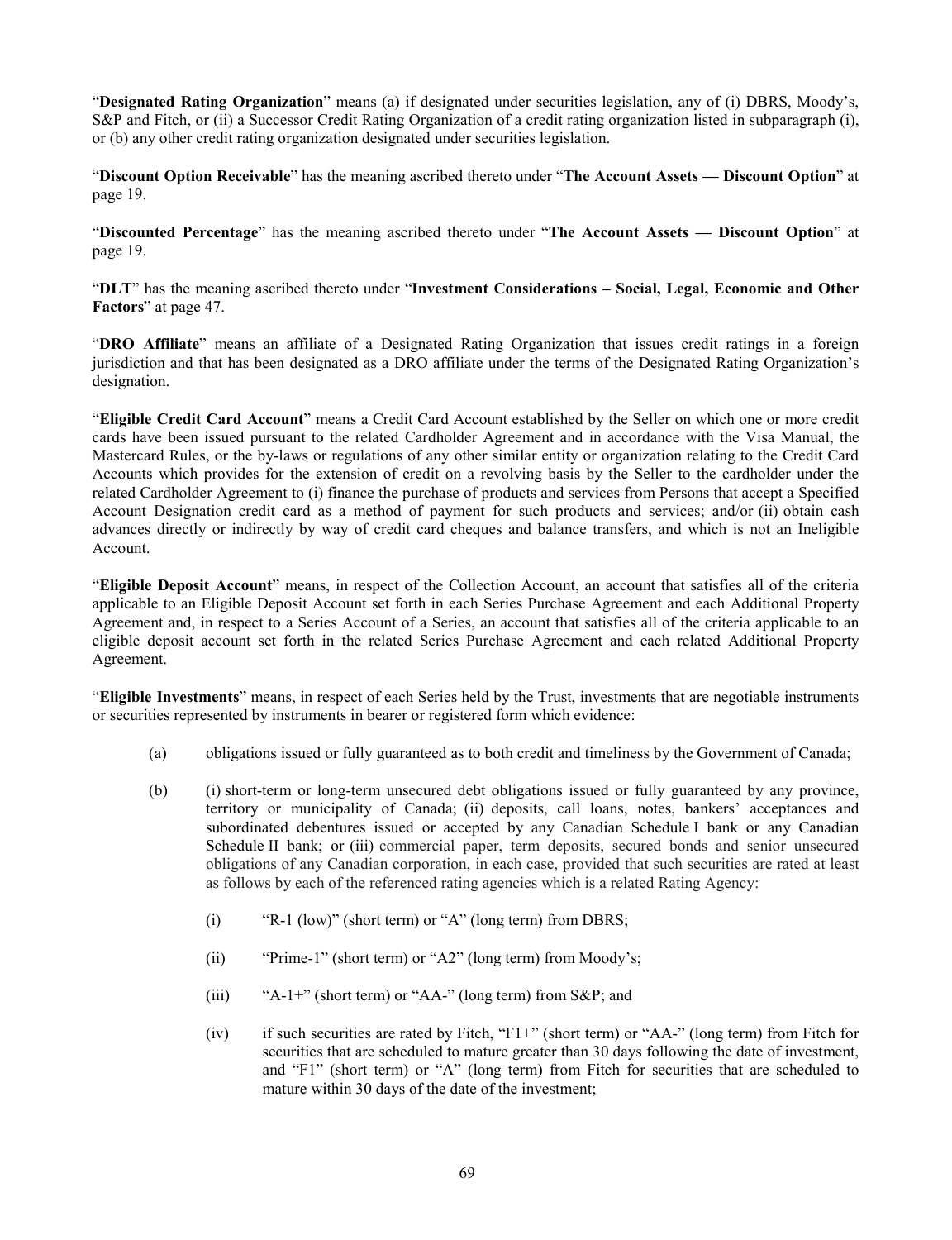- (c) asset-backed commercial paper issued by a conduit administered by a Canadian financial institution and backed by global style liquidity, provided that such asset-backed commercial paper is rated at least as follows by each of the referenced rating agencies which is a related Rating Agency, provided that if Fitch is a related Rating Agency but such asset-backed commercial paper is not rated by Fitch, such asset-backed commercial paper will be rated at least as follows by each of DBRS and Moody's so long as each of DBRS and Moody's is a related Rating Agency, and if only one of DBRS and Moody's is a related Rating Agency, such asset-backed commercial paper will be rated at least as follows by the one of DBRS or Moody's that is a related Rating Agency:
	- (i) "R-1 (high) (sf)" (short term) from DBRS;
	- (ii) "Prime-1 (sf)" (short term) from Moody's;
	- (iii) "A-1+  $(sf)$ " (short term) from S&P; and
	- (iv) if such asset-backed commercial paper is rated by Fitch, "F1+sf" (short term) from Fitch; and
- (d) money market funds from any Canadian mutual fund company, if such funds are approved in writing by the related Rating Agencies, or if such funds receive a rating or an approval, as the case may be, at least as follows from each of the referenced rating agencies which is a related Rating Agency:
	- (i) "AAA" from DBRS;
	- (ii) "Aaa-mf" from Moody's;
	- (iii) "AAAm" from S&P; and
	- (iv) if such funds are rated by Fitch, "AAAmmf" from Fitch,

subject to any provisions set out in the applicable pricing supplement, including ratings which may be lower than the ratings set out above.

"**Entitled Party**" means, a Person, other than the Seller, who provides Additional Property pursuant to the related Additional Property Agreement.

"**Excess Collections**" has the meaning ascribed thereto under "**Collections — Excess Collections**" at page [23.](#page-26-0)

"**Excess Requirement**" has the meaning ascribed thereto under "**Collections — Excess Collections**" at page [23.](#page-26-0)

"**Excess Spread Percentage**" has the meaning ascribed thereto in the definition of "**Cash Reserve Event**".

"**Extraordinary Resolution**" means a resolution passed at a duly convened meeting of Noteholders, or the Noteholders of a particular Series of Notes (or of a class thereof), as the case may be, by the favourable votes of the holders of not less than 66 $\frac{1}{2}\%$  of the aggregate principal amount of such Series of Notes (or class thereof) represented in person or by proxy at the meeting.

"**FCAC**" has the meaning ascribed thereto under "**Investment Considerations – Consumer Protection Laws and Legislative Developments**" at page [50.](#page-53-0)

"**FCAC Act**" has the meaning ascribed thereto under "**Investment Considerations – Consumer Protection Laws and Legislative Developments**" at page [50.](#page-53-0)

"**Finance Charge Receivables**" means, in respect of a Reporting Period, the sum of (i) Cards Income for such Reporting Period; (ii) the sum of the Pool Interchange Amounts for each day occurring in such Reporting Period; and (iii) any Discount Option Receivables.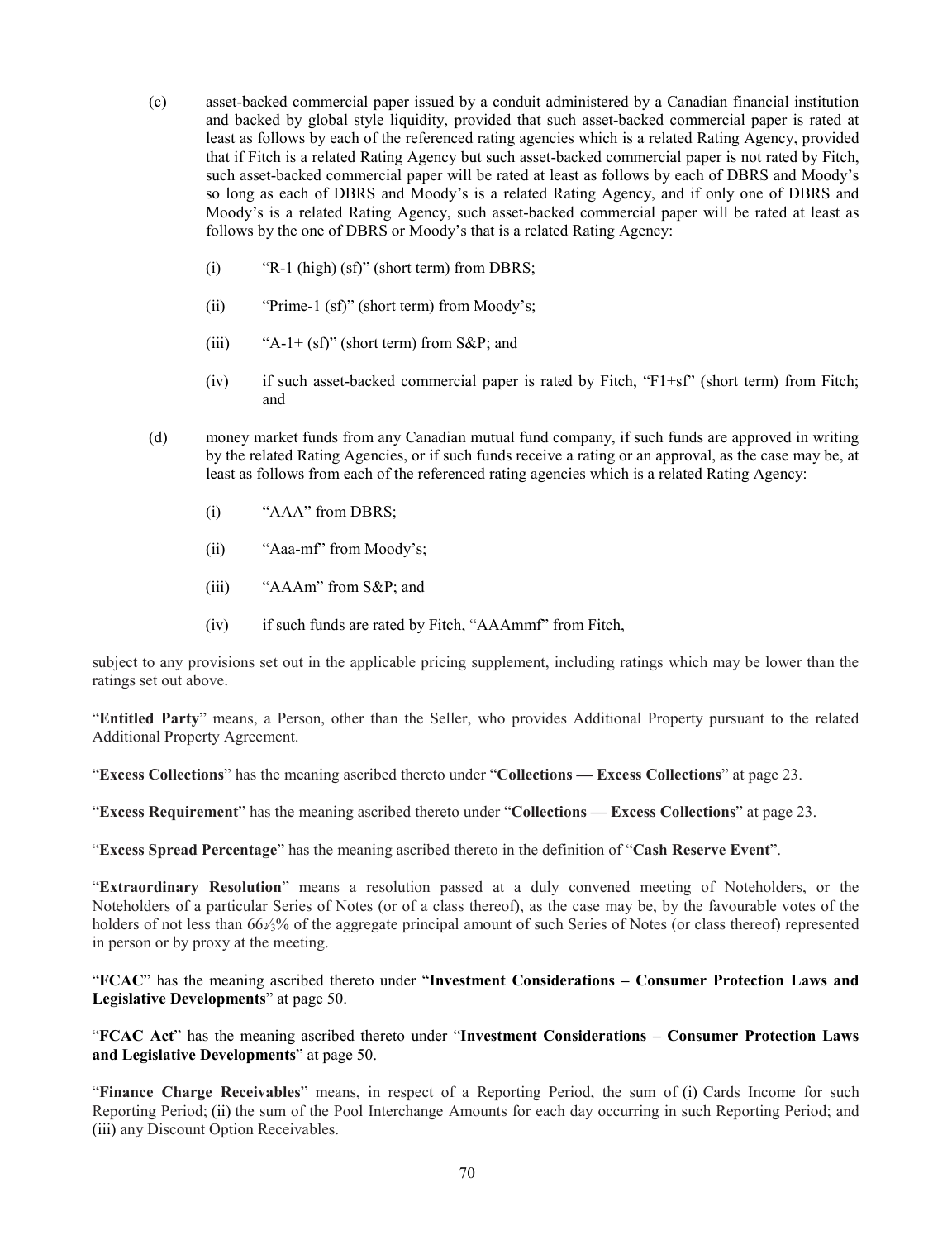"**Financial Services Agent**" means CIBC or any other Person appointed in accordance with the Financial Services Agreement.

"**Financial Services Agreement**" has the meaning associated thereto under "**CARDS II Trust — Financial Services Agent**" at page [8.](#page-11-0)

"**Fitch**" means Fitch Ratings, Inc. and its successors.

"**Floating Allocation Percentage**" means, in respect of Series, for any Reporting Period, the fraction, expressed as a percentage, (i) the numerator of which is the Unadjusted Invested Amount of the Series on the Reporting Day related to such Reporting Period; and (ii) the denominator of which is the Pool Balance on such Reporting Day.

"**Funding Commitments**" means, in respect of a Series held by the Trust, the payment obligations of the Trust incurred from time to time to finance, directly or indirectly, its investment in the Series, including all principal, interest and premium of and all indebtedness of the Trust under the related Notes and all other borrowed money, the capital from which is applied by the Trust to finance, directly or indirectly, its investment in the Series.

"**High Rating**" means, in respect of a Series held by the Trust, a rating specified as such in the related Series Purchase Agreement and set out in the applicable pricing supplement.

"**Holder**" has the meaning ascribed thereto under "**Certain Canadian Federal Income Tax Considerations**" at page [58.](#page-61-0)

"**Inactive Account**" means, at any time, an Account which has a nil balance and has been inactive for a period of three months or longer.

"**Indenture Trustee**" means BNY Trust Company of Canada and its successors.

"**Ineligible Account**" shall mean, at any time, an Account that is (a) a Secured Account; (b) not payable in Canadian dollars; (c) a Mastercard-branded Credit Card Account; or (d) a co-branded or co-labelled Visa-branded Credit Card Account, other than an Aeroplan or Air Canada co-branded or co-labelled Visa-branded Credit Card Account.

"**Initial Account**" means, as of the Cut-Off Date, an Eligible Credit Card Account that satisfies the Account Eligibility Criteria and is listed on the computer file delivered to the Custodian by the Seller within 15 Business Days after the Cut-Off Date in accordance with the terms of the Pooling and Servicing Agreement.

"**Initial Invested Amount**" has the meaning ascribed thereto under "**Ownership Interests — The Invested Amount**" at page [20.](#page-23-0)

"**Installment Plan**" means a plan where the cardholder has agreed to make equal payments on an eligible transaction over a fixed period of time.

"**Interchange Fees**" means the aggregate amount of interchange fees paid or payable to CIBC by other financial institutions that clear transactions for merchants in respect of all Credit Card Accounts which are owned by CIBC as a credit card issuing financial institution and are Accounts.

"**Interest**" means, in respect of a Series held by the Trust for each day or for any period of days during a Reporting Period, the aggregate of all interest properly due and accruing in accordance with Canadian generally accepted accounting principles by the Trust with respect to such day or period of days in relation to the related Funding Commitments without duplicating amounts included as Additional Funding Expenses for such day or period of days.

"**Interest Payment Date**" means, in respect of a Series held by the Trust (i) prior to the related Amortization Commencement Day, the days specified as such in the related Series Supplement (and set out in the applicable pricing supplement) or if any such day is not a Business Day, the next succeeding Business Day; and (ii) thereafter, each Transfer Date.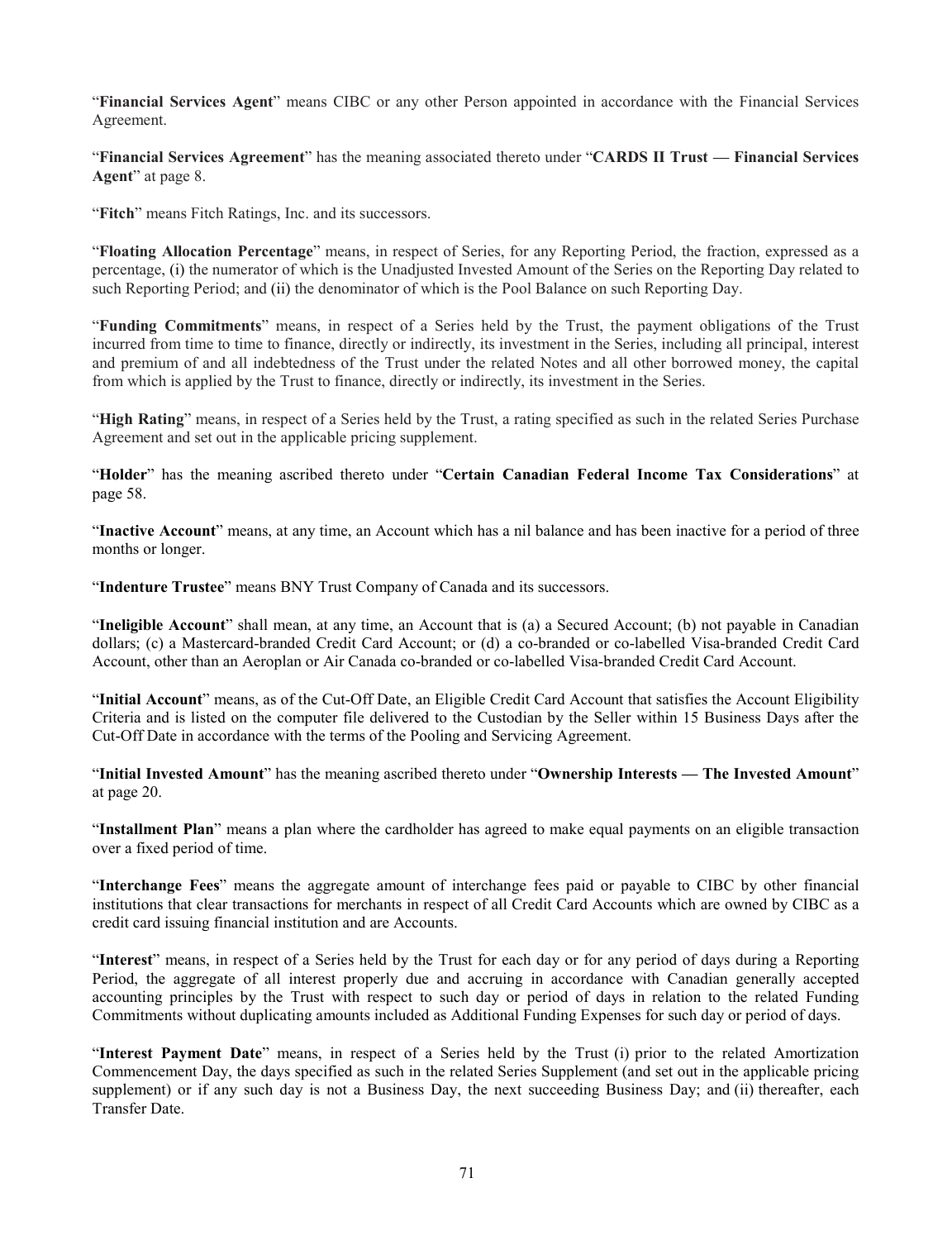"**Invested Amount**" has the meaning ascribed thereto under "**Ownership Interests — The Invested Amount**" at page [20.](#page-23-0)

"**Issuer**" means CARDS II Trust®.

"**Issuer Trustee**" means Montreal Trust Company of Canada and its successors.

"**Mastercard accounts**" has the meaning ascribed thereto under "**Transaction Structure Overview — CIBC Credit Card Accounts**" at page [4.](#page-7-0)

"**Mastercard International**" means Mastercard International Incorporated, a corporation incorporated under the laws of the State of Delaware, in the United States of America, and its successors and assigns.

"**Mastercard Rules**" means the by-laws and operating regulations of Mastercard International and all other relevant operating procedures, policies and standards relating to the Mastercard International payment network and such other materials that Mastercard International may compile and identify as forming part of the Mastercard Rules, all as amended and updated from time to time.

"**Mastercard Service and License Agreements**" means the agreements of the Seller with Mastercard International entitling the Seller to the continued non-exclusive right and privilege in Canada to use and participate in the Mastercard International payment network, to receive the services provided therein and to use the trademarks of Mastercard International or its affiliates.

"**Material Contracts**" has the meaning ascribed thereto under "**Material Contracts**" at page [58.](#page-61-1)

"**Monthly Accumulation Principal Amount**" means, in respect of a Series held by the Trust on any Reporting Day, the lesser of (i) the related Controlled Accumulation Principal Amount plus the amount of any unpaid Controlled Accumulation Principal Amounts for any previous Reporting Periods; and (ii) the Invested Amount of the Series, in each case, on such Reporting Day.

"Moody's" means Moody's Canada Inc. and its successors.

"**MTN Program**" has the meaning ascribed thereto on the cover page.

"**National Instrument**" has the meaning ascribed thereto on the cover page.

"**Non-Resident Holder**" has the meaning ascribed thereto under "**Certain Canadian Federal Income Tax Considerations — Non-Residents of Canada**" at page [60.](#page-63-0)

"**Note Issuance and Payment Agent**" means CIBC.

"**Noteholders**" means the holders of the Notes.

"**Notes**" means, in respect of an Ownership Interest, the credit card receivables backed notes of the Issuer issued in order to finance the purchase of such Ownership Interest.

"**Obligations Secured**" means all present and future debts, expenses and liabilities, direct or indirect, absolute or contingent, due, owing or accruing due or owing from time to time by the Trust to Noteholders in their capacity as such.

"**Obligor**" has the meaning ascribed thereto under "**Transaction Structure Overview — CIBC Credit Card Accounts**" at page [4.](#page-7-0)

"**Original Account**" has the meaning ascribed thereto in the definition of "**Substituted Account**".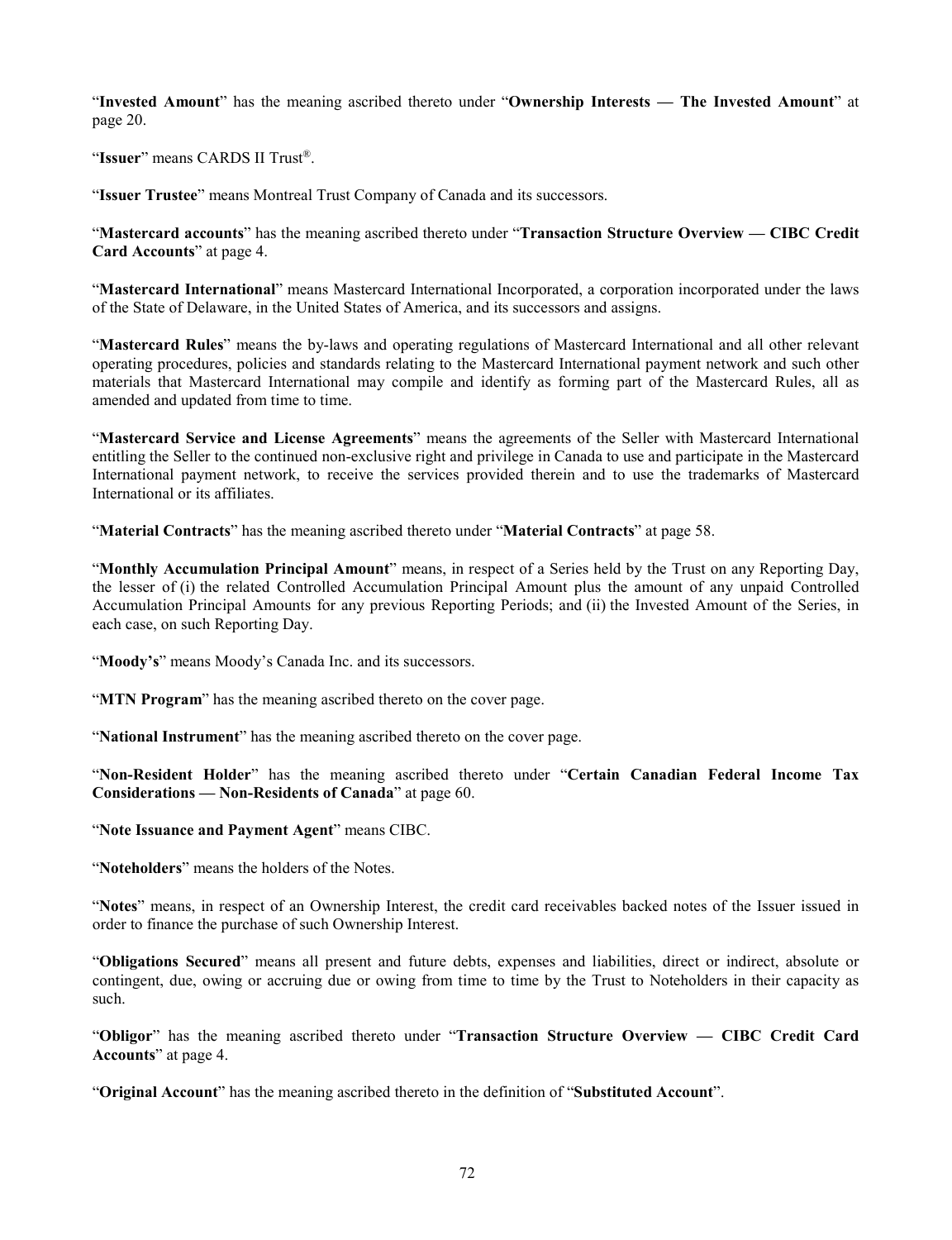"**Over-Limit Amount**" has the meaning ascribed thereto under "**Credit Card Business of Canadian Imperial Bank of Commerce — Billing and Payments**" at page [12.](#page-15-0)

"**Ownership Allocable Collections**" means, for or in respect of a Series for a Business Day, the product of:

- (a) (i) if the Series is in its Revolving Period, the Series Revolving Percentage for the day in respect of the Series; and (ii) if the Series is in its Accumulation Period or an Amortization Period (x) until the Invested Amount (excluding the amounts with respect to the Series Maturity Enhancement Entitlement in subsection (c) of the definition of "Invested Amount") of the Series has been reduced to zero, the related Series Accumulation Percentage; and (y) thereafter until the earlier of a. the day on which any related Series Enhancement Entitlement and any related Series Maturity Enhancement Entitlement have both been reduced to zero; and b. the Series Termination Date, the Series Enhancement Percentage, in each case, for the day in respect of the Series; and
- (b) the amount of Collections for the day,

provided, however, that if for the day the sum of (i) for each Series in its Revolving Period, the Series Revolving Percentage for the day in respect of such Series; and (ii) for each Series in its Accumulation Period or an Amortization Period, the Series Accumulation Percentage or Series Enhancement Percentage, as the case may be, for the day in respect of such Series, exceeds 100.0%, then the Ownership Allocable Collections for a Series for the day shall mean a *pro rata* allocation of Collections received by the Servicer for the day based on such Series Revolving Percentages, Series Accumulation Percentages or Series Enhancement Percentage, as the case may be.

"**Ownership Finance Charge Receivables**" means, in respect of a Series for a Reporting Period, an amount equal to the product of (i) the Floating Allocation Percentage for the Series for the Reporting Period; and (ii) the Finance Charge Receivables billed or payable, as the case may be, for the Reporting Period.

"**Ownership Income Limitation**" means, in respect of a Series for a Reporting Period, an amount equal to the amount, if any, by which:

- (a) the Ownership Finance Charge Receivables for the Reporting Period in respect of the Series; exceeds,
- (b) the Series Pool Losses for the Reporting Period in respect of the Series.

"**Ownership Income Requirement**" means, in respect of (i) a Series for a Reporting Period, an amount specified as such to be calculated or otherwise determined pursuant to the related Series Purchase Agreement, plus (without duplication) the amount of Pool Expenses in respect of the Series for such Reporting Period; and (ii) a Series held by the Trust for a Reporting Period, an amount, which is not less than zero and is equal to the sum of  $(x)$  the related Series Interest and Additional Funding Expenses, if any, in respect of the related Reporting Day, and (y) the sum of the related Unpaid Interest Payments and Unpaid Additional Funding Expenses in respect of any previous Reporting Period.

"**Ownership Interest**" has the meaning ascribed thereto under "Transaction Structure Overview — Ownership Interests" at page [3.](#page-6-0)

"**Partial Commingling Amortization Event**" has the meaning ascribed thereto under "Remittances — Amortization Period" at page [28.](#page-31-0)

<span id="page-76-0"></span>"**Partial Commingling Condition**" means a requirement that:

(a) an asset test be conducted by the Servicer on each Business Day during the Revolving Period of a Series to ensure that the Pool Balance as of the close of business on such day is at least equal to the Required Pool Amount;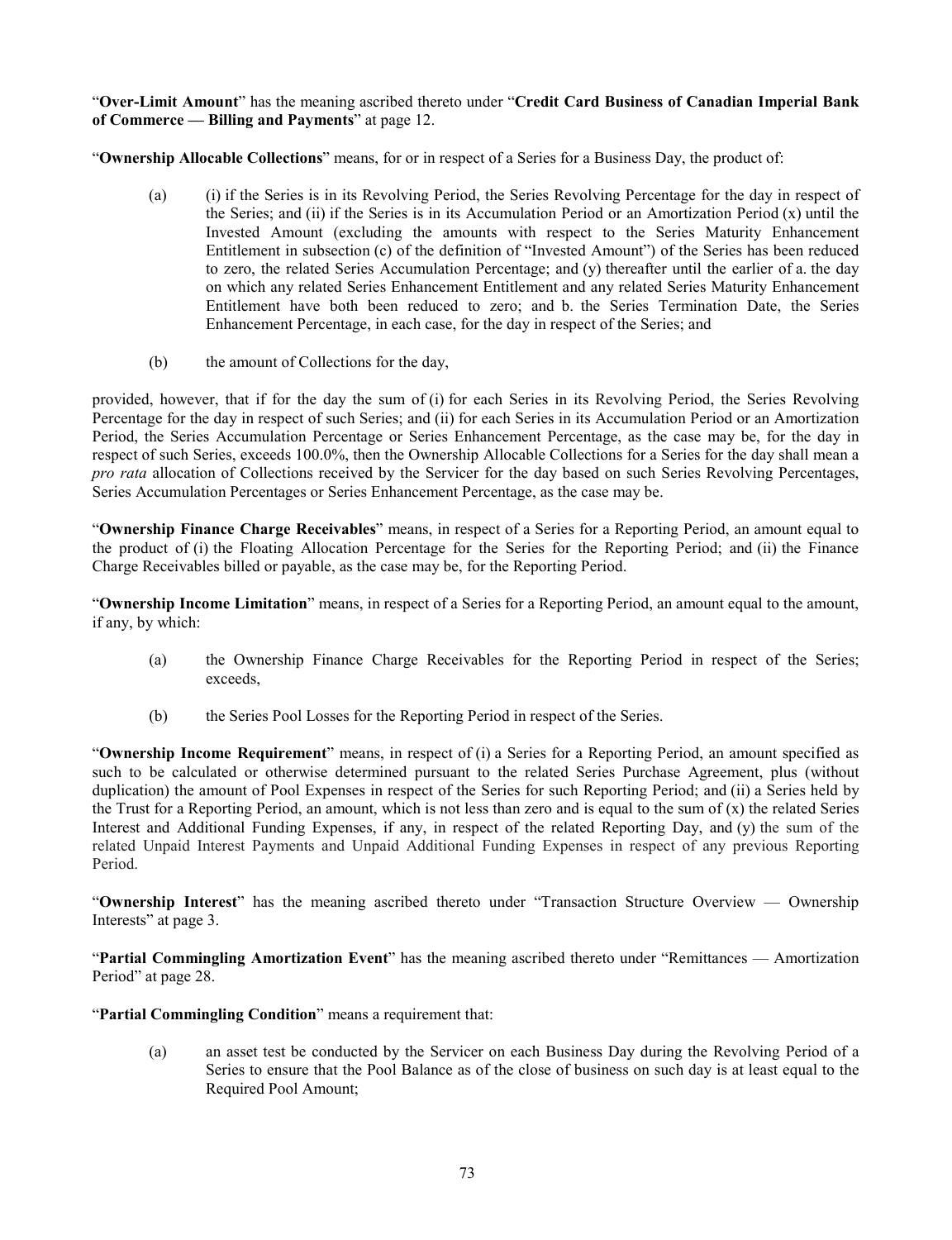- (b) a daily monitoring of the occurrence of any Amortization Event be completed by the Servicer during the Revolving Period; and
- (c) on or before the fifth Business Day following each calendar month during the Revolving Period of such Series and unless there has been a breach of the daily asset test described in clause [\(a\)](#page-76-0) above or an Amortization Event has occurred during such calendar month, the Servicer shall have delivered to the Rating Agencies an officer's certificate confirming that (i) the daily asset test referred to in clause [\(a\)](#page-76-0) above has been completed by the Servicer on each Business Day of such calendar month and that no breach of the daily asset test occurred on any Business day during such calendar month, and (ii) no Amortization Event has occurred on or prior to the last Business Day of such calendar month.

"**Participant**" has the meaning ascribed thereto under "**Book Entry Registration**" at page [41.](#page-44-0)

"**Participating Debt Interest**" has the meaning ascribed thereto under "**Certain Canadian Federal Income Tax Considerations — Non-Residents of Canada**" at page [60.](#page-63-1)

"**Payment Deferral Period**" has the meaning ascribed thereto under "**Investment Considerations – Potential Impacts of the Novel Coronavirus 19 Pandemic**" at page [43.](#page-46-0)

"**Permitted Liens**" has the meaning ascribed thereto under "**The Trust Indenture — Certain Covenants**" at page [34.](#page-37-0)

"**Person**" means any individual, corporation, estate, partnership, joint venture, association, joint stock company, trust (including any beneficiary thereof), unincorporated organization or government or any agency or political subdivision thereof.

"**Pool Balance**" has the meaning ascribed thereto under "**The Account Assets — The Receivables**" at page [16.](#page-19-0)

"**Pool Expenses**" means, for any period of days, collectively, all fees and all expenses subject to reimbursement under the Pooling and Servicing Agreement and under any applicable Series Purchase Agreement for such period which are payable to:

- (a) the Custodian;
- (b) any Successor Servicer except to the extent not otherwise paid directly by CIBC pursuant to the Pooling and Servicing Agreement; and
- (c) the independent auditors in respect of the annual report to be provided under the Pooling and Servicing Agreement.

"**Pool Interchange Amount**" means, for each Business Day during a Reporting Period, an amount equal to the aggregate amount of Interchange Fees received by the Seller on such day in respect of the Accounts.

"**Pool Losses**" means, for any Reporting Period, an amount equal to the amounts that became Defaulted Amounts during such Reporting Period (other than the amount of any reductions referred to in the proviso at the end of the definition of "Card Income") less any Recoveries received in such Reporting Period (which amount may be a negative amount).

"**Pooling and Servicing Agreement**" has the meaning ascribed thereto under "**Transaction Structure Overview — Pool of Receivables**" at page [4.](#page-7-1)

"**PPSA**" means, in respect of each province or territory in Canada (other than Quebec), the *Personal Property Security Act* as from time to time in effect in such province or territory and, in respect of Quebec, the *Civil Code* of Quebec as from time to time in effect in such province.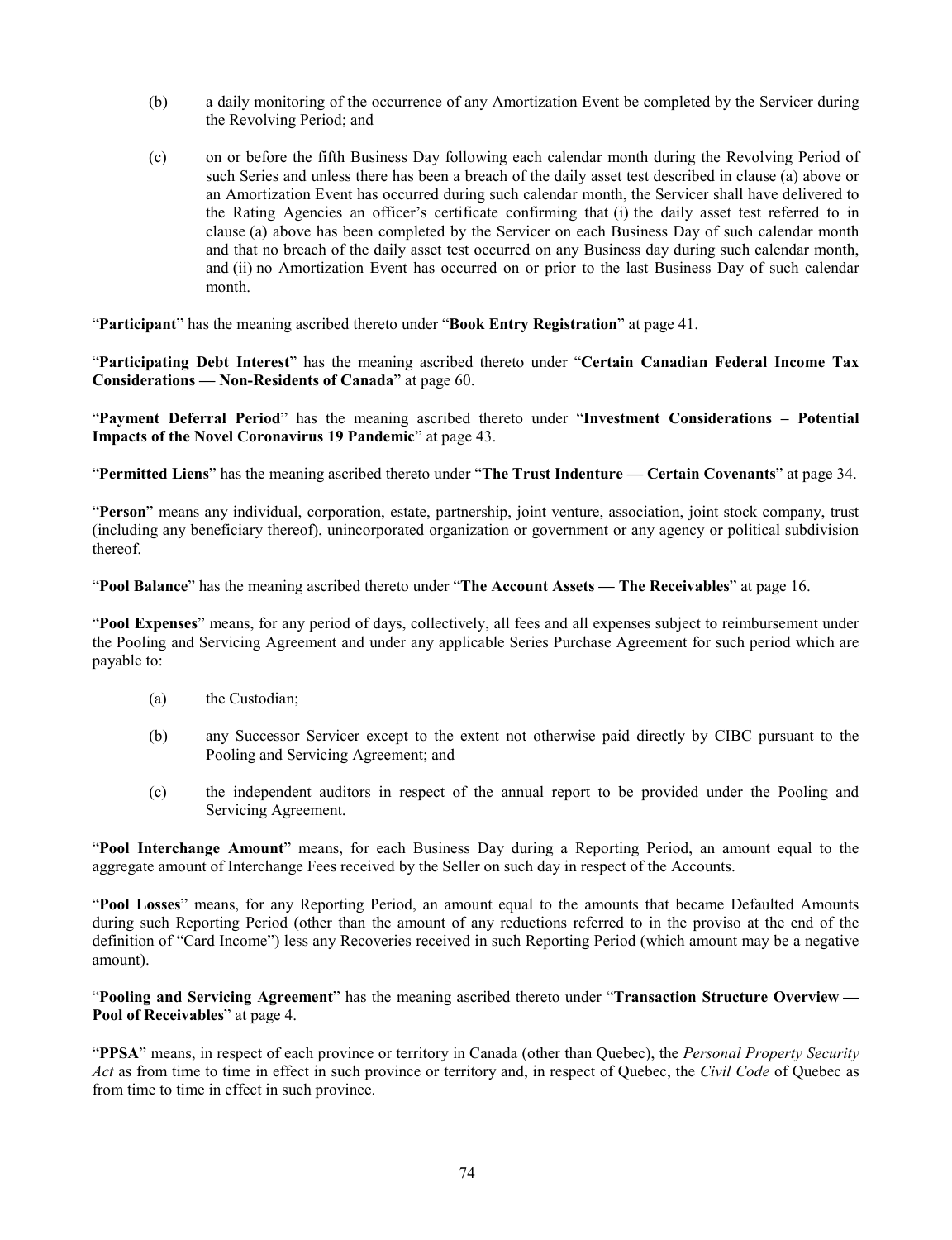"**Pre-Accumulation Available Amount**" means, in respect of a Series held by the Trust, such portion of the amounts in respect of the Pre-Accumulation Reserve Period on deposit in the Cash Reserve Account for such Series equal to the amount by which (a) the Series Interest and Additional Funding Expenses for such Series for the related Reporting Period, prior to the application of such portion, less the accrued and received investment income to which the Trust is entitled for such Series for such Reporting Period (and in the case of the final Reporting Period, less the accrued and received investment income to which the Trust is entitled for such Series for the final Reporting Period and the period between the end of the final Reporting Period and the Targeted Principal Distribution Date for such Series) in respect of amounts on deposit in the Accumulations Account for such Series in respect of such determination exceeds (b) the Ownership Income Limitation for such Series for such Reporting Period, which amount is available to be withdrawn from the Cash Reserve Account for such Series on the Targeted Principal Distribution Date for such Series; provided that, if a Pre-Accumulation Available Amount is applied in respect of a particular Reporting Period, such Pre-Accumulation Available Amount shall not be applied in respect of other Reporting Periods.

"**Pre-Accumulation Reserve Period**" means, in respect of a Series held by the Trust, the period commencing on the earlier of (i) the day specified by the Servicer in a written notice delivered to the Issuer Trustee, the Financial Services Agent, the Custodian and the Seller; and (ii) the date that is three months prior to the related Accumulation Commencement Day, and ending on the related Targeted Principal Distribution Date.

"**Principal Payment Date**" means, in respect of a Series held by the Trust at any time (i) other than during the related Amortization Period, the related Targeted Principal Distribution Date; and (ii) during the Amortization Period, each Transfer Date.

<span id="page-78-0"></span>"**Principal Receivables**" means all Receivables other than (i) Finance Charge Receivables; and (ii) Receivables in Defaulted Accounts.

"**Programme Agreements**" means the Trust Indenture, the Declaration of Trust, the Financial Services Agreement and all other applicable agreements as set out in the Trust Indenture.

"**Promoter**" means CIBC.

"**Purchase Date**" has the meaning ascribed thereto under "**Ownership Interests — Clean-Up Repurchase Option**" at page [21.](#page-24-0)

"**Purged Account**" has the meaning ascribed thereto under "**The Account Assets – Purging of Accounts**" at page [18.](#page-21-0)

"**RDSPs**" has the meaning ascribed thereto under "**Eligibility for Investment**" at page [2.](#page-5-0)

"**RESPs**" has the meaning ascribed thereto under "**Eligibility for Investment**" at page [2.](#page-5-0)

"**RRIFs**" has the meaning ascribed thereto under "**Eligibility for Investment**" at page [2.](#page-5-0)

"**RRSPs**" has the meaning ascribed thereto under "**Eligibility for Investment**" at page [2.](#page-5-0)

"**Rating Agency**" means, in respect of a Series, Class or any securities which are serviced primarily with the entitlements to collections therefor ("**Related Securities**"), each rating agency, if any, specified in the related Series Purchase Agreement to rate such Series, Class or Related Securities at the request of the related Co-Owner and which is then rating such Series, Class or Related Securities at the request of the related Co-Owner.

"**Rating Agency Condition**" means, with respect to any specified action or condition in relation to a Series, Class or Related Securities, as the context requires, a requirement that each Rating Agency for the Series or Class or for the Related Securities therefor shall either (i) have notified the Co-Owners of the Series or Class or their Agent in writing that such action or condition will not result in a reduction or withdrawal of the rating in effect immediately before the taking of such action or condition with respect to the Series, Class or Related Securities to which it is a Rating Agency; or (ii) in the case of Moody's, if Moody's is a Rating Agency and has not provided the written confirmation referred to in clause [\(i\)](#page-78-0) above, the Co-Owners of the Series or Class or their Agent have confirmation that 10 Business Days' prior written notice has been received by Moody's (or such lesser period of time as Moody's may agree) of such action or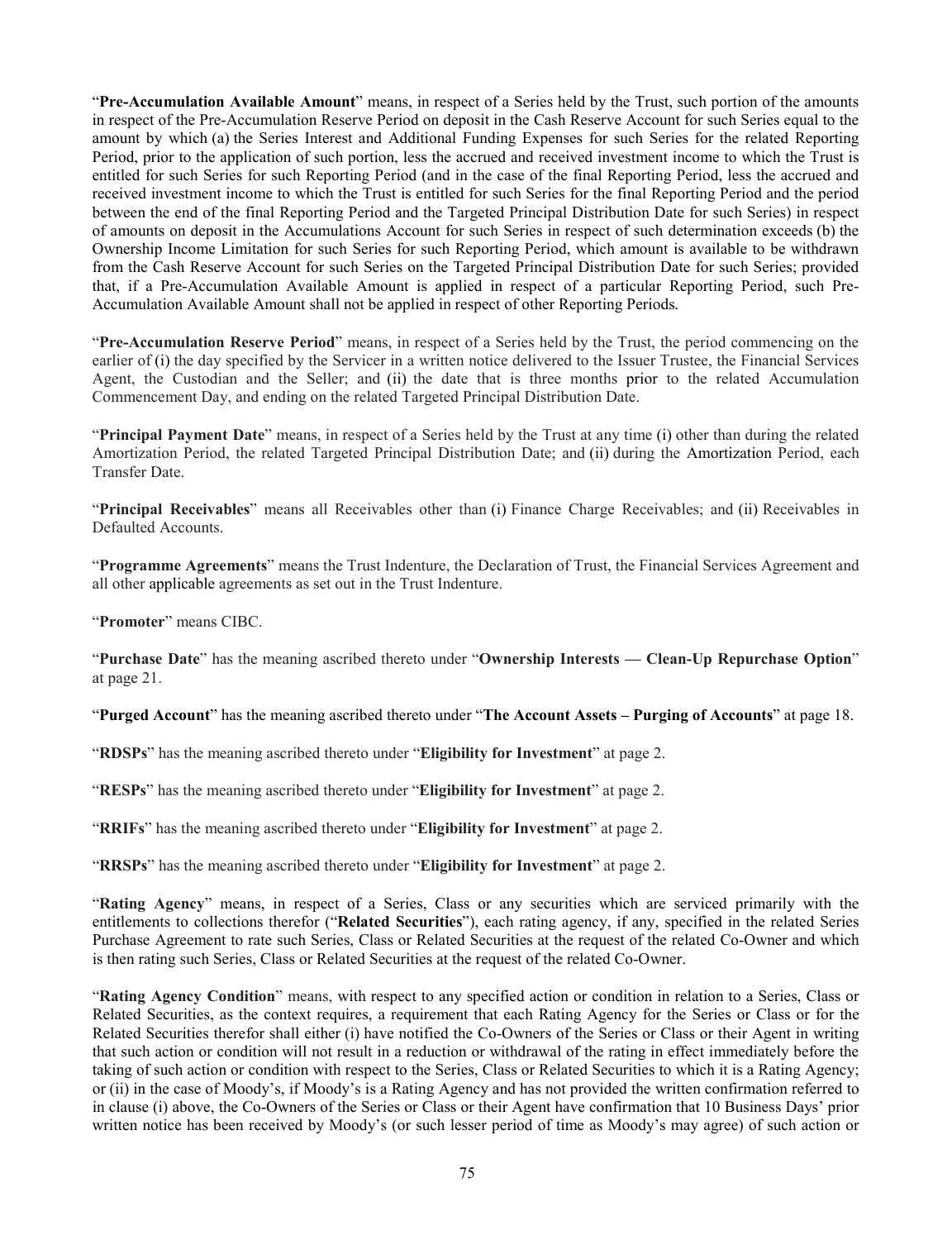condition and Moody's has not advised the Co-Owners of the Series or Class or their Agent in writing that such action or condition will result in a reduction or withdrawal of the rating in effect immediately before the taking of such action or condition in respect of the Series, Class or Related Securities.

"**Receivables**" has the meaning ascribed thereto under "**The Account Assets — The Receivables**" at page [16.](#page-19-0)

"**Recoveries**" means, for a day, all collections received by the Servicer on a day in respect of an Account which is on the day a Defaulted Account.

"**Reduced APR**" has the meaning ascribed thereto under "**Investment Considerations – Potential Impacts of the Novel Coronavirus 19 Pandemic**" at page [43.](#page-46-1)

"**Regulations**" has the meaning ascribed thereto under "**Certain Canadian Federal Income Tax Considerations**" at page **Error! Bookmark not defined.**.

"**Related Account**" means an Account under which a new credit account number or a new account identifier has been issued to the Servicer or the Seller under circumstances resulting from a lost or stolen credit card relating to such Account and not requiring standard application and credit evaluation procedures.

"**Related Asset Interests**" means, in respect of any Series of Notes, the Asset Interests, the purchase by the Issuer of which was financed or refinanced by the issuance of such Series of Notes.

"**Related Clearing Agency**" means, in respect of any Series of Notes, CDS or any other organization registered as a clearing agency under applicable law which may be specified in the Series Supplement.

"**Related Collateral**" has the meaning ascribed thereto under "**The Trust Indenture — Security and Limited Recourse**" at page [34.](#page-37-1)

"**Related Collateral Accounts**" means, in respect of any Series of Notes, those accounts into which related Collections and the proceeds of the sale of any Related Collateral are to be deposited pursuant to the terms of the Trust Indenture.

"**Related Collections**" means, in respect of any Series of Notes, all Collections with respect to the Asset Interests the purchase of which was financed by the issuance of such Series of Notes.

"**Related Credit Enhancement Agreement**" means a Credit Enhancement Agreement pursuant to which Credit Enhancement has been provided in respect of Related Asset Interests or Related Obligations Secured.

"**Related Credit Enhancer**" means a Credit Enhancer under a Related Credit Enhancement Agreement.

"**Related Event of Possession**" has the meaning ascribed thereto under "**The Trust Indenture — Related Events of Possession**" at page [35.](#page-38-0)

"**Related Obligations Secured**" has the meaning ascribed thereto under "**The Trust Indenture — Security and Limited Recourse**" at page [34.](#page-37-1)

"**Related Securities**" has the meaning ascribed thereto in the definition of "**Rating Agency**".

"**Remittance Notice**" means a notice provided by a Co-Owner to the Servicer specifying each remittance which the Servicer is obligated to make to the Co-Owner in respect of its Ownership Interest.

"**Removal Cut-Off Date**" means, with respect to a Removed Account, the date specified as such in the Removal Notice delivered with respect thereto.

"**Removal Date**" has the meaning ascribed thereto under "**The Account Assets — Removal of Accounts**" at page [17.](#page-20-0)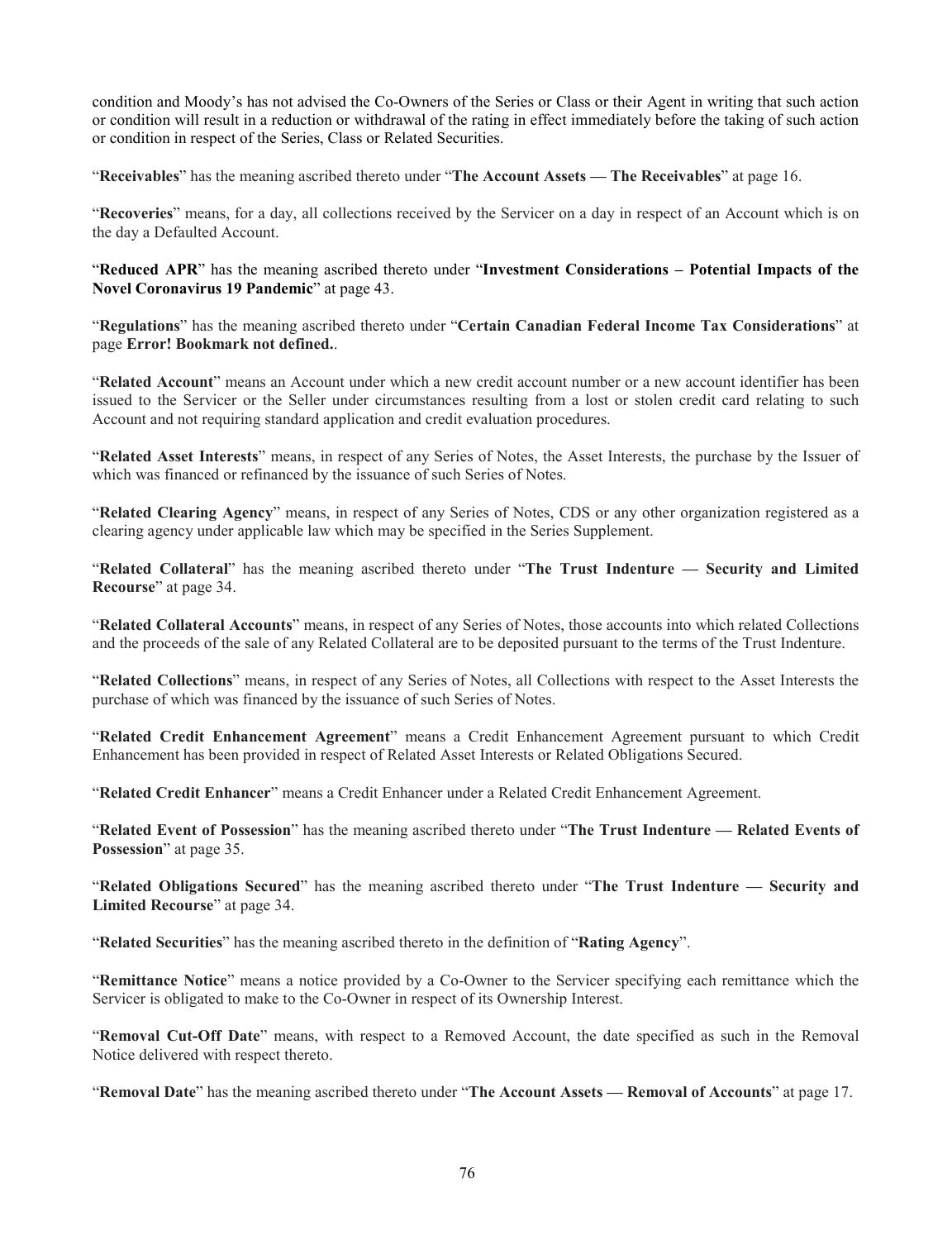"**Removal Notice**" has the meaning ascribed thereto under "**The Account Assets — Removal of Accounts**" at page [17.](#page-20-1)

"**Removed Accounts**" has the meaning ascribed thereto under "**The Account Assets — Removal of Accounts**" at page [18.](#page-21-1)

"**Reporting Day**" means the last day of each month.

"**Reporting Period**" means a period of days beginning on and including the day immediately following a Reporting Day and ending on and including the day that is the next succeeding Reporting Day and, when modified by the word "related" in respect of a particular Reporting Day, means such period of days ending on and including such particular Reporting Day and such particular Reporting Day shall be the Reporting Day for such Reporting Period.

"Required Cash Reserve Amount" means, in respect of a Series held by the Trust:

(a) at any time during a period in which a related Cash Reserve Event has occurred and is continuing an amount equal to: (i) 5.00% of the Initial Invested Amount of the Series, if the related Excess Spread Percentage is 1.50% or less; (ii) 2.00% of the Initial Invested Amount of the Series, if the related Excess Spread Percentage is greater than 1.50% but equal to or less than 2.50%; (iii) 1.50% of the Initial Invested Amount of the Series, if the related Excess Spread Percentage is greater than 2.50% but equal to or less than 3.50%; (iv) 1.00% of the Initial Invested Amount of the Series, if the related Excess Spread Percentage is greater than 3.50% but equal to or less than 4.00%; and (v) in all other circumstances, zero;

less the related Cumulative Cash Reserve Draws at such time; and

(b) during the related Pre-Accumulation Reserve Period, an amount equal to the excess, if any, of (i) the amount specified in the related Series Supplement (and set out in the applicable pricing supplement as the "Increase in Required Cash Reserve Amount on commencement of Pre-Accumulation Reserve Period"); over (ii) the aggregate amounts deposited into the related Cash Reserve Account under this clause (b) prior thereto.

"**Required IA Pool Percentage**" means, in respect of a Series, the greater of 100% and the percentage specified therefor, if any, in the related Series Purchase Agreement (and set out in the applicable pricing supplement), as the same may be amended for the Series in accordance with the related Series Purchase Agreement.

"**Required Identification Date**" has the meaning ascribed thereto under "**The Account Assets — Addition of Accounts**" at page [16.](#page-19-1)

"**Required Pool Amount**" means, for a day, an amount equal to the greater of (i) the sum of all amounts, each of which is the product of  $(x)$  the amount that would be the Unadjusted Invested Amount of a Series for the day if calculated without regard to the proviso in the definition thereof; and (y) the Required UIA Pool Percentage for such Series on such day, and (ii) the sum of all amounts, each of which is the product of  $(x)$  the Initial Invested Amount of each Series outstanding on such day; and (y) the Required IA Pool Percentage.

"**Required Rating**" means (a) in respect of any Person, (i) a rating of such Person's short-term indebtedness of "R-1 (middle)" or higher from DBRS, if DBRS is a Rating Agency, "Prime-1" from Moody's, if Moody's is a Rating Agency, and "F1" or higher from Fitch, if Fitch is a Rating Agency, or (ii) a rating of such Person's long-term unsecured indebtedness of "A (high)" or higher from DBRS, if DBRS is a Rating Agency, "Aa3" or higher from Moody's, if Moody's is a Rating Agency, and "AA-" or higher from Fitch, if Fitch is a Rating Agency; (b) the equivalent thereof from time to time from any such Rating Agency or other related Rating Agency designated by the Trust; or (c) such lower rating as satisfies the Rating Agency Condition in respect of such Rating Agencies or other related Rating Agencies for any specific purpose.

"**Required Remittance Amount**" has the meaning ascribed thereto under "**Remittances — Required Remittance Amount**" at page [24.](#page-27-0)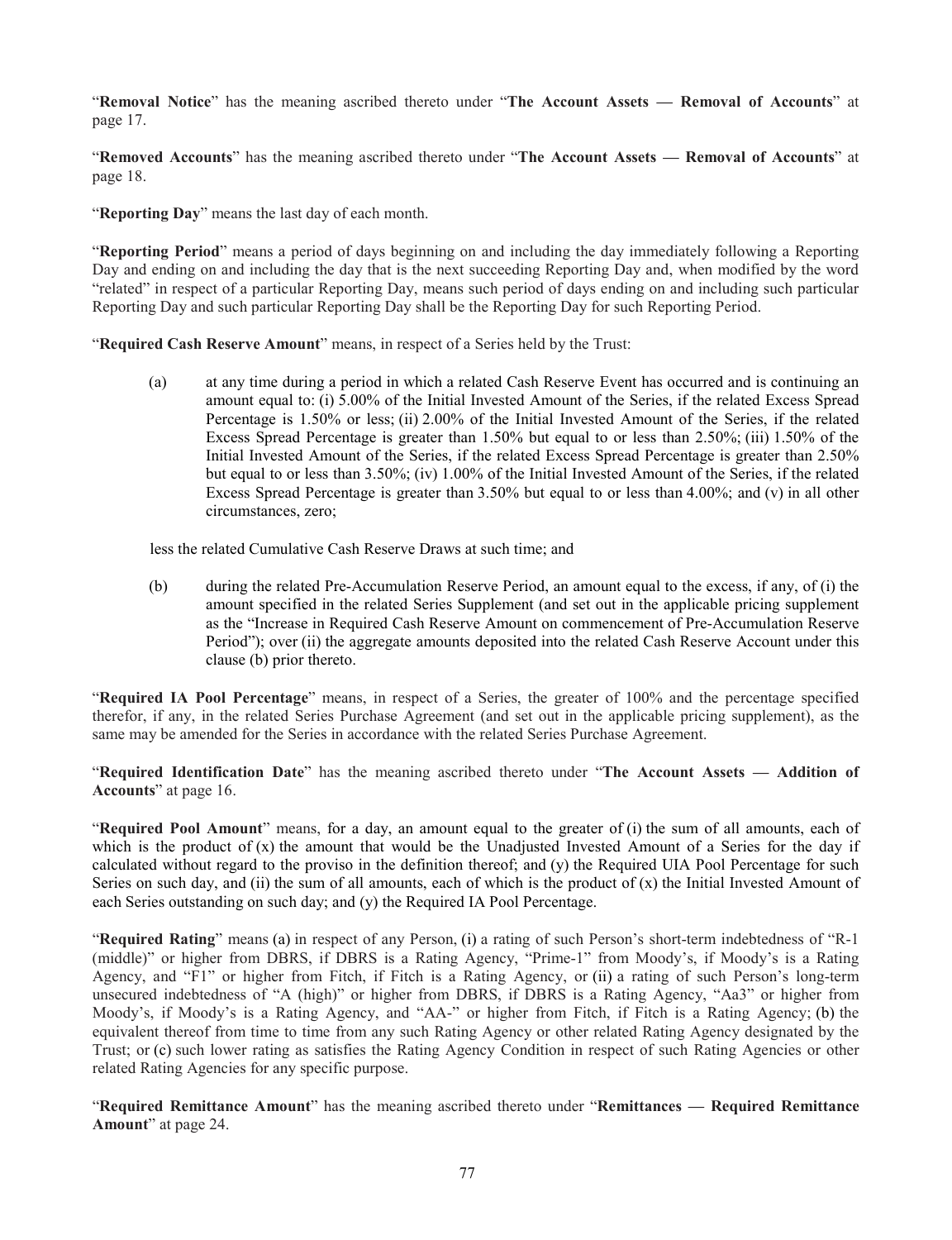"**Required UIA Pool Percentage**" means, in respect of a Series, the greater of 100% and the percentage specified therefor, if any, in the related Series Purchase Agreement (and set out in the applicable pricing supplement), as the same may be amended for the Series in accordance with the related Series Purchase Agreement.

"**Resident Holder**" has the meaning ascribed thereto under "**Certain Canadian Federal Income Tax Considerations — Residents of Canada**" at page [59.](#page-62-0)

"**Retained Interest**" has the meaning ascribed thereto under "**Transaction Structure Overview — Ownership Interests**" at page [3.](#page-6-1)

"**Revolving Period**" means, in respect of a Series, the period of time commencing on the related Closing Date to but not including the first day of the related Accumulation Period or any related Amortization Period, provided, however, that if the Amortization Period ends as a result of a rescission and annulment of the related Amortization Event in accordance with the related Series Purchase Agreement, the Revolving Period will recommence as of the close of the business on the day such Amortization Period ends.

"**RPAA**" has the meaning ascribed thereto under "**Investment Considerations – Consumer Protection Laws and Legislative Developments**" at page [50.](#page-53-1)

"**S&P**" means S&P Global Ratings Canada and its successors.

"**Secured Account**" means a Credit Card Account that is subject to an agreement between the related Obligor and the Seller pursuant to which such Obligor has provided security to the Seller in respect of the payment of the Receivables under such Credit Card Account, other than a Credit Card Account that is subject to an agreement between the related Obligor who is an individual or individuals and the Seller pursuant to which such Obligor has provided security to the Seller solely in respect of the payment of the Receivables under such Credit Card Account.

"**Securities Regulators**" has the meaning ascribed thereto under "**Undertaking**" at page [62.](#page-65-0)

"**Seller**" means CIBC.

"**Senior Notes**" has the meaning ascribed thereto under "**Details of the Offering**" at page [38.](#page-41-0)

"**Series**" means a series of Ownership Interests (which, for greater certainty, may consist of a single Ownership Interest owned by a single Co-Owner), including all Additional Ownership Interests of such series, created under a Series Purchase Agreement and specified therein as Ownership Interests of the same Series, within which there may be one or more Classes.

"**Series Account**" means, in respect of a Series, a deposit, trust, escrow or similar account maintained for the benefit of the Co-Owners of the Series or Class, as specified in the related Series Purchase Agreement, and, for greater certainty, includes the Accumulations Account for the Series.

"**Series Accumulation Percentage**" means, in respect of a Series for a Business Day during the Accumulation Period or the Amortization Period for the Series, an amount equal to the sum of:

- (a) a fraction, expressed as a percentage, the numerator of which is equal to the product of:
	- (i) (x) the amount of Finance Charge Receivables for the immediately preceding Business Day, if any, divided by (y) the Collections for the day; and
	- (ii) the Unadjusted Invested Amount of the Series for the immediately preceding Business Day; and

the denominator of which is the Pool Balance for the immediately preceding Business Day; and

(b) a fraction, expressed as a percentage, the numerator of which is equal to the product of: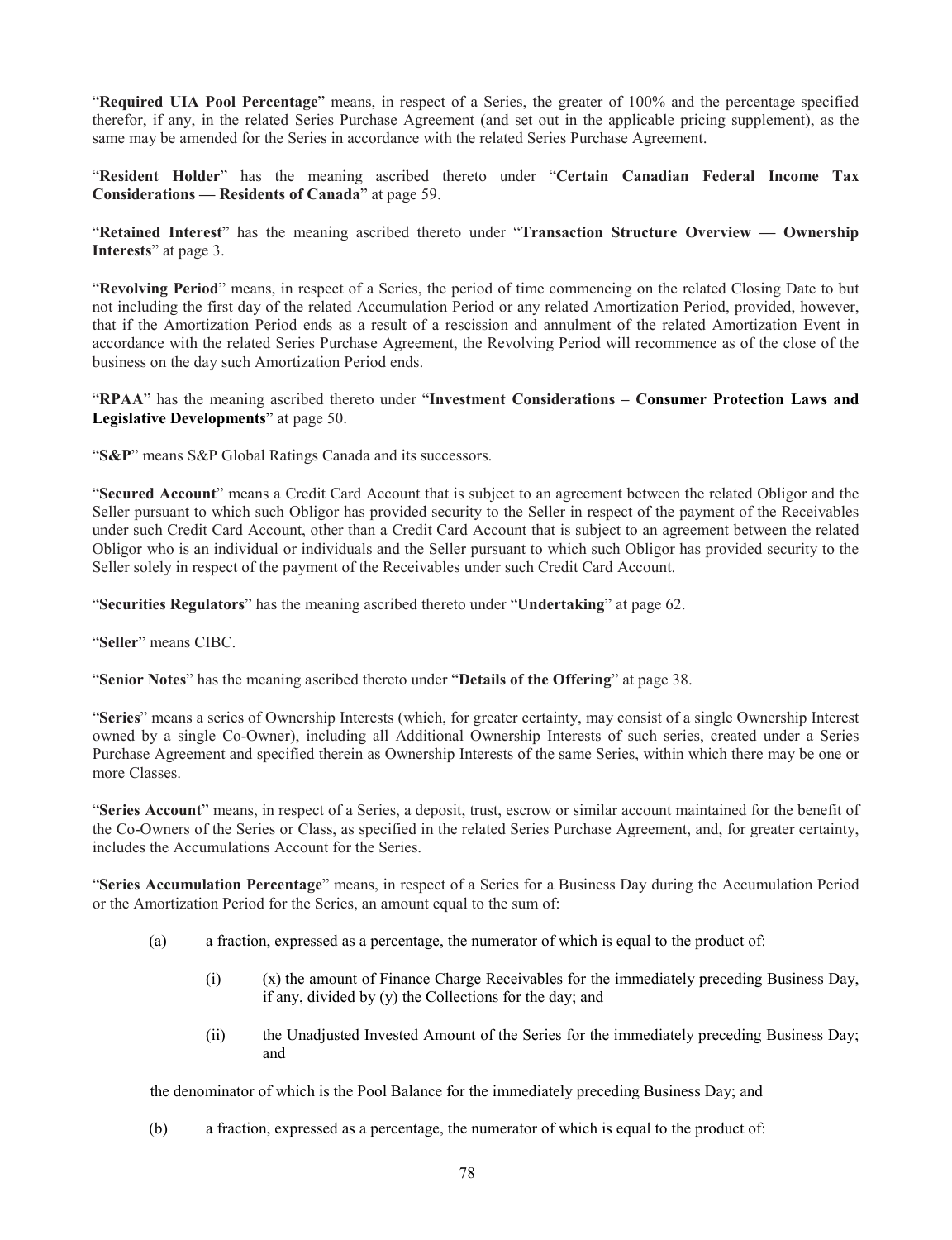- (i) (x) the Collections for the day minus the amount of Finance Charge Receivables for the immediately preceding Business Day, if any, divided by  $(y)$  the Collections for the day; and
- (ii) the Invested Amount of the Series determined as of the Reporting Day immediately preceding the earlier to occur of the Accumulation Commencement Day and the Amortization Commencement Day for the Series;

and the denominator of which is the Pool Balance for the Reporting Day immediately preceding the earlier to occur of the Accumulation Commencement Day and the Amortization Commencement Day for the Series.

"**Series Allocable Percentage**" means, on a day in respect of a Series held by the Trust, the fraction expressed as a percentage, the numerator of which is the Invested Amount of the Series on the Reporting Day immediately preceding such day (after all calculations, adjustments, allocations and distributions required to be made on the Reporting Day have been made) and the denominator of which is equal to the sum of the Invested Amounts of each Series held by the Trust on such Reporting Day, and, if such term is used in relation to a period of days, shall mean the percentage so determined for and in respect of the last day of such period.

"**Series Allocable Pool Income**" means, in respect of a Series for a Reporting Period, an amount, which shall not be less than zero, equal to the lesser of:

- (a) the related Ownership Income Limitation for such Reporting Period; and
- (b) the related Ownership Income Requirement for such Reporting Period.

"**Series Enhancement Draw**" means, in respect of a Series for a Reporting Period, an amount specified as such to be calculated or otherwise determined pursuant to the related Series Purchase Agreement.

"**Series Enhancement Entitlement**" means, in respect of a Series for a Reporting Period, an amount specified as such to be calculated or otherwise determined in respect of the Reporting Period in accordance with the related Series Purchase Agreement.

"**Series Enhancement Percentage**" means in respect of a Series for and in respect of a Business Day during the Accumulation Period or Amortization Period of the Series, the sum of:

- (a) a fraction, expressed as a percentage, the numerator of which is equal to the product of:
	- (i) (x) the excess, if any, of Finance Charge Receivables over Pool Losses for the immediately preceding Business Day, if any; divided by (y) the Collections for the day; and
	- (ii) the Series Enhancement Entitlement of the Series for the immediately preceding Business Day,

and the denominator of which is the Pool Balance for the immediately preceding Business Day; and

- (b) a fraction, expressed as a percentage, the numerator of which is equal to the product of:
	- (i) (x) the Collections for the day minus the amount of Finance Charge Receivables for the immediately preceding Business Day, if any; divided by (y) the Collections for the day; and
	- (ii) the Series Maturity Enhancement Entitlement of the Series;

and the denominator of which is the Pool Balance on the day on which the Invested Amount of the related Series has been reduced to zero.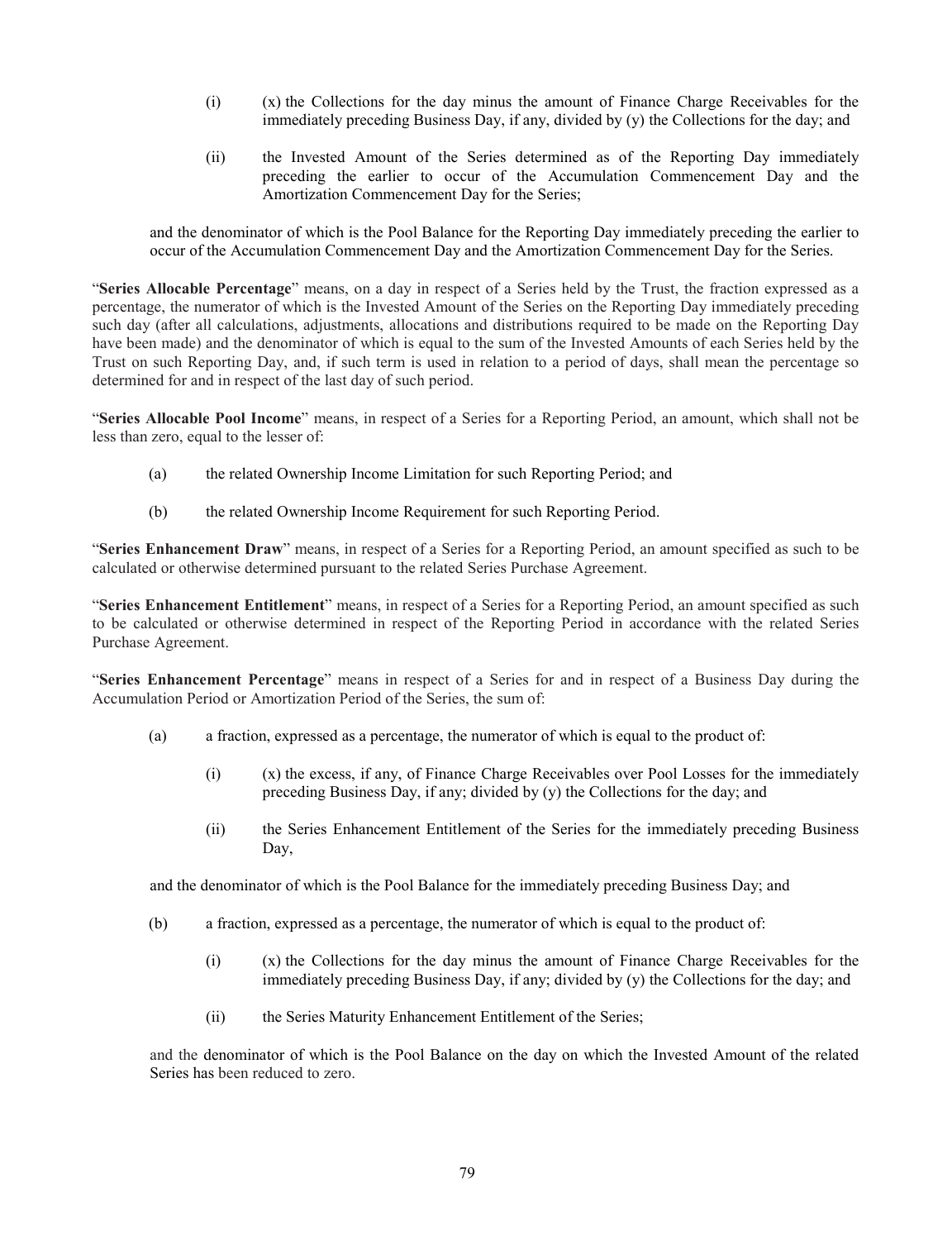"**Series Interest and Additional Funding Expenses**" means, in respect of a Series held by the Trust for any Reporting Day, an amount equal to the sum of the Additional Funding Expenses and the Interest incurred or accrued in respect of the Series for the related Reporting Period.

"**Series Maturity Enhancement Entitlement**" means, in respect of a Series for a Reporting Period, an amount specified as such to be calculated or otherwise determined in respect of the Reporting Period in accordance with the related Series Purchase Agreement, as the same may be amended for the Series in accordance with the related Series Purchase Agreement.

"**Series of Notes**" has the meaning ascribed thereto under "**The Trust Indenture — General**" at page [33.](#page-36-0)

"**Series Pool Losses**" means, in respect of a Series for a Reporting Period, an amount equal to the product of (i) the related Floating Allocation Percentage; and (ii) the Pool Losses, in each case, for such Reporting Period.

"**Series Purchase Agreement**" means, in respect of a Series, the series purchase agreement executed and delivered in connection with the creation and transfer of one or more Ownership Interests of such Series and, if applicable, the creation and transfer of Additional Ownership Interests of such Series, as amended, supplemented, modified, restated or replaced from time to time.

"**Series Revolving Percentage**" means, in respect of a Series for or in respect of a Business Day during the Revolving Period of the Series, a fraction, expressed as a percentage, the numerator of which is the Unadjusted Invested Amount of the Series for the immediately preceding Business Day, and the denominator of which is the Pool Balance for such immediately preceding Business Day.

"**Series Supplement**" has the meaning ascribed thereto under "**The Trust Indenture — General**" at page [33.](#page-36-0)

"**Series Termination Date**" means, in respect of a Series, the date specified as such in the related Series Purchase Agreement (and, in respect of each Series held by the Trust, set out in the applicable pricing supplement).

"**Servicer**" means (i) CIBC acting in its capacity as initial servicer, pursuant to the Pooling and Servicing Agreement unless and until a Successor Servicer has been appointed following a Servicer Termination Event; and (ii) after such appointment, the Successor Servicer from time to time.

"**Servicer Termination Event**" has the meaning ascribed thereto under "**Servicing — Services Termination Events**" at page [31.](#page-34-0)

"**Specified Account Designation**" means each of (i) a Visa branded credit card account, (ii) a Mastercard branded credit card account, and (iii) one or more other branding designations relating to credit card accounts specified by the Seller in writing for which the Rating Agency Condition is satisfied in respect of each such other designation's inclusion as a Specified Account Designation.

"**Subordinated Notes**" has the meaning ascribed thereto under "**Details of the Offering**" at page [38.](#page-41-1)

"**Substituted Account**" means an Eligible Credit Card Account that replaces an Account (the "**Original Account**") for which the Specified Account Designation of such Eligible Credit Card Account is different from the Original Account and such Eligible Credit Card Account satisfies the Account Eligibility Criteria; for greater certainty, (i) the substitution of a Substituted Account for a Mastercard branded Credit Card Account, Visa branded Credit Card Account or other Specified Account Designation Credit Card Account, as applicable, shall not for the purposes of the Pooling and Servicing Agreement, constitute an addition of an Account, a removal of an Account, or an amendment to the terms and provisions of any Cardholder Agreement, and (ii) where the Seller establishes or re-establishes a Mastercard branded Credit Card Account, a Visa branded Credit Card Account or another Specified Account Designation Credit Card Account, as the case may be, in favour of an Obligor in addition to an existing Credit Card Account of the Obligor which is included as an Account, such established or re-established Credit Card Account shall not be a Substituted Account.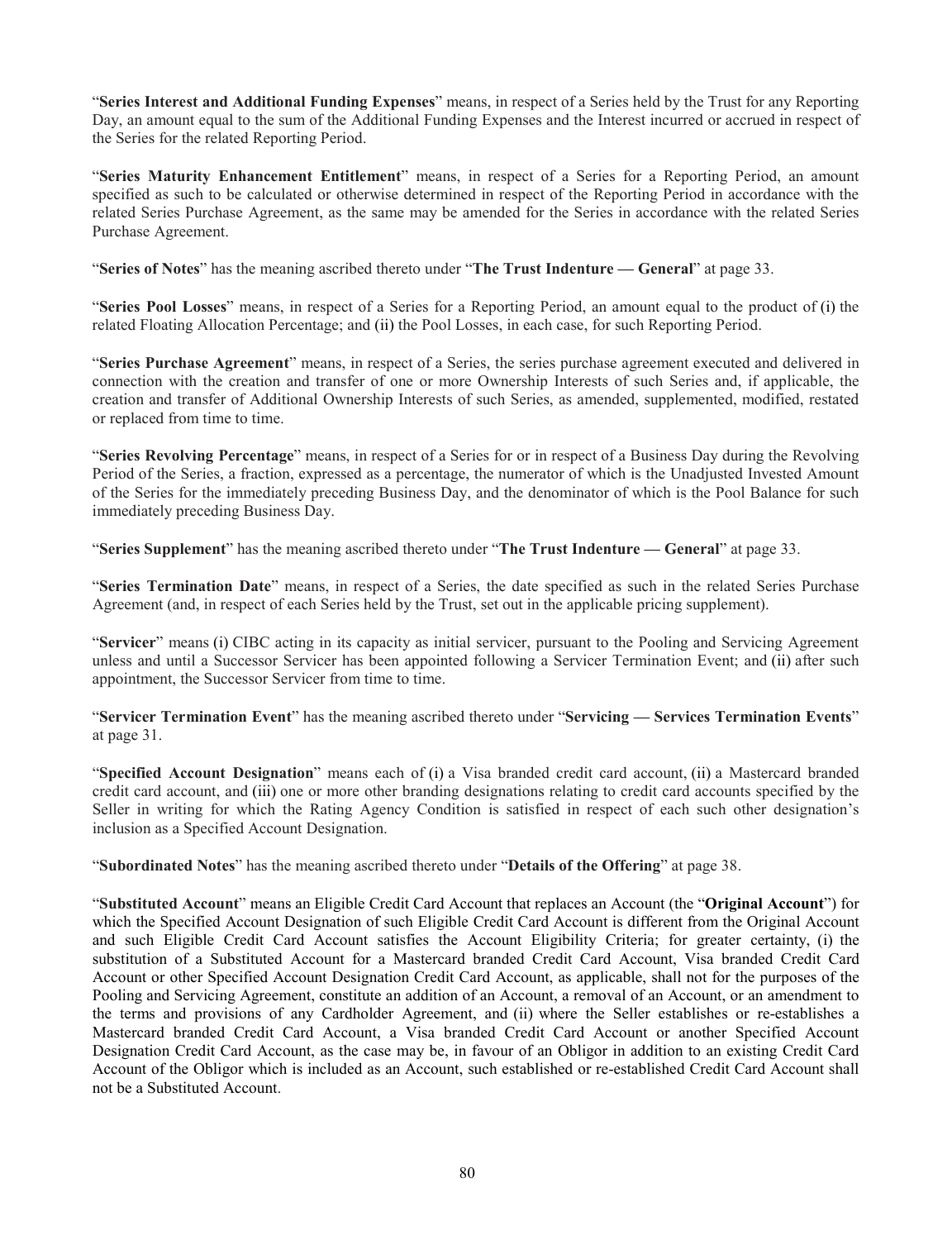"**Successor Credit Rating Organization**" means, with respect to a credit rating organization, any credit rating organization that succeeded to or otherwise acquired all or substantially all of another credit rating organization's business in Canada, whether through a restructuring transaction or otherwise, if that business was, at any time, owned by the first-mentioned credit rating organization.

"**Successor Servicer**" has the meaning ascribed thereto under "**Servicing — Servicer Termination**" at page [32.](#page-35-0)

"**TFSAs**" has the meaning ascribed thereto under "**Eligibility for Investment**" at page [2.](#page-5-0)

"**Targeted Principal Distribution Date**" means, in respect of a Series held by the Trust, the date specified as such in the related Series Purchase Agreement (and set out in the applicable pricing supplement), or if such day is not a Business Day, the next succeeding Business Day.

"**Tax Act**" has the meaning ascribed thereto under "**Eligibility for Investment**" at page [2.](#page-5-0)

"**Tax Proposals**" has the meaning ascribed thereto under "**Certain Canadian Federal Income Tax Considerations**" at page [58.](#page-61-2)

"**Taxes**" means any Canadian, foreign, federal, provincial, state, municipal, local or other tax of any kind or nature whatsoever, other than (i) taxes on the income of the Trust; (ii) taxes with respect to any period ending on or prior to the Closing Date in respect of a Series, excluding taxes related to the purchase of a Series; and (iii) any other additional taxes that result solely by virtue of the ownership of a Series by the Trust (which for greater certainty shall not include capital taxes) or the assignment by the Trust or an assignee thereof to a non-resident of Canada.

"**Transfer Date(s)**" means, in respect of a Series held by the Trust and a Reporting Period, the day of the month following the month in which the related Reporting Day occurs specified as such in the related Series Purchase Agreement (and set out in the applicable pricing supplement), or if such day is not a Business Day, the next succeeding Business Day.

"**Transfer Deposit**" means, in respect of a day, the funds deposited or required to be deposited into the Collection Account on the day (i) by the Seller in respect of the purchase by the Seller of a Series subject to purchase pursuant to an incorrect representation and warranty; and (ii) by a Person specified in a Series Purchase Agreement as being a Person who is entitled or required to make a Transfer Deposit on the day, and shall mean (x) in respect of any period of days, all such amounts received by the Servicer during such period; and (y) in respect of any Business Day, all such amounts received by the Servicer before the close of business on such day and after the close of business on the immediately preceding Business Day.

"**Trust**" means CARDS II Trust®.

"**Trust Indenture**" has the meaning ascribed thereto under "**Transaction Structure Overview — The Issuer**" at page [3.](#page-6-2)

"**Unadjusted Invested Amount**" means, in respect of a Series, on the related Closing Date, the Initial Invested Amount of the Series and for each day thereafter, an amount, in dollars, and which shall not be less than zero, which is equal to:

(a) the Invested Amount of the Series for the immediately preceding Reporting Day (determined without reference to the proviso in the definition of "Invested Amount") or where the day occurs before the first Calculation Day for the Series, the Initial Invested Amount of the Series;

plus,

(b) the amount of any related Additional Ownership Interests transferred after such Reporting Day to and including the day;

minus,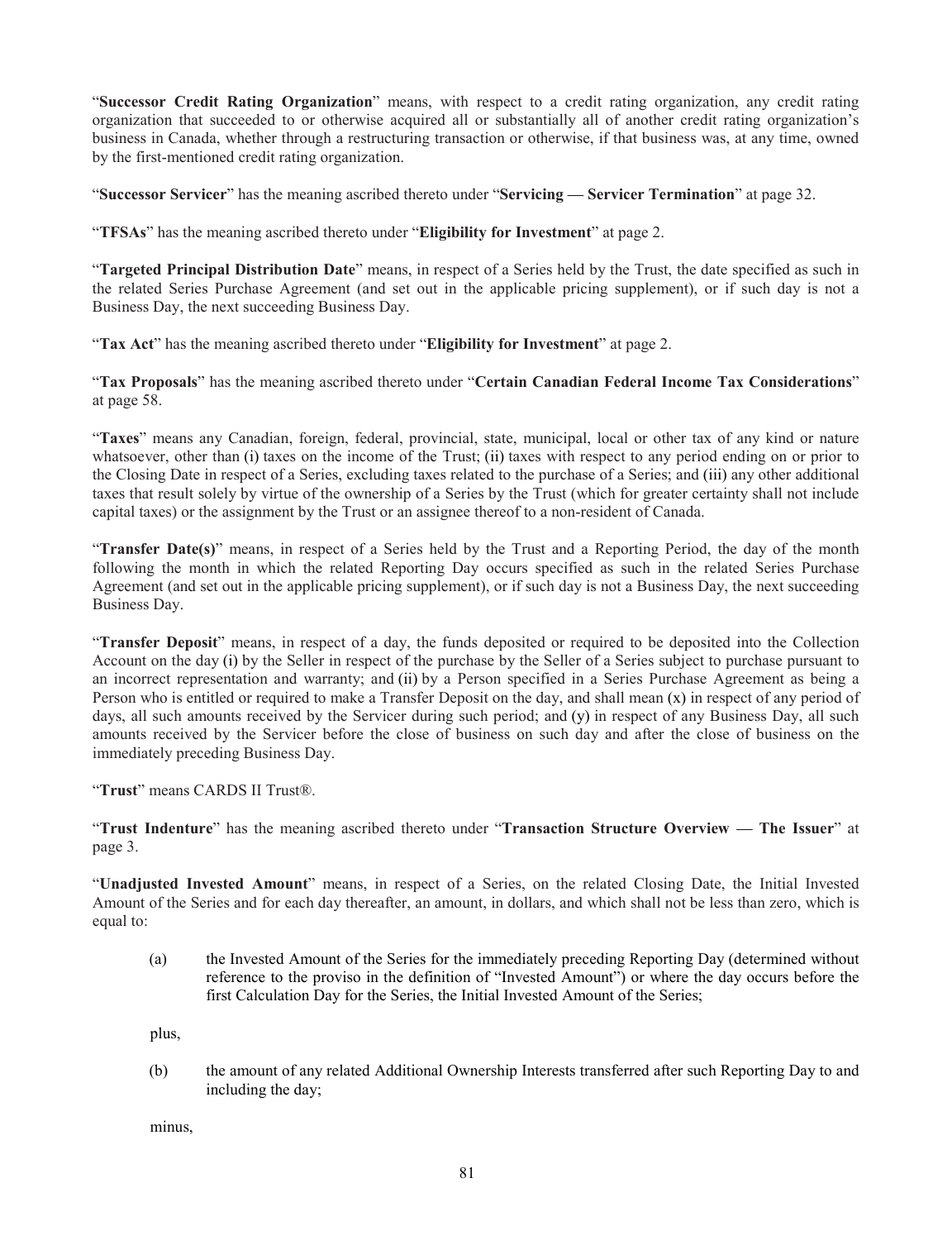(c) the amount of Collections and Transfer Deposits which are required to be deposited into the related Accumulations Account or other related Series Account after such Reporting Day to and including the day (other than (i) those deposits referred to in subparagraph (e) of the definition of "Invested Amount" for such period and (ii) amounts in respect of deposits to the Cash Reserve Account);

provided, however, that, if the Aggregate Ownership Amount on any day exceeds the Pool Balance on that day, the Unadjusted Invested Amount for a Series shall be equal to the product of (i) the Pool Balance on that day; and (ii) a fraction, the numerator of which is the Unadjusted Invested Amount of the Series on that day and the denominator of which is the Aggregate Ownership Amount on that day each as determined without reference to this proviso.

"**Unpaid Additional Funding Expenses**" means, in respect of a Series held by the Trust and a Reporting Period, the aggregate amount of any accrued and unpaid Additional Funding Expenses for the Series and any previous Reporting Period.

"**Unpaid Interest Payments**" means, in respect of a Series held by the Trust and a Reporting Period, any accrued and unpaid Interest, together with all interest payable in respect thereof, for the Series and any previous Reporting Period.

"**Visa accounts**" has the meaning ascribed thereto under "**Transaction Structure Overview — CIBC Credit Card Accounts**" at page [4.](#page-7-0)

"**Visa Canada**" means Visa Canada Corporation, an unlimited liability company incorporated under the laws of Nova Scotia and its successors and assigns.

"**Visa International**" means Visa Inc., a corporation incorporated under the laws of the State of Delaware, in the United States of America, and its successors and assigns.

"**Visa Manual**" means the by-laws of Visa International and the operating regulations of Visa International and Visa Canada and all other relevant operating procedures, policies and standards relating to the Visa Canada payment network and such other materials that Visa International and/or Visa Canada may compile and identify as forming part of the Visa Manual, all as amended and updated from time to time.

"**Visa Service and License Agreements**" means the agreements of the Seller with Visa Canada entitling the Seller to the continued non-exclusive right and privilege in Canada to use and participate in the Visa Canada payment network, to receive the services provided therein and to use the trademarks of Visa Canada or its affiliates.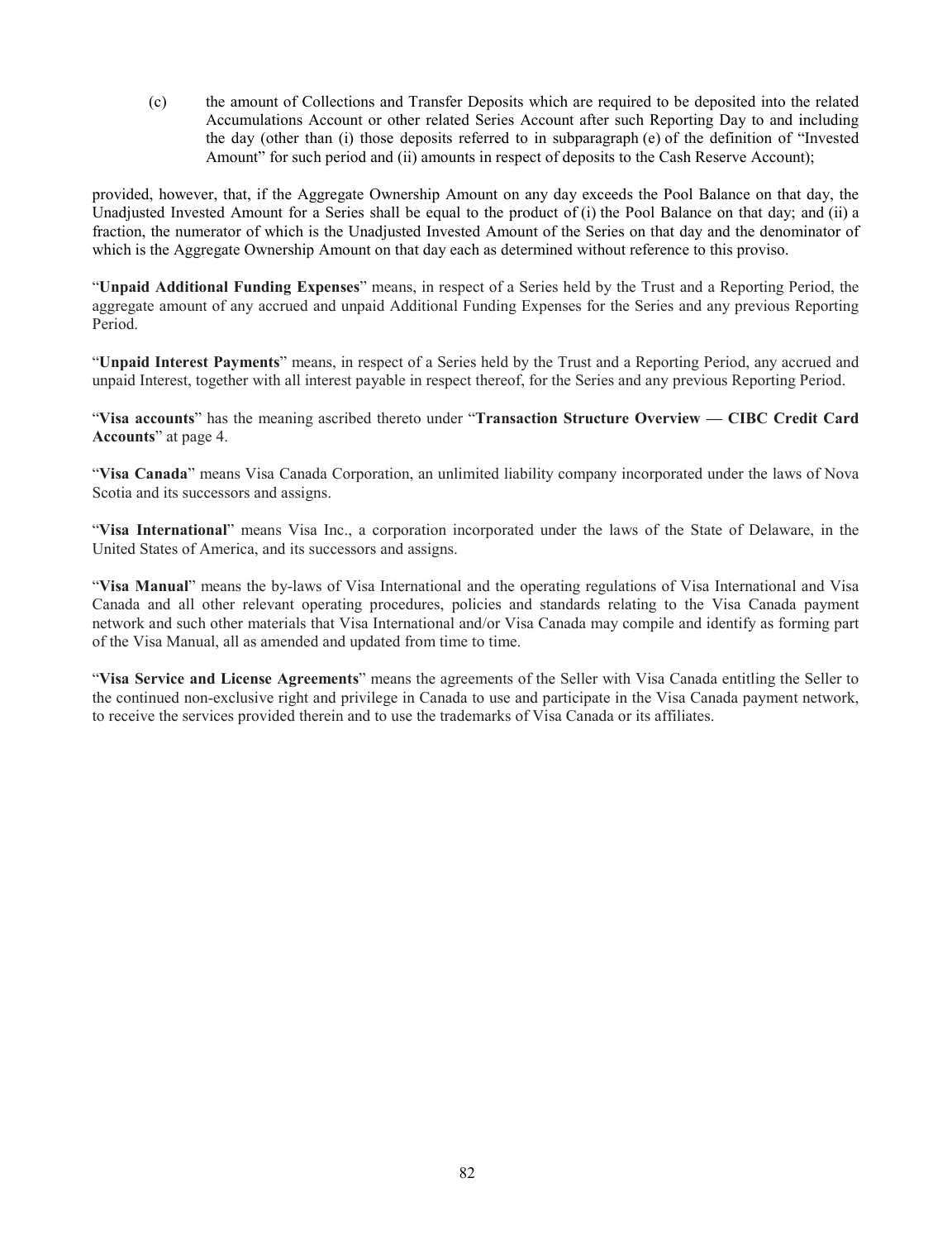## **CERTIFICATE OF THE ISSUER AND PROMOTER**

Dated: September 8, 2021

This short form prospectus, together with the documents incorporated in this prospectus by reference, will, as of the date of the last supplement to this prospectus relating to the securities offered by this prospectus and the supplement(s), constitute full, true and plain disclosure of all material facts relating to the securities offered by this prospectus and the supplement(s) as required by the securities legislation of each of the provinces and territories of Canada.

## **CARDS II TRUST®** By its Financial Services Agent, CANADIAN IMPERIAL BANK OF COMMERCE

By: (Signed) WOJTEK NIEBRZYDOWSKI By: (Signed) ANDREW STUART

**CANADIAN IMPERIAL BANK OF COMMERCE**

(as Promoter)

By: (Signed) ANDREW STUART